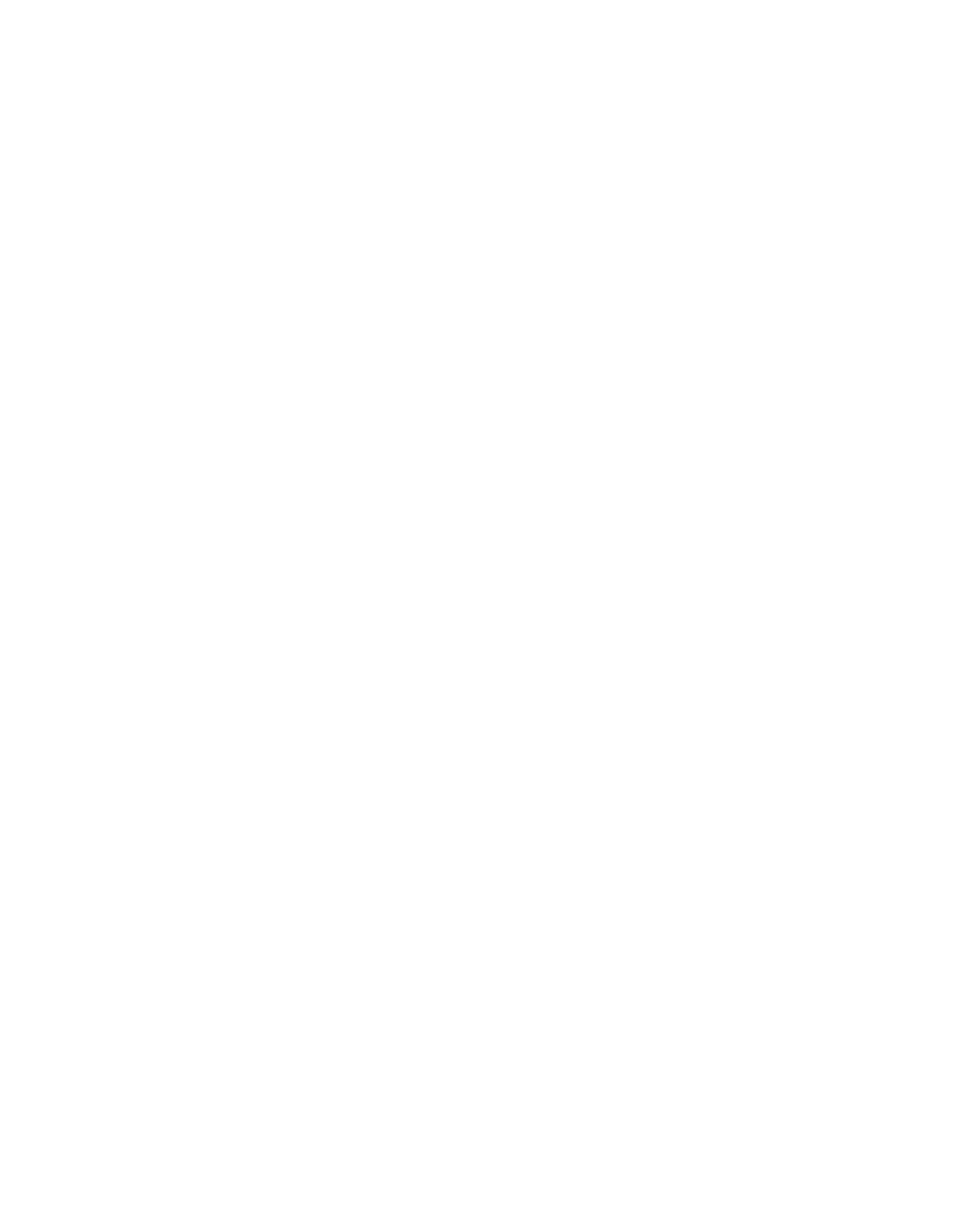| Project: Lois Drive & 32nd Avenue Pathway<br>Alternative 1 - Lois<br>$19-08$<br>[B]=local bond; [S]=state grant; [F]= federal grant<br><b>DESIGN</b><br>Design Management<br>\$24,015<br>PM&E Design Services<br>Start 20??<br>\$0<br>PM&E Design Survey<br>\$0<br>PM&E Design Soil<br>\$0<br>Contractual Dsgn Sers (Basic)<br>\$213,000<br>Contractual Dsgn Sers (Add'l)<br>\$27,500<br><b>Contractual Design Survey</b><br>\$41,000<br><b>Contractual Design Soils</b><br>\$20,000<br>Miscellaneous<br>$\$0$<br>\$325,515<br>AWWU<br><b>UTILITIES</b><br>\$0<br>Start 20??<br><b>CEA</b><br>\$0<br><b>ACS</b><br>\$135,000<br>GCI<br>\$0<br>\$42,000<br>Enstar<br>Subtotal<br>\$177,000<br><b>ROW</b><br><b>Real Estate Services</b><br>\$70,820<br>Start 20?? Land Acquisition<br>\$69,000<br>Subtotal<br>\$139,820<br><b>Construction Management</b><br><b>CONSTRUCTION</b><br>\$40,025<br>Start 20?? Inspection<br>\$107,267<br><b>Materials Testing</b><br>\$16,010<br>\$16,010<br>Survey<br>Miscellaneous<br>\$0<br><b>Construction Contract</b><br>\$1,601,000<br>Subtotal<br>\$1,780,312<br><b>MISCELLANEOUS</b><br>Bond Overhead (15.0%)<br>\$469,879<br>Grant Overhead (0.0%)<br>\$0<br>Contingency (15%)<br>\$240,000<br>Subtotal<br>\$709,879 | 9/1/2020               | <b>Basis:</b> | <b>Prepared By:</b> | <b>CRW</b> | Ver. 5.1 |
|------------------------------------------------------------------------------------------------------------------------------------------------------------------------------------------------------------------------------------------------------------------------------------------------------------------------------------------------------------------------------------------------------------------------------------------------------------------------------------------------------------------------------------------------------------------------------------------------------------------------------------------------------------------------------------------------------------------------------------------------------------------------------------------------------------------------------------------------------------------------------------------------------------------------------------------------------------------------------------------------------------------------------------------------------------------------------------------------------------------------------------------------------------------------------------------------------------------------------------------------------------|------------------------|---------------|---------------------|------------|----------|
|                                                                                                                                                                                                                                                                                                                                                                                                                                                                                                                                                                                                                                                                                                                                                                                                                                                                                                                                                                                                                                                                                                                                                                                                                                                            |                        |               |                     |            |          |
|                                                                                                                                                                                                                                                                                                                                                                                                                                                                                                                                                                                                                                                                                                                                                                                                                                                                                                                                                                                                                                                                                                                                                                                                                                                            | <b>Project Number:</b> |               |                     |            |          |
|                                                                                                                                                                                                                                                                                                                                                                                                                                                                                                                                                                                                                                                                                                                                                                                                                                                                                                                                                                                                                                                                                                                                                                                                                                                            |                        |               |                     |            |          |
|                                                                                                                                                                                                                                                                                                                                                                                                                                                                                                                                                                                                                                                                                                                                                                                                                                                                                                                                                                                                                                                                                                                                                                                                                                                            |                        |               |                     |            |          |
|                                                                                                                                                                                                                                                                                                                                                                                                                                                                                                                                                                                                                                                                                                                                                                                                                                                                                                                                                                                                                                                                                                                                                                                                                                                            |                        |               |                     |            |          |
|                                                                                                                                                                                                                                                                                                                                                                                                                                                                                                                                                                                                                                                                                                                                                                                                                                                                                                                                                                                                                                                                                                                                                                                                                                                            |                        |               |                     |            |          |
|                                                                                                                                                                                                                                                                                                                                                                                                                                                                                                                                                                                                                                                                                                                                                                                                                                                                                                                                                                                                                                                                                                                                                                                                                                                            |                        |               |                     |            |          |
|                                                                                                                                                                                                                                                                                                                                                                                                                                                                                                                                                                                                                                                                                                                                                                                                                                                                                                                                                                                                                                                                                                                                                                                                                                                            |                        |               |                     |            |          |
|                                                                                                                                                                                                                                                                                                                                                                                                                                                                                                                                                                                                                                                                                                                                                                                                                                                                                                                                                                                                                                                                                                                                                                                                                                                            |                        |               |                     |            |          |
|                                                                                                                                                                                                                                                                                                                                                                                                                                                                                                                                                                                                                                                                                                                                                                                                                                                                                                                                                                                                                                                                                                                                                                                                                                                            |                        |               |                     |            |          |
|                                                                                                                                                                                                                                                                                                                                                                                                                                                                                                                                                                                                                                                                                                                                                                                                                                                                                                                                                                                                                                                                                                                                                                                                                                                            |                        |               |                     |            |          |
|                                                                                                                                                                                                                                                                                                                                                                                                                                                                                                                                                                                                                                                                                                                                                                                                                                                                                                                                                                                                                                                                                                                                                                                                                                                            |                        |               |                     |            |          |
|                                                                                                                                                                                                                                                                                                                                                                                                                                                                                                                                                                                                                                                                                                                                                                                                                                                                                                                                                                                                                                                                                                                                                                                                                                                            | Subtotal               |               |                     |            |          |
|                                                                                                                                                                                                                                                                                                                                                                                                                                                                                                                                                                                                                                                                                                                                                                                                                                                                                                                                                                                                                                                                                                                                                                                                                                                            |                        |               |                     |            |          |
|                                                                                                                                                                                                                                                                                                                                                                                                                                                                                                                                                                                                                                                                                                                                                                                                                                                                                                                                                                                                                                                                                                                                                                                                                                                            |                        |               |                     |            |          |
|                                                                                                                                                                                                                                                                                                                                                                                                                                                                                                                                                                                                                                                                                                                                                                                                                                                                                                                                                                                                                                                                                                                                                                                                                                                            |                        |               |                     |            |          |
|                                                                                                                                                                                                                                                                                                                                                                                                                                                                                                                                                                                                                                                                                                                                                                                                                                                                                                                                                                                                                                                                                                                                                                                                                                                            |                        |               |                     |            |          |
|                                                                                                                                                                                                                                                                                                                                                                                                                                                                                                                                                                                                                                                                                                                                                                                                                                                                                                                                                                                                                                                                                                                                                                                                                                                            |                        |               |                     |            |          |
|                                                                                                                                                                                                                                                                                                                                                                                                                                                                                                                                                                                                                                                                                                                                                                                                                                                                                                                                                                                                                                                                                                                                                                                                                                                            |                        |               |                     |            |          |
|                                                                                                                                                                                                                                                                                                                                                                                                                                                                                                                                                                                                                                                                                                                                                                                                                                                                                                                                                                                                                                                                                                                                                                                                                                                            |                        |               |                     |            |          |
|                                                                                                                                                                                                                                                                                                                                                                                                                                                                                                                                                                                                                                                                                                                                                                                                                                                                                                                                                                                                                                                                                                                                                                                                                                                            |                        |               |                     |            |          |
|                                                                                                                                                                                                                                                                                                                                                                                                                                                                                                                                                                                                                                                                                                                                                                                                                                                                                                                                                                                                                                                                                                                                                                                                                                                            |                        |               |                     |            |          |
|                                                                                                                                                                                                                                                                                                                                                                                                                                                                                                                                                                                                                                                                                                                                                                                                                                                                                                                                                                                                                                                                                                                                                                                                                                                            |                        |               |                     |            |          |
|                                                                                                                                                                                                                                                                                                                                                                                                                                                                                                                                                                                                                                                                                                                                                                                                                                                                                                                                                                                                                                                                                                                                                                                                                                                            |                        |               |                     |            |          |
|                                                                                                                                                                                                                                                                                                                                                                                                                                                                                                                                                                                                                                                                                                                                                                                                                                                                                                                                                                                                                                                                                                                                                                                                                                                            |                        |               |                     |            |          |
|                                                                                                                                                                                                                                                                                                                                                                                                                                                                                                                                                                                                                                                                                                                                                                                                                                                                                                                                                                                                                                                                                                                                                                                                                                                            |                        |               |                     |            |          |
|                                                                                                                                                                                                                                                                                                                                                                                                                                                                                                                                                                                                                                                                                                                                                                                                                                                                                                                                                                                                                                                                                                                                                                                                                                                            |                        |               |                     |            |          |
|                                                                                                                                                                                                                                                                                                                                                                                                                                                                                                                                                                                                                                                                                                                                                                                                                                                                                                                                                                                                                                                                                                                                                                                                                                                            |                        |               |                     |            |          |
|                                                                                                                                                                                                                                                                                                                                                                                                                                                                                                                                                                                                                                                                                                                                                                                                                                                                                                                                                                                                                                                                                                                                                                                                                                                            |                        |               |                     |            |          |
|                                                                                                                                                                                                                                                                                                                                                                                                                                                                                                                                                                                                                                                                                                                                                                                                                                                                                                                                                                                                                                                                                                                                                                                                                                                            |                        |               |                     |            |          |
|                                                                                                                                                                                                                                                                                                                                                                                                                                                                                                                                                                                                                                                                                                                                                                                                                                                                                                                                                                                                                                                                                                                                                                                                                                                            |                        |               |                     |            |          |
|                                                                                                                                                                                                                                                                                                                                                                                                                                                                                                                                                                                                                                                                                                                                                                                                                                                                                                                                                                                                                                                                                                                                                                                                                                                            |                        |               |                     |            |          |
|                                                                                                                                                                                                                                                                                                                                                                                                                                                                                                                                                                                                                                                                                                                                                                                                                                                                                                                                                                                                                                                                                                                                                                                                                                                            |                        |               |                     |            |          |
|                                                                                                                                                                                                                                                                                                                                                                                                                                                                                                                                                                                                                                                                                                                                                                                                                                                                                                                                                                                                                                                                                                                                                                                                                                                            |                        |               |                     |            |          |
|                                                                                                                                                                                                                                                                                                                                                                                                                                                                                                                                                                                                                                                                                                                                                                                                                                                                                                                                                                                                                                                                                                                                                                                                                                                            |                        |               |                     |            |          |
|                                                                                                                                                                                                                                                                                                                                                                                                                                                                                                                                                                                                                                                                                                                                                                                                                                                                                                                                                                                                                                                                                                                                                                                                                                                            |                        |               |                     |            |          |
|                                                                                                                                                                                                                                                                                                                                                                                                                                                                                                                                                                                                                                                                                                                                                                                                                                                                                                                                                                                                                                                                                                                                                                                                                                                            | PROJECT TOTAL          |               | \$3,132,526         |            |          |

| <b>Prepared By:</b> | <b>CRW</b>                                                       | Ver. 5.1 |
|---------------------|------------------------------------------------------------------|----------|
|                     | Alternative 1 - Lois                                             |          |
|                     | $[B] = local bond$ ; $[S] = state grant$ ; $[F] = federal grant$ |          |
|                     |                                                                  |          |
|                     |                                                                  |          |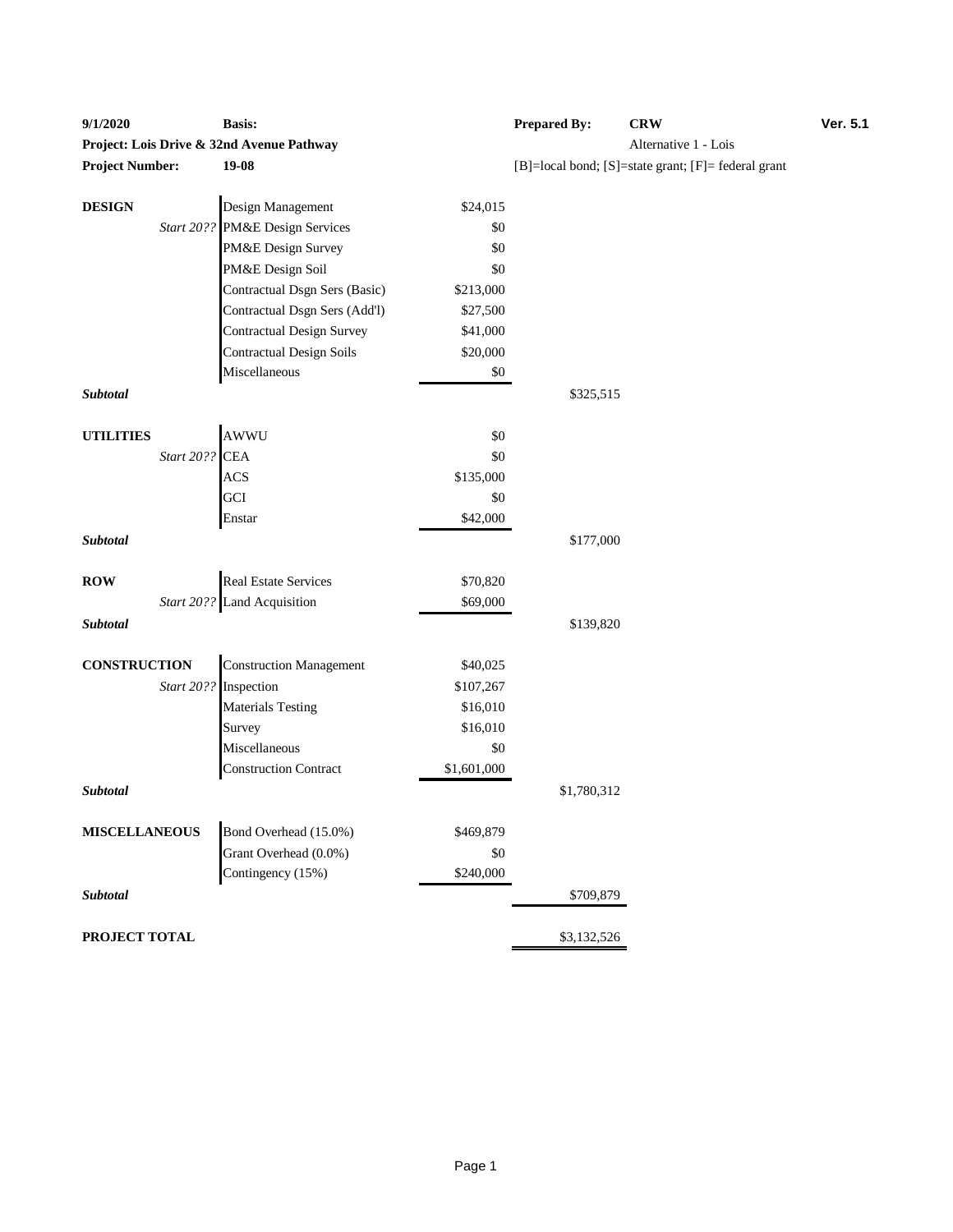# **ENGINEER'S ESTIMATE - DRAFT DSR - ALTERNATIVE 1 - LOIS DRIVE**

| <b>ITEM</b><br>No. | <b>MASS</b><br>No. | <b>ITEM DESCRIPTION</b>                                                                                                                 | <b>UNIT</b> | CALC.<br>QUANT                 | CONT.<br><b>FACTOR</b> | <b>ROUND</b><br><b>FACTOR</b> |                   | EST QUANT UNIT PRICE | <b>TOTAL COST</b>    |
|--------------------|--------------------|-----------------------------------------------------------------------------------------------------------------------------------------|-------------|--------------------------------|------------------------|-------------------------------|-------------------|----------------------|----------------------|
|                    |                    | Schedule A - Roadway Improvements                                                                                                       |             |                                |                        |                               |                   |                      |                      |
| A-1                |                    | 20.02 Storm Water Pollution Prevention Plan (Type 3)                                                                                    | <b>LS</b>   | 1                              | 1.00                   | 0                             | $\mathbf{1}$      | \$10,000             | \$10,000             |
| $A-2$              | 20.03              | Test Pit for Utility Locate                                                                                                             | Hour<br>LS  | $\overline{8}$<br>$\mathbf{1}$ | 1.00<br>1.00           | $\pmb{0}$<br>$\mathbf 0$      | 8<br>$\mathbf{1}$ | \$800                | \$6,400              |
| $A-3$<br>$A-4$     | 20.04              | <b>Clearing and Grubbing</b><br>20.08 Remove Curb and Gutter                                                                            | LF          | 239                            | 1.00                   | $\pmb{0}$                     | 239               | \$12,000<br>\$7      | \$12,000<br>\$1,673  |
| $A-5$              | 20.09              | <b>Remove Pavement</b>                                                                                                                  | SY          | 3,855                          | 1.00                   | $\mathbf 0$                   | 3,855             | \$4                  | \$15,420             |
| $A-6$              | 20.10              | Unusable Excavation                                                                                                                     | CY          | 7,986                          | 1.25                   | $-2$                          | 10,000            | \$15                 | \$150,000            |
| $A-7$              | 20.21              | Classified Fill and Backfill (Type II)                                                                                                  | Ton         | 2,451                          | 1.25                   | $-2$                          | 3,100             | \$18                 | \$55,800             |
| $A-8$              | 20.21              | Classified Fill and Backfill (Type II-A)                                                                                                | Ton         | 7,805                          | 1.25                   | $-2$                          | 9,800             | \$18                 | \$176,400            |
| $A-9$              | 20.22              | Leveling Course                                                                                                                         | Ton         | 515                            | 1.08                   | $-1$                          | 560               | \$35                 | \$19,600             |
| $A-10$             | 20.25              | Geotextile (Type A)                                                                                                                     | SY          | 8,673                          | 1.00                   | $-1$                          | 8,670             | \$2                  | $\overline{$}17,340$ |
| $A-11$             | 20.26              | Insulation Board (R-9)                                                                                                                  | SF          | 50,905                         | 1.01                   | $-1$                          | 51,410            | \$3                  | \$154,230            |
| $A-12$             | 20.26              | Insulation Board (R-4.5)                                                                                                                | SF          | 7,987                          | 1.01                   | $-1$                          | 8,070             | \$2                  | \$16,140             |
| $A-13$             |                    | 20.28 Reconstruct Driveway                                                                                                              | EA          | 12                             | 1.00                   | $\pmb{0}$                     | 12                | \$3,250              | \$39,000             |
| $A-14$             |                    | 30.02 P.C.C. Curb and Gutter (All Types)                                                                                                | LF          | 2,000                          | 1.00                   | $\mathbf 0$                   | 2,000             | \$27                 | \$54,000             |
| $A-15$             |                    | 30.03 P.C.C. Sidewalk                                                                                                                   | SY          | 413                            | 1.00                   | $\pmb{0}$                     | 413               | \$60                 | \$24,780             |
| $A-16$             |                    | 30.04 P.C.C. Curb Ramp (6" Thick)                                                                                                       | EA          | 11                             | 1.00                   | $\mathbf 0$                   | 11                | \$2,000              | \$22,000             |
| $A-17$             | 40.06              | A.C. Pavement (Class D)                                                                                                                 | Ton         | 534                            | 1.06                   | $-1$                          | 570               | \$105                | \$59,850             |
| $A-18$             |                    | 40.06 A.C. Pavement (Class E)                                                                                                           | Ton         | 425                            | 1.06                   | $-1$                          | 450               | \$110                | \$49,500             |
| $A-19$             | 50.06              | Remove and Replace Manhole Cone Section                                                                                                 | EA          | $\mathbf{1}$                   | 1.00                   | $\mathbf 0$                   | $\mathbf{1}$      | \$1,800              | \$1,800              |
| $A-20$             | 50.06              | Remove and Replace Manhole Cover and Frame                                                                                              | EA          | $\overline{1}$                 | 1.00                   | $\pmb{0}$                     | $\mathbf{1}$      | \$700                | \$700                |
| $A-21$             | 60.03              | Remove and Replace Valve Box Top Section                                                                                                | EA          | 6                              | 1.00                   | $\pmb{0}$                     | 6                 | \$500                | \$3,000              |
| $A-22$             | 60.04              | Furnish and Install Fire Hydrant Assembly Single Pumper                                                                                 | EA          | $\mathbf{1}$                   | 1.00                   | $\pmb{0}$                     | $\mathbf{1}$      | \$9,000              | \$9,000              |
| $A-23$             | 60.05              | Adjust Key Box                                                                                                                          | EA          | 10                             | 1.00                   | $\mathbf 0$                   | 10                | \$450                | \$4,500              |
| $A-24$             | 60.08              | Decommission Fire Hydrant Assembly                                                                                                      | EA          | $\mathbf{1}$                   | 1.00                   | $\pmb{0}$                     | $\mathbf{1}$      | \$3,000              | \$3,000              |
| $A-25$             | 65.02              | <b>Construction Survey Measurement</b>                                                                                                  | LS          | $\mathbf{1}$                   | 1.00                   | $\mathbf 0$                   | 1                 | \$20,000             | \$20,000             |
| $A-26$             | 65.02              | Two-Person Survey Crew                                                                                                                  | Hour        | 10                             | 1.00                   | $\mathbf 0$                   | 10                | \$225                | \$2,250              |
| $A-27$             | 70.08              | <b>Remove and Reset Fence</b>                                                                                                           | LF          | 732                            | 1.10                   | 0                             | 805               | \$40                 | \$32,200             |
| $A-28$<br>$A-29$   | 70.10              | Inlaid Traffic Markings (Methyl Methacrylate) (4" Yellow) (90 Mil)                                                                      | LF          | 1,992                          | 1.00                   | $\mathbf 0$                   | 1,992             | \$6                  | \$11,952             |
| $A-30$             | 70.10<br>70.10     | Inlaid Traffic Markings (Methyl Methacrylate) (4" White) (90 Mil)<br>Inlaid Traffic Markings (Methyl Methacrylate) (24" White) (90 Mil) | LF<br>LF    | 1,792<br>90                    | 1.00<br>1.00           | $\mathbf 0$<br>$\mathbf 0$    | 1,792<br>90       | \$6<br>\$30          | \$10,752<br>\$2,700  |
| $A-31$             | 70.11              | <b>Standard Sign</b>                                                                                                                    | SF          | 162                            | 1.00                   | $\mathbf 0$                   | 162               | \$100                | \$16,200             |
| $A-32$             | 70.12              | <b>Traffic Maintenance</b>                                                                                                              | <b>LS</b>   | $\mathbf{1}$                   | 1.00                   | $\mathbf 0$                   | $\mathbf{1}$      | \$100,000            | \$100,000            |
| $A-33$             | 70.16              | <b>Temporary Group Mailboxes</b>                                                                                                        | <b>LS</b>   | 1                              | 1.00                   | $\mathbf 0$                   | $\mathbf{1}$      | \$10,000             | \$10,000             |
| $A-34$             | 70.17              | Relocate Mailbox                                                                                                                        | EA          | 6                              | 1.00                   | $\mathbf 0$                   | 6                 | \$500                | \$3,000              |
| $A-35$             | 70.23              | <b>Temporary Fencing</b>                                                                                                                | LF          | 732                            | 1.10                   | $\pmb{0}$                     | 805               | \$10                 | \$8,050              |
| $A-36$             | 75.02              | Trees (type to be determined)                                                                                                           | EA          | 9                              | 1.00                   | $\mathbf 0$                   | 9                 | \$500                | \$4,500              |
| $A-37$             | 75.02              | Shrubs (type to be determined)                                                                                                          | EA          | 18                             | 1.00                   | $\mathbf 0$                   | 18                | \$75                 | \$1,350              |
| $A-38$             | 75.03              | Topsoil (4-inch Depth)                                                                                                                  | <b>MSF</b>  | 24.3                           | 1.30                   | $\pmb{0}$                     | 32                | \$550                | \$17,600             |
| $A-39$             | 75.04              | Seeding (Schedule A)                                                                                                                    | <b>MSF</b>  | 24.3                           | 1.30                   | $\mathbf 0$                   | 32                | \$450                | \$14,400             |
| $A-40$             | 75.12              | <b>Temporary Tree Protection Fence</b>                                                                                                  | LF          | 200                            | 1.00                   | $\pmb{0}$                     | 200               | \$7                  | \$1,400              |
| $A-41$             | 75.13              | <b>Root Pruning</b>                                                                                                                     | LF          | 70                             | 1.00                   | $\mathbf 0$                   | 70                | \$25                 | \$1,750              |
| $A-42$             |                    | 80.18  Install Loop Detector - New Work                                                                                                 | LS          | $\mathbf{1}$                   | 1.00                   | $\mathbf 0$                   | $\mathbf{1}$      | \$20,000             | \$20,000             |
|                    |                    |                                                                                                                                         |             |                                |                        |                               |                   | <b>TOTAL</b>         | \$1,184,237          |
|                    |                    | <b>Schedule B - Drainage Improvements</b>                                                                                               |             |                                |                        |                               |                   |                      |                      |
| $B-1$              |                    | 20.13 Trench Dewatering                                                                                                                 | LS          | $\mathbf{1}$                   | 1.00                   | $\mathbf 0$                   | $\mathbf{1}$      | \$5,000              | \$5,000              |
| $B-2$              |                    | 20.13 Trench Excavation and Backfill (Various Depths)                                                                                   | LF          | 877                            | 1.00                   | $\pmb{0}$                     | 877               | \$25                 | \$21,925             |
| B-3                |                    | 20.15 Furnish Trench Backfill (Type II)                                                                                                 | Ton         | 590                            | 1.30                   | $\mathbf 0$                   | 767               | \$17                 | \$13,039             |
| $B-4$              |                    | 20.16 Bedding Material (Class D)                                                                                                        | LF          | 877                            | 1.00                   | $\mathbf 0$                   | 877               | \$30                 | \$26,310             |
| $B-5$              |                    | 20.26   Insulation Board (R-20)                                                                                                         | <b>SF</b>   | 128                            | 1.00                   | $\mathbf 0$                   | 128               | \$5                  | \$640                |
| $B-6$              | 20.27              | Disposal of Unusable or Surplus Material                                                                                                | CY          | 610                            | 1.30                   | $\mathbf 0$                   | 793               | \$20                 | \$15,860             |
| $B-7$              |                    | 55.02 Furnish, Install, and Televise Pipe (12-Inch, Type S, CPEP)                                                                       | LF          | 189                            | 1.00                   | $\mathbf 0$                   | 189               | \$60                 | \$11,340             |
| $B-8$              |                    | 55.02 Furnish, Install, and Televise Pipe (18-Inch, Type S, CPEP)                                                                       | LF          | 688                            | 1.00                   | 0                             | 688               | \$70                 | \$48,160             |
| B-9                |                    | 55.04 Connect to Existing Storm Drain System                                                                                            | EA          | $\mathbf{1}$                   | 1.00                   | $\mathbf 0$                   | $\mathbf{1}$      | \$2,500              | \$2,500              |
| $B-10$             |                    | 55.05 Construct (Type II) Catch Basin Manhole                                                                                           | EA          | $\overline{\mathbf{4}}$        | 1.00                   | 0                             | 4                 | \$10,000             | \$40,000             |
| $B-11$             | 55.05              | Construct (Type II) Bypass Manhole                                                                                                      | EA          | $\mathbf{1}$                   | 1.00                   | 0                             | $\mathbf{1}$      | \$25,000             | \$25,000             |
| $B-12$             | 55.09              | Construct Catch Basin                                                                                                                   | EA          | 5                              | 1.00                   | $\pmb{0}$                     | 5                 | \$4,500              | \$22,500             |
| <b>B-13</b>        | 55.11              | Remove Manhole                                                                                                                          | EA          | 5                              | 1.00                   | $\pmb{0}$                     | 5                 | \$1,000              | \$5,000              |
| $B-14$             | 55.11              | Remove Catch Basin                                                                                                                      | EA          | 4                              | 1.00                   | $\pmb{0}$                     | 4                 | \$900                | \$3,600              |
| $B-15$             |                    | 55.22 Oil and Grit Separator                                                                                                            | EA          | $\overline{1}$                 | 1.00                   | $\pmb{0}$                     | $\mathbf{1}$      | \$25,000             | \$25,000             |
| $B-16$             | 55.27              | Storm Drain Bypass System                                                                                                               | LS          | $\mathbf{1}$                   | 1.00                   | $\pmb{0}$                     | $\mathbf{1}$      | \$10,000             | \$10,000             |
| $B-17$             |                    | 70.07 Remove Pipe                                                                                                                       | LF          | 840                            | 1.00                   | $\pmb{0}$                     | 840               | \$13                 | \$10,920             |
|                    |                    |                                                                                                                                         |             |                                |                        |                               |                   | <b>TOTAL</b>         | \$286,794            |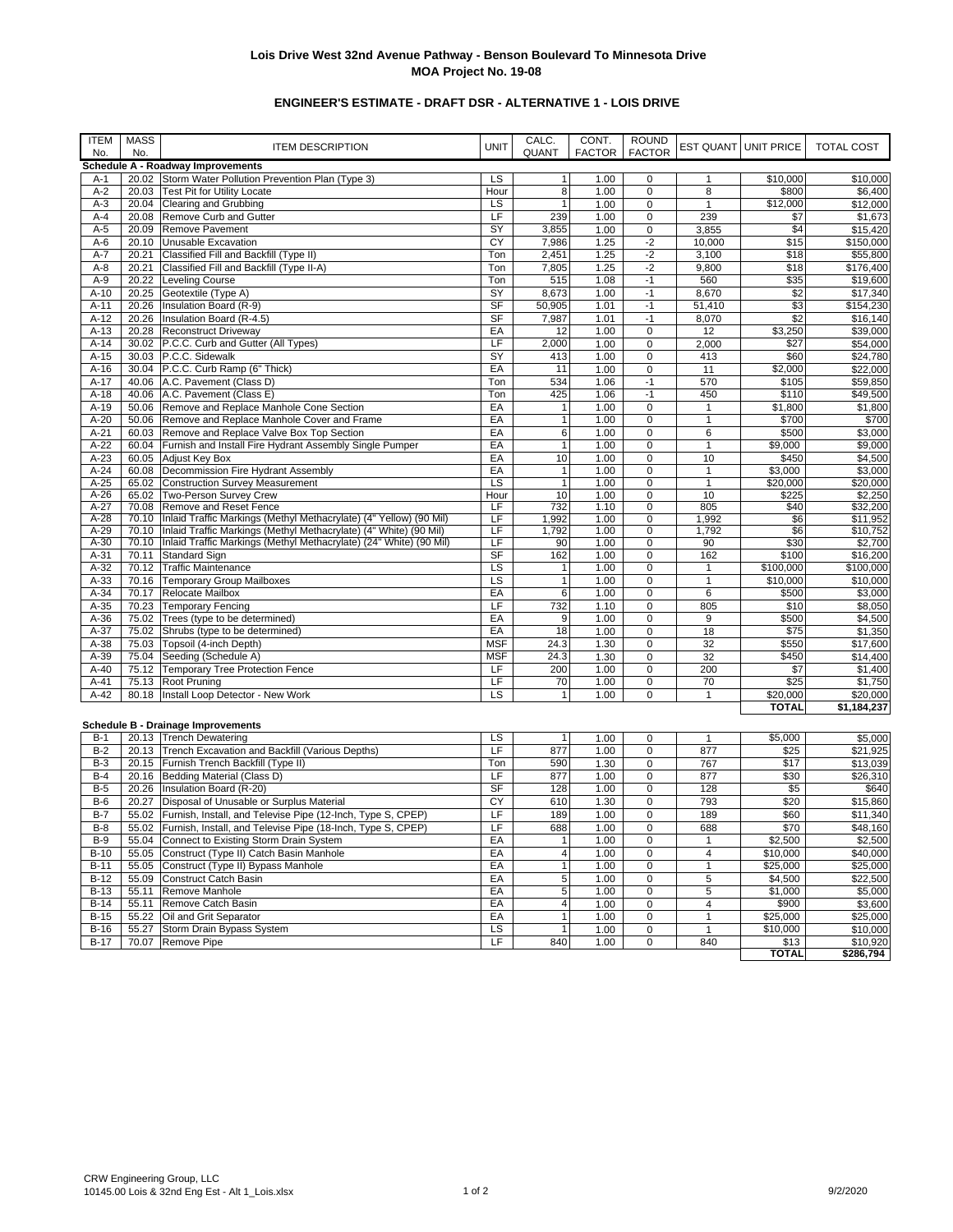# **ENGINEER'S ESTIMATE - DRAFT DSR - ALTERNATIVE 1 - LOIS DRIVE**

| <b>ITEM</b><br>No.                            | <b>MASS</b><br>No. | <b>ITEM DESCRIPTION</b>                           | <b>UNIT</b> | CALC.<br><b>QUANT</b> | CONT.<br><b>FACTOR</b> | <b>ROUND</b><br><b>FACTOR</b> |     | EST QUANT UNIT PRICE | <b>TOTAL COST</b> |  |  |
|-----------------------------------------------|--------------------|---------------------------------------------------|-------------|-----------------------|------------------------|-------------------------------|-----|----------------------|-------------------|--|--|
| <b>Schedule C - Illumination Improvements</b> |                    |                                                   |             |                       |                        |                               |     |                      |                   |  |  |
| $C-1$                                         |                    | 80.02 Trench and Backfill (2'W x 3.5'D)           | LF          | 875                   | 1.10                   | $-1$                          | 960 | \$24                 | \$23,424          |  |  |
| $C-2$                                         |                    | 80.04 Driven Pile Luminaire Pole Foundations      | EA          | 6                     | 1.00                   | $\mathbf 0$                   | 6   | \$2,778              | \$16,668          |  |  |
| $C-3$                                         |                    | 80.05 Fixed Base Luminaire Pole                   | EA          | 6                     | 1.00                   | $\mathbf 0$                   | 6   | \$3,940              | \$23,640          |  |  |
| $C-4$                                         | 80.06              | Luminaire Arm                                     | EA          | 6                     | 1.00                   | $\mathbf 0$                   | 6   | \$775                | \$4,650           |  |  |
| $C-5$                                         |                    | 80.07 Steel Conduit (2 inch)                      | <b>FT</b>   | 875                   | 1.10                   | $-1$                          | 960 | \$39                 | \$37,440          |  |  |
| $C-6$                                         | 80.08              | Junction Box (Type IA)                            | EA          | 6                     | 1.00                   | $\mathbf 0$                   | 6   | \$1,263              | \$7,578           |  |  |
| $C-7$                                         |                    | 80.10 3 Conductor 8 AWG Type XHHW-2 Cable         | <b>FT</b>   | 875                   | 1.10                   | $-1$                          | 960 | \$7                  | \$6,720           |  |  |
| $C-8$                                         |                    | 80.23 Luminaire (6,000 Lm, Medium, Type 2)        | EA          |                       | 1.00                   | $\mathbf 0$                   | 3   | \$1,000              | \$3,000           |  |  |
| $C-9$                                         | 80.23              | Luminaire (6,000 Lm, Medium, Type 3)              | EA          |                       | 1.00                   | $\mathbf 0$                   |     | \$1,000              | \$1,000           |  |  |
| $C-10$                                        | 80.23              | Luminaire (10,000 Lm, Medium, Type 2)             | EA          |                       | 1.00                   | $\mathbf 0$                   |     | \$1,150              | \$1,150           |  |  |
| $C-11$                                        |                    | 80.23   Luminaire (13,000 Lm, Medium, Type 3)     | EA          |                       | 1.00                   | $\mathbf 0$                   |     | \$1,250              | \$1,250           |  |  |
| $C-12$                                        |                    | 80.23 Spare Luminaire (6,000 Lm, Medium, Type 3)  | EA          |                       | 1.00                   | $\mathbf 0$                   |     | \$850                | \$850             |  |  |
| $C-13$                                        |                    | 80.23 Spare Luminaire (6,000 Lm, Medium, Type 3)  | EA          |                       | 1.00                   | $\mathbf 0$                   |     | \$850                | \$850             |  |  |
| $C-14$                                        |                    | 80.23 Spare Luminaire (10,000 Lm, Medium, Type 2) | EA          |                       | 1.00                   | $\mathbf 0$                   |     | \$1,000              | \$1,000           |  |  |
| $C-15$                                        |                    | 80.23 Spare Luminaire (13,000 Lm, Medium, Type 3) | EA          |                       | 1.00                   | $\mathbf 0$                   |     | \$1,100              | \$1,100           |  |  |
|                                               |                    |                                                   |             |                       |                        |                               |     | <b>TOTAL</b>         | \$130,320         |  |  |

#### **SUMMARY**

| Schedule A - Roadway Improvements      | \$1.184.237 |
|----------------------------------------|-------------|
| Schedule B - Drainage Improvements     | \$286.794   |
| Schedule C - Illumination Improvements | \$130.320   |
| Subtotal                               | \$1.601.351 |
|                                        |             |

**Total Estimated Construction Cost: \$1,601,000**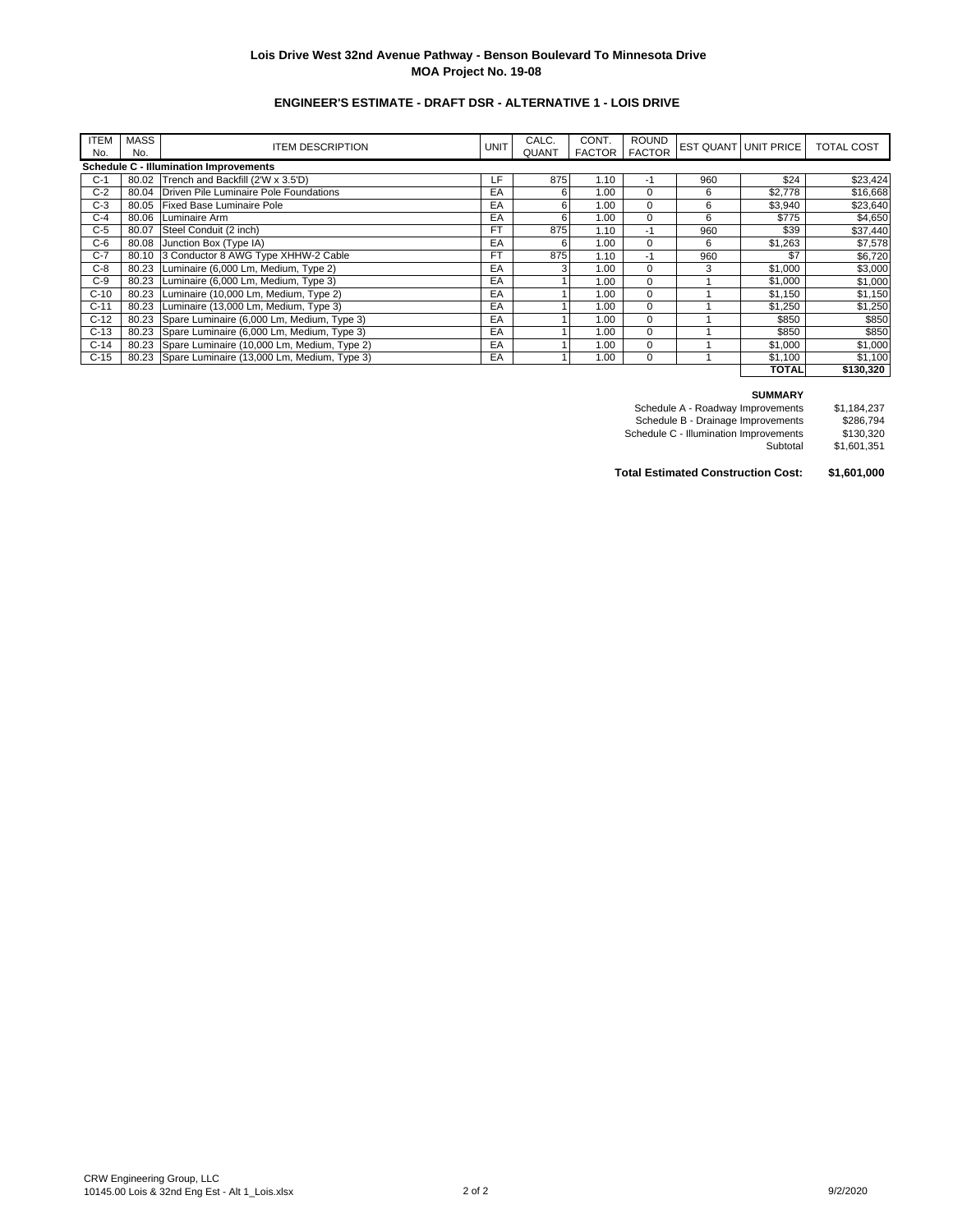| 9/1/2020 |
|----------|
|----------|

| <b>Utility Relocation Summary</b>        |           |  |  |  |  |  |
|------------------------------------------|-----------|--|--|--|--|--|
| Lois/32nd Avenue Upgrades: Alternative 1 |           |  |  |  |  |  |
| Electric (CEA)                           | \$0       |  |  |  |  |  |
| Telecommunications (ACS)                 | \$123,110 |  |  |  |  |  |
| Cable Television (GCI)                   | \$0       |  |  |  |  |  |
| Natural Gas (Enstar)                     | \$38,253  |  |  |  |  |  |
| Subtotal:                                | \$161,363 |  |  |  |  |  |
| Construction Contingency (10%)           | \$16,136  |  |  |  |  |  |
| <b>Total Utility Relocation Cost:</b>    | \$177,499 |  |  |  |  |  |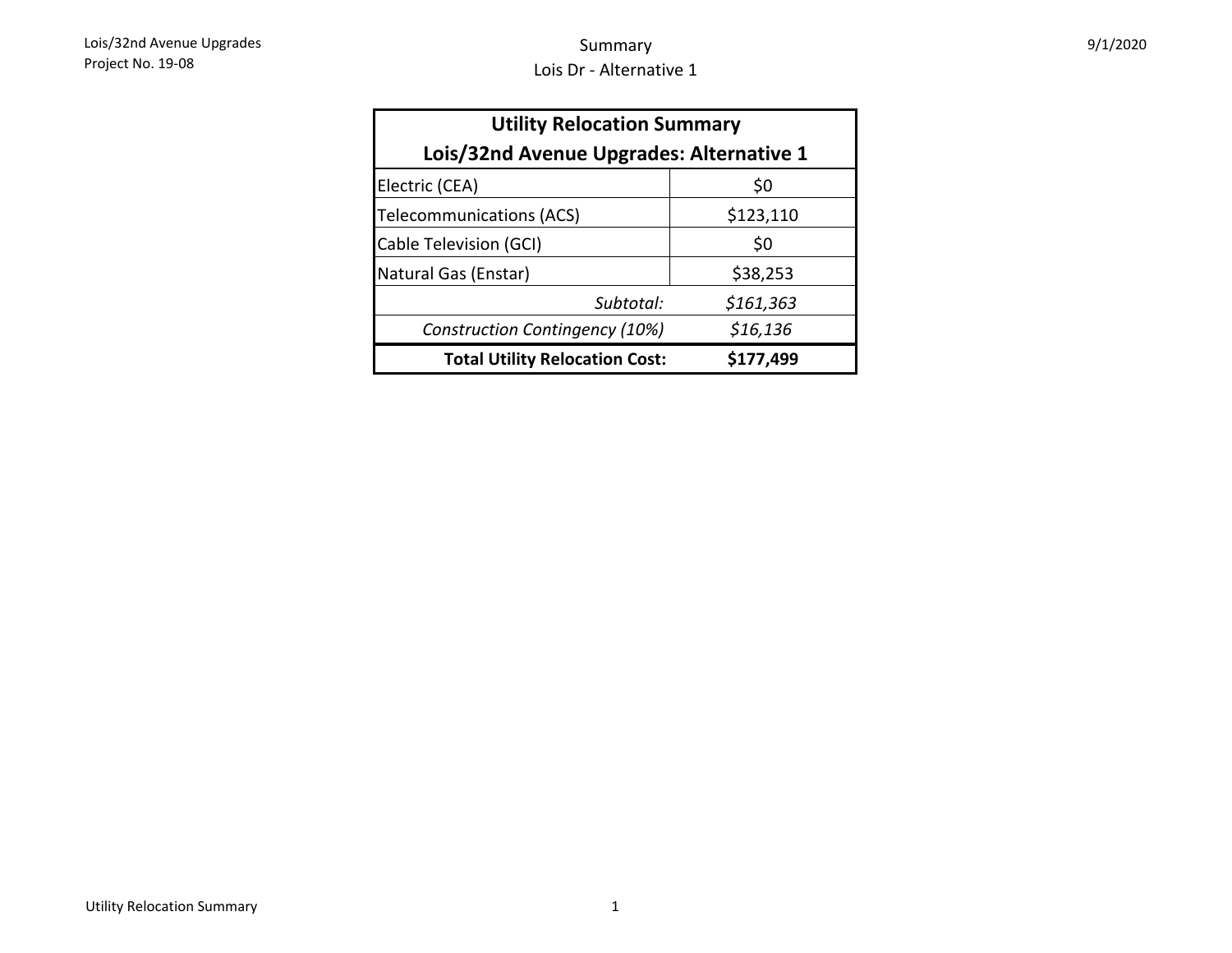### ACSLois Dr - Alternative 1

| Id No.  | <b>APPROX.</b> | <b>OFFSET</b>                   | <b>UTILITY CONFLICT</b> | <b>DESCRIPTION OF CONFLICT</b>  | <b>RECOMMENDED</b>     | <b>AMOUNT</b> |          | <b>UNIT UNIT PRICE</b>     | <b>COST</b> | <b>COMMENTS</b> |
|---------|----------------|---------------------------------|-------------------------|---------------------------------|------------------------|---------------|----------|----------------------------|-------------|-----------------|
|         | <b>STATION</b> |                                 |                         |                                 | <b>ACTION</b>          |               |          |                            |             |                 |
| $ACS-1$ | $12+50 -$      | <b>RT</b>                       | underground T line      |                                 | Relocate as needed     | 40            | LF       | \$80                       | \$3,200     |                 |
|         | $12 + 88$      |                                 |                         | within proposed improvements    |                        |               |          |                            |             |                 |
|         | $11+53 -$      |                                 |                         |                                 |                        | 980           |          |                            |             |                 |
| $ACS-2$ | $20 + 68$      | RT/LT                           | underground T line      | within proposed improvements    | Relocate as needed     |               | LF       | \$80                       | \$78,400    |                 |
| $ACS-3$ | $18 + 50$      | <b>RT</b>                       | telephone pedestal      | within proposed improvements    | Relocate               |               | EA       | \$4,300                    | \$4,300     |                 |
| $ACS-4$ | $19+26 -$      | <b>RT</b>                       | underground T line      | within proposed improvements    | Relocate as needed     | 25            | LF       | \$80                       | \$2,000     |                 |
|         | $19+49$        |                                 |                         |                                 |                        |               |          |                            |             |                 |
| $ACS-5$ | $19+86 -$      | <b>RT</b>                       |                         | within proposed improvements at |                        | 35            | LF       | \$80                       | \$2,800     |                 |
|         | $20+20$        |                                 | underground T line      | driveway                        | Relocate as needed     |               |          |                            |             |                 |
| $ACS-6$ | $20+88-$       |                                 |                         | within proposed improvements at | Relocate as needed     |               |          | \$80                       |             |                 |
|         | $21 + 36$      | <b>RT</b><br>underground T line |                         | driveway                        |                        |               | 50<br>LF |                            | \$4,000     |                 |
| ACS-7   | $21 + 44$      |                                 |                         | within proposed improvements    | Verify Depth. Relocate | 40            | LF       | \$0                        | \$0         |                 |
|         |                | Crossing                        | underground T line      |                                 | as needed.             |               |          |                            |             |                 |
| ACS-8   | $21+90 -$      | <b>RT</b>                       |                         |                                 | Verify Depth. Relocate |               | ١F       | \$0                        | \$0         |                 |
|         | $21 + 97$      |                                 | underground T line      | within proposed improvements    | as needed.             |               | 8        |                            |             |                 |
|         |                |                                 |                         |                                 |                        |               |          | <b>Construction Costs:</b> | \$94,700    |                 |

\$28,410 Engineering/Administration (30%):

| --- |        |           |
|-----|--------|-----------|
|     | Total: | \$123,110 |
|     |        |           |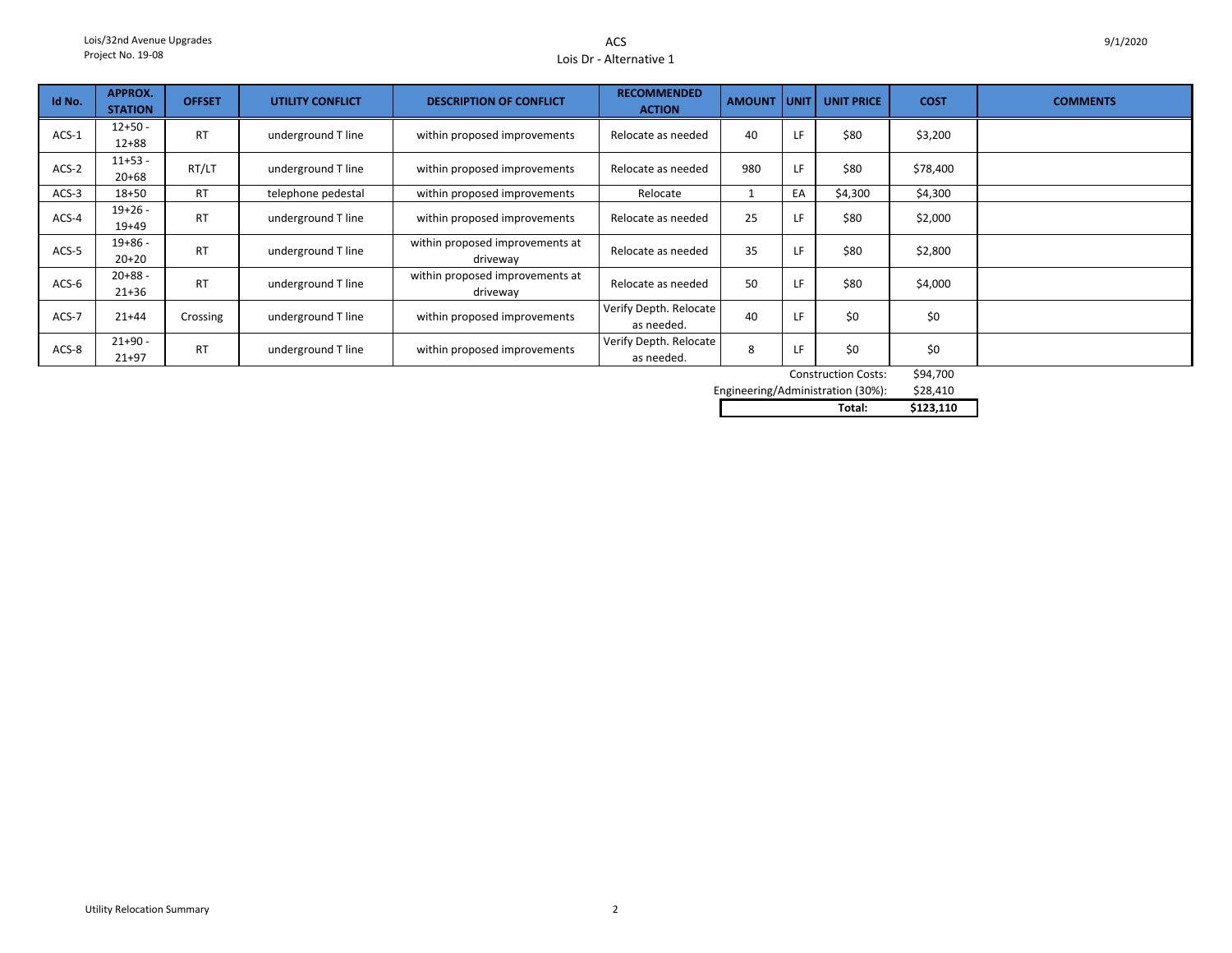#### EnstarLois Dr - Alternative 1

| Id No.    | <b>APPROX.</b><br><b>STATION</b> | <b>OFFSET</b> | <b>UTILITY CONFLICT</b> | <b>DESCRIPTION OF CONFLICT</b>          | <b>RECOMMENDED</b><br><b>ACTION</b> | <b>AMOUNT</b> | <b>UNIT</b> | <b>UNIT PRICE</b> | <b>COST</b>                           | <b>COMMENTS</b> |
|-----------|----------------------------------|---------------|-------------------------|-----------------------------------------|-------------------------------------|---------------|-------------|-------------------|---------------------------------------|-----------------|
| Enstar-1  | $12 + 31 -$<br>$12 + 51$         | LT            | 2-Inch Steel            | Within Driveway Limits                  | Locate and protect                  | 20            | LF          | \$0               | \$0                                   |                 |
| Enstar-2  | $14+30 -$<br>$14 + 66$           | LT.           | 2-Inch Steel            | within proposed improvements            | adjust                              | 30            | LF          | \$125             | \$3,750                               |                 |
| Enstar-3  | $15+78$                          | Crossing      | 2-Inch Steel            | within proposed improvements            | adjust                              | 75            | LF          | \$125             | \$9,375                               |                 |
| Enstar-4  | $16+70 -$<br>$16 + 88$           | LT            | 2-Inch Steel            | Within Driveway Limits                  | Locate and protect                  | 20            | LF          | \$0               | \$0                                   |                 |
| Enstar-5  | $17+04 -$<br>$17 + 18$           | LT.           | 2-Inch Steel            | Within Driveway Limits                  | Locate and protect                  | 20            | <b>IF</b>   | \$0               | \$0                                   |                 |
| Enstar-6  | $17+86 -$<br>$18 + 02$           | LT            | 2-Inch Steel            | Within Driveway Limits                  | Locate and protect                  | 20            | LF          | \$0               | \$0                                   |                 |
| Enstar-7  | $18 + 32 -$<br>$18 + 52$         | LT.           | 2-Inch Steel            | Within Driveway Limits                  | Locate and protect                  | 20            | LF          | \$0               | \$0                                   |                 |
| Enstar-8  | $18 + 83 -$<br>$19+03$           | LT.           | 2-Inch Steel            | Within Driveway Limits                  | Locate and protect                  | 20            | LF          | \$0               | \$0                                   |                 |
| Enstar-9  | $19 + 31 -$<br>$19 + 51$         | LT.           | 2-Inch Steel            | Within Driveway Limits                  | Locate and protect                  | 20            | LF          | \$0               | \$0                                   |                 |
| Enstar-10 | $19+70 -$<br>$19 + 88$           | LT.           | 2-Inch Steel            | Within Driveway Limits                  | Locate and protect                  | 20            | LF          | \$0               | \$0                                   |                 |
| Enstar-11 | $20+03 -$<br>$20+13$             | Crossing      | 5/8"-Plastic Service    | within proposed roadway<br>improvements | adjust                              | $\mathbf{1}$  | EA          | \$2,250           | \$2,250                               |                 |
| Enstar-12 | $20+20 -$<br>$20 + 64$           | <b>LT</b>     | 2-Inch Steel            | within proposed improvements            | adjust                              | 75            | LF          | \$125             | \$9,375                               |                 |
| Enstar-13 | $21+60$                          | Crossing      | 3-Inch Steel            | within proposed improvements            | adjust                              | 30            | LF          | \$135             | \$4,050                               |                 |
| Enstar-14 | $21+95 -$<br>$21 + 99$           | LT            | 2-Inch Steel            | within proposed improvements            | adjust                              | 5             | LF          | \$125             | \$625<br>$\lambda$ aa $\lambda$ a $=$ |                 |

| Total:                           | \$38.253 |
|----------------------------------|----------|
| Engineering/Administration (30%) | \$8.828  |
| <b>Construction Costs:</b>       | \$29.425 |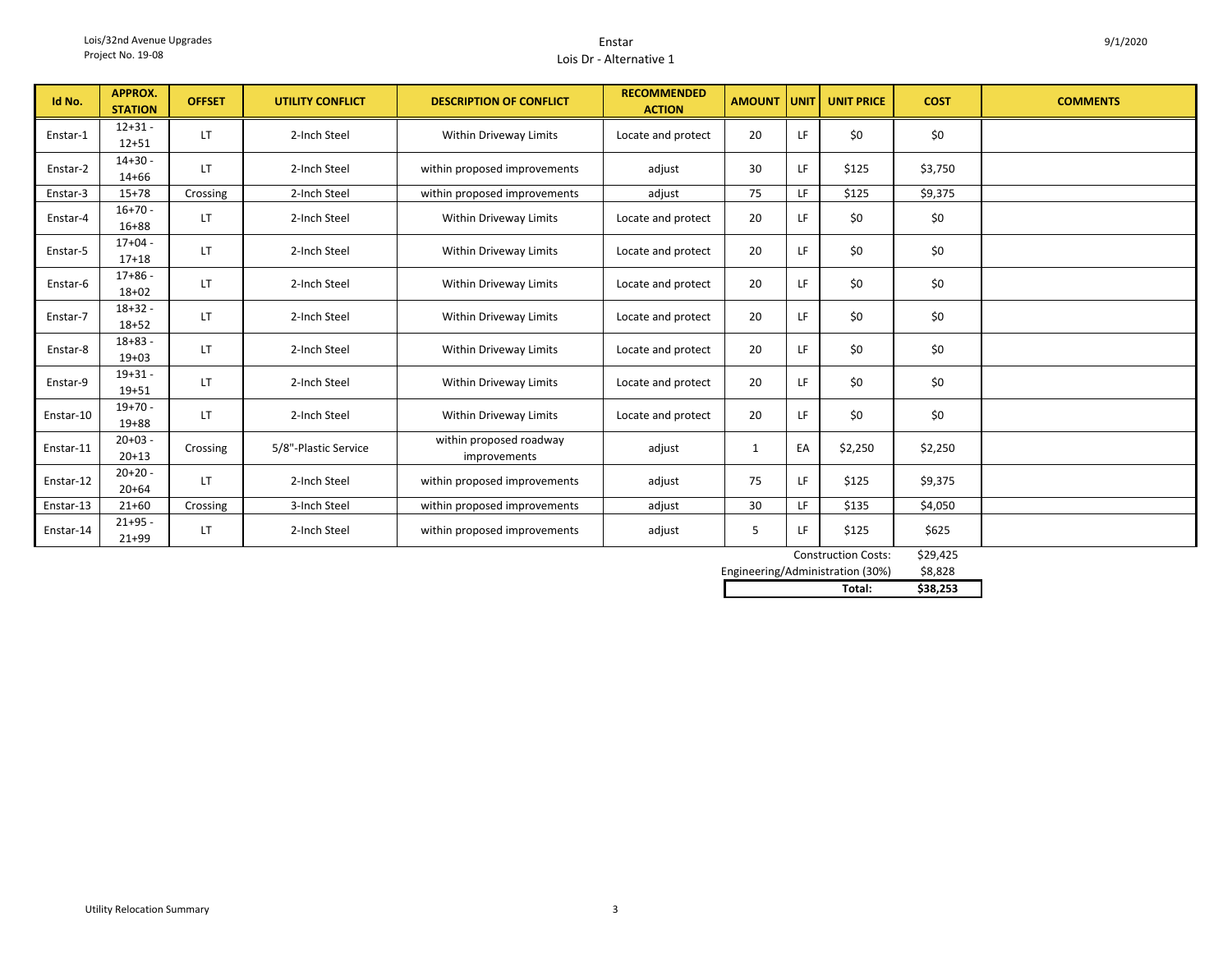| <b>ROW REQUIREMENTS ESTIMATE - DRAFT DSR - ALTERNATIVE 1 - LOIS DRIVE</b> |  |  |
|---------------------------------------------------------------------------|--|--|
|                                                                           |  |  |

|               | Lois & 32nd Ave Upgrade - Alternative 1 - Lois Drive |                           |                           |            |                |  |  |  |  |
|---------------|------------------------------------------------------|---------------------------|---------------------------|------------|----------------|--|--|--|--|
| <b>PARCEL</b> | <b>Purchase Entire</b><br>Property                   | <b>PUE</b>                | <b>SE</b>                 | <b>TCE</b> | # Of TCP's     |  |  |  |  |
| 100           |                                                      |                           |                           |            | 0              |  |  |  |  |
| 101           |                                                      | X                         | X                         |            |                |  |  |  |  |
| 102           |                                                      | X                         | X                         |            | 1              |  |  |  |  |
| 103           |                                                      | X                         | X                         |            | 1              |  |  |  |  |
| 104           |                                                      | X                         | X                         |            |                |  |  |  |  |
| 105           |                                                      | X                         | X                         |            |                |  |  |  |  |
| 106           |                                                      | X                         | X                         |            | 1              |  |  |  |  |
| 107           |                                                      | X                         | X                         |            | 1              |  |  |  |  |
| 108           |                                                      | X                         | χ                         |            | በ              |  |  |  |  |
| 109           |                                                      | Χ                         | χ                         |            | 1              |  |  |  |  |
| 110           |                                                      | X                         | X                         |            | 0              |  |  |  |  |
| 111           |                                                      | X                         | X                         |            | $\bf{0}$       |  |  |  |  |
| 112           |                                                      | X                         | X                         |            | 1              |  |  |  |  |
| 123           |                                                      | X                         | $\boldsymbol{\mathsf{X}}$ |            | $\overline{2}$ |  |  |  |  |
| 124           |                                                      | X                         |                           |            | 3              |  |  |  |  |
| 125           |                                                      | $\boldsymbol{\mathsf{X}}$ |                           |            |                |  |  |  |  |
| <b>TOTAL</b>  | 0                                                    | 15                        | 13                        | $\bf{0}$   | 15             |  |  |  |  |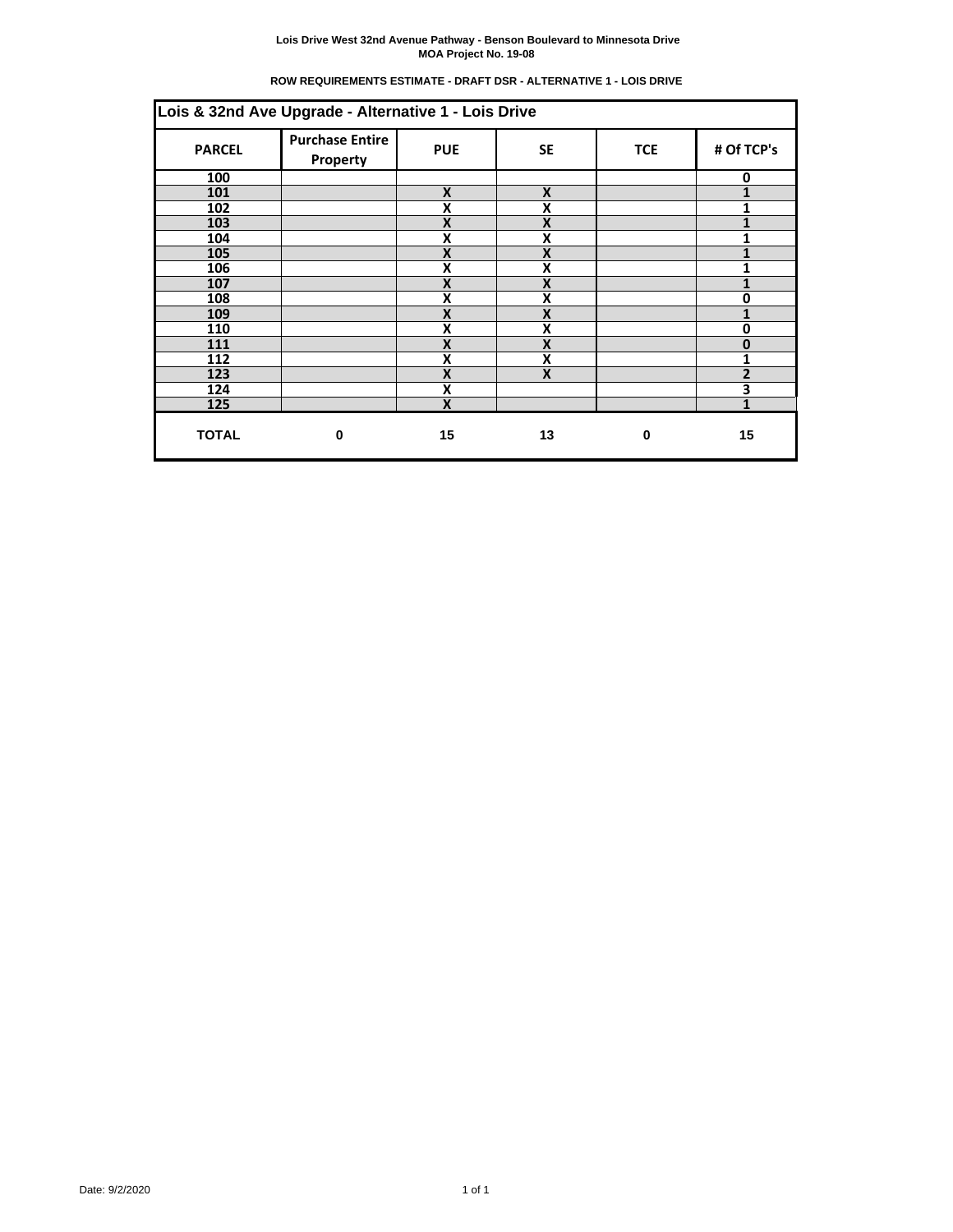| 9/1/2020               |            | <b>Basis:</b>                             |             | <b>Prepared By:</b> | <b>CRW</b>                                          | Ver. 5.1 |
|------------------------|------------|-------------------------------------------|-------------|---------------------|-----------------------------------------------------|----------|
|                        |            | Project: Lois Drive & 32nd Avenue Pathway |             |                     | Alternative 1 - 32nd Avenue                         |          |
| <b>Project Number:</b> |            | $19-08$                                   |             |                     | [B]=local bond; [S]=state grant; [F]= federal grant |          |
|                        |            |                                           |             |                     |                                                     |          |
| <b>DESIGN</b>          |            | Design Management                         | \$36,255    |                     |                                                     |          |
|                        | Start 20?? | PM&E Design Services                      | \$0         |                     |                                                     |          |
|                        |            | PM&E Design Survey                        | \$0         |                     |                                                     |          |
|                        |            | PM&E Design Soil                          | \$0         |                     |                                                     |          |
|                        |            | Contractual Dsgn Sers (Basic)             | \$283,000   |                     |                                                     |          |
|                        |            | Contractual Dsgn Sers (Add'l)             | \$37,500    |                     |                                                     |          |
|                        |            | <b>Contractual Design Survey</b>          | \$55,000    |                     |                                                     |          |
|                        |            | <b>Contractual Design Soils</b>           | \$25,000    |                     |                                                     |          |
|                        |            | Miscellaneous                             | $\$0$       |                     |                                                     |          |
| Subtotal               |            |                                           |             | \$436,755           |                                                     |          |
|                        |            |                                           |             |                     |                                                     |          |
| <b>UTILITIES</b>       |            | AWWU                                      | \$0         |                     |                                                     |          |
|                        | Start 20?? | <b>CEA</b>                                | \$277,000   |                     |                                                     |          |
|                        |            | <b>ACS</b>                                | \$254,000   |                     |                                                     |          |
|                        |            | GCI                                       | \$294,000   |                     |                                                     |          |
|                        |            | Enstar                                    | \$288,000   |                     |                                                     |          |
| Subtotal               |            |                                           |             | \$1,113,000         |                                                     |          |
|                        |            |                                           |             |                     |                                                     |          |
| <b>ROW</b>             |            | <b>Real Estate Services</b>               | \$50,220    |                     |                                                     |          |
|                        |            | Start 20?? Land Acquisition               | \$4,599,000 |                     |                                                     |          |
| Subtotal               |            |                                           |             | \$4,649,220         |                                                     |          |
| <b>CONSTRUCTION</b>    |            | <b>Construction Management</b>            | \$58,008    |                     |                                                     |          |
|                        |            | Start 20?? Inspection                     | \$154,688   |                     |                                                     |          |
|                        |            | <b>Materials Testing</b>                  | \$24,170    |                     |                                                     |          |
|                        |            | Survey                                    | \$24,170    |                     |                                                     |          |
|                        |            | Miscellaneous                             | \$0         |                     |                                                     |          |
|                        |            | <b>Construction Contract</b>              | \$2,417,000 |                     |                                                     |          |
| Subtotal               |            |                                           |             | \$2,678,036         |                                                     |          |
|                        |            |                                           |             |                     |                                                     |          |
| <b>MISCELLANEOUS</b>   |            | Bond Overhead (15.0%)                     | \$1,630,590 |                     |                                                     |          |
|                        |            | Grant Overhead (0.0%)                     | $\$0$       |                     |                                                     |          |
|                        |            | Contingency (15%)                         | \$363,000   |                     |                                                     |          |
| Subtotal               |            |                                           |             | \$1,993,590         |                                                     |          |
|                        |            |                                           |             |                     |                                                     |          |
| PROJECT TOTAL          |            |                                           |             | \$10,870,601        |                                                     |          |

# **Provided: Locis Drive 1 - 32nd Avenue Project Number:**  $[F]$ = federal grant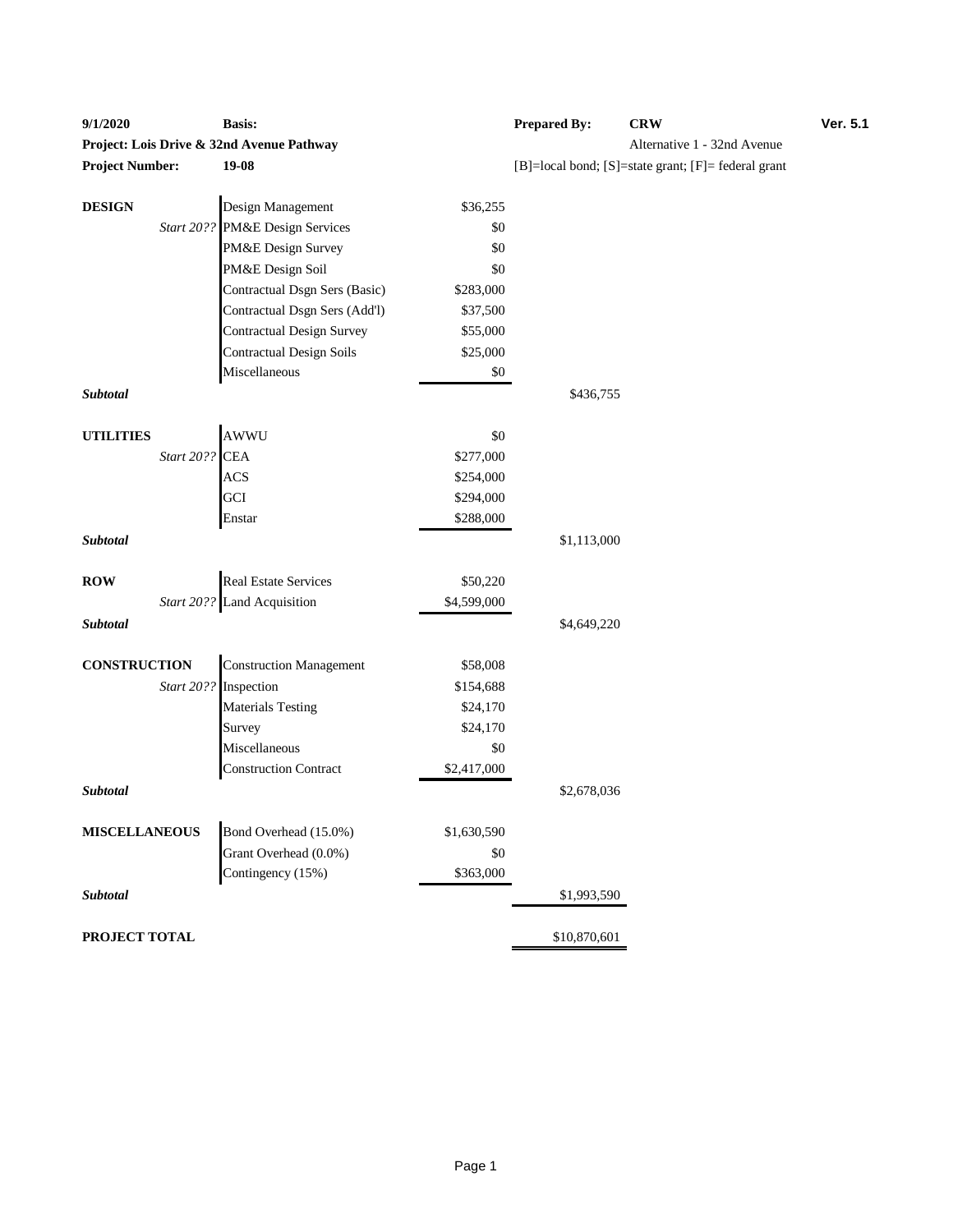# **ENGINEER'S ESTIMATE - DRAFT DSR - ALTERNATIVE 1 - 32ND AVENUE**

| <b>ITEM</b><br>No. | <b>MASS</b><br>No. | <b>ITEM DESCRIPTION</b>                                                       | <b>UNIT</b>              | CALC.<br>QUANT  | CONT.<br><b>FACTOR</b> | <b>ROUND</b><br><b>FACTOR</b> |                 | <b>EST QUANT UNIT PRICE</b> | TOTAL COST  |
|--------------------|--------------------|-------------------------------------------------------------------------------|--------------------------|-----------------|------------------------|-------------------------------|-----------------|-----------------------------|-------------|
|                    |                    | Schedule A - Roadway Improvements                                             |                          |                 |                        |                               |                 |                             |             |
| $A-1$              |                    | 20.02 Storm Water Pollution Prevention Plan (Type 3)                          | LS                       | 1 <sup>1</sup>  | 1.00                   | $\Omega$                      | $\mathbf{1}$    | \$16,000                    | \$16,000    |
| $A-2$              | 20.03              | <b>Test Pit for Utility Locate</b>                                            | Hour                     | 8               | 1.00                   | 0                             | 8               | \$800                       | \$6,400     |
| $A-3$              |                    | 20.04 Clearing and Grubbing                                                   | LS                       | $\mathbf{1}$    | 1.00                   | $\Omega$                      | $\mathbf{1}$    | \$19,000                    | \$19,000    |
| $A-4$              | 20.07              | Remove Sidewalk or Concrete Apron                                             | SY                       | 896             | 1.00                   | 0                             | 896             | \$15                        | \$13,440    |
| $A-5$              | 20.08              | Remove Curb and Gutter                                                        | LF                       | 251             | 1.00                   | $\Omega$                      | 251             | $\sqrt{$7}$                 | \$1,757     |
| $A-6$              | 20.09              | Remove Pavement                                                               | SY                       | 5,397           | 1.00                   | $\Omega$                      | 5,397           | \$4                         | \$21,588    |
| $A - 7$            | 20.10              | Unusable Excavation                                                           | CY                       | 12,347          | 1.25                   | $-2$                          | 15,400          | \$15                        | \$231,000   |
| $A-8$              | 20.21              | Classified Fill and Backfill (Type II)                                        | Ton                      | 3,660           | 1.25                   | $-2$                          | 4,600           | \$18                        | \$82,800    |
| $A-9$              | 20.21              | Classified Fill and Backfill (Type II-A)                                      | Ton                      | 11,381          | 1.25                   | $-2$                          | 14,200          | \$18                        | \$255,600   |
| $A-10$             | 20.22              | <b>Leveling Course</b>                                                        | Ton                      | 867             | 1.08                   | $-1$                          | 940             | \$35                        | \$32,900    |
| $A-11$             |                    | 20.25 Geotextile (Type A)                                                     | SY                       | 12,951          | 1.00                   | $-1$                          | 12,950          | \$2                         | \$25,900    |
| $A-12$             | 20.26              | Insulation Board (R-9)                                                        | <b>SF</b>                | 76,018          | 1.01                   | $-1$                          | 76,780          | \$3                         | \$230,340   |
| $A-13$             | 20.26              | Insulation Board (R-4.5)                                                      | <b>SF</b>                | 10,936          | 1.01                   | $-1$                          | 11,050          | \$2                         | \$22,100    |
| $A-14$             | 20.28              | <b>Reconstruct Driveway</b>                                                   | EA                       | 8               | 1.00                   | 0                             | 8               | \$3,250                     | \$26,000    |
| $A-15$             |                    | 30.02 P.C.C. Curb and Gutter (All Types)                                      | LF                       | 2,980           | 1.00                   | 0                             | 2,980           | \$27                        | \$80,460    |
| $A-16$             |                    | 30.02 Curb Nose                                                               | EA                       | 10              | 1.00                   | $\Omega$                      | 10              | \$1,500                     | \$15,000    |
| $A-17$             |                    | 30.03 P.C.C. Sidewalk                                                         | SY                       | 601             | 1.00                   | $\Omega$                      | 601             | \$60                        | \$36,060    |
| $A-18$             |                    | 30.04 P.C.C. Curb Ramp (6" Thick)                                             | EA                       | $\overline{22}$ | 1.00                   | $\Omega$                      | $\overline{22}$ | \$2,000                     | \$44,000    |
| $A-19$             |                    | 30.10 Colored Concrete                                                        | SY                       | 64              | 1.00                   | 0                             | 64              | \$160                       | \$10,240    |
| $A-20$             |                    | 40.06 A.C. Pavement (Class D)                                                 | Ton                      | 897             | 1.06                   | $-1$                          | 950             | \$105                       | \$99,750    |
| $A-21$             |                    | 40.06 A.C. Pavement (Class E)                                                 | Ton                      | 756             | 1.06                   | $-1$                          | 800             | \$105                       | \$84,000    |
| $A-22$             |                    | 50.06 Remove and Replace Manhole Cone Section                                 | EA                       | $\overline{4}$  | 1.00                   | 0                             | $\overline{4}$  | \$1,800                     | \$7,200     |
| $A-23$             |                    | 55.08 Adjust Storm Drain Manhole Ring                                         | EA                       | $\mathbf{1}$    | 1.00                   | $\Omega$                      | $\mathbf{1}$    | \$1,400                     | \$1,400     |
| $A-24$             |                    | 60.03 Remove and Replace Valve Box Top Section                                | EA                       | 5               | 1.00                   | 0                             | 5               | \$500                       | \$2,500     |
| $A-25$             |                    | 60.05 Adjust Key Box                                                          | EA                       | $\mathbf{1}$    | 1.00                   | $\Omega$                      | $\mathbf{1}$    | \$450                       | \$450       |
| $A-26$             |                    | 65.02 Construction Survey Measurement                                         | LS                       | $\mathbf{1}$    | 1.00                   | $\Omega$                      | $\mathbf{1}$    | \$30,000                    | \$30,000    |
| $A-27$             |                    | 65.02 Two-Person Survey Crew                                                  | Hour                     | 10              | 1.00                   | $\Omega$                      | 10              | \$225                       | \$2,250     |
| $A-28$             |                    | 70.08 Remove Fence                                                            | LF                       | 141             | 1.00                   | 0                             | 141             | \$10                        | \$1,410     |
| $A-29$             |                    | 70.08 Remove and Reset Fence                                                  | $\overline{\mathsf{LF}}$ | 650             | 1.10                   | $\Omega$                      | 715             | \$40                        | \$28,600    |
| $A-30$             |                    | 70.10 Inlaid Traffic Markings (Methyl Methacrylate) (4" Yellow) (90 Mil       | LF                       | 4,272           | 1.00                   | 0                             | 4,272           | \$6                         | \$25,632    |
| $A-31$             |                    | 70.10 Inlaid Traffic Markings (Methyl Methacrylate) (18" Yellow) (90 Mil      | LF                       | 4,045           | 1.00                   | $\Omega$                      | 4,045           | \$25                        | \$101,125   |
| $A-32$             |                    | 70.10 Inlaid Traffic Markings (Methyl Methacrylate) (24" White) (90 Mil       | LF                       | 90              | 1.00                   | 0                             | 90              | \$30                        | \$2,700     |
| $A-33$             |                    | 70.10 Inlaid Traffic Markings (Methyl Methacrylate) (Words & Symbols) (90 Mil | EA                       | $\overline{2}$  | 1.00                   | $\mathbf 0$                   | $\overline{2}$  | \$700                       | \$1,400     |
| $A-34$             |                    | 70.11 Standard Sign                                                           | SF                       | 72              | 1.00                   | 0                             | 72              | \$100                       | \$7,200     |
| $A-35$             |                    | 70.12 Traffic Maintenance                                                     | LS                       | 1               | 1.00                   | $\Omega$                      | $\mathbf{1}$    | \$160,000                   | \$160,000   |
| $A-36$             |                    | 70.13 Bollard (Concrete Pipe, Yellow)                                         | EA                       | 16              | 1.00                   | 0                             | 16              | \$1,250                     | \$20,000    |
| $A-37$             |                    | 70.13 Remove Bollard                                                          | EA                       | 3               | 1.00                   | $\Omega$                      | 3               | \$200                       | \$600       |
| $A-38$             |                    | 70.16 Temporary Group Mailboxes                                               | LS                       | $\mathbf{1}$    | 1.00                   | 0                             | $\mathbf{1}$    | \$10.000                    | \$10,000    |
| $A-39$             |                    | 70.17 Relocate Mailbox                                                        | EA                       | $\mathbf{1}$    | 1.00                   | $\mathbf 0$                   | $\mathbf{1}$    | \$500                       | \$500       |
| $A-40$             |                    | 70.23 Temporary Fencing                                                       | LF                       | 650             | 1.10                   | $\Omega$                      | 715             | \$10                        | \$7,150     |
| $A-41$             |                    | 75.02 Trees (type to be determined)                                           | EA                       | 9               | 1.00                   | $\mathbf 0$                   | 9               | \$500                       | \$4,500     |
| $A-42$             |                    | 75.02 Shrubs (type to be determined)                                          | EA                       | 18              | 1.00                   | $\Omega$                      | 18              | \$75                        | \$1,350     |
| $A-43$             |                    | 75.03 Topsoil (4-inch Depth)                                                  | <b>MSF</b>               | 29.6            | 1.30                   | $\mathbf 0$                   | 39              | \$550                       | \$21,450    |
| $A-44$             |                    | 75.04 Seeding (Schedule A)                                                    | <b>MSF</b>               | 29.6            | 1.30                   | 0                             | 39              | \$450                       | \$17,550    |
| $A-45$             |                    | 75.12 Temporary Tree Protection Fence                                         | LF                       | 200             | 1.00                   | $\mathbf 0$                   | 200             | $\overline{\$7}$            | \$1,400     |
| $A-46$             |                    | 75.13 Root Pruning                                                            | LF                       | 70              | 1.00                   | $\Omega$                      | 70              | \$25                        | \$1,750     |
|                    |                    |                                                                               |                          |                 |                        |                               |                 | <b>TOTAL</b>                | \$1,812,452 |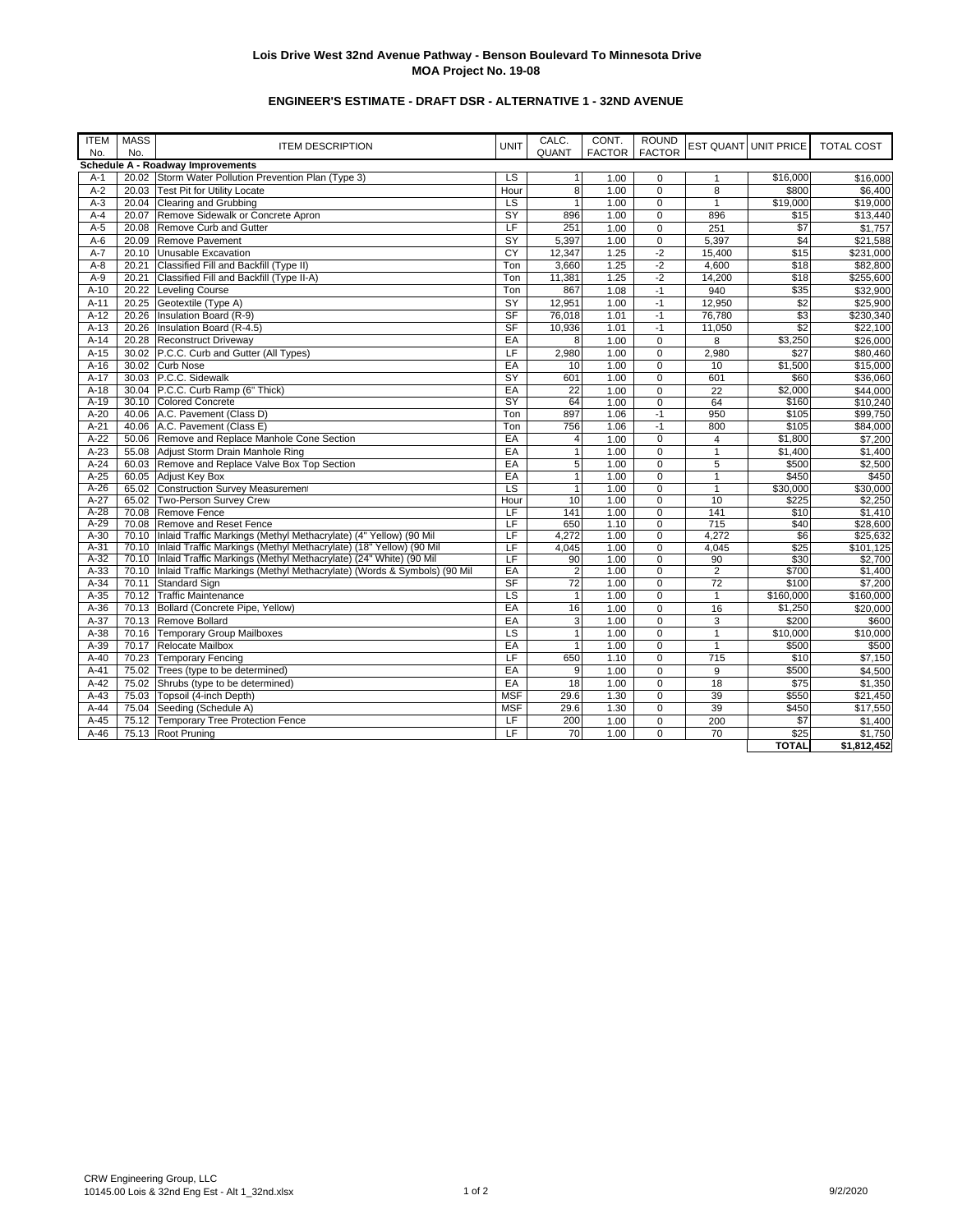# **ENGINEER'S ESTIMATE - DRAFT DSR - ALTERNATIVE 1 - 32ND AVENUE**

| <b>ITEM</b><br>No. | <b>MASS</b><br>No. | <b>ITEM DESCRIPTION</b>                                           | <b>UNIT</b> | CALC.<br>QUANT | CONT.<br><b>FACTOR</b> | <b>ROUND</b><br><b>FACTOR</b> |                | <b>EST QUANT UNIT PRICE</b> | <b>TOTAL COST</b> |
|--------------------|--------------------|-------------------------------------------------------------------|-------------|----------------|------------------------|-------------------------------|----------------|-----------------------------|-------------------|
|                    |                    |                                                                   |             |                |                        |                               |                |                             |                   |
|                    |                    | Schedule B - Drainage Improvements                                |             |                |                        |                               |                |                             |                   |
| $B-1$              |                    | 20.13 Trench Dewatering                                           | LS          |                | 1.00                   | 0                             |                | \$5,000                     | \$5,000           |
| $B-2$              | 20.13              | Trench Excavation and Backfill (Various Depths)                   | LF          | 1.081          | 1.00                   | $\mathbf 0$                   | 1.081          | \$25                        | \$27,025          |
| $B-3$              |                    | 20.15 Furnish Trench Backfill (Type II)                           | Ton         | 290            | 1.30                   | $\Omega$                      | 377            | \$17                        | \$6,409           |
| $B-4$              |                    | 20.16 Bedding Material (Class D)                                  | LF          | 1,081          | 1.00                   | $\mathbf 0$                   | 1,081          | \$30                        | \$32,430          |
| $B-5$              |                    | 20.26   Insulation Board (R-20)                                   | <b>SF</b>   | 64             | 1.00                   | $\Omega$                      | 64             | \$5                         | \$320             |
| $B-6$              | 20.27              | Disposal of Unusable or Surplus Material                          | CY          | 580            | 1.30                   | $\Omega$                      | 754            | \$20                        | \$15,080          |
| $B-7$              |                    | 55.02 Furnish, Install, and Televise Pipe (12-Inch, Type S, CPEP) | LF          | 135            | 1.00                   | $\Omega$                      | 135            | \$60                        | \$8,100           |
| $B-8$              | 55.02              | Furnish, Install, and Televise Pipe (18-Inch, Type S, CPEP)       | LF          | 502            | 1.00                   | $\mathbf 0$                   | 502            | \$70                        | \$35,140          |
| $B-9$              |                    | 55.02 Furnish, Install, and Televise Pipe (24-Inch, Type S, CPEP) | LF          | 444            | 1.00                   | $\Omega$                      | 444            | \$80                        | \$35,520          |
| $B-10$             |                    | 55.04 Connect to Existing Storm Drain System                      | EA          |                | 1.00                   | $\Omega$                      | $\overline{2}$ | \$2,500                     | \$5,000           |
| $B-11$             |                    | 55.05 Construct (Type II) Catch Basin Manhole                     | EA          |                | 1.00                   | $\mathbf 0$                   | 6              | \$10,000                    | \$60,000          |
| $B-12$             |                    | 55.05 Construct (Type II) Bypass Manhole                          | EA          |                | 1.00                   | $\Omega$                      |                | \$25,000                    | \$25,000          |
| $B-13$             | 55.09              | Construct Catch Basin                                             | EA          |                | 1.00                   | $\Omega$                      | 6              | \$4,500                     | \$27,000          |
| $B-14$             | 55.11              | Remove Manhole                                                    | EA          |                | 1.00                   | $\Omega$                      |                | \$1,000                     | \$1,000           |
| $B-15$             | 55.11              | Remove Catch Basin                                                | EA          |                | 1.00                   | $\mathbf 0$                   | $\overline{2}$ | \$900                       | \$1,800           |
| $B-16$             | 55.22              | Oil and Grit Separator                                            | EA          |                | 1.00                   | $\mathbf 0$                   | 1              | \$25,000                    | \$25,000          |
| $B-17$             | 55.27              | Storm Drain Bypass System                                         | <b>LS</b>   |                | 1.00                   | $\Omega$                      |                | \$5,000                     | \$5,000           |
| $B-18$             |                    | 70.07 Remove Pipe                                                 | LF          | 509            | 1.00                   | $\mathbf 0$                   | 509            | \$13                        | \$6.617           |
| $B-19$             |                    | 80.29 Heat Trace System                                           | LS.         |                | 1.00                   | $\Omega$                      |                | \$96,952                    | \$96.952          |
|                    |                    |                                                                   |             |                |                        |                               |                | <b>TOTAL</b>                | \$418,393         |
|                    |                    | <b>Schedule C - Illumination Improvements</b>                     |             |                |                        |                               |                |                             |                   |
| $C-1$              |                    | 80.02 Trench and Backfill (2'W x 3.5'D)                           | LF          | 1,246          | 1.10                   | $-1$                          | 1,370          | \$24                        | \$33,428          |
| $C-2$              |                    | 80.04 Driven Pile Luminaire Pole Foundations                      | EA          |                | 1.00                   | $\Omega$                      | $\overline{7}$ | \$2.778                     | \$19,446          |
| $C-3$              |                    | 80.04 Cast-In-Place Light Column Foundation                       | EA          |                | 1.00                   | $\mathbf 0$                   | $\overline{2}$ | \$2.500                     | \$5,000           |
| $C-4$              |                    | 80.05 Fixed Base Luminaire Pole                                   | EA          |                | 1.00                   | $\Omega$                      | $\overline{7}$ | \$3,940                     | \$27,580          |
| $C-5$              | 80.06              | Luminaire Arm                                                     | EA          |                | 1.00                   | $\mathbf 0$                   | 8              | \$775                       | \$6,200           |
| $C-6$              | 80.07              | Steel Conduit (2 inch)                                            | <b>FT</b>   | 1,293          | 1.10                   | $-1$                          | 1,420          | \$39                        | \$55,380          |
| $C-7$              |                    | 80.08 Junction Box (Type IA)                                      | EA          | 11             | 1.00                   | $\mathbf 0$                   | 11             | \$1,263                     | \$13,893          |
| $C-8$              |                    | 80.10 3 Conductor 8 AWG Type XHHW-2 Cable                         | <b>FT</b>   | 1.891          | 1.10                   | $-1$                          | 2.080          | \$7                         | \$14,560          |

C-9 | 80.29 |Pedestrian Light Column | EA | 2| 1.00 | 0 | 2 | \$3,900 | \$7,800 C-10 | 80.29 |Spare Pedestrian Light Column EA 1 1.00 0 1 \$2,900 | \$2,900

#### **SUMMARY**

**\$2,900 \$2,900**<br>**TOTAL \$186,187** 

| <b>JUINIMARI</b>                       |             |
|----------------------------------------|-------------|
| Schedule A - Roadway Improvements      | \$1.812.452 |
| Schedule B - Drainage Improvements     | \$418.393   |
| Schedule C - Illumination Improvements | \$186.187   |
| Subtotal                               | \$2,417,032 |

**Total Estimated Construction Cost: \$2,417,000**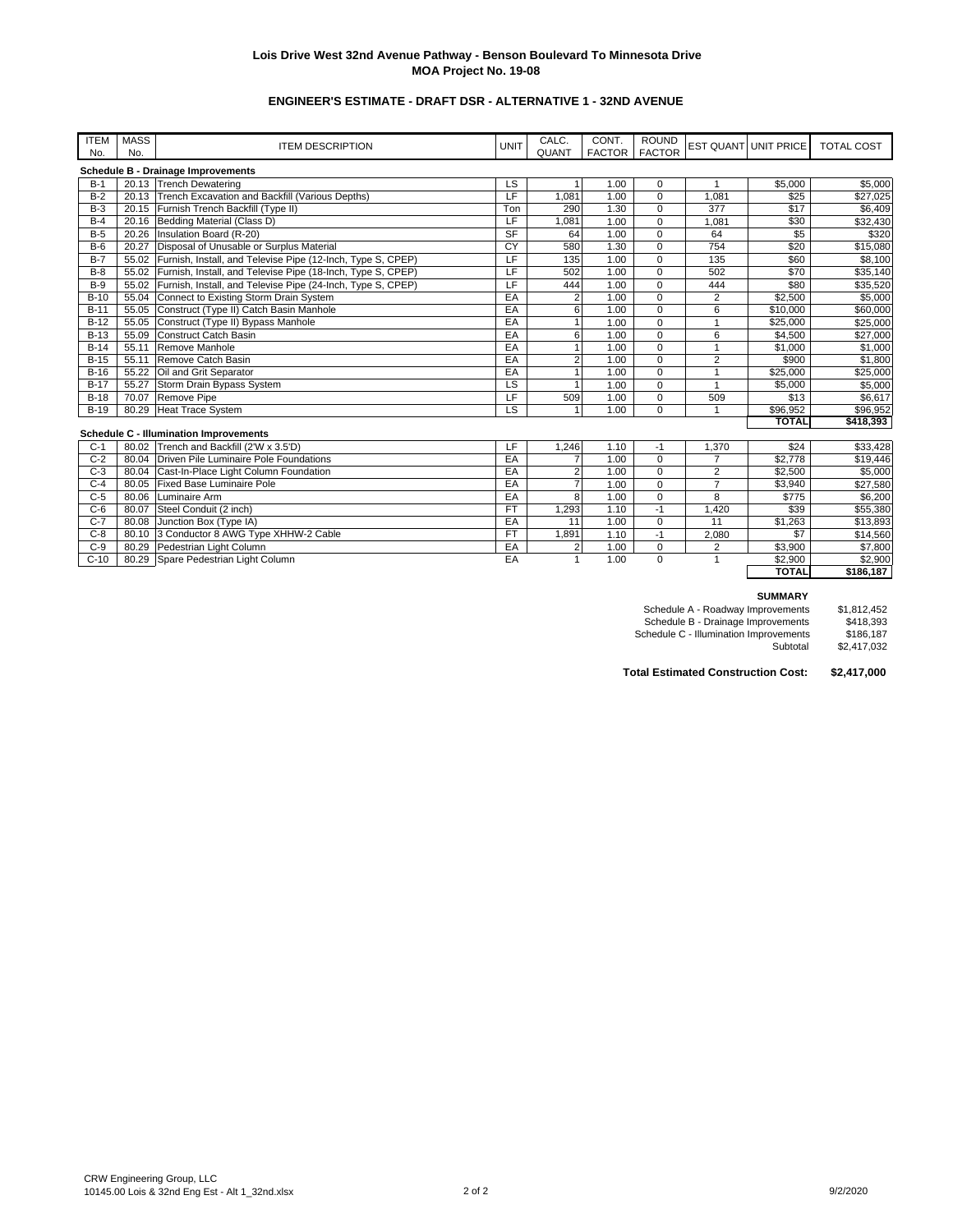| <b>Utility Relocation Summary</b>     |             |  |  |  |  |  |
|---------------------------------------|-------------|--|--|--|--|--|
| 32nd Avenue Upgrades: Alternative 1   |             |  |  |  |  |  |
| Electric (CEA)                        | \$251,323   |  |  |  |  |  |
| Telecommunications (ACS)              | \$230,815   |  |  |  |  |  |
| Cable Television (GCI)                | \$267,696   |  |  |  |  |  |
| Natural Gas (Enstar)                  | \$261,950   |  |  |  |  |  |
| Subtotal:                             | \$1,011,784 |  |  |  |  |  |
| Construction Contingency (10%)        | \$101,178   |  |  |  |  |  |
| <b>Total Utility Relocation Cost:</b> | \$1,112,962 |  |  |  |  |  |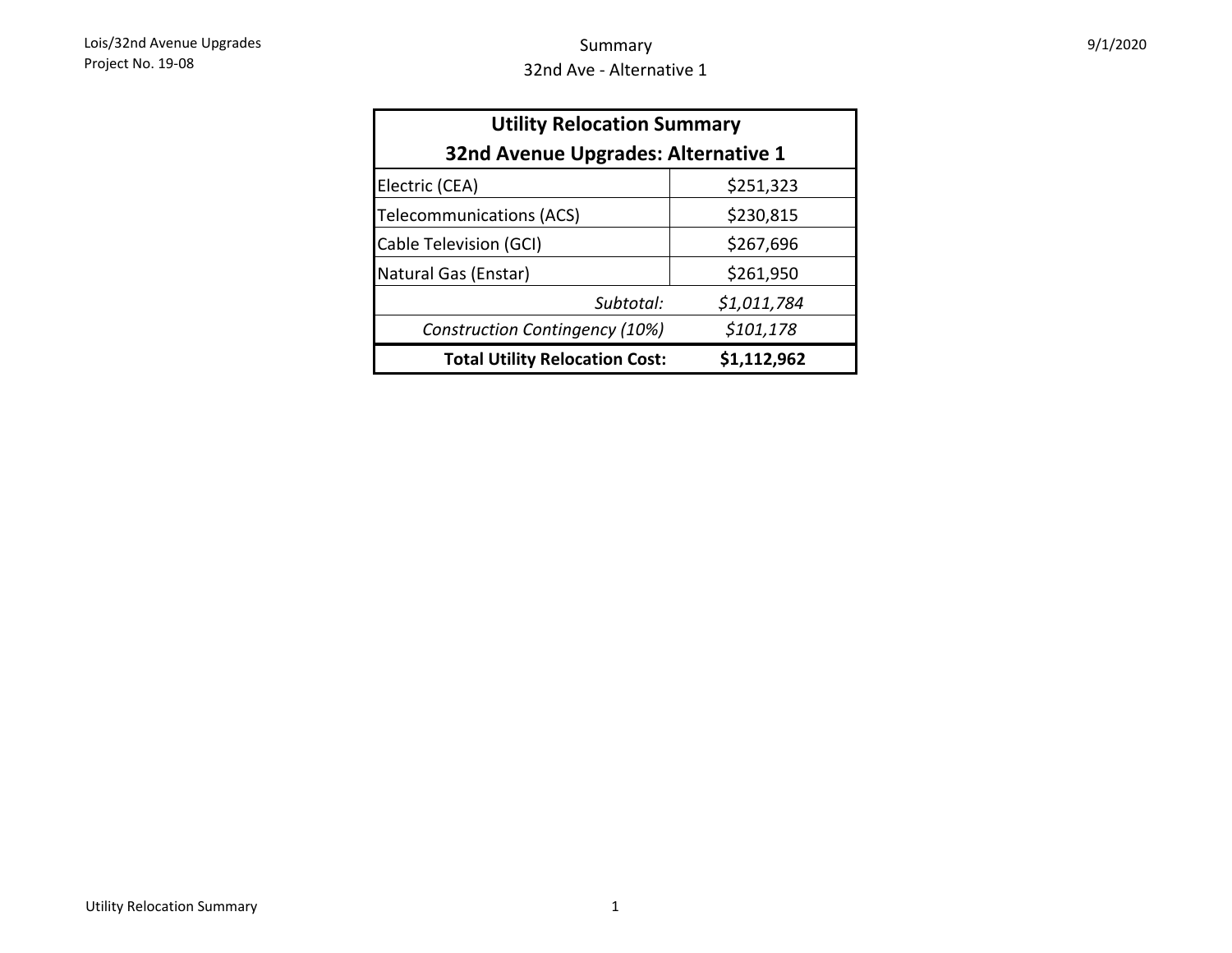# CEA32nd Ave - Alternative 1

|               | <b>APPROX.</b>         |               |                                 |                                | <b>RECOMMENDED</b> |                    |    |                    |                 |                                   |
|---------------|------------------------|---------------|---------------------------------|--------------------------------|--------------------|--------------------|----|--------------------|-----------------|-----------------------------------|
| Id No.        | <b>STATION</b>         | <b>OFFSET</b> | <b>UTILITY CONFLICT</b>         | <b>DESCRIPTION OF CONFLICT</b> | <b>ACTION</b>      | <b>AMOUNT UNIT</b> |    | <b>UNIT PRICE</b>  | <b>COST</b>     | <b>COMMENTS</b>                   |
| CEA-1         | $32+00 -$<br>$44 + 22$ | <b>LT</b>     | OH 3 Phase - distribution       | within proposed improvements   | underground        | 1215               | LF | \$95               | \$115,425       |                                   |
| CEA-2         | $33+18$ -<br>$33+19$   | <b>RT</b>     | OH 3 Phase - distribution       | within proposed improvements   | underground        | 100                | LF | \$95               | \$9,500         |                                   |
| CEA-3         | $33+18$                | <b>RT</b>     | <b>Distribution Pole</b>        | within proposed improvements   | Remove             | 1                  | EA | \$2,500            | \$2,500         | undergrounding costs are separate |
| CEA-4         | $33+18$                | <b>RT</b>     | Service to Parcel 115           | within proposed improvements   | underground        | $\mathbf{1}$       | EA | \$2,500            | \$2,500         |                                   |
| CEA-5         | $36+27$                | <b>RT</b>     | <b>Distribution Pole</b>        | within proposed improvements   | Remove             |                    | EA | \$2,500            | \$2,500         | undergrounding costs are separate |
| CEA-6         | $36+29$                | <b>RT</b>     | OH 3 Phase - distribution       | within proposed improvements   | underground        | 100                | 1F | \$95               | \$9,500         |                                   |
| CEA-7         | $39 + 74$              | <b>RT</b>     | <b>Distribution Pole</b>        | within proposed improvements   | Remove             | 1                  | EA | \$2,500            | \$2,500         | undergrounding costs are separate |
| CEA-8         | $39+74 -$<br>$39 + 79$ | Crossing      | OH 3 Phase - distribution       | within proposed improvements   | underground        | 60                 | LF | \$95               | \$5,700         |                                   |
| CEA-9         | $37+78 -$<br>$37 + 83$ | <b>RT</b>     | OH 1 Phase - distribution       | within proposed improvements   | underground        | 30                 | LF | \$75               | \$2,250         |                                   |
| $CEA-10$      | $39+79 -$<br>$39 + 83$ | <b>RT</b>     | OH 3 Phase - distribution       | within proposed improvements   | underground        | 60                 | LF | \$95               | \$5,700         |                                   |
| <b>CEA-11</b> | $39 + 81$              | <b>RT</b>     | Service to Parcel 118           | within proposed improvements   | underground        | $\mathbf{1}$       | EA | \$2,500            | \$2,500         |                                   |
| <b>CEA-12</b> | $39 + 81$              | <b>RT</b>     | <b>Distribution Pole</b>        | within proposed improvements   | Remove             | 1                  | EA | \$2,500            | \$2,500         | undergrounding costs are separate |
| $CEA-13$      | $39 + 83 -$<br>$40+32$ | <b>RT</b>     | OH 1 Phase - distribution       | within proposed improvements   | underground        | 70                 | ΙF | \$75               | \$5,250         |                                   |
| <b>CEA-14</b> | $40 + 88$              | <b>RT</b>     | <b>Distribution Pole</b>        | within proposed improvements   | Remove             | $\mathbf{1}$       | EA | \$2,500            | \$2,500         | undergrounding costs are separate |
| <b>CEA-15</b> | $43 + 06$              | <b>RT</b>     | Service to Parcel 121 (2 total) | within proposed improvements   | underground        | $\overline{2}$     | EA | \$2,500            | \$5,000         |                                   |
| <b>CEA-16</b> | $43 + 06$              | <b>RT</b>     | <b>Distribution Pole</b>        | within proposed improvements   | Remove             |                    | EA | \$2,500            | \$2,500         | undergrounding costs are separate |
| <b>CEA-17</b> | $43 + 06$              | <b>RT</b>     | OH 1 Phase - distribution       | within proposed improvements   | underground        | 200                | LF | \$75               | \$15,000        |                                   |
|               |                        |               |                                 |                                |                    |                    |    | Construction Costs | <b>C102.275</b> |                                   |

\$193,325 Construction Costs:

\$57,998 Engineering/Administration (30%):<br>**Total: Total: \$251,323**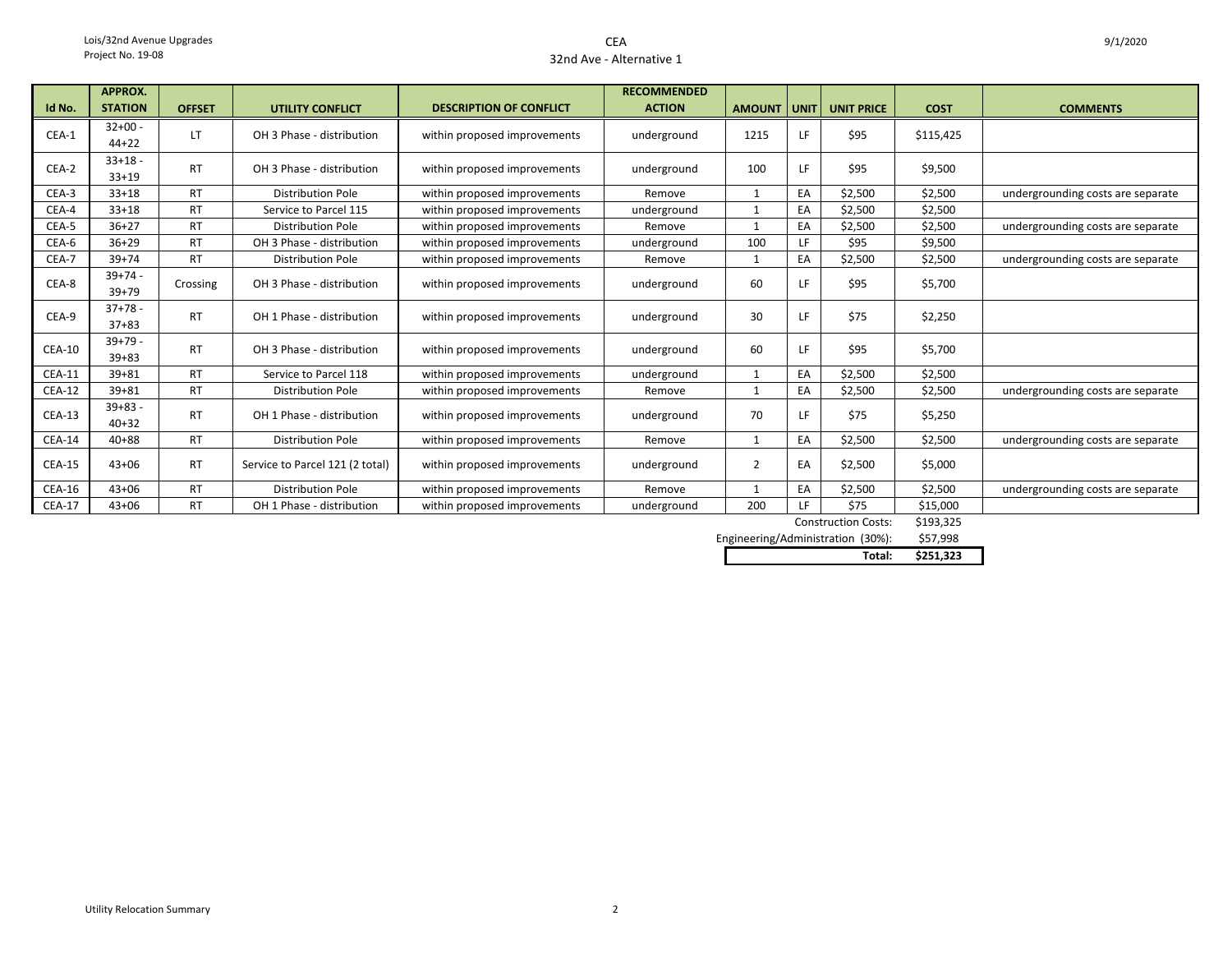ACS32nd Ave - Alternative 1

| Id No.  | <b>APPROX.</b><br><b>STATION</b> | <b>OFFSET</b> | <b>UTILITY CONFLICT</b> | <b>DESCRIPTION OF CONFLICT</b> | <b>RECOMMENDED</b><br><b>ACTION</b> | <b>AMOUNT</b> | l unit l | <b>UNIT PRICE</b> | <b>COST</b>                 | <b>COMMENTS</b> |
|---------|----------------------------------|---------------|-------------------------|--------------------------------|-------------------------------------|---------------|----------|-------------------|-----------------------------|-----------------|
| $ACS-1$ | $32 + 50 -$<br>$33+18$           | LT            | UG 500 pair telephone   | within proposed improvements   | adjust                              | 80            |          | \$90              | \$7,200                     |                 |
| $ACS-2$ | $32+00 -$<br>$38 + 06$           | LT            | UG 600 pair telephone   | within proposed improvements   | adjust                              | 625           |          | \$100             | \$62,500                    |                 |
| $ACS-3$ | $33+18 -$<br>$33+19$             | <b>RT</b>     | OH 100 pair telephone   | within proposed improvements   | underground                         | 100           | LF       | \$80              | \$8,000                     |                 |
| ACS-4   | $33+18 -$<br>$36 + 29$           | <b>RT</b>     | OH 200 pair telephone   | within proposed improvements   | underground                         | 315           | LF       | \$85              | \$26,775                    |                 |
| $ACS-5$ | $36+29$                          | <b>RT</b>     | OH 100 pair telephone   | within proposed improvements   | underground                         | 55            | LF       | \$80              | \$4,400                     |                 |
| $ACS-6$ | $38 + 00$                        | LT            | Vault                   | within proposed improvements   | adjust                              | 1             | EA       | \$10,750          | \$10,750                    |                 |
| ACS-7   | $38 + 06 -$<br>$39 + 83$         | <b>RT</b>     | OH 100 pair telephone   | within proposed improvements   | underground                         | 195           |          | \$80              | \$15,600                    |                 |
| ACS-8   | $39 + 83$                        | LT            | UG 100 pair telephone   | within proposed improvements   | relocate                            | 65            | LF       | \$80              | \$5,200                     |                 |
| ACS-9   | $39 + 83 -$<br>$43 + 06$         | <b>RT</b>     | OH 50 pair telephone    | within proposed improvements   | underground                         | 325           | LF       | \$65              | \$21,125                    |                 |
| ACS-10  | $43 + 06$                        | LT            | OH 100 pair telephone   | within proposed improvements   | underground                         | 200           | LF.      | \$80              | \$16,000<br>$A - I - I - A$ |                 |

\$177,550 Construction Costs:

\$53,265 Engineering/Administration (30%):

| Total:<br>. | \$230.815 |
|-------------|-----------|
|             |           |
|             |           |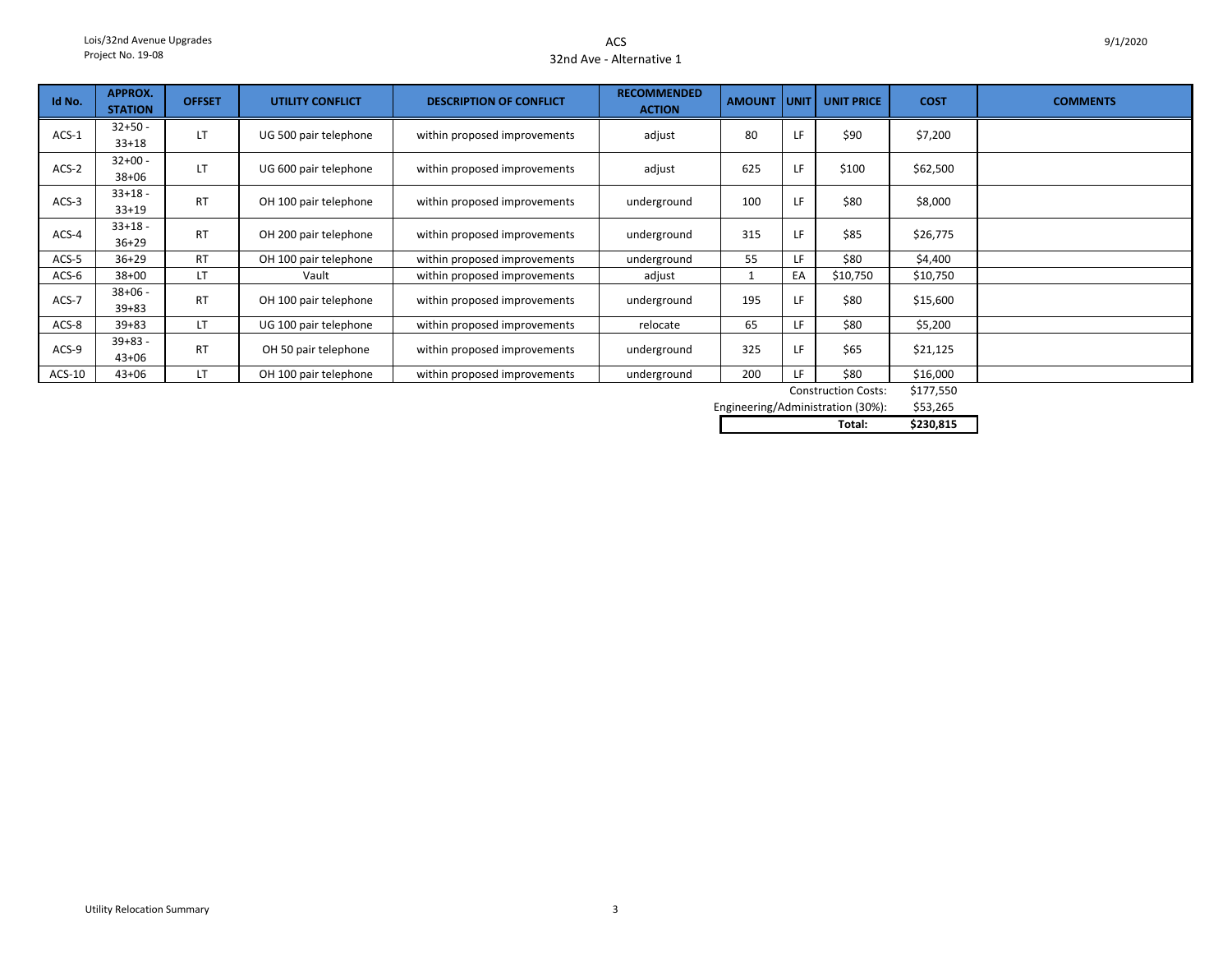GCI32nd Ave - Alternative 1

| Id No.  | <b>APPROX.</b><br><b>STATION</b> | <b>OFFSET</b> | <b>UTILITY CONFLICT</b> | <b>DESCRIPTION OF CONFLICT</b> | <b>RECOMMENDED</b><br><b>ACTION</b> | <b>AMOUNT</b> | <b>UNIT</b> | <b>UNIT PRICE</b> | <b>COST</b>       | <b>COMMENTS</b>                     |
|---------|----------------------------------|---------------|-------------------------|--------------------------------|-------------------------------------|---------------|-------------|-------------------|-------------------|-------------------------------------|
| $GCI-1$ | $32+00 -$<br>$43 + 06$           | <b>RT</b>     | overhead C line         | within proposed improvements   | underground                         | 1106          | LF          | \$20              | \$22,120          | Additional cost with FO underground |
| $GCI-2$ | $32+00 -$<br>$43 + 06$           | <b>RT</b>     | overhead FO line        | within proposed improvements   | underground                         | 1106          | LF          | \$100             | \$110,600         |                                     |
| $GCI-3$ | $33+16 -$<br>$33 + 18$           | <b>RT</b>     | underground C line      | within proposed improvements   | adjust                              | 100           | LF          | \$80              | \$8,000           |                                     |
| GCI-4   | $36+29$                          | <b>RT</b>     | overhead C line         | within proposed improvements   | underground                         | 100           | LF.         | \$80              | \$8,000           |                                     |
| GCI-5   | $36+29$                          | <b>RT</b>     | overhead FO line        | within proposed improvements   | underground                         | 100           | LF.         | \$120             | \$12,000          |                                     |
| GCI-6   | $36+29 -$<br>$38 + 06$           | LT            | underground FO line     | within proposed improvements   | adjust                              | 200           | LF          | \$120             | \$24,000          |                                     |
| GCI-7   | $39 + 80 -$<br>$39 + 83$         | Crossing      | underground C line      | within proposed improvements   | adjust                              | 70            | LF          | \$20              | \$1,400           |                                     |
| GCI-8   | $39+80 -$<br>$39 + 81$           | Crossing      | underground FO line     | within proposed improvements   | adjust                              | 70            |             | \$100             | \$7,000           | Additional cost with FO underground |
| GCI-9   | $39+77-$<br>$39 + 83$            | <b>RT</b>     | underground C line      | within proposed improvements   | adjust                              | 60            | LF          | \$80              | \$4,800           |                                     |
| GCI-10  | $43 + 06$                        | <b>RT</b>     | overhead C line         | within proposed improvements   | underground                         | 100           | LE.         | \$80<br>$C = 1$   | \$8,000<br>$\sim$ | underground to next northern pole   |

Construction Costs: \$205,920

\$61,776 Engineering/Administration (30%)

**Total: \$267,696**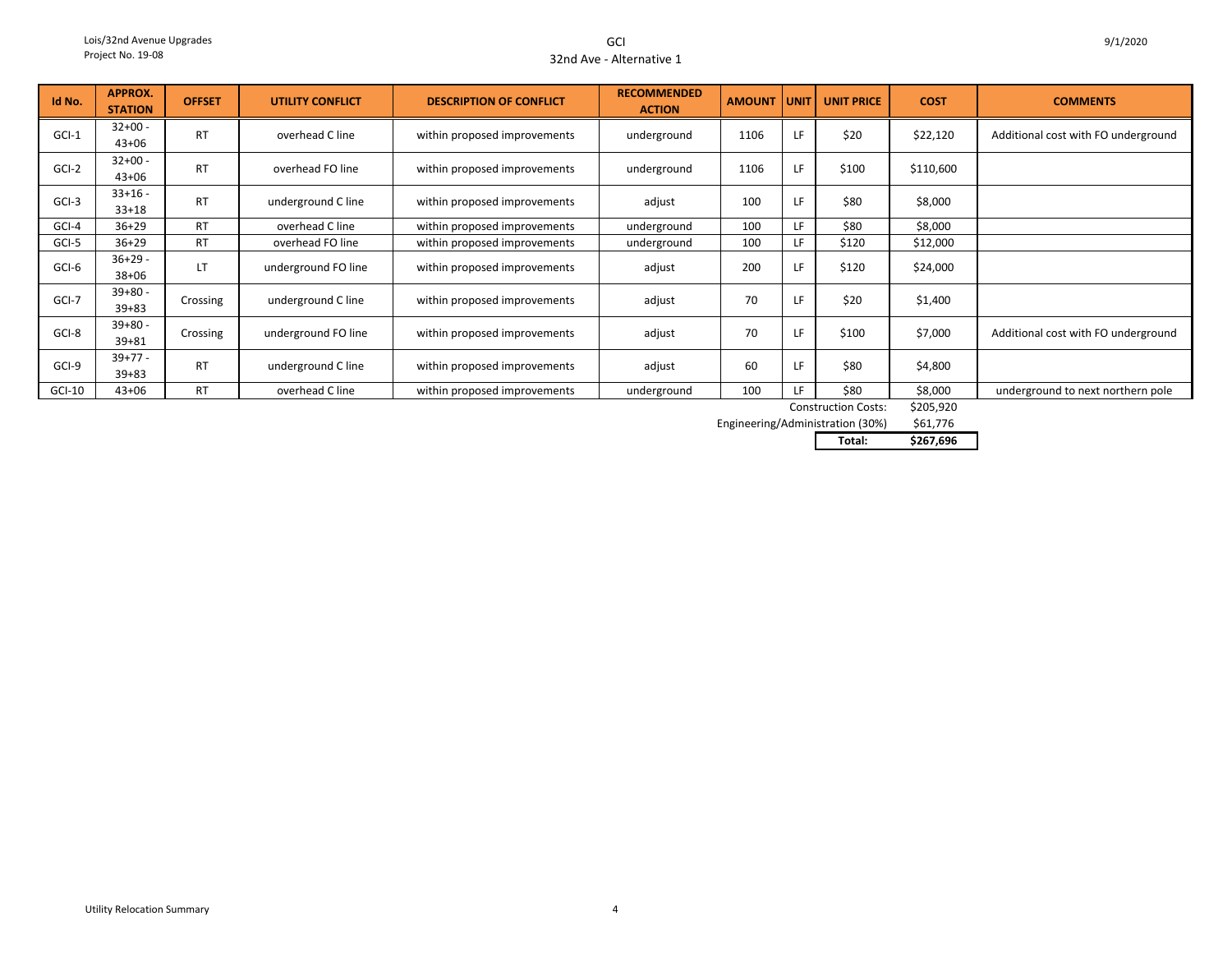#### Enstar32nd Ave - Alternative 1

| Id No.   | <b>APPROX.</b><br><b>STATION</b> | <b>OFFSET</b> | <b>UTILITY CONFLICT</b> | <b>DESCRIPTION OF CONFLICT</b> | <b>RECOMMENDED</b><br><b>ACTION</b> | <b>AMOUNT</b> | <b>UNIT</b> | <b>UNIT PRICE</b>          | <b>COST</b> | <b>COMMENTS</b> |
|----------|----------------------------------|---------------|-------------------------|--------------------------------|-------------------------------------|---------------|-------------|----------------------------|-------------|-----------------|
| Enstar-1 | $32+00 -$<br>$45 + 00$           | LT            | 3-Inch Steel            | within proposed improvements   | relocate                            | 1200          | LI.         | \$135                      | \$162,000   |                 |
| Enstar-2 | $34 + 45$                        | Crossing      | 1-1/4"-Inch Steel       | within proposed improvements   | relocate                            | 50            | Ŀh          | \$108                      | \$5,400     |                 |
| Enstar-3 | $37 + 82$                        | Crossing      | 1-1/4-Inch Steel        | within proposed improvements   | relocate                            | 50            |             | \$108                      | \$5,400     |                 |
| Enstar-4 | $38 + 31$                        | Crossing      | 1-1/4-Inch Steel        | within proposed improvements   | relocate                            | 50            |             | \$108                      | \$5,400     |                 |
| Enstar-5 | $39 + 88$                        | Crossing      | 2-Inch Steel            | within proposed improvements   | relocate                            | 50            |             | \$125                      | \$6,250     |                 |
| Enstar-6 | $39 + 97$                        | Crossing      | 2-Inch Steel            | within proposed improvements   | relocate                            | 50            |             | \$125                      | \$6,250     |                 |
| Enstar-7 | $41 + 24$                        | Crossing      | 1-1/4-Inch Steel        | within proposed improvements   | relocate                            | 50            |             | \$108                      | \$5,400     |                 |
| Enstar-8 | $41 + 95$                        | Crossing      | 1-1/4-Inch Steel        | within proposed improvements   | relocate                            | 50            |             | \$108                      | \$5,400     |                 |
|          |                                  |               |                         |                                |                                     |               |             | <b>Construction Costs:</b> | \$201,500   |                 |

| <b>Construction Costs:</b>       | \$201,500 |
|----------------------------------|-----------|
| Engineering/Administration (30%) | \$60.450  |

| Total: | \$261.950 |
|--------|-----------|
|        |           |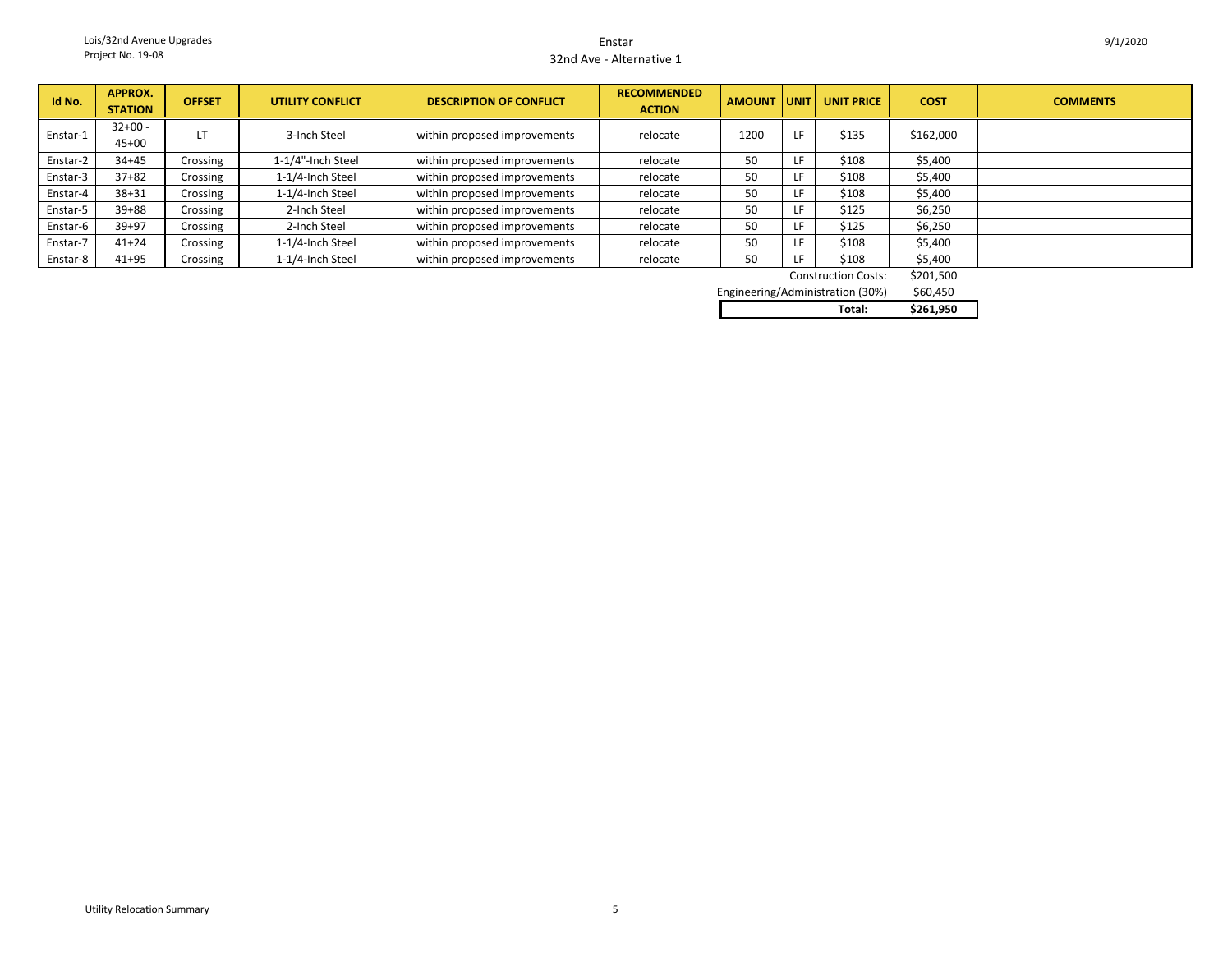| ROW REQUIREMENTS ESTIMATE - DRAFT DSR - ALTERNATIVE 1 - 32ND AVENUE |  |  |
|---------------------------------------------------------------------|--|--|
|                                                                     |  |  |

| Lois & 32nd Ave Upgrade - Alternative 1 - 32nd Avenue |                                                                                                  |   |             |   |              |  |  |  |  |  |
|-------------------------------------------------------|--------------------------------------------------------------------------------------------------|---|-------------|---|--------------|--|--|--|--|--|
| <b>PARCEL</b>                                         | <b>Purchase Entire</b><br># Of TCP's<br><b>SE</b><br><b>PUE</b><br><b>TCE</b><br><b>Property</b> |   |             |   |              |  |  |  |  |  |
| 115                                                   |                                                                                                  | X | X           |   |              |  |  |  |  |  |
| 116                                                   |                                                                                                  | X | X           |   |              |  |  |  |  |  |
| 117                                                   | X                                                                                                |   |             |   |              |  |  |  |  |  |
| 118                                                   |                                                                                                  | X | X           | X | O            |  |  |  |  |  |
| 119                                                   |                                                                                                  | v |             |   |              |  |  |  |  |  |
| 120                                                   |                                                                                                  | X | ν           |   |              |  |  |  |  |  |
| 121                                                   |                                                                                                  | X | $\mathbf v$ |   |              |  |  |  |  |  |
| 122                                                   | x                                                                                                |   |             |   |              |  |  |  |  |  |
| 123                                                   |                                                                                                  | χ | v           |   | $\mathbf{r}$ |  |  |  |  |  |
| <b>TOTAL</b>                                          |                                                                                                  |   |             | 2 |              |  |  |  |  |  |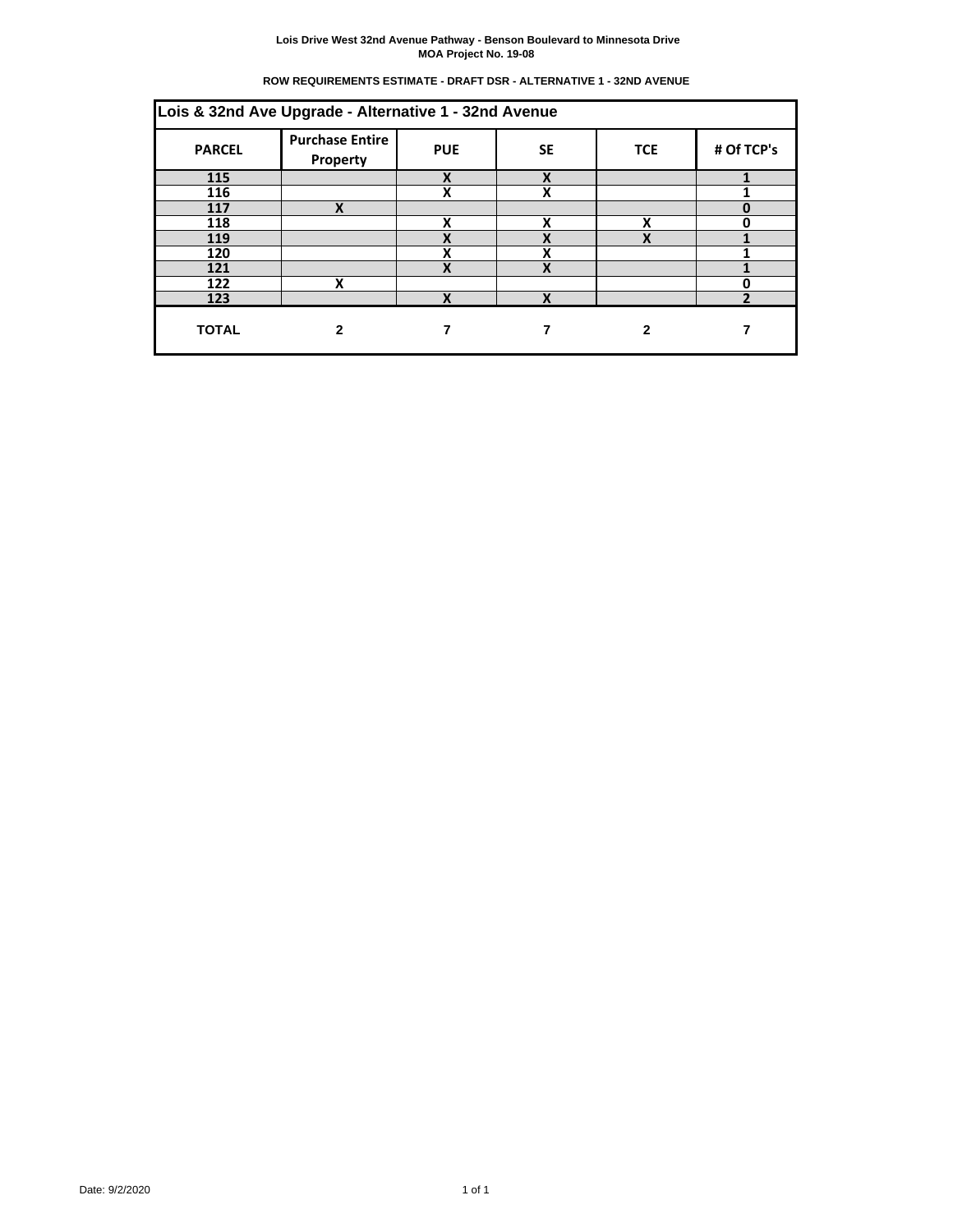| 9/1/2020               |                       | <b>Basis:</b>                             |                  | <b>Prepared By:</b> | <b>CRW</b>                                          | Ver. 5.1 |
|------------------------|-----------------------|-------------------------------------------|------------------|---------------------|-----------------------------------------------------|----------|
|                        |                       | Project: Lois Drive & 32nd Avenue Pathway |                  |                     | Alternative 1 - Intersection                        |          |
| <b>Project Number:</b> |                       | 19-08                                     |                  |                     | [B]=local bond; [S]=state grant; [F]= federal grant |          |
|                        |                       |                                           |                  |                     |                                                     |          |
| <b>DESIGN</b>          |                       | Design Management                         | \$8,040          |                     |                                                     |          |
|                        | Start 20??            | PM&E Design Services                      | \$0              |                     |                                                     |          |
|                        |                       | PM&E Design Survey                        | \$0              |                     |                                                     |          |
|                        |                       | PM&E Design Soil                          | \$0              |                     |                                                     |          |
|                        |                       | Contractual Dsgn Sers (Basic)             | \$71,000         |                     |                                                     |          |
|                        |                       | Contractual Dsgn Sers (Add'l)             | \$10,000         |                     |                                                     |          |
|                        |                       | <b>Contractual Design Survey</b>          | \$12,000         |                     |                                                     |          |
|                        |                       | <b>Contractual Design Soils</b>           | \$5,000          |                     |                                                     |          |
|                        |                       | Miscellaneous                             | \$0              |                     |                                                     |          |
| Subtotal               |                       |                                           |                  | \$106,040           |                                                     |          |
|                        |                       | AWWU                                      |                  |                     |                                                     |          |
| <b>UTILITIES</b>       |                       |                                           | \$0              |                     |                                                     |          |
|                        | Start 20??            | <b>CEA</b>                                | \$102,000        |                     |                                                     |          |
|                        |                       | ACS                                       | \$24,000         |                     |                                                     |          |
|                        |                       | GCI                                       | \$24,000         |                     |                                                     |          |
|                        |                       | Enstar                                    | \$36,000         |                     |                                                     |          |
| Subtotal               |                       |                                           |                  | \$186,000           |                                                     |          |
| <b>ROW</b>             |                       | <b>Real Estate Services</b>               | \$15,420         |                     |                                                     |          |
|                        |                       | Start 20?? Land Acquisition               | \$2,130,000      |                     |                                                     |          |
| Subtotal               |                       |                                           |                  | \$2,145,420         |                                                     |          |
|                        |                       |                                           |                  |                     |                                                     |          |
| <b>CONSTRUCTION</b>    |                       | <b>Construction Management</b>            | \$10,720         |                     |                                                     |          |
|                        | Start 20?? Inspection |                                           | \$26,800         |                     |                                                     |          |
|                        |                       | <b>Materials Testing</b>                  | \$4,690          |                     |                                                     |          |
|                        |                       | Survey                                    | \$5,360          |                     |                                                     |          |
|                        |                       | Miscellaneous                             | \$0              |                     |                                                     |          |
|                        |                       | <b>Construction Contract</b>              | \$268,000        |                     |                                                     |          |
| Subtotal               |                       |                                           |                  | \$315,570           |                                                     |          |
| <b>MISCELLANEOUS</b>   |                       | Bond Overhead (15.0%)                     |                  |                     |                                                     |          |
|                        |                       | Grant Overhead (0.0%)                     | \$492,888<br>\$0 |                     |                                                     |          |
|                        |                       | Contingency (15%)                         | \$40,000         |                     |                                                     |          |
| Subtotal               |                       |                                           |                  | \$532,888           |                                                     |          |
|                        |                       |                                           |                  |                     |                                                     |          |
| PROJECT TOTAL          |                       |                                           |                  | \$3,285,918         |                                                     |          |

| <b>Prepared By:</b>                                              | <b>CRW</b>                   | <b>Ver. 5.1</b> |
|------------------------------------------------------------------|------------------------------|-----------------|
|                                                                  | Alternative 1 - Intersection |                 |
| $[B] = local bond$ ; $[S] = state grant$ ; $[F] = federal grant$ |                              |                 |
|                                                                  |                              |                 |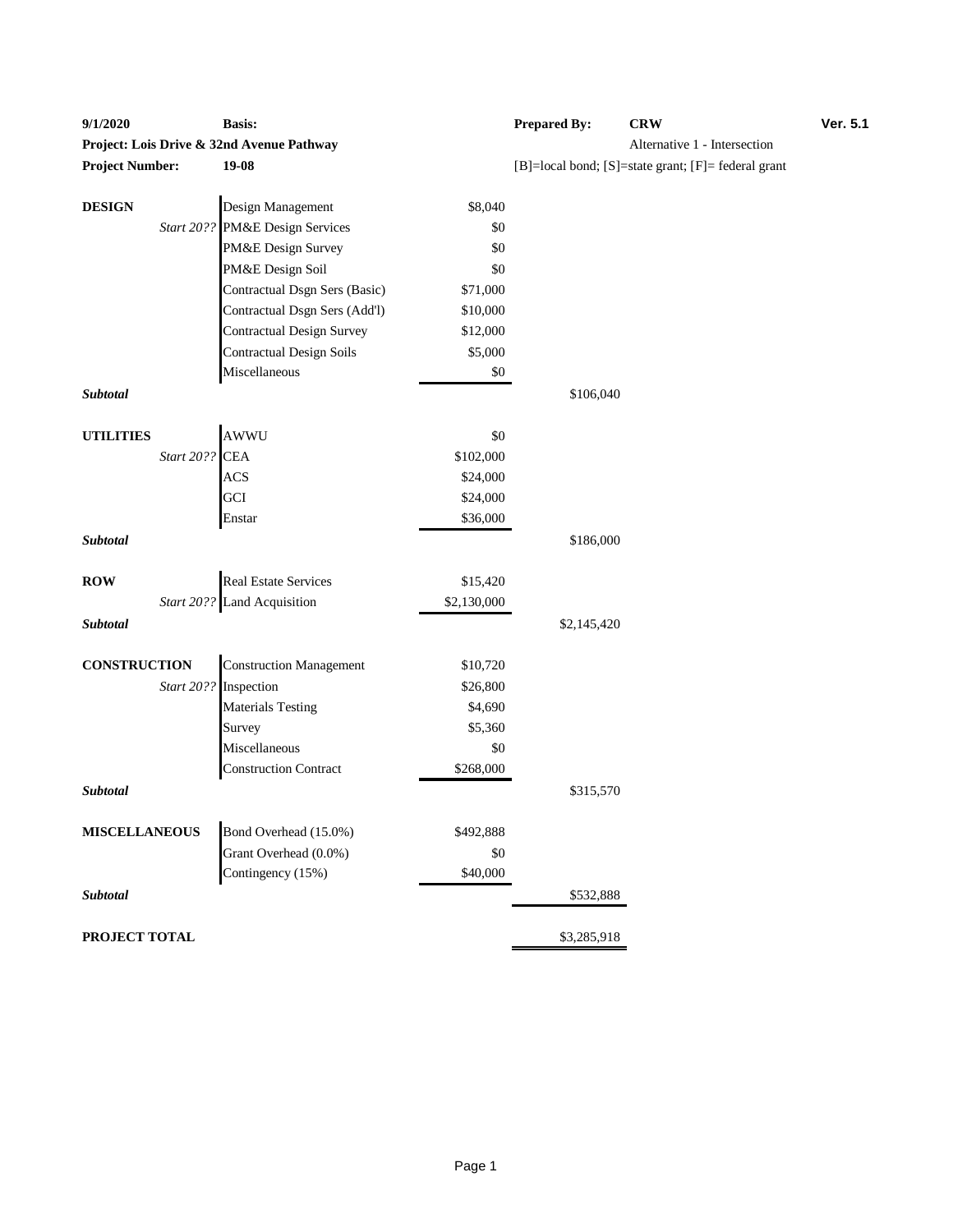# **ENGINEER'S ESTIMATE - DRAFT DSR - ALTERNATIVE 1 - INTERSECTION**

| <b>ITEM</b><br>No. | <b>MASS</b><br>No. | <b>ITEM DESCRIPTION</b>                                            | <b>UNIT</b> | CALC.<br>QUANT          | CONT.<br><b>FACTOR</b> | <b>ROUND</b><br><b>FACTOR</b> |                | EST QUANT UNIT PRICE | TOTAL COST |
|--------------------|--------------------|--------------------------------------------------------------------|-------------|-------------------------|------------------------|-------------------------------|----------------|----------------------|------------|
|                    |                    | Schedule A - Roadway Improvements                                  |             |                         |                        |                               |                |                      |            |
| $A-1$              |                    | 20.02 Storm Water Pollution Prevention Plan (Type 3)               | LS          | $\mathbf{1}$            | 1.00                   | $\mathbf 0$                   | $\mathbf{1}$   | \$1,200              | \$1,200    |
| $A-2$              | 20.03              | Test Pit for Utility Locate                                        | Hour        | $\overline{8}$          | 1.00                   | $\pmb{0}$                     | 8              | \$800                | \$6,400    |
| $A-3$              | 20.04              | Clearing and Grubbing                                              | LS          | $\mathbf{1}$            | 1.00                   | $\pmb{0}$                     | $\mathbf{1}$   | \$1,400              | \$1,400    |
| $A-4$              | 20.09              | Remove Pavement                                                    | SY          | 554                     | 1.00                   | $\pmb{0}$                     | 554            | \$4                  | \$2,216    |
| $A-5$              | 20.10              | Unusable Excavation                                                | СY          | 903                     | 1.25                   | $-2$                          | 1,100          | \$15                 | \$16,500   |
| $A-6$              | 20.21              | Classified Fill and Backfill (Type II)                             | Ton         | 270                     | 1.25                   | $-2$                          | 300            | \$18                 | \$5,400    |
| $A-7$              | 20.21              | Classified Fill and Backfill (Type II-A)                           | Ton         | 793                     | 1.25                   | $-2$                          | 1,000          | \$18                 | \$18,000   |
| $A-8$              | 20.22              | <b>Leveling Course</b>                                             | Ton         | 65                      | 1.08                   | $-1$                          | 70             | \$35                 | \$2,450    |
| $A-9$              | 20.25              | Geotextile (Type A)                                                | SY          | 949                     | 1.00                   | $-1$                          | 950            | \$2                  | \$1,900    |
| $A-10$             | 20.26              | Insulation Board (R-9)                                             | <b>SF</b>   | 5,569                   | 1.01                   | $-1$                          | 5,620          | \$3                  | \$16,860   |
| $A-11$             | 20.26              | Insulation Board (R-4.5)                                           | <b>SF</b>   | 743                     | 1.01                   | $-1$                          | 750            | \$2                  | \$1,500    |
| $A-12$             | 30.02              | P.C.C. Curb and Gutter (All Types)                                 | LF          | 226                     | 1.00                   | $\mathbf 0$                   | 226            | \$27                 | \$6,102    |
| $A-13$             |                    | 30.03 P.C.C. Sidewalk                                              | SY          | 134                     | 1.00                   | $\pmb{0}$                     | 134            | \$60                 | \$8,040    |
| $A-14$             |                    | 30.04 P.C.C. Curb Ramp (6" Thick)                                  | EA          | $\overline{4}$          | 1.00                   | $\pmb{0}$                     | 4              | \$2,000              | \$8,000    |
| $A-15$             |                    | 40.06 A.C. Pavement (Class D)                                      | Ton         | 68                      | 1.06                   | $-1$                          | 70             | \$105                | \$7,350    |
| $A-16$             |                    | 40.06 A.C. Pavement (Class E)                                      | Ton         | 68                      | 1.06                   | $-1$                          | 70             | \$110                | \$7,700    |
| $A-17$             | 60.03              | Remove and Replace Valve Box Top Section                           | EA          | 3                       | 1.00                   | $\pmb{0}$                     | 3              | \$500                | \$1,500    |
| $A-18$             | 65.02              | <b>Construction Survey Measurement</b>                             | LS          | $\mathbf{1}$            | 1.00                   | $\mathbf 0$                   | $\mathbf{1}$   | \$2,100              | \$2,100    |
| $A-19$             | 65.02              | Two-Person Survey Crew                                             | Hour        | $\overline{5}$          | 1.00                   | $\overline{0}$                | $\overline{5}$ | \$225                | \$1,125    |
| $A-20$             | 70.08              | Remove Fence                                                       | LF          | 116                     | 1.00                   | 0                             | 116            | \$10                 | \$1,160    |
| $A-21$             | 70.10              | Inlaid Traffic Markings (Methyl Methacrylate) (24" White) (90 Mil) | LF          | 25                      | 1.00                   | 0                             | 25             | \$30                 | \$750      |
| $A-22$             | 70.11              | <b>Standard Sign</b>                                               | SF          | 18                      | 1.00                   | $\mathbf 0$                   | 18             | \$100                | \$1,800    |
| $A-23$             | 70.12              | <b>Traffic Maintenance</b>                                         | LS          | $\mathbf{1}$            | 1.00                   | $\mathbf 0$                   | $\mathbf{1}$   | \$10,000             | \$10,000   |
| $A-24$             | 75.02              | Trees (type to be determined)                                      | EA          | $\overline{2}$          | 1.00                   | $\pmb{0}$                     | $\overline{2}$ | \$500                | \$1,000    |
| $A-25$             | 75.02              | Shrubs (type to be determined)                                     | EA          | 4                       | 1.00                   | $\pmb{0}$                     | 4              | \$75                 | \$300      |
| $A-26$             | 75.03              | Topsoil (4-inch Depth)                                             | <b>MSF</b>  | 5.2                     | 1.30                   | $\mathbf 0$                   | $\overline{7}$ | \$550                | \$3,850    |
| $A-27$             | 75.04              | Seeding (Schedule A)                                               | <b>MSF</b>  | 5.2                     | 1.30                   | $\mathbf 0$                   | $\overline{7}$ | \$450                | \$3,150    |
| $A-28$             | 75.12              | <b>Temporary Tree Protection Fence</b>                             | LF          | 10                      | 1.00                   | $\pmb{0}$                     | 10             | \$7                  | \$70       |
| $A-29$             |                    | 75.13 Root Pruning                                                 | LF          | 10                      | 1.00                   | 0                             | 10             | \$25                 | \$250      |
|                    |                    |                                                                    |             |                         |                        |                               |                | <b>TOTAL</b>         | \$138,073  |
|                    |                    | <b>Schedule B - Drainage Improvements</b>                          |             |                         |                        |                               |                |                      |            |
| $B-1$              |                    | 20.13 Trench Dewatering                                            | LS          | $\mathbf{1}$            | 1.00                   | $\pmb{0}$                     | $\mathbf{1}$   | \$3,000              | \$3,000    |
| $B-2$              |                    | 20.13 Trench Excavation and Backfill (Various Depths)              | LF          | 320                     | 1.00                   | $\pmb{0}$                     | 320            | \$25                 | \$8,000    |
| $B-3$              |                    | 20.15 Furnish Trench Backfill (Type II)                            | Ton         | 200                     | 1.30                   | $\mathbf 0$                   | 260            | \$17                 | \$4,420    |
| $B-4$              |                    | 20.16 Bedding Material (Class D)                                   | LF          | 320                     | 1.00                   | 0                             | 320            | \$30                 | \$9,600    |
| $B-5$              | 20.26              | Insulation Board (R-20)                                            | SF          | 128                     | 1.00                   | 0                             | 128            | \$5                  | \$640      |
| $B-6$              | 20.27              | Disposal of Unusable or Surplus Material                           | CY          | 210                     | 1.30                   | $\mathbf 0$                   | 273            | \$20                 | \$5,460    |
| $B-7$              | 55.02              | Furnish, Install, and Televise Pipe (12-Inch, Type S, CPEP)        | LF          | 132                     | 1.00                   | $\mathbf 0$                   | 132            | \$60                 | \$7,920    |
| $B-8$              | 55.02              | Furnish, Install, and Televise Pipe (18-Inch, Type S, CPEP)        | LF          | 189                     | 1.00                   | $\mathbf 0$                   | 189            | \$70                 | \$13,230   |
| $B-9$              | 55.05              | Construct (Type I) Manhole                                         | EA          | $\mathbf{1}$            | 1.00                   | $\pmb{0}$                     | $\mathbf{1}$   | \$5,500              | \$5,500    |
| $B-10$             | 55.05              | Construct (Type II) Catch Basin Manhole                            | EA          | $\overline{\mathbf{c}}$ | 1.00                   | $\pmb{0}$                     | $\overline{2}$ | \$10,000             | \$20,000   |
| $B-11$             |                    | 55.09 Construct Catch Basin                                        | EA          | $\overline{\mathbf{4}}$ | 1.00                   | $\pmb{0}$                     | 4              | \$4,500              | \$18,000   |
|                    |                    |                                                                    |             |                         |                        |                               |                | <b>TOTAL</b>         | \$95,770   |
|                    |                    | <b>Schedule C - Illumination Improvements</b>                      |             |                         |                        |                               |                |                      |            |
| $C-1$              |                    | 80.02 Trench and Backfill (2'W x 3.5'D)                            | LF          | 5                       | 1.10                   | $-1$                          | 10             | \$24                 | \$244      |
| $C-2$              | 80.04              | Driven Pile Luminaire Pole Foundations                             | EA          | $\overline{1}$          | 1.00                   | $\pmb{0}$                     | $\mathbf{1}$   | \$2,778              | \$2,778    |
| $C-3$              | 80.04              | Load Center Foundation (Type 1A)                                   | EA          | $\mathbf{1}$            | 1.00                   | $\pmb{0}$                     | $\mathbf{1}$   | \$4,900              | \$4,900    |
| $C-4$              | 80.04              | Cast-In-Place Light Column Foundation                              | EA          | $\mathbf{1}$            | 1.00                   | $\pmb{0}$                     | $\mathbf{1}$   | \$3,233              | \$3,233    |
| $C-5$              | 80.05              | Fixed Base Luminaire Pole                                          | EA          | $\overline{1}$          | 1.00                   | $\mathbf 0$                   | $\mathbf{1}$   | \$3,940              | \$3,940    |
| $C-6$              | 80.06              | Luminaire Arm                                                      | EA          | $\overline{2}$          | 1.00                   | $\overline{0}$                | $\overline{2}$ | \$775                | \$1,550    |
| $C-7$              | 80.07              | Steel Conduit (2 inch)                                             | <b>FT</b>   | 5                       | 1.10                   | $-1$                          | 10             | \$39                 | \$390      |
| $C-8$              | 80.08              | Junction Box (Type IA)                                             | EA          | $\mathbf{1}$            | 1.00                   | $\mathbf 0$                   | $\mathbf{1}$   | \$1,263              | \$1,263    |
| $C-9$              | 80.08              | Junction Box (Type II)                                             | EA          | $\mathbf{1}$            | 1.00                   | $\mathbf 0$                   | $\mathbf{1}$   | \$2,990              | \$2,990    |
| $C-10$             | 80.10              | 3 Conductor 8 AWG Type XHHW-2 Cable                                | FT          | 5                       | 1.10                   | $-1$                          | 10             | \$7                  | \$70       |
| $C-11$             | 80.14              | Single-Meter Pad-Mount Load Center, Type 1A with Lighting Control  | EA          | $\overline{1}$          | 1.00                   | $\overline{0}$                | $\mathbf{1}$   | \$8,612              | \$8,612    |
| $C-12$             | 80.23              | Luminaire (6,000 Lm, Medium, Type 3)                               | EA          | $\overline{1}$          | 1.00                   | $\mathbf 0$                   | $\mathbf{1}$   | \$1,150              | \$1,150    |
| $C-13$             | 80.23              | Luminaire (10,000 Lm, Medium, Type 3)                              | EA          | $\overline{1}$          | 1.00                   | $\mathbf 0$                   | $\mathbf{1}$   | \$1,200              | \$1,200    |
| $C-14$             | 80.23              | Spare Luminaire (6,000 Lm, Medium, Type 3)                         | EA          | $\mathbf{1}$            | 1.00                   | $\pmb{0}$                     | $\mathbf{1}$   | \$1,000              | \$1,000    |
| $C-15$             |                    | 80.23 Spare Luminaire (10,000 Lm, Medium, Type 3)                  | EA          | $\mathbf{1}$            | 1.00                   | $\mathbf 0$                   | $\mathbf{1}$   | \$1,050              | \$1,050    |
|                    |                    |                                                                    |             |                         |                        |                               |                | <b>TOTAL</b>         | \$34,370   |

**SUMMARY**

| Schedule A - Roadway Improvements      | \$138,073 |
|----------------------------------------|-----------|
| Schedule B - Drainage Improvements     | \$95,770  |
| Schedule C - Illumination Improvements | \$34,370  |
| Subtotal                               | \$268.213 |

**Total Estimated Construction Cost: \$268,000**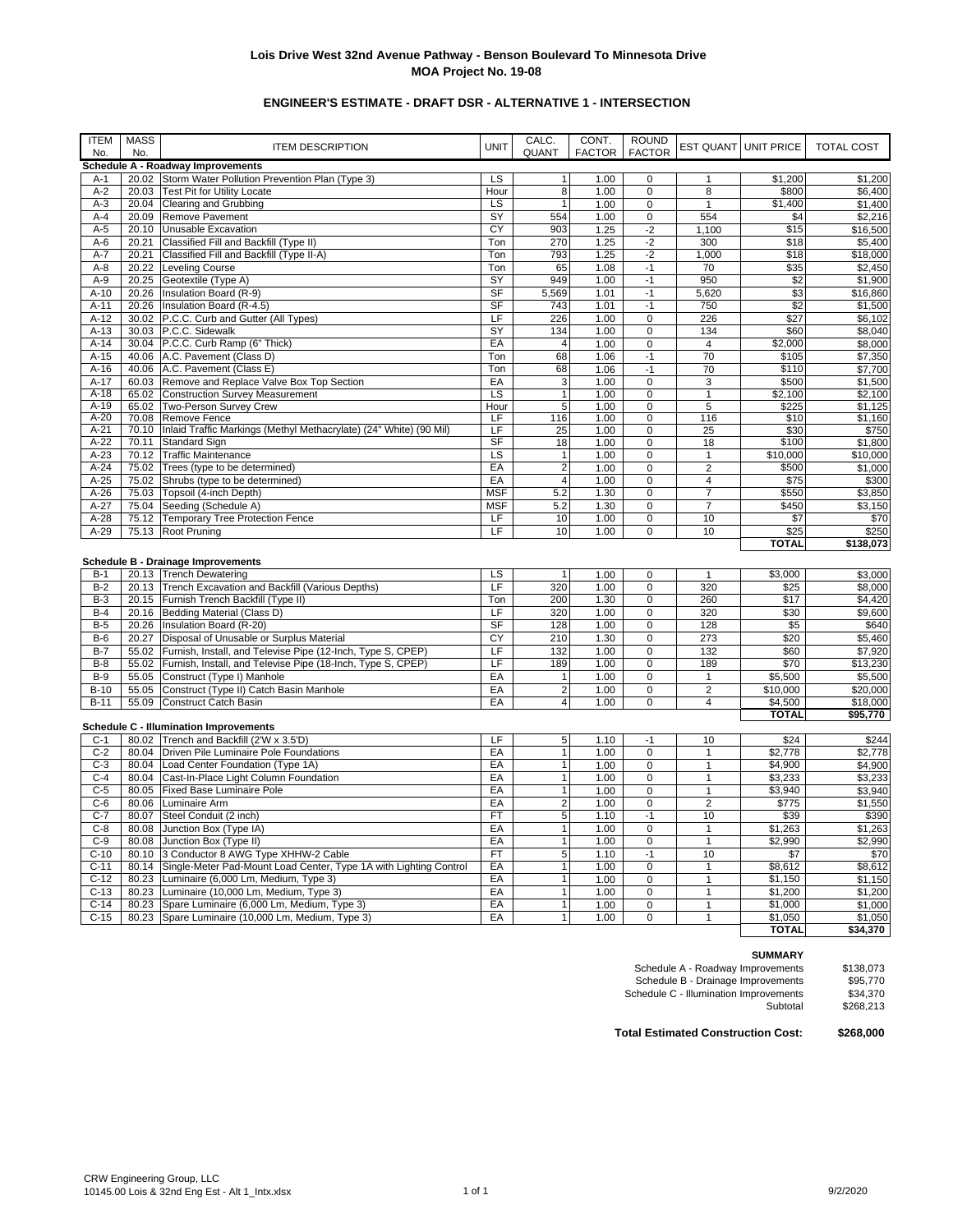| <b>Utility Relocation Summary</b>                  |           |  |  |  |  |  |
|----------------------------------------------------|-----------|--|--|--|--|--|
| Lois/32nd Intersection Upgrades: Alternative 1     |           |  |  |  |  |  |
| Electric (CEA)                                     | \$92,300  |  |  |  |  |  |
| Telecommunications (ACS)                           | \$21,450  |  |  |  |  |  |
| Cable Television (GCI)                             | \$22,100  |  |  |  |  |  |
| Natural Gas (Enstar)                               | \$32,695  |  |  |  |  |  |
| Subtotal:                                          | \$168,545 |  |  |  |  |  |
| Construction Contingency (10%)                     | \$16,855  |  |  |  |  |  |
| <b>Total Utility Relocation Cost:</b><br>\$185,400 |           |  |  |  |  |  |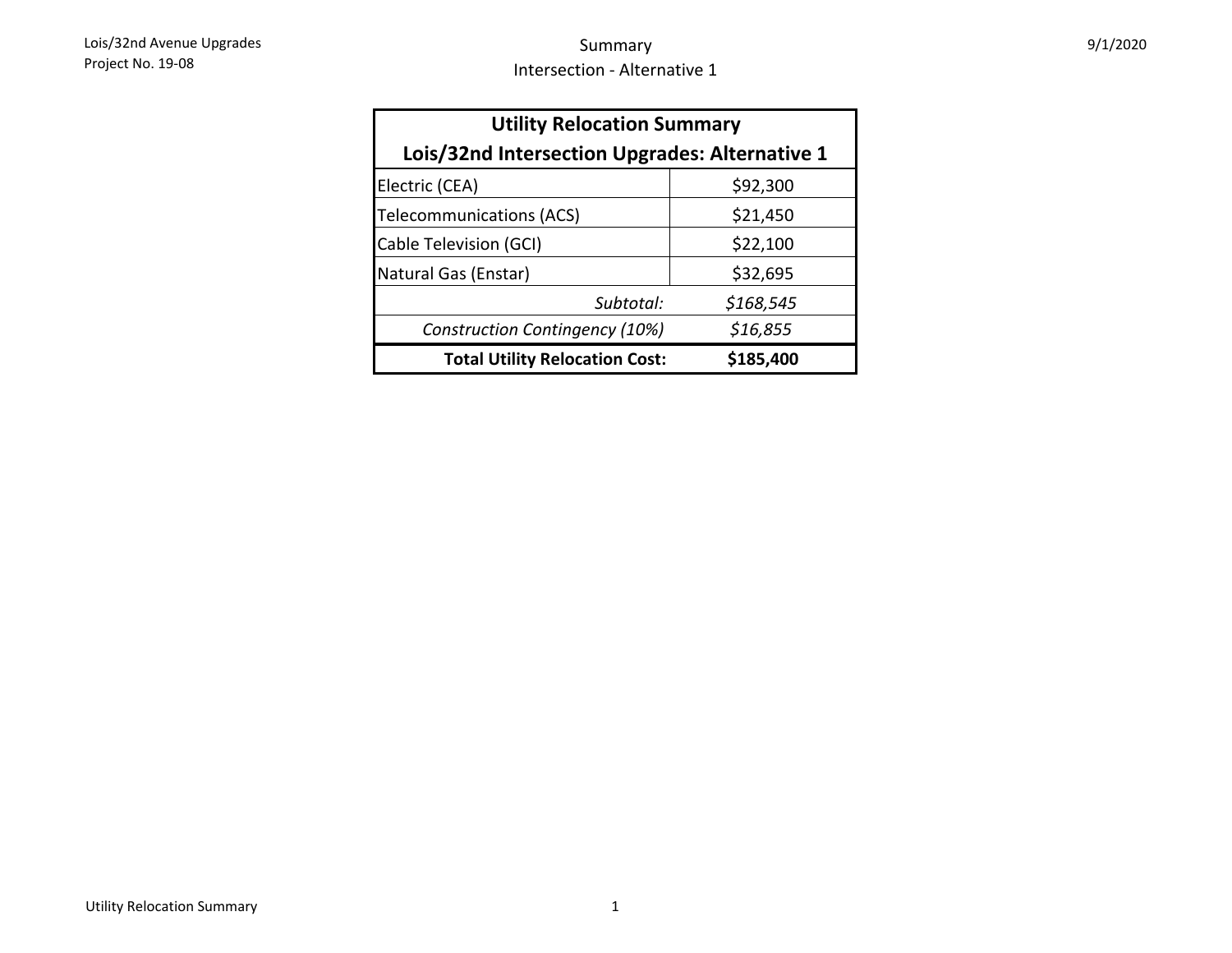| Id No. | APX. STA  | <b>OFFSET</b> | UTILITY CONFLICT                                | <b>DESCRIPTION OF CONFLICT</b> | <b>RECOMMENDED</b><br><b>ACTION</b> |    | AMOUNT   UNIT   UNIT PRICE | <b>COST</b> | <b>COMMENTS</b>                         |
|--------|-----------|---------------|-------------------------------------------------|--------------------------------|-------------------------------------|----|----------------------------|-------------|-----------------------------------------|
| CEA-1  | $31 + 35$ | LT            | Utility Pole - Transmission and<br>Distribution | Within proposed improvements   | Relocate                            | EA | \$30,000                   | \$65,000    |                                         |
| CEA-2  | $31 + 35$ | <b>LT</b>     | Service Line to Parcel 112                      | Relocated with pole            | Relocate                            | EA |                            | \$0         | Parcel to be bought under Alternative 1 |
| CEA-3  | $31 + 35$ | LT            | Service Line to Parcel 113                      | Relocated with pole            | Relocate                            | EA | \$3,000                    | \$3,000     |                                         |
| CEA-3  | $31 + 35$ | LT            | Service Line to Parcel                          | Relocated with pole            | Relocate                            | EA | \$3,000                    | \$3,000     |                                         |
|        |           |               |                                                 |                                |                                     |    |                            |             |                                         |

Construction Costs: \$71,000

\$21,300 Engineering/Administration (30%):

**Total: \$92,300**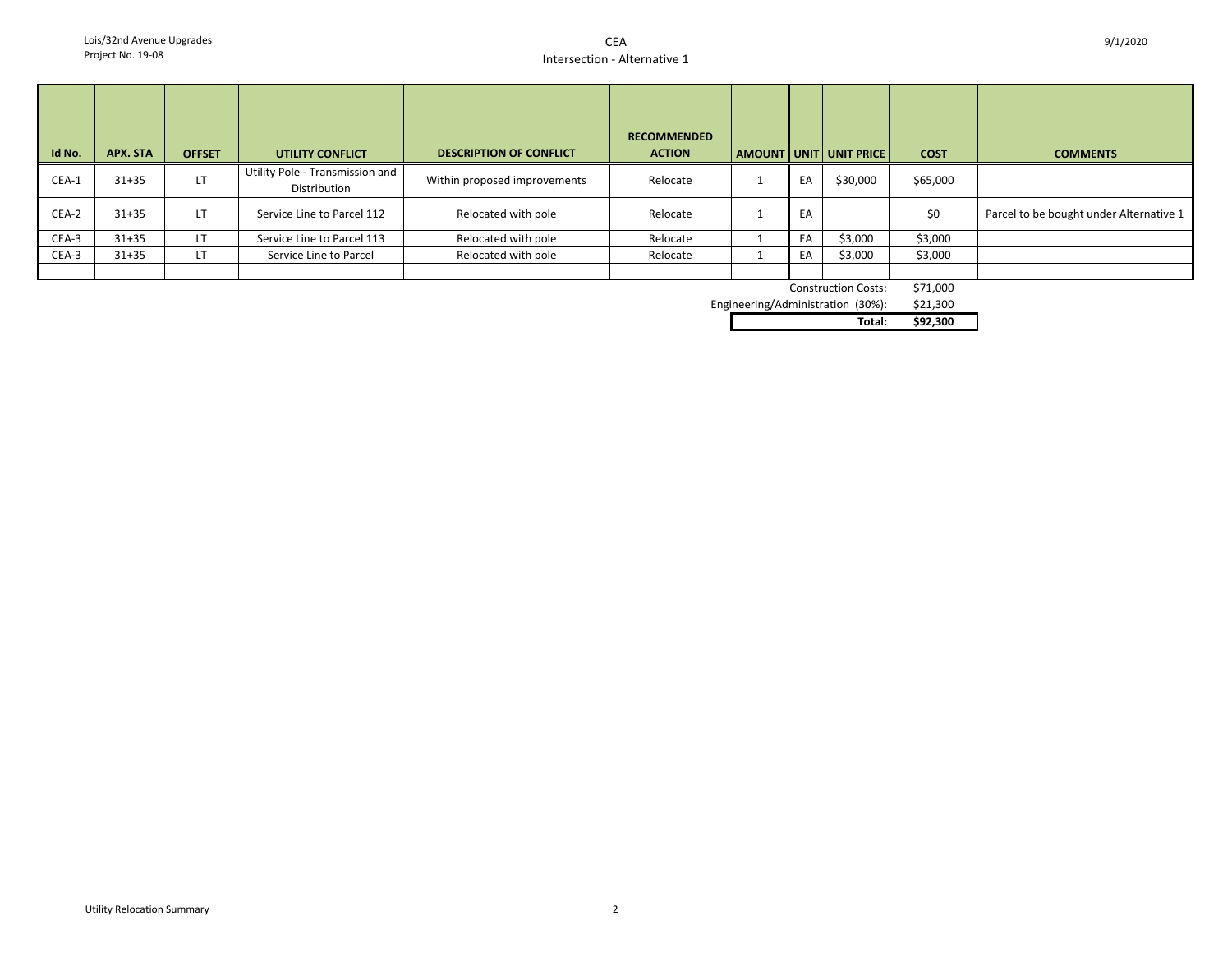ACSIntersection - Alternative 1

| Id No.  | APX. STA               | <b>OFFSET</b> | <b>UTILITY CONFLICT</b> | <b>DESCRIPTION OF CONFLICT</b> | <b>RECOMMENDED</b><br><b>ACTION</b> | <b>AMOUNT</b> | <b>UNIT</b> | <b>UNIT</b><br><b>PRICE</b> | <b>COST</b> | <b>COMMENTS</b> |
|---------|------------------------|---------------|-------------------------|--------------------------------|-------------------------------------|---------------|-------------|-----------------------------|-------------|-----------------|
| $ACS-1$ | $11+49-$<br>$12 + 50$  | <b>RT</b>     | underground T line      | within proposed improvements   | Relocate as needed                  | 100           | LF          | \$80                        | \$8,000     |                 |
| ACS-2   | $30+87 -$<br>$31 + 35$ | LT            | OH 100 pair telephone   | within proposed improvements   | underground                         | 50            | LF          | \$80                        | \$4,000     |                 |
| $ACS-3$ | $32+00 -$<br>$32 + 50$ | LT            | underground T line      | within proposed improvements   | Relocate as needed                  | 50            | LF          | \$90                        | \$4,500     |                 |

Construction Costs: \$16,500

\$4,950 Engineering/Administration (30%):

**Total: \$21,450**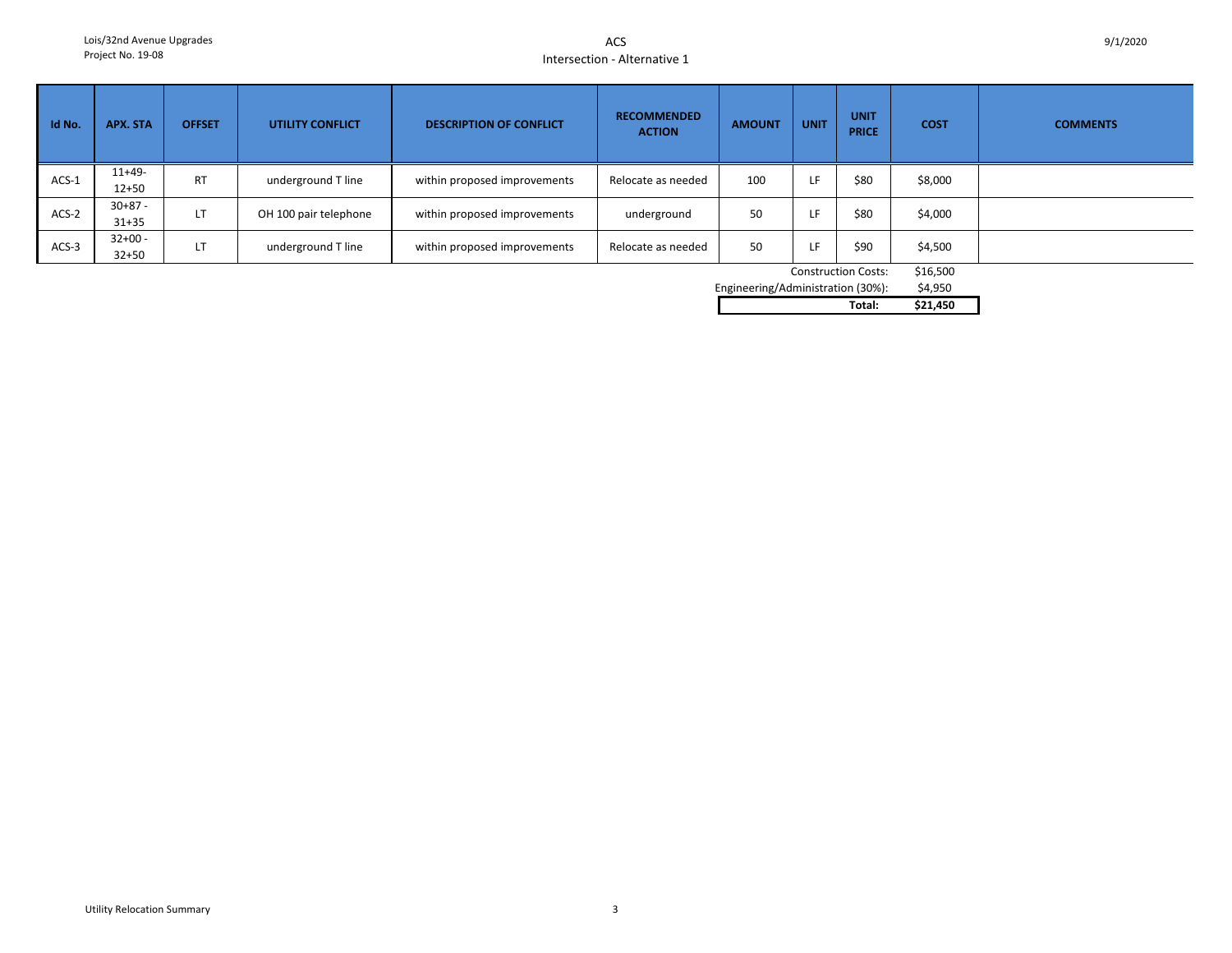GCIIntersection - Alternative 1

| Id No.  | <b>APX. STA</b>        | <b>OFFSET</b> | <b>UTILITY CONFLICT</b> | <b>DESCRIPTION OF CONFLICT</b> | <b>RECOMMENDED</b><br><b>ACTION</b> | <b>AMOUNT</b> | <b>UNIT</b> | <b>UNIT</b><br><b>PRICE</b> | <b>COST</b> | <b>COMMENTS</b> |
|---------|------------------------|---------------|-------------------------|--------------------------------|-------------------------------------|---------------|-------------|-----------------------------|-------------|-----------------|
| $GCI-1$ | $30+87 -$<br>$31 + 35$ | LT            | overhead C line         | within proposed improvements   | underground                         | 50            | LF          | \$80                        | \$4,000     |                 |
| $GCI-2$ | $31+35 -$<br>$32+00$   | <b>RT</b>     | overhead C line         | within proposed improvements   | underground                         | 65            | LF          | \$80                        | \$5,200     |                 |
| GCI-2   | $31+35 -$<br>$32 + 00$ | <b>RT</b>     | overhead F line         | within proposed improvements   | underground                         | 65            | LF          | \$120                       | \$7,800     |                 |

Construction Costs: \$17,000

 $$5,100$ Engineering/Administration (30%)

**Total: \$22,100**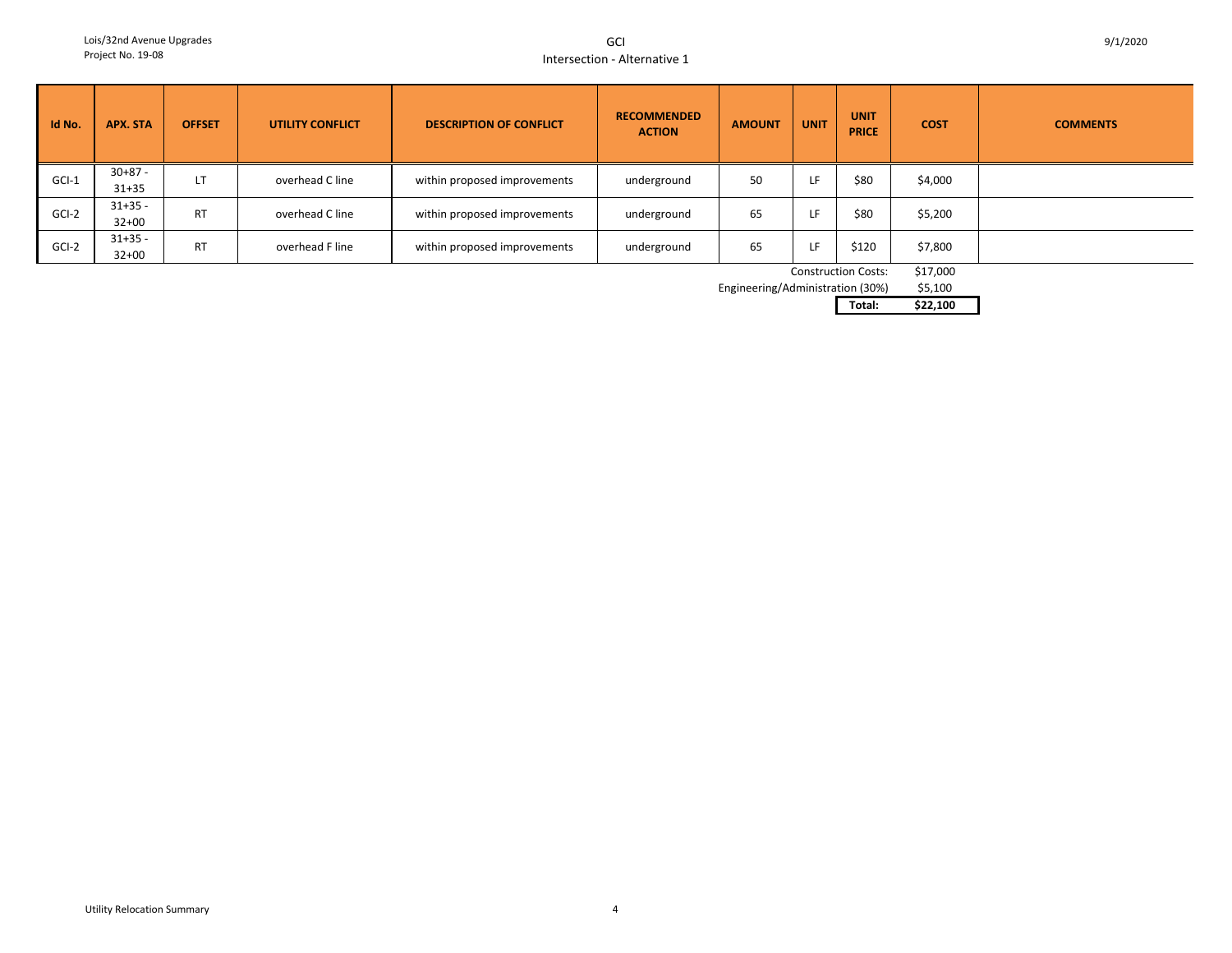#### EnstarIntersection - Alternative 1

| Id No.                     | APX. STA             | <b>OFFSET</b> | <b>UTILITY CONFLICT</b> | <b>DESCRIPTION OF CONFLICT</b> | <b>RECOMMENDED</b><br><b>ACTION</b> | <b>AMOUNT</b> | <b>UNIT</b> | <b>UNIT</b><br><b>PRICE</b> | <b>COST</b> | <b>COMMENTS</b> |
|----------------------------|----------------------|---------------|-------------------------|--------------------------------|-------------------------------------|---------------|-------------|-----------------------------|-------------|-----------------|
| Enstar-1                   | $30+40 -$<br>$31+40$ | LT            | 1-1/4-Inch Steel        | within proposed improvements   | relocate                            | 100           | LF          | \$108                       | \$10,800    |                 |
| Enstar-2                   | $31 + 40$            | Crossing      | 2-Inch Steel            | within proposed improvements   | relocate                            | 50            | LF          | \$125                       | \$6,250     |                 |
| Enstar-3                   | $31+43 -$<br>$32+00$ | LT            | 3-Inch Steel            | within proposed improvements   | relocate                            | 60            | LF          | \$135                       | \$8,100     |                 |
| <b>Construction Costs:</b> |                      |               |                         |                                |                                     |               |             |                             |             |                 |

| CONSTRUCTION COSTS:             | \$25, |
|---------------------------------|-------|
| dinooring/Adminictration (2001) | ぐっこ   |

| Total:                           | \$32.695 |
|----------------------------------|----------|
| Engineering/Administration (30%) | \$7.545  |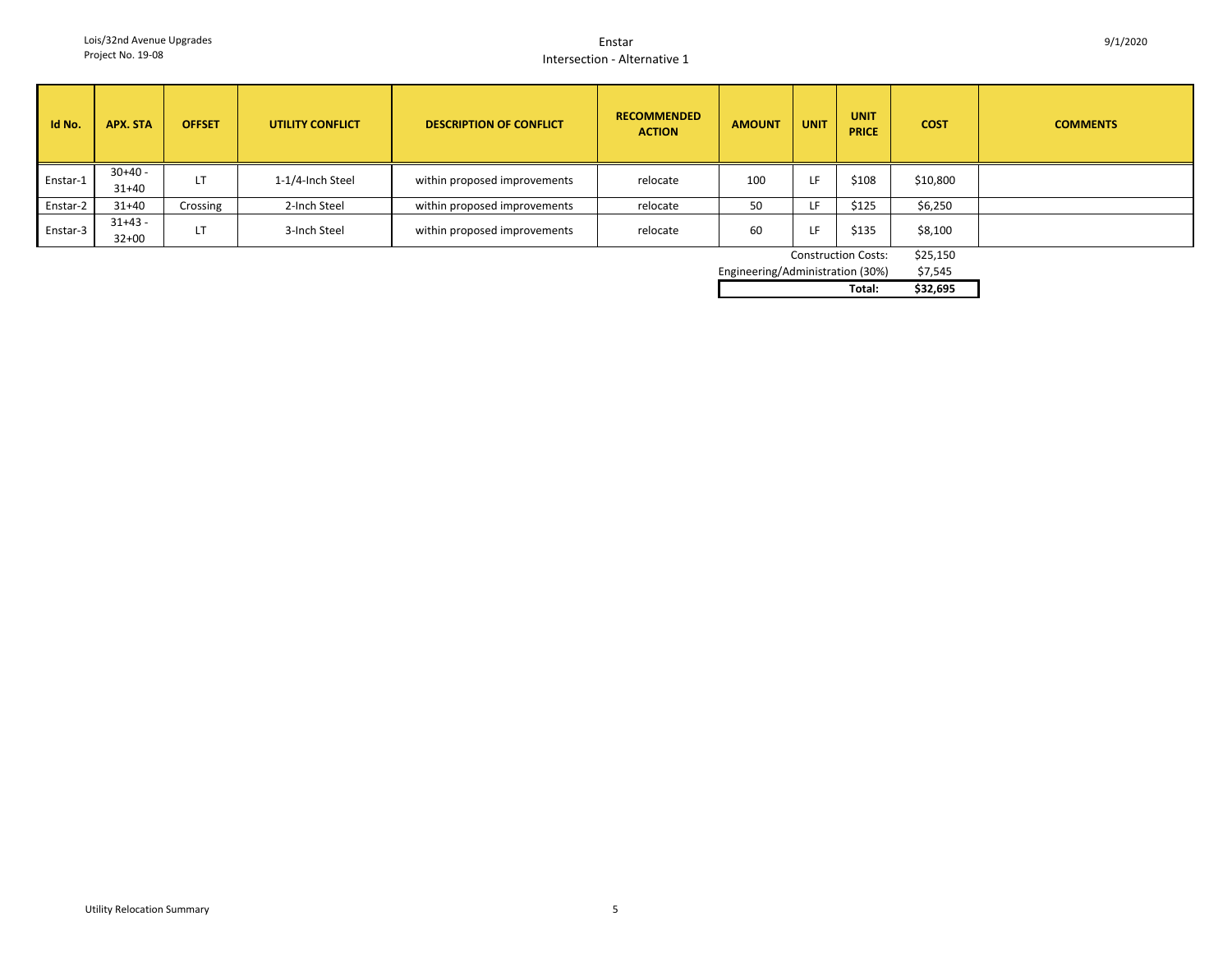# **ROW REQUIREMENTS ESTIMATE - DRAFT DSR - ALTERNATIVE 1 - INTERSECTION**

| Lois & 32nd Ave Upgrade - Alternative 1 - Intersection |                                    |            |           |            |            |  |  |  |  |
|--------------------------------------------------------|------------------------------------|------------|-----------|------------|------------|--|--|--|--|
| <b>PARCEL</b>                                          | <b>Purchase Entire</b><br>Property | <b>PUE</b> | <b>SE</b> | <b>TCE</b> | # Of TCP's |  |  |  |  |
| 112                                                    |                                    |            |           |            |            |  |  |  |  |
| 113                                                    |                                    |            |           |            |            |  |  |  |  |
| 114                                                    |                                    |            |           |            |            |  |  |  |  |
| <b>TOTAL</b>                                           |                                    |            |           |            |            |  |  |  |  |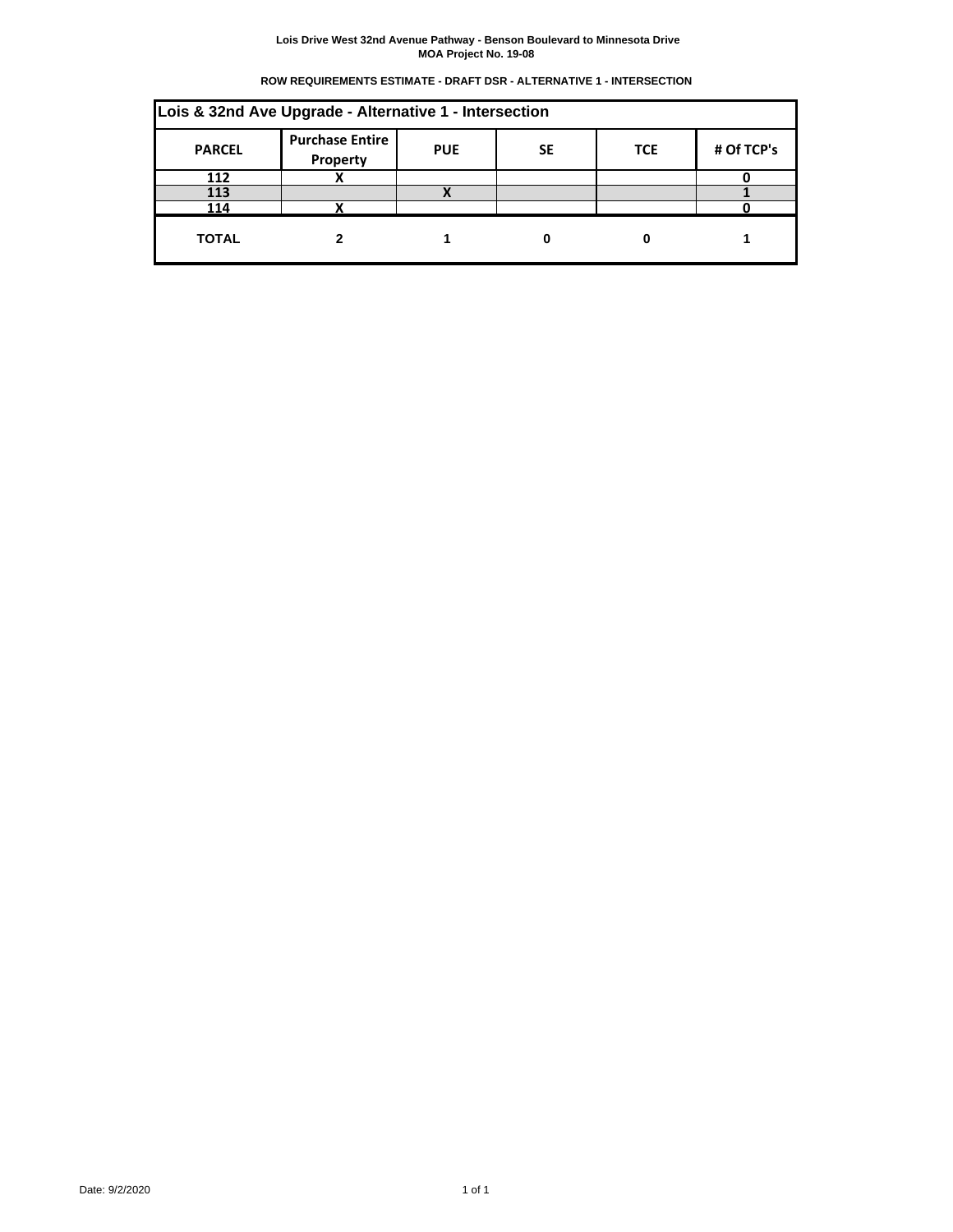| Dalc. <i>31 114</i> 040 |                |                                           |                  | 11 cpartu Dy. | <b>UNIT</b>                                         |
|-------------------------|----------------|-------------------------------------------|------------------|---------------|-----------------------------------------------------|
|                         |                | Project: Lois Drive & 32nd Avenue Pathway |                  |               | Alternative 2 - Lois                                |
| <b>Project Number:</b>  |                | 19-08                                     |                  |               | [B]=local bond; [S]=state grant; [F]= federal grant |
| <b>DESIGN</b>           |                | Design Management                         | \$23,565         |               |                                                     |
|                         |                | Start 20?? PM&E Design Services           | \$0              |               |                                                     |
|                         |                | PM&E Design Survey                        | \$0              |               |                                                     |
|                         |                | PM&E Design Soil                          | \$0              |               |                                                     |
|                         |                | Contractual Dsgn Sers (Basic)             | \$213,000        |               |                                                     |
|                         |                | Contractual Dsgn Sers (Add'l)             | \$27,500         |               |                                                     |
|                         |                | <b>Contractual Design Survey</b>          | \$41,000         |               |                                                     |
|                         |                | <b>Contractual Design Soils</b>           | \$20,000         |               |                                                     |
|                         |                | Miscellaneous                             | \$0              |               |                                                     |
| Subtotal                |                |                                           |                  | \$325,065     |                                                     |
|                         |                |                                           |                  |               |                                                     |
| <b>UTILITIES</b>        |                | <b>AWWU</b>                               | \$0              |               |                                                     |
|                         | Start 20?? CEA |                                           | \$0              |               |                                                     |
|                         |                | <b>ACS</b>                                | \$142,000        |               |                                                     |
|                         |                | GCI                                       | \$0              |               |                                                     |
|                         |                | Enstar                                    | \$42,000         |               |                                                     |
| Subtotal                |                |                                           |                  | \$184,000     |                                                     |
| <b>ROW</b>              |                | <b>Real Estate Services</b>               | \$22,700         |               |                                                     |
|                         |                | Start 20?? Land Acquisition               | \$32,000         |               |                                                     |
| Subtotal                |                |                                           |                  | \$54,700      |                                                     |
|                         |                |                                           |                  |               |                                                     |
| <b>CONSTRUCTION</b>     |                | <b>Construction Management</b>            | \$39,275         |               |                                                     |
|                         |                | Start 20?? Inspection                     | \$105,257        |               |                                                     |
|                         |                | <b>Materials Testing</b>                  | \$15,710         |               |                                                     |
|                         |                | Survey                                    | \$15,710         |               |                                                     |
|                         |                | Miscellaneous                             | \$0              |               |                                                     |
|                         |                | <b>Construction Contract</b>              | \$1,571,000      |               |                                                     |
| Subtotal                |                |                                           |                  | \$1,746,952   |                                                     |
| <b>MISCELLANEOUS</b>    |                | Bond Overhead (15.0%)                     |                  |               |                                                     |
|                         |                | Grant Overhead (0.0%)                     | \$449,421<br>\$0 |               |                                                     |
|                         |                | Contingency (15%)                         | \$236,000        |               |                                                     |
| Subtotal                |                |                                           |                  | \$685,421     |                                                     |
|                         |                |                                           |                  |               |                                                     |
| PROJECT TOTAL           |                |                                           |                  | \$2,996,138   |                                                     |

| <b>Date: 9/1/2020</b>                     | <b>Basis:</b> | <b>Prepared By:</b> | <b>CRW</b>                                                       | <b>Ver. 5.1</b> |
|-------------------------------------------|---------------|---------------------|------------------------------------------------------------------|-----------------|
| Project: Lois Drive & 32nd Avenue Pathway |               |                     | Alternative 2 - Lois                                             |                 |
| <b>Project Number:</b>                    | 19-08         |                     | $[B] = local bond$ ; $[S] = state grant$ ; $[F] = federal grant$ |                 |
|                                           |               |                     |                                                                  |                 |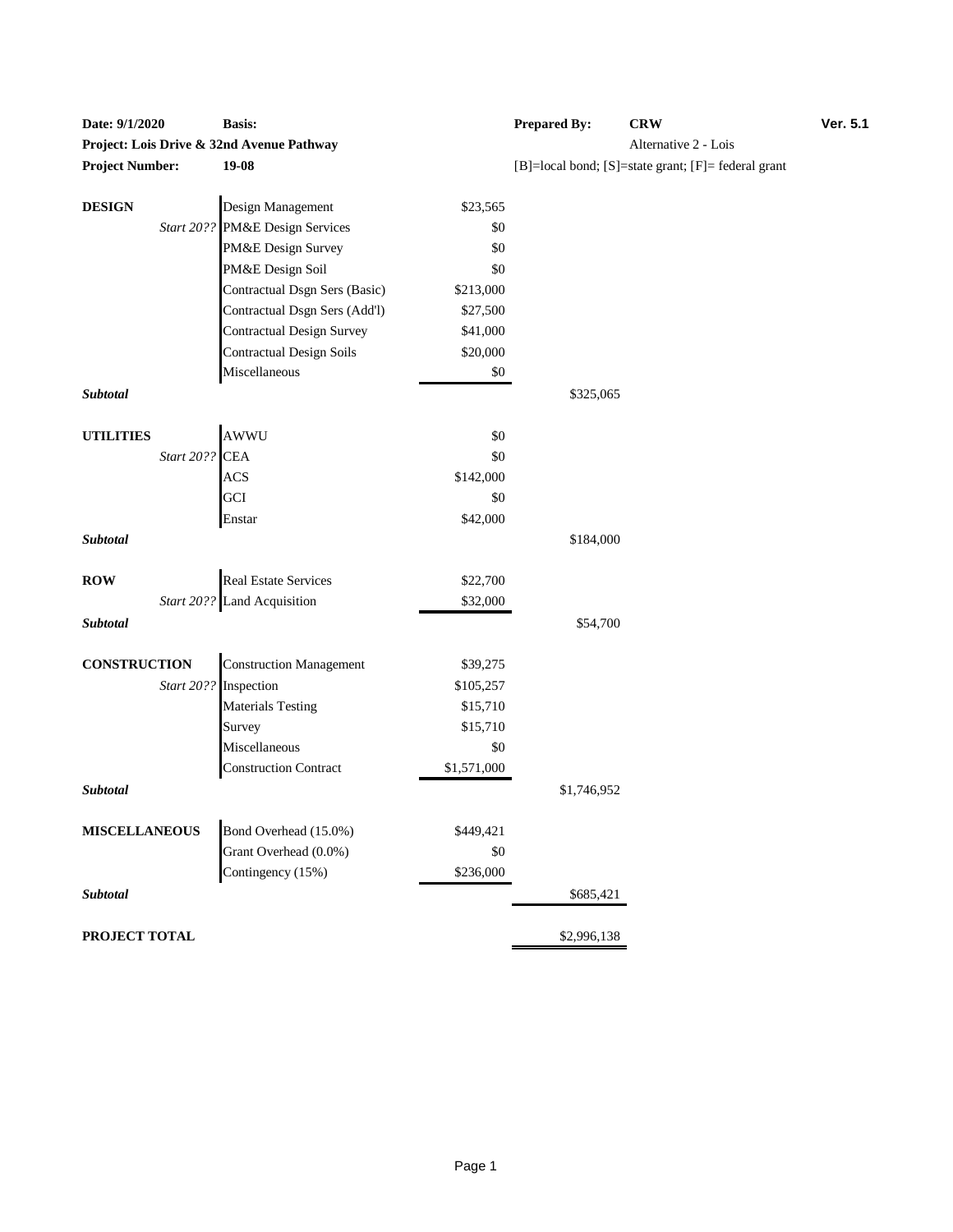# **ENGINEER'S ESTIMATE - DRAFT DSR - ALTERNATIVE 2 - LOIS DRIVE**

| <b>ITEM</b><br>No. | <b>MASS</b><br>No. | <b>ITEM DESCRIPTION</b>                                                    | <b>UNIT</b>              | CALC.<br>QUANT | CONT.<br><b>FACTOR</b> | <b>ROUND</b><br><b>FACTOR</b> |                 | <b>EST QUANT UNIT PRICE</b> | <b>TOTAL COST</b> |
|--------------------|--------------------|----------------------------------------------------------------------------|--------------------------|----------------|------------------------|-------------------------------|-----------------|-----------------------------|-------------------|
|                    |                    | Schedule A - Roadway Improvements                                          |                          |                |                        |                               |                 |                             |                   |
| $A-1$              |                    | 20.02 Storm Water Pollution Prevention Plan (Type 3)                       | LS                       | $\mathbf{1}$   | 1.00                   | $\mathbf 0$                   | $\mathbf{1}$    | \$10,000                    | \$10,000          |
| $A-2$              | 20.03              | <b>Test Pit for Utility Locate</b>                                         | Hour                     | 8              | 1.00                   | $\mathbf 0$                   | 8               | \$800                       | \$6,400           |
| $A-3$              | 20.04              | Clearing and Grubbing                                                      | $\overline{\mathsf{LS}}$ | $\mathbf{1}$   | 1.00                   | $\mathbf 0$                   | $\mathbf{1}$    | \$12,000                    | \$12,000          |
| $A-4$              | 20.08              | Remove Curb and Gutter                                                     | LF                       | 230            | 1.00                   | $\mathbf 0$                   | 230             | $\sqrt{57}$                 | \$1,610           |
| $A-5$              | 20.09              | Remove Pavement                                                            | SY                       | 3,836          | 1.00                   | $\pmb{0}$                     | 3,836           | \$4                         | \$15,344          |
| $A-6$              | 20.10              | Unusable Excavation                                                        | CY                       | 8.091          | 1.25                   | $-2$                          | 10,100          | \$15                        | \$151,500         |
| $A-7$              | 20.21              | Classified Fill and Backfill (Type II)                                     | Ton                      | 2,343          | 1.25                   | $-2$                          | 2,900           | \$18                        | \$52,200          |
| $A-8$              | 20.21              | Classified Fill and Backfill (Type II-A)                                   | Ton                      | 7,351          | 1.25                   | $-2$                          | 9,200           | \$18                        | \$165,600         |
| $A-9$              | 20.22              | Leveling Course                                                            | Ton                      | 523            | 1.08                   | $-1$                          | 560             | \$35                        | \$19,600          |
| $A-10$             | 20.25              | Geotextile (Type A)                                                        | $\overline{SY}$          | 8,292          | 1.00                   | $-1$                          | 8,290           | \$2                         | \$16,580          |
| $A-11$             | 20.26              | Insulation Board (R-9)                                                     | $S$ F                    | 48,669         | 1.01                   | $-1$                          | 49.160          | \$3                         | \$147,480         |
| $A-12$             | 20.26              | Insulation Board (R-4.5)                                                   | SF                       | 7,689          | 1.01                   | $-1$                          | 7,770           | $\overline{32}$             | \$15,540          |
| $A-13$             | 20.28              | <b>Reconstruct Driveway</b>                                                | EA                       | 12             | 1.00                   | $\mathbf 0$                   | 12              | \$3,250                     | \$39,000          |
| $A-14$             | 30.02              | P.C.C. Curb and Gutter (All Types)                                         | LF                       | 2.117          | 1.00                   | $\mathbf 0$                   | 2,117           | \$27                        | \$57,159          |
| $A-15$             |                    | 30.03 P.C.C. Sidewalk                                                      | $\overline{SY}$          | 400            | 1.00                   | $\mathbf 0$                   | 400             | \$60                        | \$24,000          |
| $A-16$             |                    | 30.04 P.C.C. Curb Ramp (6" Thick)                                          | EA                       | 11             | 1.00                   | $\mathbf 0$                   | 11              | \$2,000                     | \$22,000          |
| $A-17$             | 40.06              | A.C. Pavement (Class D)                                                    | Ton                      | 542            | 1.06                   | $-1$                          | 570             | \$105                       | \$59,850          |
| $A-18$             | 40.06              | A.C. Pavement (Class E)                                                    | Ton                      | 436            | 1.06                   | $-1$                          | 460             | \$110                       | \$50,600          |
| $A-19$             | 50.06              | Remove and Replace Manhole Cone Section                                    | EA                       | $\mathbf{1}$   | 1.00                   | $\mathbf 0$                   | $\mathbf{1}$    | \$1,800                     | \$1,800           |
| $A-20$             | 50.06              | Remove and Replace Manhole Cover and Frame                                 | EA                       | $\mathbf{1}$   | 1.00                   | $\mathbf 0$                   | $\mathbf{1}$    | \$700                       | \$700             |
| $A-21$             |                    | 60.03 Remove and Replace Valve Box Top Section                             | EA                       | 6              | 1.00                   | $\overline{0}$                | 6               | \$500                       | \$3,000           |
| $A-22$             | 60.04              | Furnish and Install Fire Hydrant Assembly Single Pumper                    | EA                       | $\mathbf{1}$   | 1.00                   | $\overline{0}$                | $\mathbf{1}$    | $\overline{$}9,000$         | \$9.000           |
| $A-23$             |                    | 60.05 Adjust Key Box                                                       | EA                       | 10             | 1.00                   | $\overline{0}$                | 10              | \$450                       | \$4,500           |
| $A-24$             | 60.08              | Decommission Fire Hydrant Assembly                                         | EA                       | $\mathbf{1}$   | 1.00                   | $\mathbf 0$                   | $\mathbf{1}$    | \$3,000                     | \$3,000           |
| $A-25$             | 65.02              | Construction Survey Measurement                                            | $\overline{\mathsf{LS}}$ | $\mathbf{1}$   | 1.00                   | $\Omega$                      | $\mathbf{1}$    | \$20,000                    | \$20,000          |
| $A-26$             | 65.02              | Two-Person Survey Crew                                                     | Hour                     | 10             | 1.00                   | $\Omega$                      | 10              | \$225                       | \$2,250           |
| $A-27$             | 70.08              | Remove and Reset Fence                                                     | LF                       | 656            | 1.10                   | $\Omega$                      | 722             | \$40                        | \$28,880          |
| $A-28$             |                    | 70.10 Inlaid Traffic Markings (Methyl Methacrylate) (4" Yellow) (90 Mil)   | LF                       | 1,960          | 1.00                   | $\mathbf 0$                   | 1,960           | \$6                         | \$11,760          |
| $A-29$             | 70.10              | Inlaid Traffic Markings (Methyl Methacrylate) (4" White) (90 Mil)          | LF                       | 1,759          | 1.00                   | $\mathbf 0$                   | 1,759           | \$6                         | \$10,554          |
| $A-30$             |                    | 70.10   Inlaid Traffic Markings (Methyl Methacrylate) (24" White) (90 Mil) | LF                       | 93             | 1.00                   | $\mathbf 0$                   | 93              | \$30                        | \$2,790           |
| $A-31$             | 70.11              | <b>Standard Sign</b>                                                       | <b>SF</b>                | 72             | 1.00                   | $\mathbf 0$                   | 72              | \$100                       | \$7,200           |
| $A-32$             | 70.12              | <b>Traffic Maintenance</b>                                                 | LS                       | $\mathbf{1}$   | 1.00                   | $\mathbf 0$                   | $\mathbf{1}$    | \$100,000                   | \$100,000         |
| $A-33$             | 70.16              | Temporary Group Mailboxes                                                  | <b>LS</b>                | $\overline{1}$ | 1.00                   | $\mathbf 0$                   | $\mathbf{1}$    | \$10,000                    | \$10,000          |
| $A-34$             | 70.17              | Relocate Mailbox                                                           | EA                       | $\overline{7}$ | 1.00                   | $\mathbf 0$                   | $\overline{7}$  | \$500                       | \$3,500           |
| $A-35$             | 70.23              | <b>Temporary Fencing</b>                                                   | LF                       | 656            | 1.10                   | $\mathbf 0$                   | 722             | \$10                        | \$7,220           |
| $A-36$             | 75.02              | Trees (type to be determined)                                              | EA                       | $\overline{9}$ | 1.00                   | $\mathbf 0$                   | 9               | \$500                       | \$4,500           |
| $A-37$             | 75.02              | Shrubs (type to be determined)                                             | EA                       | 18             | 1.00                   | $\mathbf 0$                   | 18              | $\overline{$75}$            | \$1,350           |
| $A-38$             | 75.03              | Topsoil (4-inch Depth)                                                     | <b>MSF</b>               | 24.3           | 1.30                   | $\overline{0}$                | 32              | \$550                       | \$17,600          |
| $A-39$             | 75.04              | Seeding (Schedule A)                                                       | <b>MSF</b>               | 24.3           | 1.30                   | $\mathbf 0$                   | $\overline{32}$ | \$450                       | \$14,400          |
| $A-40$             | 75.12              | <b>Temporary Tree Protection Fence</b>                                     | LF                       | 200            | 1.00                   | $\Omega$                      | 200             | \$7                         | \$1,400           |
| $A-41$             | 75.13              | Root Pruning                                                               | LF                       | 70             | 1.00                   | $\pmb{0}$                     | 70              | \$25                        | \$1,750           |
| $A-42$             | 80.18              | Install Loop Detector - New Work                                           | $\overline{\mathsf{LS}}$ | $\mathbf{1}$   | 1.00                   | $\Omega$                      | $\mathbf{1}$    | \$20,000                    | \$20,000          |
|                    |                    |                                                                            |                          |                |                        |                               |                 | <b>TOTAL</b>                | \$1,153,617       |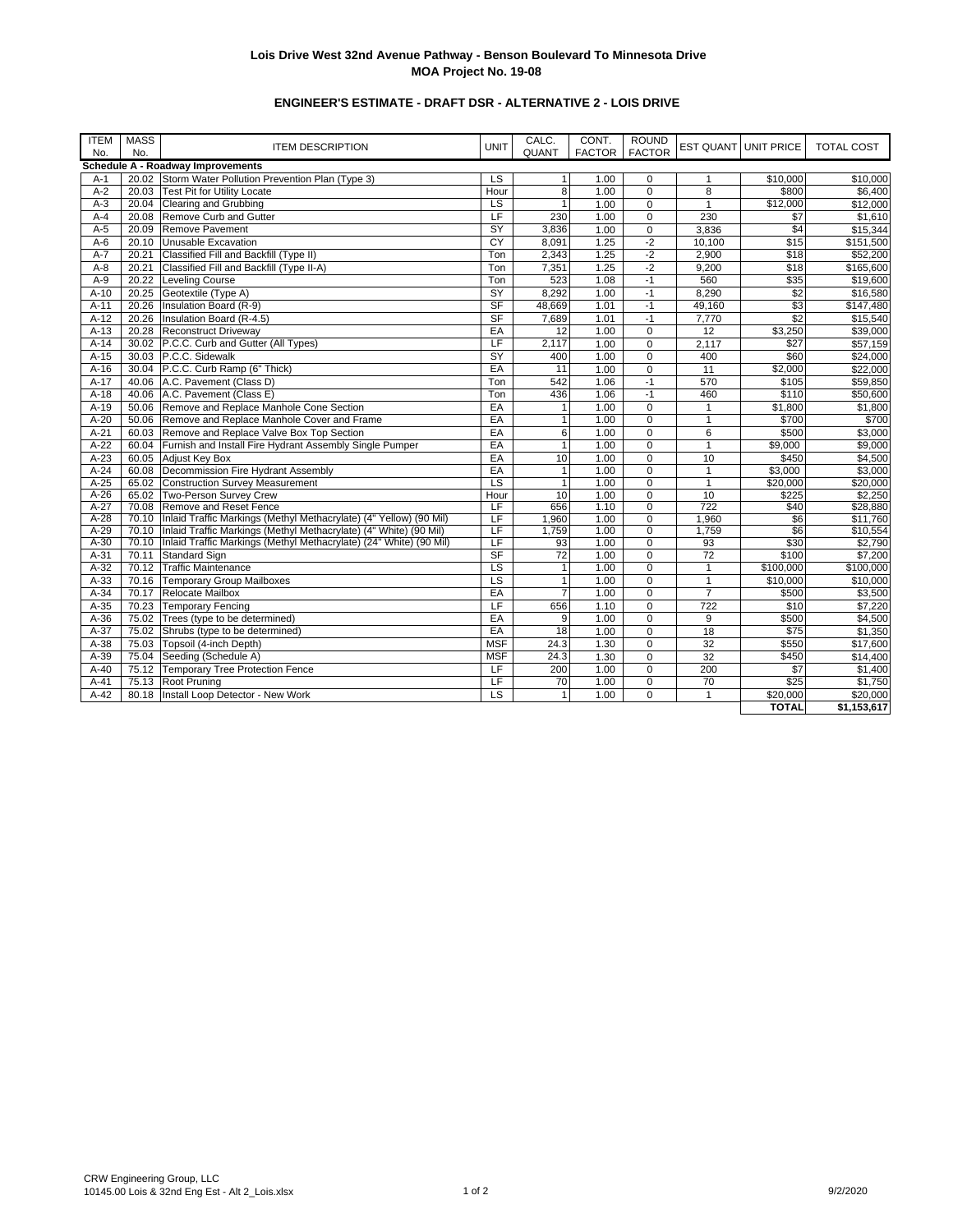# **ENGINEER'S ESTIMATE - DRAFT DSR - ALTERNATIVE 2 - LOIS DRIVE**

| <b>ITEM</b> | <b>MASS</b> | <b>ITEM DESCRIPTION</b>                                     | <b>UNIT</b>              | CALC.                   | CONT.         | <b>ROUND</b> |                         | <b>EST QUANT UNIT PRICE</b> | <b>TOTAL COST</b> |
|-------------|-------------|-------------------------------------------------------------|--------------------------|-------------------------|---------------|--------------|-------------------------|-----------------------------|-------------------|
| No.         | No.         |                                                             |                          | <b>QUANT</b>            | FACTOR FACTOR |              |                         |                             |                   |
|             |             | <b>Schedule B - Drainage Improvements</b>                   |                          |                         |               |              |                         |                             |                   |
| $B-1$       |             | 20.13 Trench Dewatering                                     | LS                       | 1                       | 1.00          | $\mathbf 0$  | $\mathbf{1}$            | \$5,000                     | \$5.000           |
| $B-2$       | 20.13       | Trench Excavation and Backfill (Various Depths)             | LF                       | 877                     | 1.00          | $\mathbf 0$  | 877                     | \$25                        | \$21,925          |
| $B-3$       |             | 20.15 Furnish Trench Backfill (Type II)                     | Ton                      | 590                     | 1.30          | $\mathbf 0$  | 767                     | \$17                        | \$13,039          |
| $B-4$       |             | 20.16 Bedding Material (Class D)                            | LF                       | 877                     | 1.00          | $\mathbf 0$  | 877                     | \$30                        | \$26,310          |
| $B-5$       | 20.26       | Insulation Board (R-20)                                     | SF                       | 128                     | 1.00          | $\mathbf 0$  | 128                     | \$5                         | \$640             |
| $B-6$       | 20.27       | Disposal of Unusable or Surplus Material                    | CY                       | 610                     | 1.30          | $\mathbf 0$  | 793                     | \$20                        | \$15,860          |
| $B-7$       | 55.02       | Furnish, Install, and Televise Pipe (12-Inch, Type S, CPEP) | LF                       | 189                     | 1.00          | $\mathbf 0$  | 189                     | \$60                        | \$11,340          |
| $B-8$       | 55.02       | Furnish, Install, and Televise Pipe (18-Inch, Type S, CPEP) | LF                       | 688                     | 1.00          | $\mathbf 0$  | 688                     | \$70                        | \$48,160          |
| $B-9$       | 55.04       | Connect to Existing Storm Drain System                      | EA                       | 1                       | 1.00          | $\mathbf 0$  |                         | \$2,500                     | \$2,500           |
| $B-10$      | 55.05       | Construct (Type II) Catch Basin Manhole                     | EA                       | $\overline{\mathbf{4}}$ | 1.00          | $\mathbf 0$  | $\overline{\mathbf{4}}$ | \$10,000                    | \$40,000          |
| $B-11$      | 55.05       | Construct (Type II) Bypass Manhole                          | EA                       | $\mathbf{1}$            | 1.00          | $\mathbf 0$  | $\mathbf{1}$            | \$25,000                    | \$25,000          |
| $B-12$      | 55.09       | Construct Catch Basin                                       | EA                       | 5                       | 1.00          | $\mathsf 0$  | 5                       | \$4,500                     | \$22,500          |
| $B-13$      | 55.11       | Remove Manhole                                              | EA                       | 5                       | 1.00          | $\mathbf 0$  | 5                       | \$1,000                     | 55,000            |
| $B-14$      | 55.11       | Remove Catch Basin                                          | EA                       | $\overline{\mathbf{4}}$ | 1.00          | $\Omega$     | $\overline{4}$          | \$900                       | \$3,600           |
| $B-15$      | 55.22       | Oil and Grit Separator                                      | EA                       | $\mathbf{1}$            | 1.00          | $\mathbf 0$  | 1                       | \$25,000                    | \$25,000          |
| $B-16$      | 55.27       | Storm Drain Bypass System                                   | $\overline{\mathsf{LS}}$ | $\mathbf{1}$            | 1.00          | $\pmb{0}$    | $\overline{1}$          | \$10,000<br>\$13            | \$10,000          |
| $B-17$      |             | LF<br>70.07 Remove Pipe<br>840<br>1.00<br>$\Omega$<br>840   |                          |                         |               |              |                         |                             | \$10,920          |
|             |             |                                                             |                          |                         |               |              |                         | <b>TOTAL</b>                | \$286,794         |
|             |             | <b>Schedule C - Illumination Improvements</b>               |                          |                         |               |              |                         |                             |                   |
| $C-1$       |             | 80.02 Trench and Backfill (2'W x 3.5'D)                     | LF                       | 875                     | 1.10          | $-1$         | 960                     | \$24                        | \$23,424          |
| $C-2$       |             | 80.04 Driven Pile Luminaire Pole Foundations                | EA                       | 6                       | 1.00          | $\mathbf 0$  | 6                       | \$2,778                     | \$16,668          |
| $C-3$       | 80.05       | <b>Fixed Base Luminaire Pole</b>                            | EA                       | 6                       | 1.00          | $\mathbf 0$  | 6                       | \$3,940                     | \$23,640          |
| $C-4$       | 80.06       | Luminaire Arm                                               | EA                       | $\overline{6}$          | 1.00          | $\mathbf 0$  | 6                       | \$775                       | \$4,650           |
| $C-5$       | 80.07       | Steel Conduit (2 inch)                                      | <b>FT</b>                | 875                     | 1.10          | $-1$         | 960                     | \$39                        | \$37,440          |
| $C-6$       | 80.08       | Junction Box (Type IA)                                      | EA                       | 6                       | 1.00          | $\mathbf 0$  | 6                       | \$1,263                     | \$7,578           |
| $C-7$       | 80.10       | 3 Conductor 8 AWG Type XHHW-2 Cable                         | <b>FT</b>                | 875                     | 1.10          | $-1$         | 960                     | \$7                         | \$6,720           |
| $C-8$       | 80.23       | Luminaire (6,000 Lm, Medium, Type 2)                        | EA                       | $\overline{3}$          | 1.00          | $\mathbf 0$  | 3                       | $\overline{$1,000}$         | \$3,000           |
| $C-9$       | 80.23       | Luminaire (6,000 Lm, Medium, Type 3)                        | EA                       | $\mathbf{1}$            | 1.00          | $\mathbf 0$  | $\mathbf{1}$            | \$1,000                     | \$1,000           |
| $C-10$      | 80.23       | Luminaire (10,000 Lm, Medium, Type 2)                       | EA                       | $\mathbf{1}$            | 1.00          | $\mathbf 0$  | $\mathbf{1}$            | \$1,150                     | \$1,150           |
| $C-11$      | 80.23       | Luminaire (13,000 Lm, Medium, Type 3)                       | EA                       | $\mathbf{1}$            | 1.00          | $\mathbf 0$  | $\mathbf{1}$            | \$1,250                     | \$1,250           |
| $C-12$      |             | 80.23 Spare Luminaire (6,000 Lm, Medium, Type 3)            | EA                       | $\mathbf{1}$            | 1.00          | $\mathbf 0$  | $\mathbf{1}$            | \$850                       | \$850             |
| $C-13$      |             | 80.23 Spare Luminaire (6,000 Lm, Medium, Type 3)            | EA                       | $\mathbf{1}$            | 1.00          | $\mathbf 0$  | $\mathbf{1}$            | \$850                       | \$850             |
| $C-14$      |             | 80.23 Spare Luminaire (10,000 Lm, Medium, Type 2)           | EA                       | $\mathbf{1}$            | 1.00          | $\mathbf 0$  | 1                       | \$1,000                     | \$1,000           |
| $C-15$      | 80.23       | Spare Luminaire (13,000 Lm, Medium, Type 3)                 | EA                       | $\mathbf{1}$            | 1.00          | $\Omega$     | $\mathbf{1}$            | \$1,100                     | \$1,100           |
|             |             |                                                             |                          |                         |               |              |                         | <b>TOTAL</b>                | \$130,320         |

#### **SUMMARY**

Schedule A - Roadway Improvements \$1,153,617 Schedule B - Drainage Improvements \$286,794 Schedule C - Illumination Improvements \$130,320 \$286,794<br>\$130,320<br>\$1,570,731

**Total Estimated Construction Cost: \$1,571,000**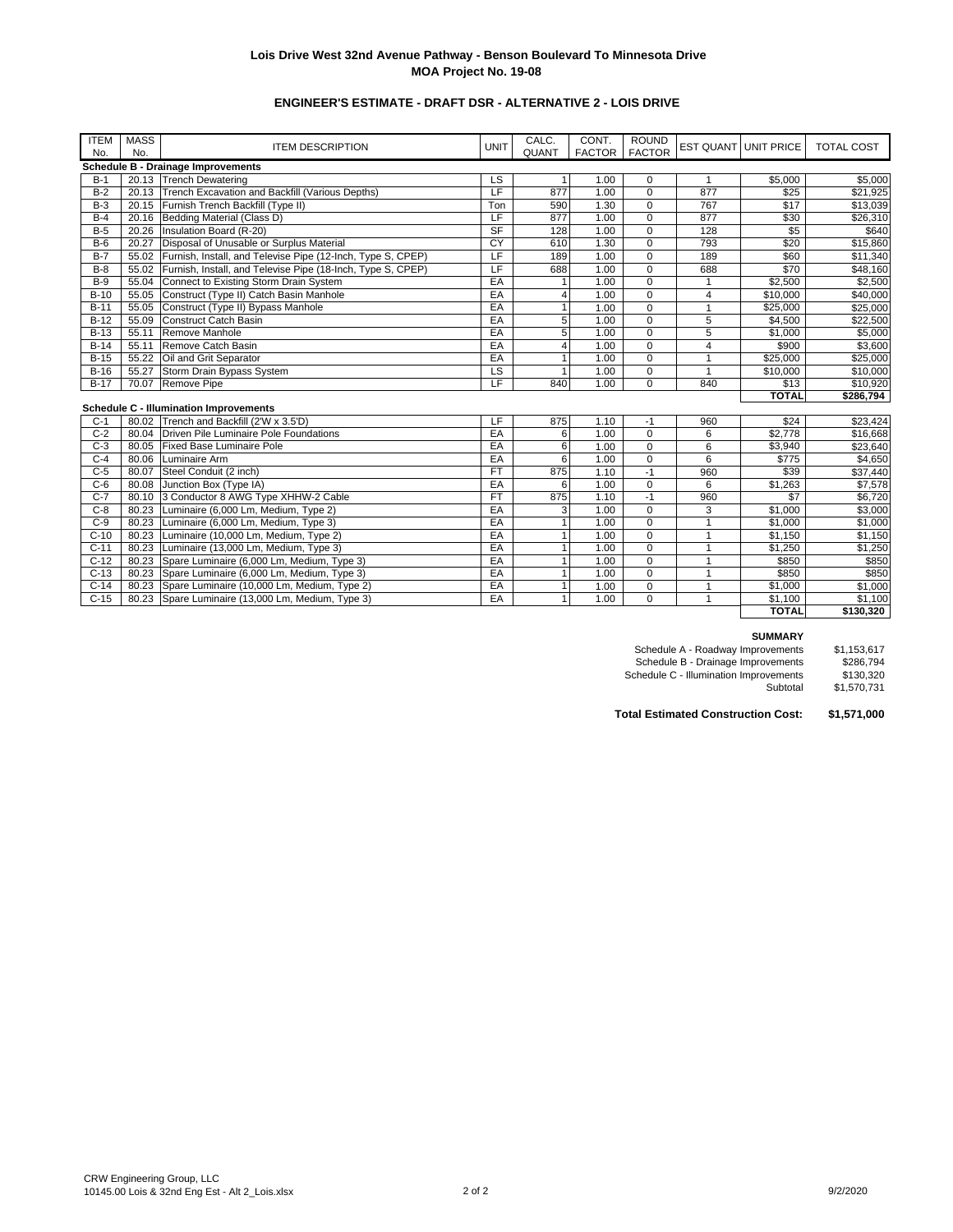| 9/1/2020 |  |
|----------|--|
|----------|--|

| <b>Utility Relocation Summary</b>        |           |  |  |  |  |  |  |  |
|------------------------------------------|-----------|--|--|--|--|--|--|--|
| Lois/32nd Avenue Upgrades: Alternative 2 |           |  |  |  |  |  |  |  |
| Electric (CEA)                           | \$0       |  |  |  |  |  |  |  |
| <b>Telecommunications (ACS)</b>          | \$129,350 |  |  |  |  |  |  |  |
| Cable Television (GCI)                   | \$0       |  |  |  |  |  |  |  |
| Natural Gas (Enstar)                     | \$38,253  |  |  |  |  |  |  |  |
| Subtotal:                                | \$167,603 |  |  |  |  |  |  |  |
| Construction Contingency (10%)           | \$16,760  |  |  |  |  |  |  |  |
| <b>Total Utility Relocation Cost:</b>    | \$184,363 |  |  |  |  |  |  |  |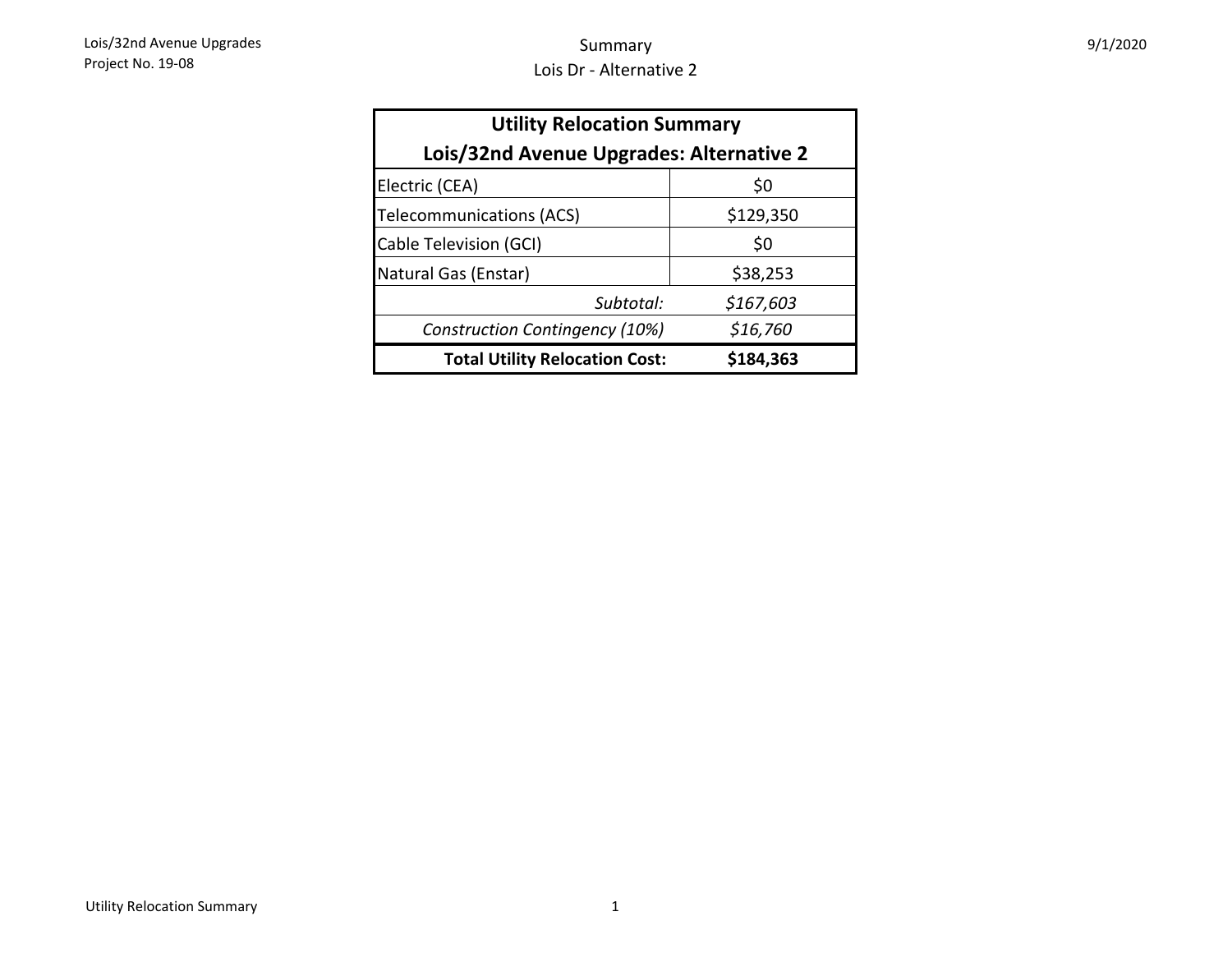# ACSLois Dr - Alternative 2

| Id No.  | <b>APPROX.</b><br><b>STATION</b>       | <b>OFFSET</b> | UTILITY CONFLICT   | <b>DESCRIPTION OF CONFLICT</b> | <b>RECOMMENDED</b><br><b>ACTION</b> | <b>AMOUNT</b> | l unit l | <b>UNIT PRICE</b> | <b>COST</b> | <b>COMMENTS</b> |  |
|---------|----------------------------------------|---------------|--------------------|--------------------------------|-------------------------------------|---------------|----------|-------------------|-------------|-----------------|--|
| $ACS-1$ | $12+00 -$<br>$12 + 88$                 | <b>RT</b>     | underground T line | within proposed improvements   | adjust                              | 100           |          | \$80              | \$8,000     |                 |  |
| $ACS-2$ | $11+53 -$<br>$20 + 68$                 | <b>RT</b>     | underground T line | within proposed improvements   | adjust                              | 980           | LF       | \$80              | \$78,400    |                 |  |
| $ACS-3$ | $18 + 50$                              | <b>RT</b>     | telephone pedestal | within proposed improvements   | Relocate                            |               | EA       | \$4,300           | \$4,300     |                 |  |
| ACS-4   | $19+26 -$<br>$19+49$                   | <b>RT</b>     | underground T line | within proposed improvements   | adjust                              | 25            | LF       | \$80              | \$2,000     |                 |  |
| $ACS-5$ | $19+86 -$<br>$20+20$                   | <b>RT</b>     | underground T line | within proposed improvements   | adjust                              | 35            | LF       | \$80              | \$2,800     |                 |  |
| ACS-6   | $20 + 88 -$<br>$21 + 36$               | <b>RT</b>     | underground T line | within proposed improvements   | adjust                              | 50            | LF       | \$80              | \$4,000     |                 |  |
| ACS-7   | $21+44$                                | Crossing      | underground T line | within proposed improvements   | Verify Depth. Relocate<br>as needed | 40            | LF       | \$0               | \$0         |                 |  |
| ACS-8   | $21+90 -$<br>$21 + 97$                 | <b>RT</b>     | underground T line | within proposed improvements   | Verify Depth. Relocate<br>as needed | 8             | LF       | \$0               | \$0         |                 |  |
|         | \$99,500<br><b>Construction Costs:</b> |               |                    |                                |                                     |               |          |                   |             |                 |  |

\$29,850 Engineering/Administration (30%):

| __ | $\cdot$ | .<br>. | ------    |
|----|---------|--------|-----------|
|    |         |        |           |
|    |         | Total: | \$129,350 |
|    |         |        |           |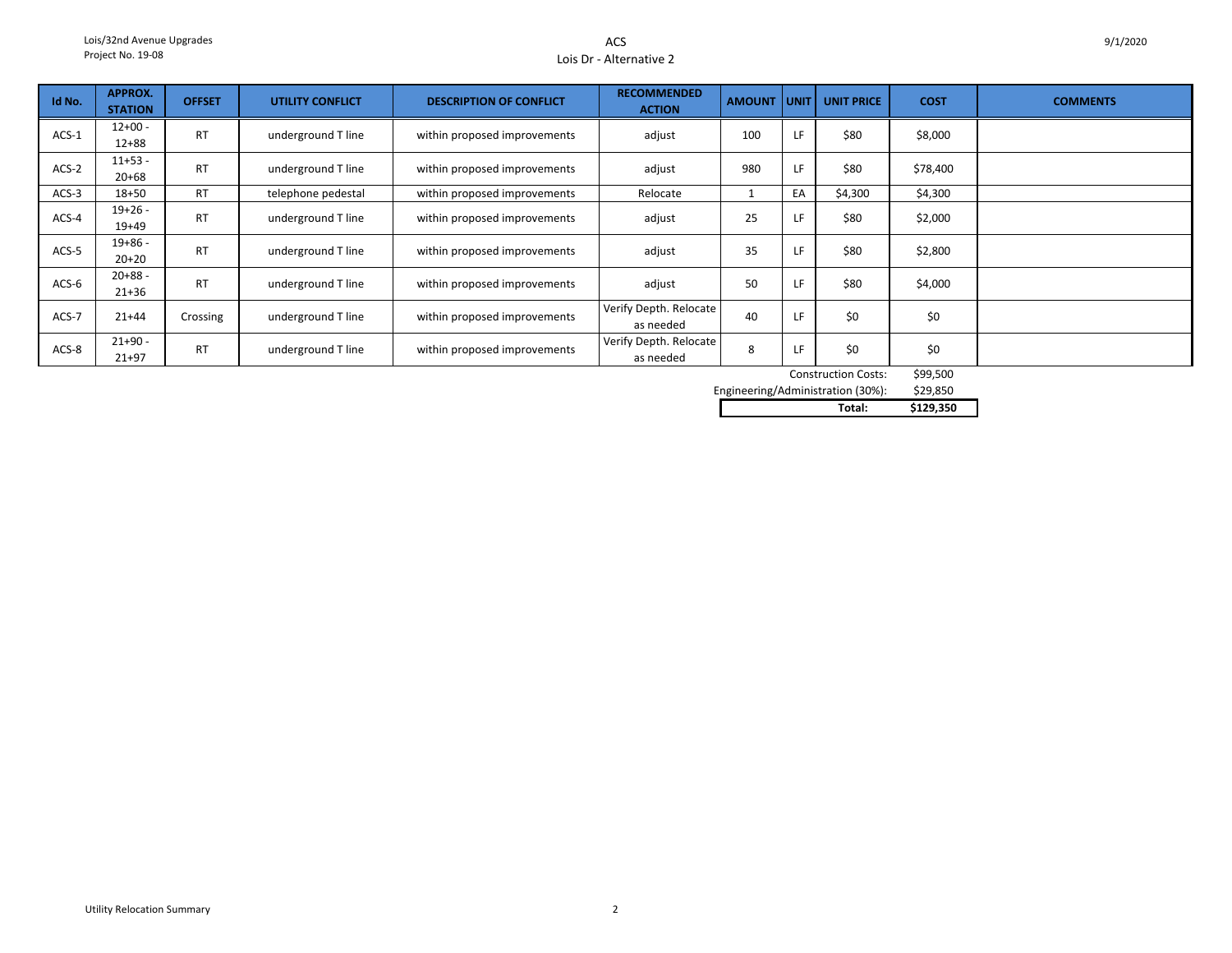#### EnstarLois Dr - Alternative 2

| Id No.    | <b>APPROX.</b><br><b>STATION</b> | <b>OFFSET</b> | <b>UTILITY CONFLICT</b> | <b>DESCRIPTION OF CONFLICT</b> | <b>RECOMMENDED</b><br><b>ACTION</b> | <b>AMOUNT</b> | <b>UNIT</b> | <b>UNIT PRICE</b> | <b>COST</b> | <b>COMMENTS</b> |
|-----------|----------------------------------|---------------|-------------------------|--------------------------------|-------------------------------------|---------------|-------------|-------------------|-------------|-----------------|
| Enstar-1  | $12 + 31 -$<br>$12 + 51$         | LT.           | 2-Inch Steel            | within proposed improvemnts    | Locate and protect                  | 20            | LF          | \$0               | \$0         |                 |
| Enstar-2  | $14 + 30 -$<br>$14 + 66$         | LT            | 2-Inch Steel            | within proposed improvemnts    | adjust                              | 30            | LF          | \$125             | \$3,750     |                 |
| Enstar-3  | $15+78$                          | Crossing      | 2-Inch Steel            | within proposed improvemnts    | adjust                              | 75            | LF.         | \$125             | \$9,375     |                 |
| Enstar-4  | $16+70-$<br>$16 + 88$            | LT            | 2-Inch Steel            | within proposed improvemnts    | Locate and protect                  | 20            | LF          | \$0               | \$0         |                 |
| Enstar-5  | $17+04 -$<br>$17 + 18$           | LT            | 2-Inch Steel            | within proposed improvemnts    | Locate and protect                  | 20            | LF          | \$0               | \$0         |                 |
| Enstar-6  | $17 + 86 -$<br>$18+02$           | LT            | 2-Inch Steel            | within proposed improvemnts    | Locate and protect                  | 20            | LF          | \$0               | \$0         |                 |
| Enstar-7  | $18+32 -$<br>$18 + 52$           | LT            | 2-Inch Steel            | within proposed improvemnts    | Locate and protect                  | 20            | LF          | \$0               | \$0         |                 |
| Enstar-8  | $18 + 83 -$<br>$19+03$           | LT.           | 2-Inch Steel            | within proposed improvemnts    | Locate and protect                  | 20            | LF          | \$0               | \$0         |                 |
| Enstar-9  | $19 + 31 -$<br>$19 + 51$         | LT            | 2-Inch Steel            | within proposed improvemnts    | Locate and protect                  | 20            | LF          | \$0               | \$0         |                 |
| Enstar-10 | $19+70 -$<br>$19 + 88$           | LT            | 2-Inch Steel            | within proposed improvemnts    | Locate and protect                  | 20            | LF          | \$0               | \$0         |                 |
| Enstar-11 | $20+03 -$<br>$20+13$             | Crossing      | 5/8"-Plastic Service    | within proposed improvemnts    | adjust                              | 1             | EA          | \$2,250           | \$2,250     |                 |
| Enstar-12 | $20+20 -$<br>$20 + 64$           | LT            | 2-Inch Steel            | within proposed improvemnts    | adjust                              | 75            | LF          | \$125             | \$9,375     |                 |
| Enstar-13 | $21+60$                          | Crossing      | 3-Inch Steel            | within proposed improvemnts    | adjust                              | 30            | LF.         | \$135             | \$4,050     |                 |
| Enstar-14 | $21+95 -$<br>$21 + 99$           | LΤ            | 2-Inch Steel            | within proposed improvemnts    | modify                              | 5             | LF          | \$125             | \$625       |                 |

| <b>Construction Costs:</b>       | \$29,425 |
|----------------------------------|----------|
| Engineering/Administration (30%) | \$8.828  |
| Total:                           | \$38.253 |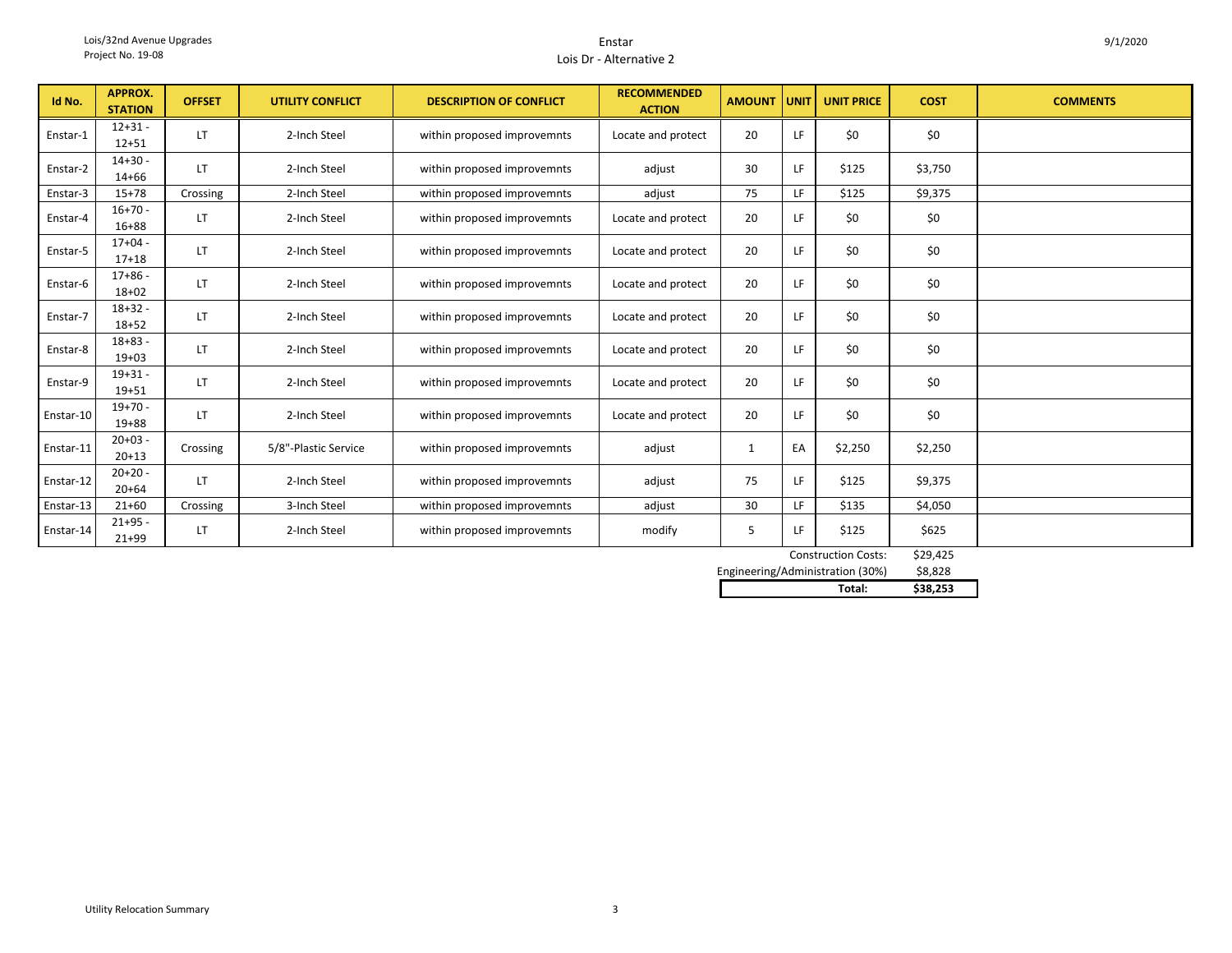| ROW REQUIREMENTS ESTIMATE - DRAFT DSR - ALTERNATIVE 2 - LOIS DRIVE |  |  |
|--------------------------------------------------------------------|--|--|
|                                                                    |  |  |

| Lois & 32nd Ave Upgrade - Alternative 2 - Lois |                                    |            |           |                                    |            |              |
|------------------------------------------------|------------------------------------|------------|-----------|------------------------------------|------------|--------------|
| <b>PARCEL</b>                                  | <b>Purchase Entire</b><br>Property | <b>PUE</b> | <b>SE</b> | <b>Drainage</b><br><b>Easement</b> | <b>TCE</b> | # Of TCP's   |
| 100                                            |                                    |            |           |                                    |            | $\mathbf{0}$ |
| 101                                            |                                    |            |           |                                    |            |              |
| 102                                            |                                    |            |           |                                    |            | 1            |
| 103                                            |                                    |            |           |                                    |            |              |
| 104                                            |                                    |            |           |                                    |            |              |
| 105                                            |                                    |            |           |                                    |            |              |
| 106                                            |                                    |            |           |                                    |            |              |
| 107                                            |                                    |            | X         |                                    |            |              |
| 108                                            |                                    |            | X         |                                    |            | 0            |
| 109                                            |                                    |            |           |                                    |            |              |
| 110                                            |                                    |            | X         |                                    |            | 0            |
| 111                                            |                                    |            | X         |                                    |            | O            |
| 123                                            |                                    | X          |           |                                    |            | 1            |
| 124                                            |                                    | X          |           |                                    |            | 3            |
| 125                                            |                                    | X          |           |                                    |            |              |
| <b>TOTAL</b>                                   | $\mathbf 0$                        | 3          | 4         | 0                                  | 0          | 13           |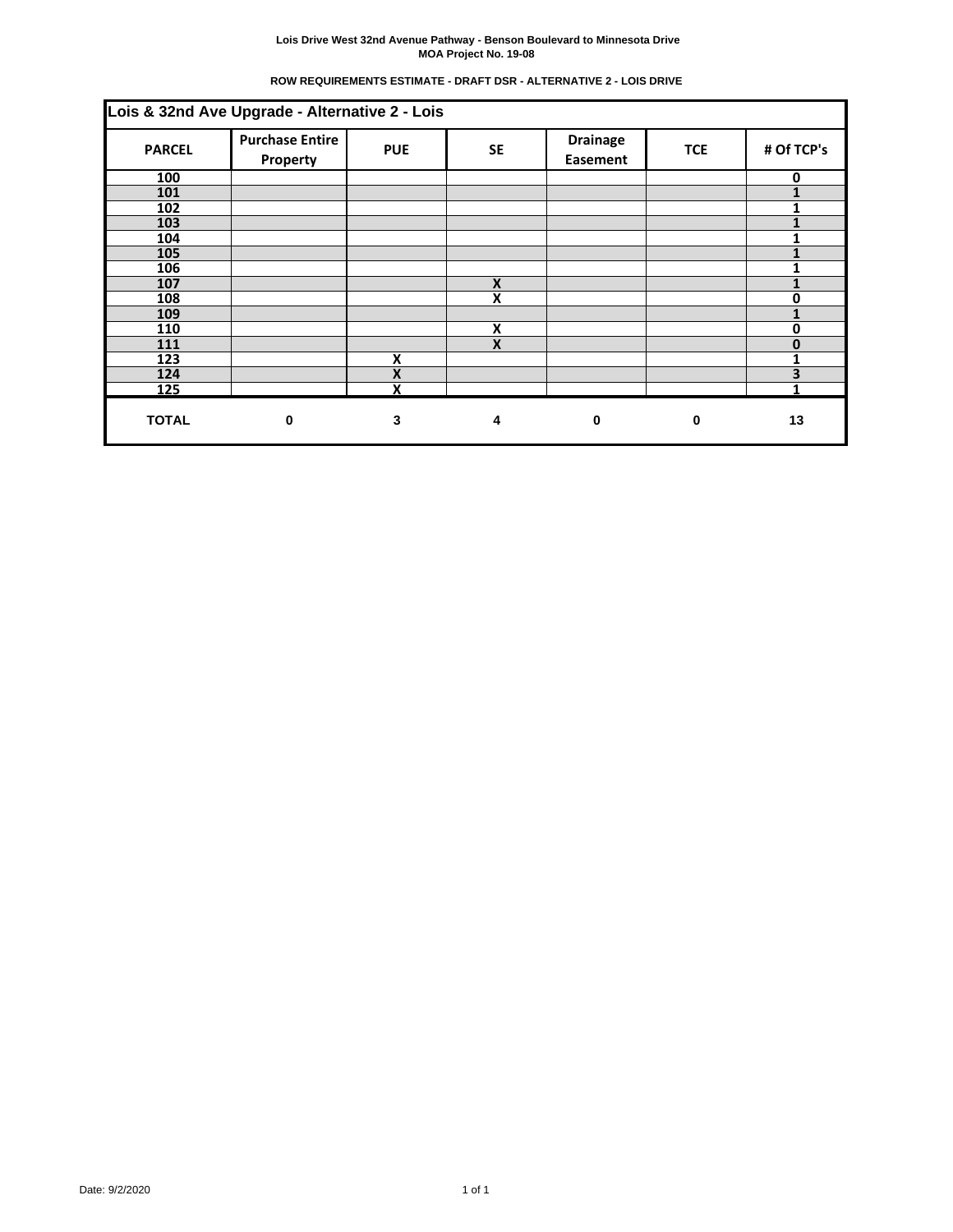| 9/1/2020               |            | <b>Basis:</b>                             |             | <b>Prepared By:</b> | <b>CRW</b>                                          | Ver. 5.1 |
|------------------------|------------|-------------------------------------------|-------------|---------------------|-----------------------------------------------------|----------|
|                        |            | Project: Lois Drive & 32nd Avenue Pathway |             |                     | Alternative 2 - 32nd Avenue                         |          |
| <b>Project Number:</b> |            | $19-08$                                   |             |                     | [B]=local bond; [S]=state grant; [F]= federal grant |          |
|                        |            |                                           |             |                     |                                                     |          |
| <b>DESIGN</b>          |            | Design Management                         | \$34,890    |                     |                                                     |          |
|                        | Start 20?? | PM&E Design Services                      | \$0         |                     |                                                     |          |
|                        |            | PM&E Design Survey                        | \$0         |                     |                                                     |          |
|                        |            | PM&E Design Soil                          | \$0         |                     |                                                     |          |
|                        |            | Contractual Dsgn Sers (Basic)             | \$283,000   |                     |                                                     |          |
|                        |            | Contractual Dsgn Sers (Add'l)             | \$37,500    |                     |                                                     |          |
|                        |            | <b>Contractual Design Survey</b>          | \$55,000    |                     |                                                     |          |
|                        |            | <b>Contractual Design Soils</b>           | \$25,000    |                     |                                                     |          |
|                        |            | Miscellaneous                             | $\$0$       |                     |                                                     |          |
| Subtotal               |            |                                           |             | \$435,390           |                                                     |          |
|                        |            |                                           |             |                     |                                                     |          |
| <b>UTILITIES</b>       |            | AWWU                                      | \$0         |                     |                                                     |          |
|                        | Start 20?? | <b>CEA</b>                                | \$0         |                     |                                                     |          |
|                        |            | <b>ACS</b>                                | \$124,000   |                     |                                                     |          |
|                        |            | GCI                                       | \$69,000    |                     |                                                     |          |
|                        |            | Enstar                                    | \$288,000   |                     |                                                     |          |
| Subtotal               |            |                                           |             | \$481,000           |                                                     |          |
| <b>ROW</b>             |            | <b>Real Estate Services</b>               | \$35,200    |                     |                                                     |          |
|                        |            | Start 20?? Land Acquisition               | \$3,923,000 |                     |                                                     |          |
| Subtotal               |            |                                           |             | \$3,958,200         |                                                     |          |
|                        |            |                                           |             |                     |                                                     |          |
| <b>CONSTRUCTION</b>    |            | <b>Construction Management</b>            | \$55,824    |                     |                                                     |          |
|                        |            | Start 20?? Inspection                     | \$148,864   |                     |                                                     |          |
|                        |            | <b>Materials Testing</b>                  | \$23,260    |                     |                                                     |          |
|                        |            | Survey                                    | \$23,260    |                     |                                                     |          |
|                        |            | Miscellaneous                             | \$0         |                     |                                                     |          |
|                        |            | <b>Construction Contract</b>              | \$2,326,000 |                     |                                                     |          |
| Subtotal               |            |                                           |             | \$2,577,208         |                                                     |          |
|                        |            |                                           |             |                     |                                                     |          |
| <b>MISCELLANEOUS</b>   |            | Bond Overhead (15.0%)                     | \$1,376,611 |                     |                                                     |          |
|                        |            | Grant Overhead (0.0%)                     | $\$0$       |                     |                                                     |          |
|                        |            | Contingency (15%)                         | \$349,000   |                     |                                                     |          |
| Subtotal               |            |                                           |             | \$1,725,611         |                                                     |          |
| PROJECT TOTAL          |            |                                           |             | \$9,177,409         |                                                     |          |
|                        |            |                                           |             |                     |                                                     |          |

# ternative 2 - 32nd Avenue **Project Number:**  $[F]$ = federal grant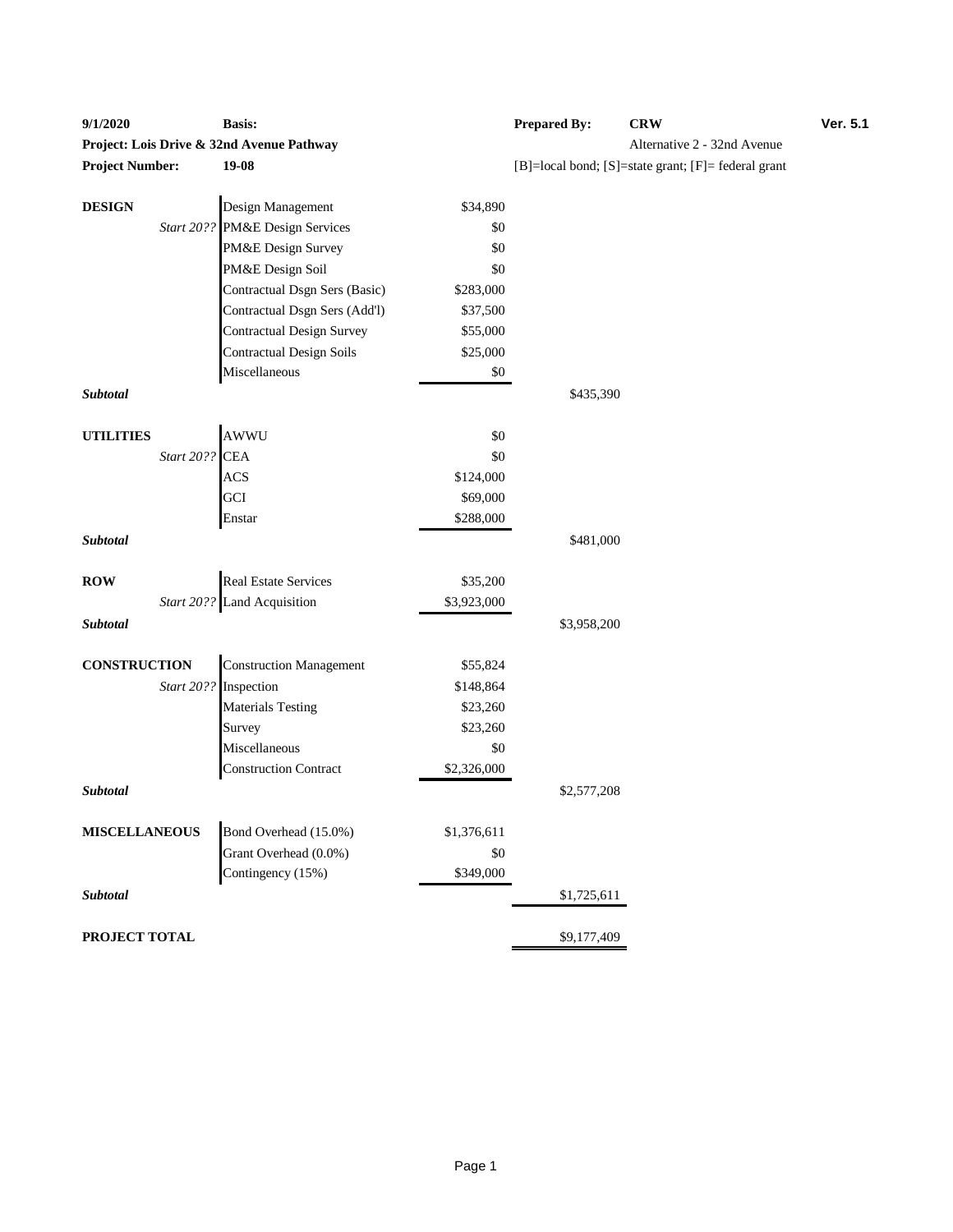# **ENGINEER'S ESTIMATE - DRAFT DSR - ALTERNATIVE 2 - 32ND AVENUE**

| <b>ITEM</b> | <b>MASS</b> |                                                                                 |                          | CALC.          | CONT.         | <b>ROUND</b>  |                 |                      |                      |
|-------------|-------------|---------------------------------------------------------------------------------|--------------------------|----------------|---------------|---------------|-----------------|----------------------|----------------------|
| No.         | No.         | <b>ITEM DESCRIPTION</b>                                                         | <b>UNIT</b>              | QUANT          | <b>FACTOR</b> | <b>FACTOR</b> |                 | EST QUANT UNIT PRICE | <b>TOTAL COST</b>    |
|             |             | Schedule A - Roadway Improvements                                               |                          |                |               |               |                 |                      |                      |
| $A-1$       |             | 20.02 Storm Water Pollution Prevention Plan (Type 3)                            | LS                       | 1 <sup>1</sup> | 1.00          | 0             | $\mathbf{1}$    | \$15,000             | \$15,000             |
| $A-2$       |             | 20.03 Test Pit for Utility Locate                                               | Hour                     | 8              | 1.00          | 0             | 8               | \$800                | \$6,400              |
| $A-3$       |             | 20.04 Clearing and Grubbing                                                     | LS                       | 1              | 1.00          | 0             | $\overline{1}$  | \$18,000             | \$18,000             |
| $A-4$       |             | 20.07 Remove Sidewalk or Concrete Apron                                         | SY                       | 896            | 1.00          | 0             | 896             | \$15                 | \$13,440             |
| $A-5$       |             | 20.08 Remove Curb and Gutter                                                    | LF                       | 341            | 1.00          | 0             | 341             | $\overline{\$7}$     | \$2,387              |
| $A-6$       |             | 20.09 Remove Pavement                                                           | $\overline{SY}$          | 5,339          | 1.00          | 0             | 5,339           | \$4                  | \$21,356             |
| $A-7$       |             | 20.10 Unusable Excavation                                                       | CY                       | 10,489         | 1.25          | $-2$          | 13,100          | \$15                 | \$196,500            |
| $A-8$       |             | 20.21 Classified Fill and Backfill (Type II)                                    | Ton                      | 3,247          | 1.25          | $-2$          | 4,100           | \$18                 | \$73,800             |
| $A-9$       |             | 20.21 Classified Fill and Backfill (Type II-A)                                  | Ton                      | 9,673          | 1.25          | $-2$          | 12,100          | \$18                 | \$217,800            |
| $A-10$      |             | 20.22 Leveling Course                                                           | Ton                      | 896            | 1.08          | $-1$          | 970             | \$35                 | \$33,950             |
| $A-11$      |             | 20.25 Geotextile (Type A)                                                       | SY                       | 11,489         | 1.00          | $-1$          | 11,490          | \$2                  | \$22,980             |
| $A-12$      |             | 20.26   Insulation Board (R-9)                                                  | <b>SF</b>                | 67,433         | 1.01          | $-1$          | 68,110          | \$3                  | \$204,330            |
| $A-13$      |             | 20.26 Insulation Board (R-4.5)                                                  | S <sub>F</sub>           | 9,791          | 1.01          | $-1$          | 9,890           | \$2                  | \$19,780             |
| $A-14$      |             | 20.28 Reconstruct Driveway                                                      | EA                       | 8              | 1.00          | $\mathbf 0$   | 8               | \$3,250              | \$26,000             |
| $A-15$      |             | 30.02 P.C.C. Curb and Gutter (All Types)                                        | LF                       | 4,751          | 1.00          | $\Omega$      | 4,751           | \$27                 | \$128,277            |
| $A-16$      |             | 30.02 Curb Nose                                                                 | EA                       | 11             | 1.00          | $\mathbf 0$   | 11              | $\overline{$1,500}$  | \$16,500             |
| $A-17$      |             | 30.03 P.C.C. Sidewalk                                                           | SY                       | 456            | 1.00          | $\Omega$      | 456             | \$60                 | \$27,360             |
| $A-18$      |             | 30.04 P.C.C. Curb Ramp (6" Thick)                                               | EA                       | 24             | 1.00          | $\Omega$      | 24              | \$2,000              | \$48,000             |
| $A-19$      |             | 30.10 Colored Concrete                                                          | SY                       | 612            | 1.00          | 0             | 612             | \$160                | \$97,920             |
| $A-20$      |             | 40.06 A.C. Pavement (Class D)                                                   | Ton                      | 812            | 1.06          | $-1$          | 860             | \$105                | \$90,300             |
| $A-21$      |             | 40.06 A.C. Pavement (Class E)                                                   | Ton                      | 674            | 1.06          | $-1$          | 710             | \$110                | $\overline{$}78,100$ |
| $A-22$      |             | 50.06 Remove and Replace Manhole Cone Section                                   | EA                       | $\overline{4}$ | 1.00          | $\Omega$      | 4               | \$1,800              | \$7,200              |
| $A-23$      |             | 55.08 Adjust Storm Drain Manhole Ring                                           | EA                       | $\mathbf{1}$   | 1.00          | 0             | $\mathbf{1}$    | \$1,400              | \$1,400              |
| $A-24$      |             | 60.03 Remove and Replace Valve Box Top Section                                  | EA                       | 5              | 1.00          | 0             | 5               | \$500                | \$2,500              |
| $A-25$      |             | 60.05 Adjust Key Box                                                            | EA                       | $\mathbf{1}$   | 1.00          | $\Omega$      | $\overline{1}$  | \$450                | \$450                |
| $A-26$      |             | 65.02 Construction Survey Measurement                                           | $\overline{\mathsf{LS}}$ | $\mathbf{1}$   | 1.00          | 0             | $\overline{1}$  | \$30,000             | \$30,000             |
| $A-27$      |             | 65.02 Two-Person Survey Crew                                                    | Hour                     | 10             | 1.00          | 0             | 10              | \$225                | \$2,250              |
| $A-28$      |             | 70.08 Remove and Reset Fence                                                    | LF                       | 778            | 1.10          | 0             | 856             | \$40                 | \$34,240             |
| $A-29$      |             | 70.10 Inlaid Traffic Markings (Methyl Methacrylate) (24" White) (90 Mil         | LF                       | 128            | 1.00          | $\Omega$      | 128             | \$30                 | \$3,840              |
| $A-30$      |             | 70.10   Inlaid Traffic Markings (Methyl Methacrylate) (Words & Symbols) (90 Mil | EA                       | $\overline{2}$ | 1.00          | 0             | $\overline{2}$  | \$700                | \$1,400              |
| $A-31$      |             | 70.11 Standard Sign                                                             | SF                       | 198            | 1.00          | 0             | 198             | \$100                | \$19,800             |
| $A-32$      |             | 70.12 Traffic Maintenance                                                       | <b>LS</b>                | $\mathbf{1}$   | 1.00          | $\mathbf 0$   | $\overline{1}$  | \$150,000            | \$150,000            |
| $A-33$      |             | 70.13 Bollard (Concrete Pipe, Yellow)                                           | EA                       | 36             | 1.00          | $\Omega$      | 36              | \$1,250              | \$45,000             |
| $A-34$      |             | 70.13 Remove Bollard                                                            | EA                       | 3              | 1.00          | 0             | 3               | \$200                | \$600                |
| $A-35$      |             | 70.16 Temporary Group Mailboxes                                                 | <b>LS</b>                | $\mathbf{1}$   | 1.00          | $\Omega$      | $\overline{1}$  | \$10,000             | \$10,000             |
| $A-36$      |             | 70.17 Relocate Mailbox                                                          | EA                       | $\mathbf{1}$   | 1.00          | 0             | $\mathbf{1}$    | \$500                | \$500                |
| $A-37$      |             | 70.23 Temporary Fencing                                                         | LF                       | 778            | 1.10          | $\mathbf 0$   | 856             | \$10                 | \$8,560              |
| $A-38$      |             | 75.02 Trees (type to be determined)                                             | EA                       | $\overline{9}$ | 1.00          | 0             | 9               | \$500                | \$4,500              |
| $A-39$      |             | 75.02 Shrubs (type to be determined)                                            | EA                       | 18             | 1.00          | 0             | $\overline{18}$ | \$75                 | \$1,350              |
| $A-40$      |             | 75.03 Topsoil (4-inch Depth)                                                    | <b>MSF</b>               | 29.6           | 1.30          | $\Omega$      | 39              | \$550                | \$21,450             |
| $A-41$      |             | 75.04 Seeding (Schedule A)                                                      | <b>MSF</b>               | 29.6           | 1.30          | 0             | 39              | \$450                | \$17,550             |
| $A-42$      |             | 75.12 Temporary Tree Protection Fence                                           | LF                       | 100            | 1.00          | 0             | 100             | \$7                  | \$700                |
| $A-43$      |             | 75.13 Root Pruning                                                              | LF                       | 10             | 1.00          | $\Omega$      | 10              | \$25                 | \$250                |
|             |             |                                                                                 |                          |                |               |               |                 | <b>TOTAL</b>         | \$1,721,720          |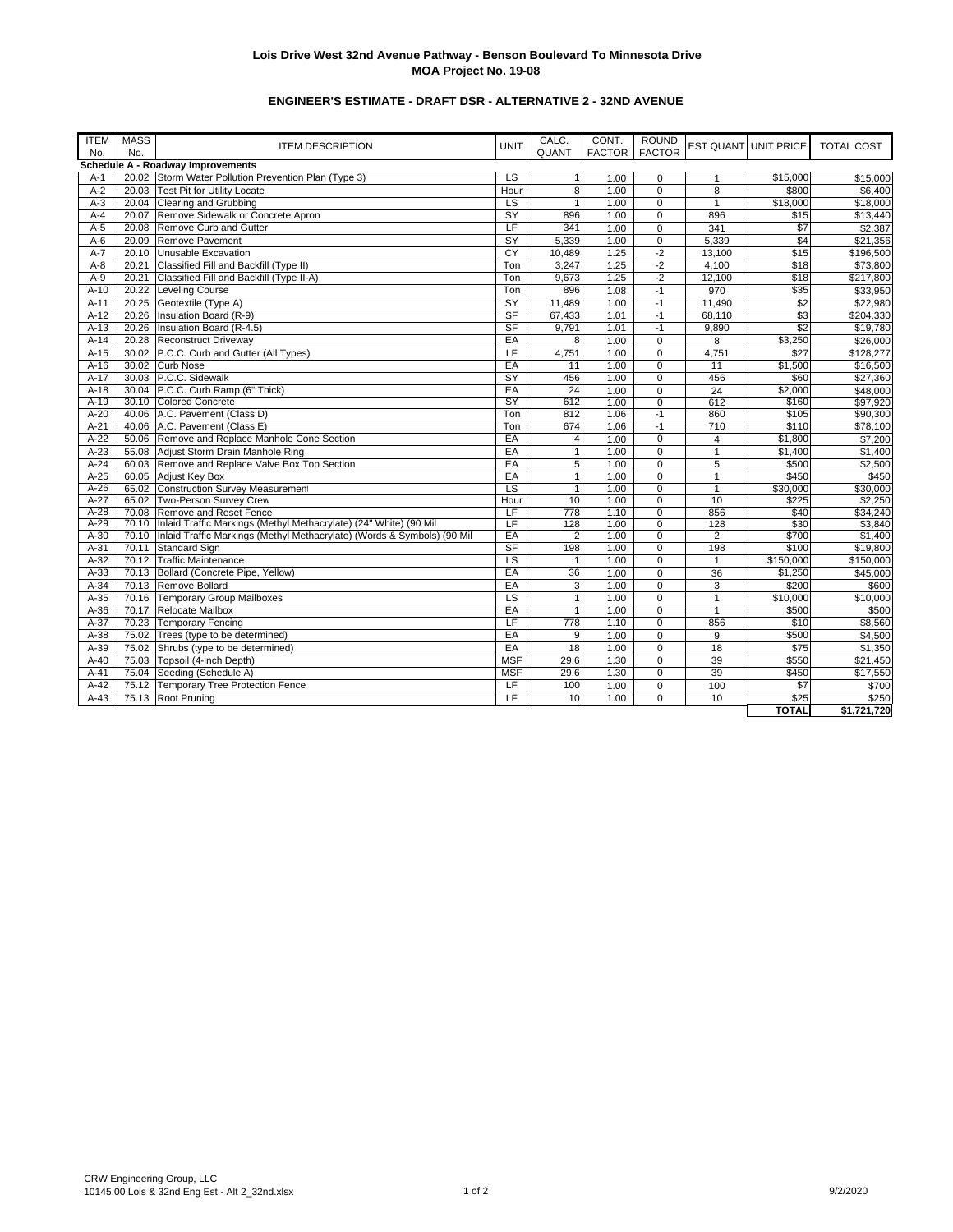# **ENGINEER'S ESTIMATE - DRAFT DSR - ALTERNATIVE 2 - 32ND AVENUE**

| <b>ITEM</b>                               | <b>MASS</b> | <b>ITEM DESCRIPTION</b>                                           | <b>UNIT</b> | CALC.          | CONT.         | <b>ROUND</b>  |                | <b>EST QUANT UNIT PRICE</b> | <b>TOTAL COST</b> |
|-------------------------------------------|-------------|-------------------------------------------------------------------|-------------|----------------|---------------|---------------|----------------|-----------------------------|-------------------|
| No.                                       | No.         |                                                                   |             | QUANT          | <b>FACTOR</b> | <b>FACTOR</b> |                |                             |                   |
| <b>Schedule B - Drainage Improvements</b> |             |                                                                   |             |                |               |               |                |                             |                   |
| $B-1$                                     |             | 20.13 Trench Dewatering                                           | LS          |                | 1.00          | 0             | 1              | \$5,000                     | \$5,000           |
| $B-2$                                     |             | 20.13 Trench Excavation and Backfill (Various Depths)             | LF          | 1.081          | 1.00          | $\Omega$      | 1.081          | \$25                        | \$27,025          |
| $B-3$                                     |             | 20.15 Furnish Trench Backfill (Type II)                           | Ton         | 290            | 1.30          | $\mathbf 0$   | 377            | \$17                        | \$6,409           |
| $B-4$                                     |             | 20.16 Bedding Material (Class D)                                  | LF          | 1,081          | 1.00          | $\mathbf 0$   | 1,081          | \$30                        | \$32,430          |
| $B-5$                                     | 20.26       | Insulation Board (R-20)                                           | <b>SF</b>   | 64             | 1.00          | $\mathbf 0$   | 64             | \$5                         | \$320             |
| $B-6$                                     | 20.27       | Disposal of Unusable or Surplus Material                          | CY          | 580            | 1.30          | $\mathbf 0$   | 754            | \$20                        | \$15,080          |
| $B-7$                                     |             | 55.02 Furnish, Install, and Televise Pipe (12-Inch, Type S, CPEP) | LF          | 135            | 1.00          | $\Omega$      | 135            | \$60                        | \$8,100           |
| $B-8$                                     |             | 55.02 Furnish, Install, and Televise Pipe (18-Inch, Type S, CPEP) | LF          | 502            | 1.00          | $\mathbf 0$   | 502            | \$70                        | \$35,140          |
| $B-9$                                     |             | 55.02 Furnish, Install, and Televise Pipe (24-Inch, Type S, CPEP) | LF          | 444            | 1.00          | $\Omega$      | 444            | \$80                        | \$35,520          |
| $B-10$                                    |             | 55.04 Connect to Existing Storm Drain System                      | EA          | $\overline{2}$ | 1.00          | $\Omega$      | 2              | \$2,500                     | \$5,000           |
| $B-11$                                    |             | 55.05 Construct (Type II) Catch Basin Manhole                     | EA          | 6              | 1.00          | $\Omega$      | 6              | \$10,000                    | \$60,000          |
| $B-12$                                    |             | 55.05 Construct (Type II) Bypass Manhole                          | EA          |                | 1.00          | $\Omega$      |                | \$25,000                    | \$25,000          |
| $B-13$                                    | 55.09       | Construct Catch Basin                                             | EA          | 6              | 1.00          | $\mathbf 0$   | 6              | \$4,500                     | \$27,000          |
| $B-14$                                    | 55.11       | Remove Manhole                                                    | EA          |                | 1.00          | $\mathbf 0$   | $\overline{1}$ | \$1,000                     | \$1,000           |
| $B-15$                                    | 55.11       | Remove Catch Basin                                                | EA          | 2              | 1.00          | $\mathbf 0$   | $\overline{2}$ | \$900                       | \$1,800           |
| $B-16$                                    |             | 55.22 Oil and Grit Separator                                      | EA          |                | 1.00          | $\mathbf 0$   | $\overline{1}$ | \$25.000                    | \$25,000          |
| $B-17$                                    | 55.27       | Storm Drain Bypass System                                         | LS          |                | 1.00          | $\Omega$      | $\overline{1}$ | \$5,000                     | \$5,000           |
| $B-18$                                    |             | 70.07 Remove Pipe                                                 | LF          | 509            | 1.00          | $\mathbf 0$   | 509            | \$13                        | \$6,617           |
| $B-19$                                    | 80.29       | <b>Heat Trace System</b>                                          | LS          |                | 1.00          | $\Omega$      | $\overline{1}$ | \$96,952                    | \$96,952          |
|                                           |             |                                                                   |             |                |               |               |                | <b>TOTAL</b>                | \$418,393         |
|                                           |             | <b>Schedule C - Illumination Improvements</b>                     |             |                |               |               |                |                             |                   |
| $C-1$                                     |             | 80.02 Trench and Backfill (2'W x 3.5'D)                           | LF          | 1,246          | 1.10          | -1            | 1,370          | \$24                        | \$33,428          |
| $C-2$                                     | 80.04       | Driven Pile Luminaire Pole Foundations                            | EA          |                | 1.00          | $\mathbf 0$   | $\overline{7}$ | \$2,778                     | \$19,446          |
| $C-3$                                     |             | 80.04 Cast-In-Place Light Column Foundation                       | EA          | 2              | 1.00          | $\mathbf 0$   | $\overline{2}$ | \$2,500                     | \$5,000           |
| $C-4$                                     |             | 80.05 Fixed Base Luminaire Pole                                   | EA          |                | 1.00          | $\mathbf 0$   | $\overline{7}$ | \$3,940                     | \$27,580          |
| $C-5$                                     | 80.06       | Luminaire Arm                                                     | EA          | 8              | 1.00          | $\mathbf 0$   | 8              | \$775                       | \$6,200           |
| $C-6$                                     | 80.07       | Steel Conduit (2 inch)                                            | <b>FT</b>   | 1,293          | 1.10          | $-1$          | 1,420          | \$39                        | \$55,380          |
| $C-7$                                     | 80.08       | Junction Box (Type IA)                                            | EA          | 11             | 1.00          | $\mathbf 0$   | 11             | \$1,263                     | \$13,893          |
| $C-8$                                     |             | 80.10 3 Conductor 8 AWG Type XHHW-2 Cable                         | <b>FT</b>   | 1,891          | 1.10          | $-1$          | 2,080          | \$7                         | \$14,560          |
| $C-9$                                     | 80.29       | Pedestrian Light Column                                           | EA          | 2              | 1.00          | $\Omega$      | $\overline{2}$ | \$3,900                     | \$7,800           |

C-10 | 80.29 |Spare Pedestrian Light Column EA | 1 | 1.00 | 0 | 1 | \$2,900 | \$2,900

**SUMMARY**

**TOTAL \$186,187**

| -----------                            |             |
|----------------------------------------|-------------|
| Schedule A - Roadway Improvements      | \$1.721.720 |
| Schedule B - Drainage Improvements     | \$418.393   |
| Schedule C - Illumination Improvements | \$186,187   |
| Subtotal                               | \$2,326,300 |

**Total Estimated Construction Cost: \$2,326,000**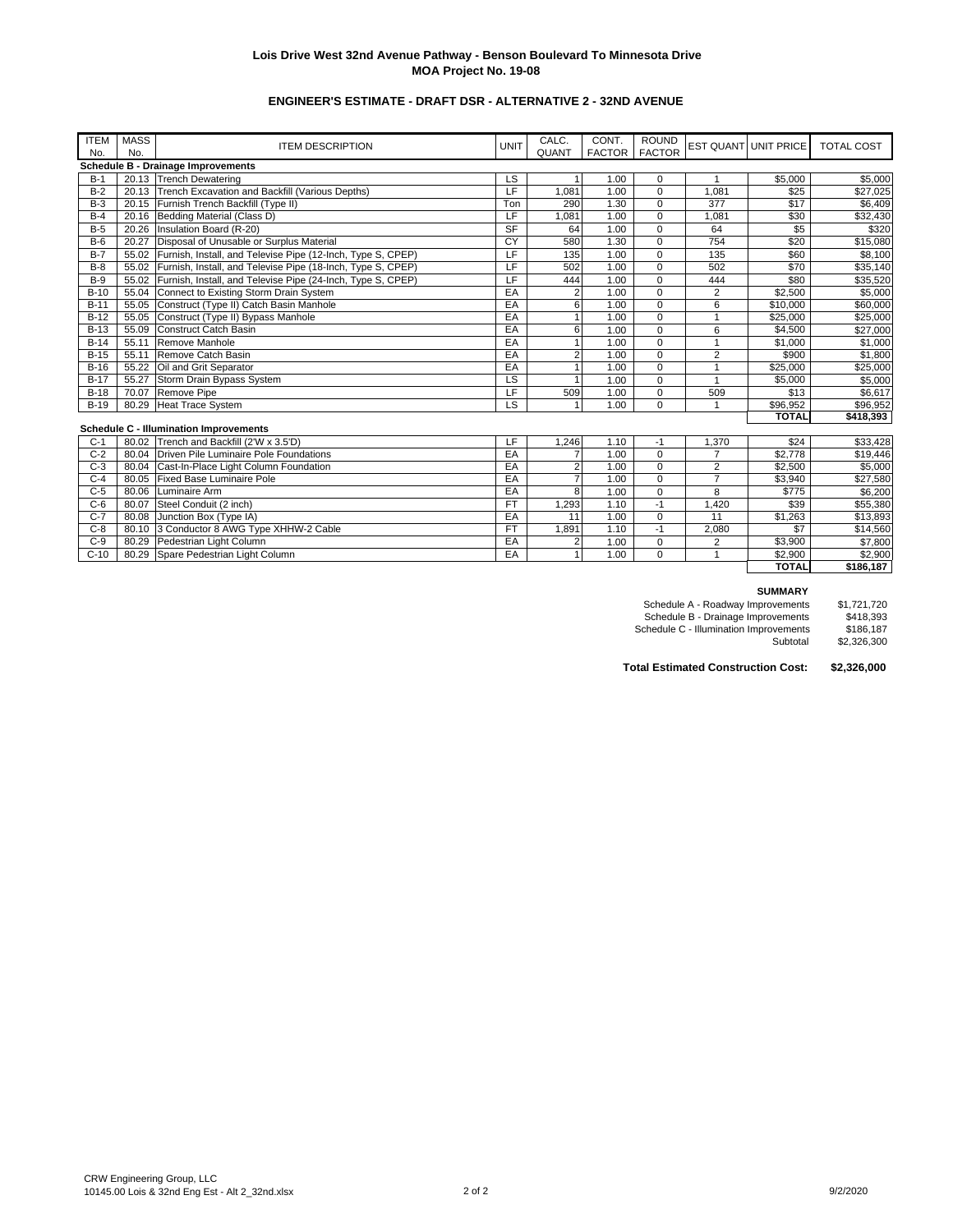| <b>Utility Relocation Summary</b><br>32nd Avenue Upgrades: Alternative 2 |           |  |  |  |  |  |  |
|--------------------------------------------------------------------------|-----------|--|--|--|--|--|--|
| Electric (CEA)                                                           | \$0       |  |  |  |  |  |  |
| Telecommunications (ACS)                                                 | \$112,385 |  |  |  |  |  |  |
| Cable Television (GCI)                                                   | \$62,400  |  |  |  |  |  |  |
| Natural Gas (Enstar)                                                     | \$261,950 |  |  |  |  |  |  |
| Subtotal:                                                                | \$436,735 |  |  |  |  |  |  |
| \$43,674<br>Construction Contingency (10%)                               |           |  |  |  |  |  |  |
| <b>Total Utility Relocation Cost:</b>                                    | \$480,409 |  |  |  |  |  |  |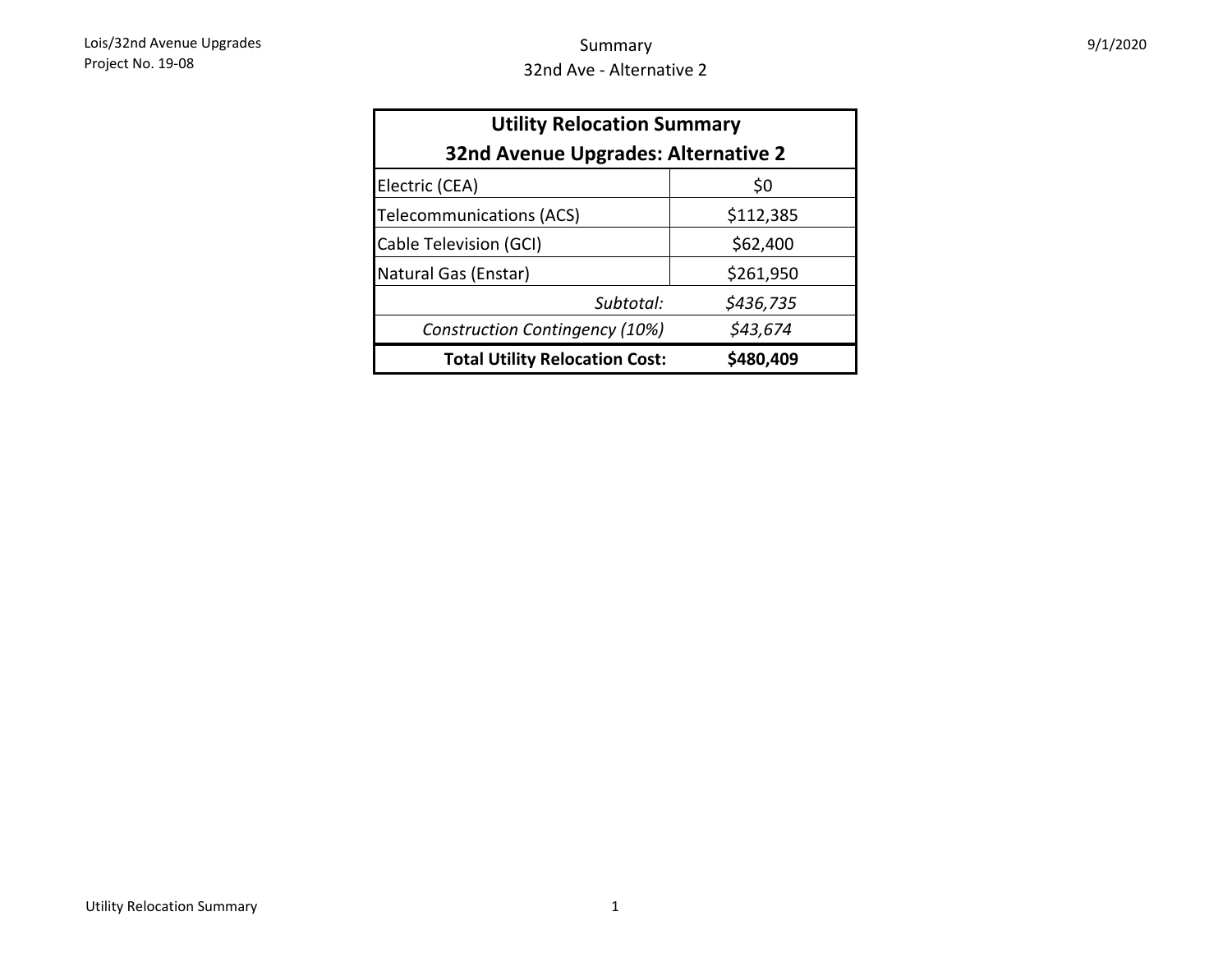ACS32nd Ave - Alternative 2

| Id No.  | <b>APPROX.</b><br><b>STATION</b> | <b>OFFSET</b> | UTILITY CONFLICT      | <b>DESCRIPTION OF CONFLICT</b> | <b>RECOMMENDED</b><br><b>ACTION</b> | <b>AMOUNT</b> | l UNIT L | <b>UNIT PRICE</b> | <b>COST</b>   | <b>COMMENTS</b> |
|---------|----------------------------------|---------------|-----------------------|--------------------------------|-------------------------------------|---------------|----------|-------------------|---------------|-----------------|
| $ACS-1$ | $32+20 -$<br>$33 + 18$           | LT            | UG 500 pair telephone | within proposed improvements   | adjust                              | 100           | LF.      | \$90              | \$9,000       |                 |
| $ACS-2$ | $32+00 -$<br>$38 + 06$           | LT            | UG 600 pair telephone | within proposed improvements   | adjust                              | 615           | LF       | \$100             | \$61,500      |                 |
| $ACS-3$ | $33+18$ -<br>$33+19$             | <b>CL</b>     | OH 100 pair telephone | within proposed improvements   | protect in place                    | 60            | LF       | \$0               | \$0           |                 |
| $ACS-4$ | $33+18$ -<br>$36 + 29$           | <b>RT</b>     | OH 200 pair telephone | within proposed improvements   | protect in place                    | 315           | LF       | \$0               | \$0           |                 |
| $ACS-5$ | $36 + 29$                        | <b>RT</b>     | OH 100 pair telephone | within proposed improvements   | protect in place                    | 55            | LF.      | \$0               | \$0           |                 |
| $ACS-6$ | $38 + 00$                        | LT            | Vault                 | within proposed improvements   | adjust                              |               | EA       | \$10,750          | \$10,750      |                 |
| ACS-7   | $38+06 -$<br>$39 + 83$           | <b>RT</b>     | OH 100 pair telephone | within proposed improvements   | protect in place                    | 195           | LF       | \$0               | \$0           |                 |
| ACS-8   | $39 + 83$                        | <b>RT</b>     | UG 100 pair telephone | within proposed improvements   | adjust                              | 65            | LF.      | \$80              | \$5,200       |                 |
| ACS-9   | $39+83 -$<br>$43 + 06$           | <b>RT</b>     | OH 50 pair telephone  | within proposed improvements   | protect in place                    | 325           | LF       | \$0               | \$0           |                 |
| ACS-10  | $43 + 06$                        | LT.           | OH 100 pair telephone | within proposed improvements   | protect in place                    | 35            | LF       | \$0               | \$0<br>------ |                 |

\$86,450 Construction Costs:

\$25,935 Engineering/Administration (30%):

| Total: | эог<br>כר |
|--------|-----------|
|        |           |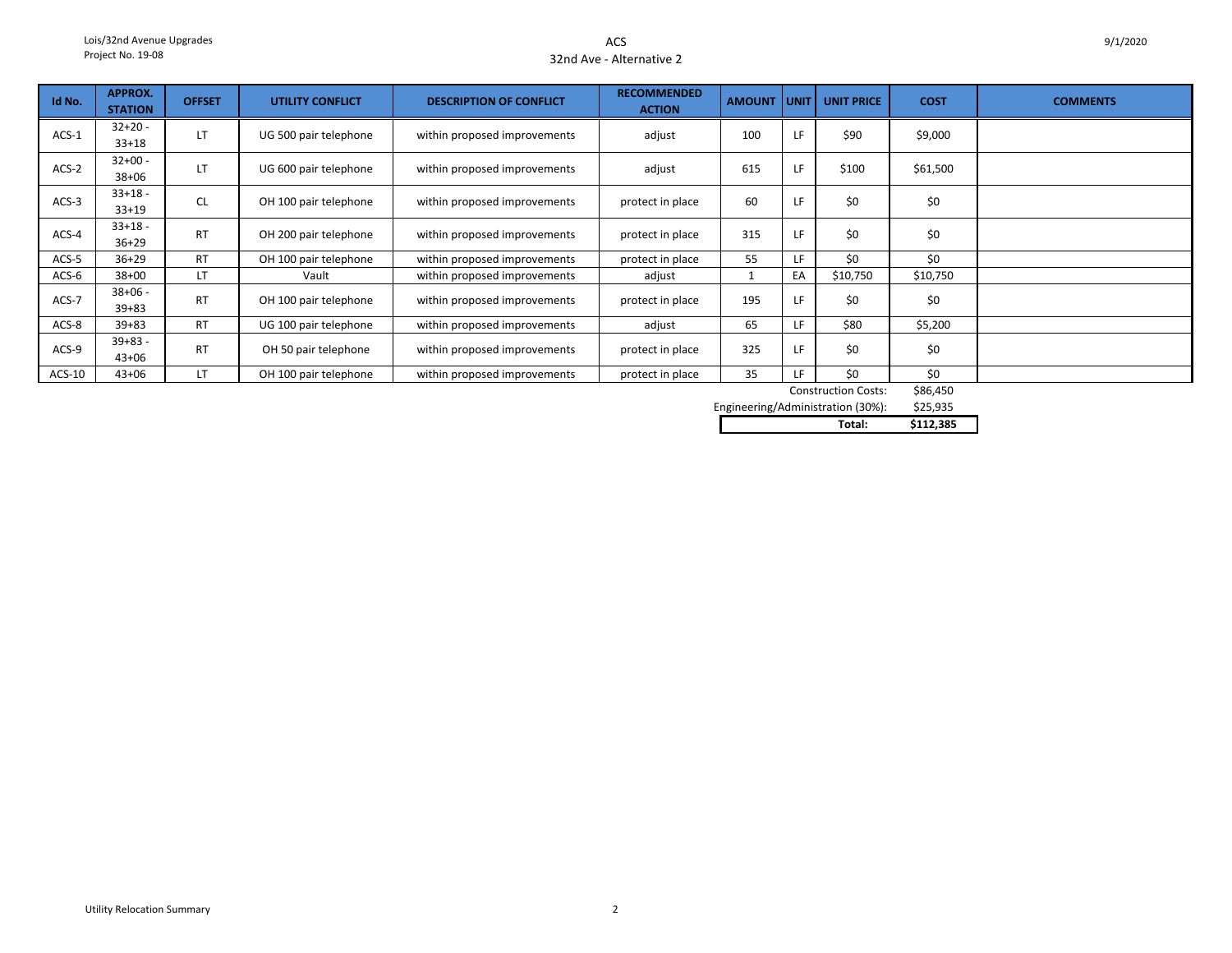GCI32nd Ave - Alternative 2

| Id No.   | <b>APPROX.</b><br><b>STATION</b> | <b>OFFSET</b> | UTILITY CONFLICT    | <b>DESCRIPTION OF CONFLICT</b> | <b>RECOMMENDED</b><br><b>ACTION</b> | <b>AMOUNT</b> | <b>UNIT</b> | <b>UNIT PRICE</b>          | <b>COST</b> | <b>COMMENTS</b> |
|----------|----------------------------------|---------------|---------------------|--------------------------------|-------------------------------------|---------------|-------------|----------------------------|-------------|-----------------|
| $GCI-1$  | $32+00 -$<br>$43 + 06$           | <b>RT</b>     | overhead C line     | within proposed improvements   | protect in place                    | 1215          | LF          | \$0                        | \$0         |                 |
| GCI-2    | $32+07 -$<br>$39 + 83$           | <b>RT</b>     | overhead FO line    | within proposed improvements   | protect in place                    | 780           | LF.         | \$0                        | \$0         |                 |
| $GCI-3$  | $33+16 -$<br>$33+18$             | <b>RT</b>     | underground C line  | within proposed improvements   | adjust                              | 65            | LF          | \$80                       | \$5,200     |                 |
| GCI-4    | $36+29$                          | <b>RT</b>     | overhead C line     | within proposed improvements   | protect in place                    | 55            | LF.         | \$0                        | \$0         |                 |
| GCI-5    | $36+29$                          | <b>RT</b>     | overhead FO line    | within proposed improvements   | protect in place                    | 55            | LF.         | \$0                        | \$0         |                 |
| GCI-6    | $36+29 -$<br>38+06               | LT            | underground FO line | within proposed improvements   | adjust                              | 200           | LF          | \$120                      | \$24,000    |                 |
| GCI-7    | $39+80 -$<br>$39 + 83$           | Crossing      | underground C line  | within proposed improvements   | adjust                              | 70            | LF          | \$80                       | \$5,600     |                 |
| GCI-8    | $39 + 80 -$<br>$39 + 81$         | Crossing      | underground FO line | within proposed improvements   | adjust                              | 70            | LF          | \$120                      | \$8,400     |                 |
| GCI-9    | $39+77-$<br>$39 + 83$            | <b>RT</b>     | underground C line  | within proposed improvements   | adjust                              | 60            | LF          | \$80                       | \$4,800     |                 |
| $GCI-10$ | $43 + 06$                        | <b>RT</b>     | overhead C line     | within proposed improvements   | protect in place                    | 35            | LF.         | \$0                        | \$0         |                 |
|          |                                  |               |                     |                                |                                     |               |             | <b>Construction Costs:</b> | \$48,000    |                 |

Construction Costs:

\$14,400 Engineering/Administration (30%)

**Total: \$62,400**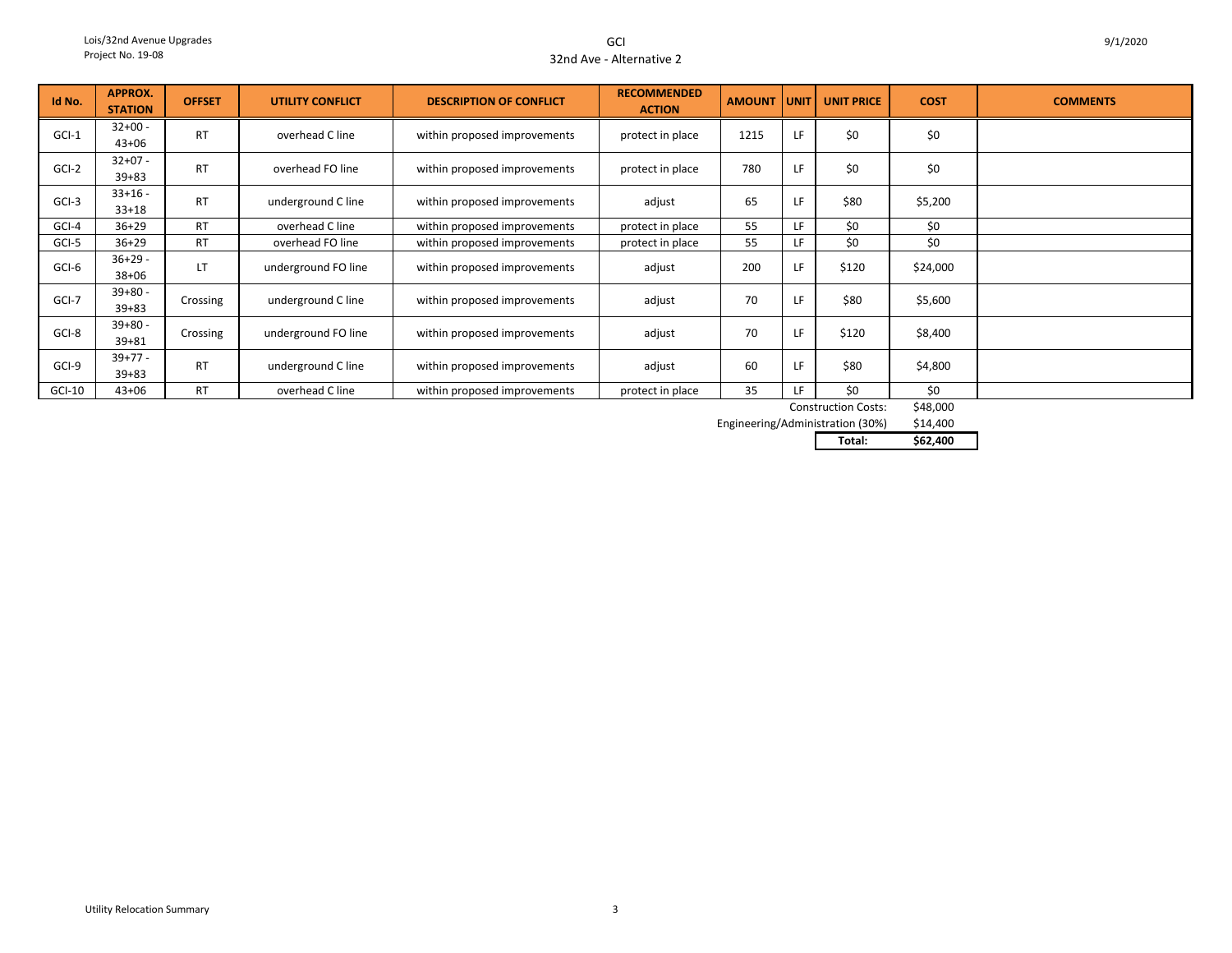#### Enstar32nd Ave - Alternative 2

| Id No.   | <b>APPROX.</b><br><b>STATION</b> | <b>OFFSET</b> | <b>UTILITY CONFLICT</b> | <b>DESCRIPTION OF CONFLICT</b> | <b>RECOMMENDED</b><br><b>ACTION</b> | <b>AMOUNT UNIT</b> |     | <b>UNIT PRICE</b> | <b>COST</b> | <b>COMMENTS</b> |
|----------|----------------------------------|---------------|-------------------------|--------------------------------|-------------------------------------|--------------------|-----|-------------------|-------------|-----------------|
| Enstar-1 | $32+00 -$<br>$45 + 00$           | LT            | 3-Inch Steel            | within proposed improvemnts    | adjust                              | 1200               | LF  | \$135             | \$162,000   |                 |
| Enstar-2 | $34 + 45$                        | Crossing      | 1-1/4"-Inch Steel       | within proposed improvemnts    | adjust                              | 50                 | LF. | \$108             | \$5,400     |                 |
| Enstar-3 | $37 + 82$                        | Crossing      | 1-1/4-Inch Steel        | within proposed improvemnts    | adjust                              | 50                 |     | \$108             | \$5,400     |                 |
| Enstar-4 | $38 + 31$                        | Crossing      | 1-1/4-Inch Steel        | within proposed improvemnts    | adjust                              | 50                 |     | \$108             | \$5,400     |                 |
| Enstar-5 | $39 + 88$                        | Crossing      | 2-Inch Steel            | within proposed improvemnts    | adjust                              | 50                 |     | \$125             | \$6,250     |                 |
| Enstar-6 | $39 + 97$                        | Crossing      | 2-Inch Steel            | within proposed improvemnts    | adjust                              | 50                 | LF. | \$125             | \$6,250     |                 |
| Enstar-7 | $41 + 24$                        | Crossing      | 1-1/4-Inch Steel        | within proposed improvemnts    | adjust                              | 50                 | LF  | \$108             | \$5,400     |                 |
| Enstar-8 | $41 + 95$                        | Crossing      | 1-1/4-Inch Steel        | within proposed improvemnts    | adjust                              | 50                 |     | \$108             | \$5,400     |                 |

| <b>Construction Costs:</b>       | \$201,500 |
|----------------------------------|-----------|
| Engineering/Administration (30%) | \$60,450  |
|                                  |           |

| Total:<br>. | \$261.950 |
|-------------|-----------|
|             |           |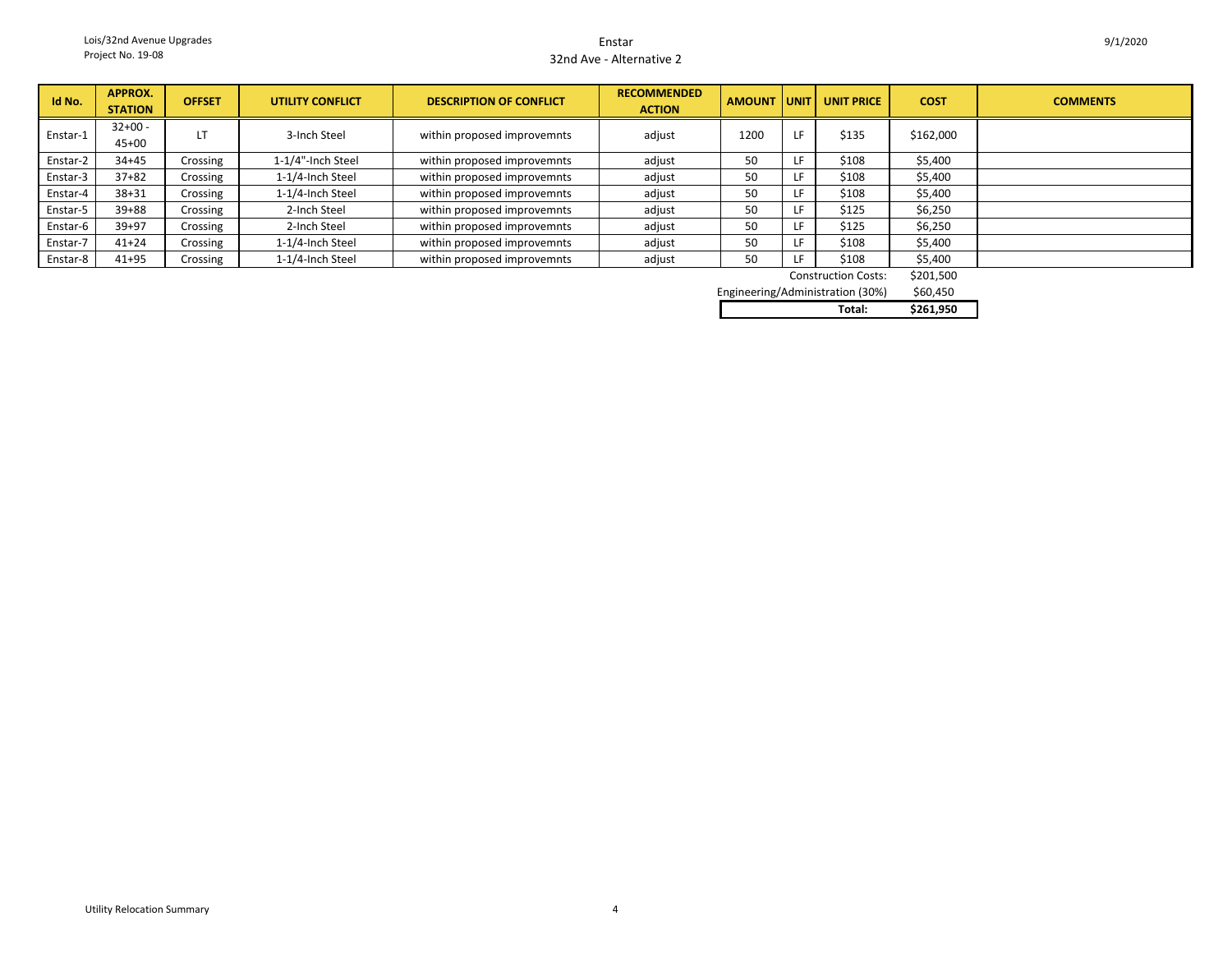# **ROW REQUIREMENTS ESTIMATE - DRAFT DSR - ALTERNATIVE 2 - 32ND AVENUE**

| Lois & 32nd Ave Upgrade - Alternative 2 - 32nd                                                                    |   |   |   |   |   |  |  |  |  |
|-------------------------------------------------------------------------------------------------------------------|---|---|---|---|---|--|--|--|--|
| <b>Purchase Entire</b><br># Of TCP's<br><b>PARCEL</b><br><b>PUE</b><br><b>SE</b><br><b>TCE</b><br><b>Property</b> |   |   |   |   |   |  |  |  |  |
| 115                                                                                                               |   |   | X | X | ר |  |  |  |  |
| 116                                                                                                               |   | X | X | x |   |  |  |  |  |
| 117                                                                                                               |   | X | X | X | 0 |  |  |  |  |
| 118                                                                                                               |   |   | X | χ |   |  |  |  |  |
| 119                                                                                                               |   |   |   | X |   |  |  |  |  |
| 120                                                                                                               |   |   |   |   |   |  |  |  |  |
| 121                                                                                                               |   |   |   |   |   |  |  |  |  |
| 122                                                                                                               | X |   |   |   | O |  |  |  |  |
| 123                                                                                                               |   | X | v |   | h |  |  |  |  |
| <b>TOTAL</b>                                                                                                      |   | 3 | 5 | 5 | 9 |  |  |  |  |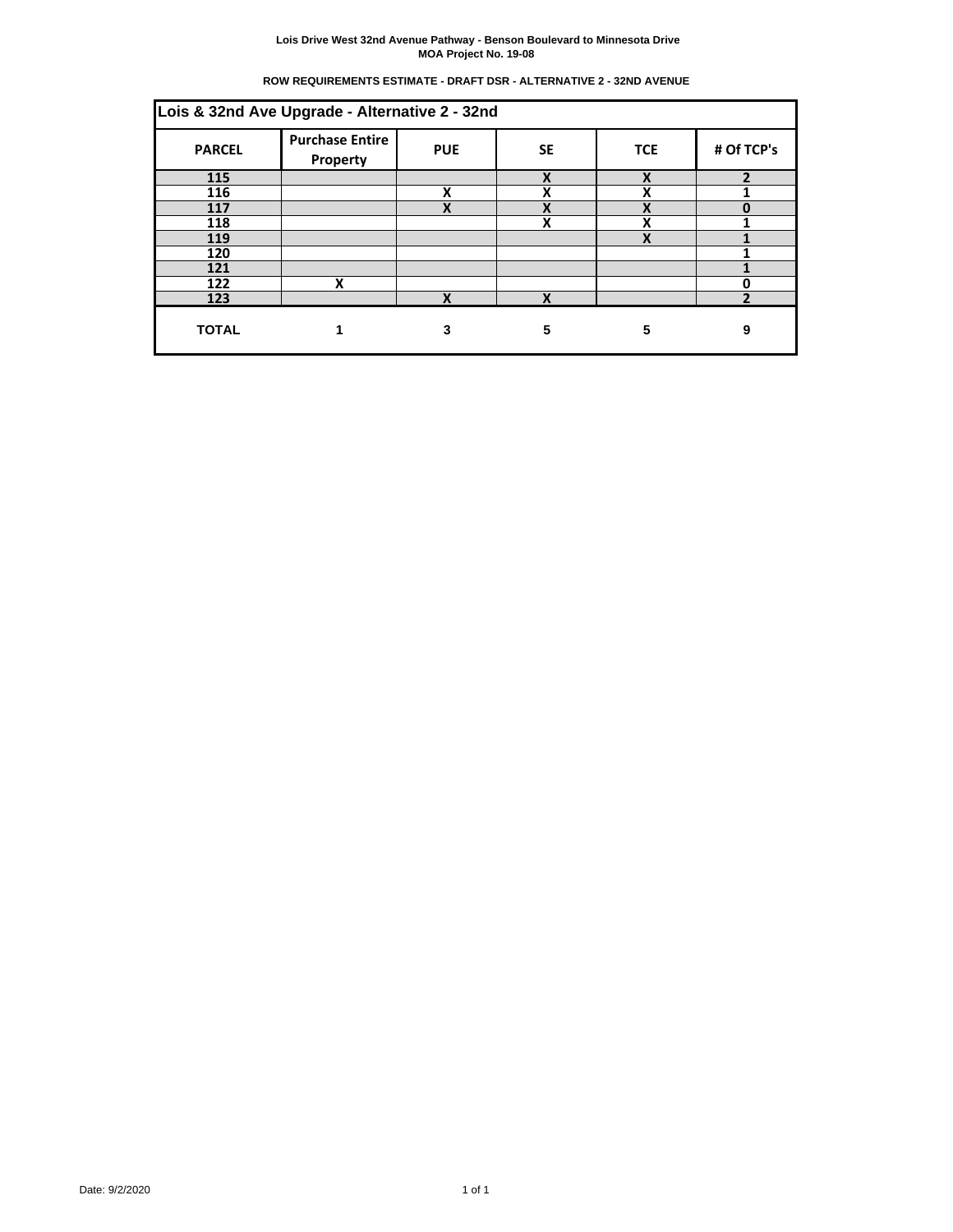| Project: Lois Drive & 32nd Avenue Pathway<br>Alternative 2 - Intersection<br><b>Project Number:</b><br>19-08<br>[B]=local bond; [S]=state grant; [F]= federal grant<br><b>DESIGN</b><br>Design Management<br>\$8,340<br>PM&E Design Services<br>Start 20??<br>\$0<br>PM&E Design Survey<br>\$0<br>PM&E Design Soil<br>\$0<br>Contractual Dsgn Sers (Basic)<br>\$71,000<br>Contractual Dsgn Sers (Add'l)<br>\$10,000<br><b>Contractual Design Survey</b><br>\$12,000<br><b>Contractual Design Soils</b><br>\$5,000<br>Miscellaneous<br>$\$0$<br>Subtotal<br>\$106,340<br>AWWU<br><b>UTILITIES</b><br>\$0<br>Start 20??<br><b>CEA</b><br>\$0<br>ACS<br>\$8,000<br>GCI<br>\$0<br>\$36,000<br>Enstar<br>Subtotal<br>\$44,000<br><b>Real Estate Services</b><br><b>ROW</b><br>\$18,600<br>Start 20?? Land Acquisition<br>\$1,319,000<br>Subtotal<br>\$1,337,600<br><b>CONSTRUCTION</b><br><b>Construction Management</b><br>\$11,120<br>Start 20?? Inspection<br>\$27,800<br><b>Materials Testing</b><br>\$4,865<br>\$5,560<br>Survey<br>Miscellaneous<br>\$0<br><b>Construction Contract</b><br>\$278,000<br>Subtotal<br>\$327,345<br><b>MISCELLANEOUS</b><br>Bond Overhead (15.0%)<br>\$327,756<br>Grant Overhead (0.0%)<br>\$0<br>Contingency (15%)<br>\$42,000<br>Subtotal<br>\$369,756 | 9/1/2020 | <b>Basis:</b> | <b>Prepared By:</b> | <b>CRW</b> | Ver. 5.1 |
|----------------------------------------------------------------------------------------------------------------------------------------------------------------------------------------------------------------------------------------------------------------------------------------------------------------------------------------------------------------------------------------------------------------------------------------------------------------------------------------------------------------------------------------------------------------------------------------------------------------------------------------------------------------------------------------------------------------------------------------------------------------------------------------------------------------------------------------------------------------------------------------------------------------------------------------------------------------------------------------------------------------------------------------------------------------------------------------------------------------------------------------------------------------------------------------------------------------------------------------------------------------------------------------|----------|---------------|---------------------|------------|----------|
|                                                                                                                                                                                                                                                                                                                                                                                                                                                                                                                                                                                                                                                                                                                                                                                                                                                                                                                                                                                                                                                                                                                                                                                                                                                                                        |          |               |                     |            |          |
|                                                                                                                                                                                                                                                                                                                                                                                                                                                                                                                                                                                                                                                                                                                                                                                                                                                                                                                                                                                                                                                                                                                                                                                                                                                                                        |          |               |                     |            |          |
|                                                                                                                                                                                                                                                                                                                                                                                                                                                                                                                                                                                                                                                                                                                                                                                                                                                                                                                                                                                                                                                                                                                                                                                                                                                                                        |          |               |                     |            |          |
|                                                                                                                                                                                                                                                                                                                                                                                                                                                                                                                                                                                                                                                                                                                                                                                                                                                                                                                                                                                                                                                                                                                                                                                                                                                                                        |          |               |                     |            |          |
|                                                                                                                                                                                                                                                                                                                                                                                                                                                                                                                                                                                                                                                                                                                                                                                                                                                                                                                                                                                                                                                                                                                                                                                                                                                                                        |          |               |                     |            |          |
|                                                                                                                                                                                                                                                                                                                                                                                                                                                                                                                                                                                                                                                                                                                                                                                                                                                                                                                                                                                                                                                                                                                                                                                                                                                                                        |          |               |                     |            |          |
|                                                                                                                                                                                                                                                                                                                                                                                                                                                                                                                                                                                                                                                                                                                                                                                                                                                                                                                                                                                                                                                                                                                                                                                                                                                                                        |          |               |                     |            |          |
|                                                                                                                                                                                                                                                                                                                                                                                                                                                                                                                                                                                                                                                                                                                                                                                                                                                                                                                                                                                                                                                                                                                                                                                                                                                                                        |          |               |                     |            |          |
|                                                                                                                                                                                                                                                                                                                                                                                                                                                                                                                                                                                                                                                                                                                                                                                                                                                                                                                                                                                                                                                                                                                                                                                                                                                                                        |          |               |                     |            |          |
|                                                                                                                                                                                                                                                                                                                                                                                                                                                                                                                                                                                                                                                                                                                                                                                                                                                                                                                                                                                                                                                                                                                                                                                                                                                                                        |          |               |                     |            |          |
|                                                                                                                                                                                                                                                                                                                                                                                                                                                                                                                                                                                                                                                                                                                                                                                                                                                                                                                                                                                                                                                                                                                                                                                                                                                                                        |          |               |                     |            |          |
|                                                                                                                                                                                                                                                                                                                                                                                                                                                                                                                                                                                                                                                                                                                                                                                                                                                                                                                                                                                                                                                                                                                                                                                                                                                                                        |          |               |                     |            |          |
|                                                                                                                                                                                                                                                                                                                                                                                                                                                                                                                                                                                                                                                                                                                                                                                                                                                                                                                                                                                                                                                                                                                                                                                                                                                                                        |          |               |                     |            |          |
|                                                                                                                                                                                                                                                                                                                                                                                                                                                                                                                                                                                                                                                                                                                                                                                                                                                                                                                                                                                                                                                                                                                                                                                                                                                                                        |          |               |                     |            |          |
|                                                                                                                                                                                                                                                                                                                                                                                                                                                                                                                                                                                                                                                                                                                                                                                                                                                                                                                                                                                                                                                                                                                                                                                                                                                                                        |          |               |                     |            |          |
|                                                                                                                                                                                                                                                                                                                                                                                                                                                                                                                                                                                                                                                                                                                                                                                                                                                                                                                                                                                                                                                                                                                                                                                                                                                                                        |          |               |                     |            |          |
|                                                                                                                                                                                                                                                                                                                                                                                                                                                                                                                                                                                                                                                                                                                                                                                                                                                                                                                                                                                                                                                                                                                                                                                                                                                                                        |          |               |                     |            |          |
|                                                                                                                                                                                                                                                                                                                                                                                                                                                                                                                                                                                                                                                                                                                                                                                                                                                                                                                                                                                                                                                                                                                                                                                                                                                                                        |          |               |                     |            |          |
|                                                                                                                                                                                                                                                                                                                                                                                                                                                                                                                                                                                                                                                                                                                                                                                                                                                                                                                                                                                                                                                                                                                                                                                                                                                                                        |          |               |                     |            |          |
|                                                                                                                                                                                                                                                                                                                                                                                                                                                                                                                                                                                                                                                                                                                                                                                                                                                                                                                                                                                                                                                                                                                                                                                                                                                                                        |          |               |                     |            |          |
|                                                                                                                                                                                                                                                                                                                                                                                                                                                                                                                                                                                                                                                                                                                                                                                                                                                                                                                                                                                                                                                                                                                                                                                                                                                                                        |          |               |                     |            |          |
|                                                                                                                                                                                                                                                                                                                                                                                                                                                                                                                                                                                                                                                                                                                                                                                                                                                                                                                                                                                                                                                                                                                                                                                                                                                                                        |          |               |                     |            |          |
|                                                                                                                                                                                                                                                                                                                                                                                                                                                                                                                                                                                                                                                                                                                                                                                                                                                                                                                                                                                                                                                                                                                                                                                                                                                                                        |          |               |                     |            |          |
|                                                                                                                                                                                                                                                                                                                                                                                                                                                                                                                                                                                                                                                                                                                                                                                                                                                                                                                                                                                                                                                                                                                                                                                                                                                                                        |          |               |                     |            |          |
|                                                                                                                                                                                                                                                                                                                                                                                                                                                                                                                                                                                                                                                                                                                                                                                                                                                                                                                                                                                                                                                                                                                                                                                                                                                                                        |          |               |                     |            |          |
|                                                                                                                                                                                                                                                                                                                                                                                                                                                                                                                                                                                                                                                                                                                                                                                                                                                                                                                                                                                                                                                                                                                                                                                                                                                                                        |          |               |                     |            |          |
|                                                                                                                                                                                                                                                                                                                                                                                                                                                                                                                                                                                                                                                                                                                                                                                                                                                                                                                                                                                                                                                                                                                                                                                                                                                                                        |          |               |                     |            |          |
|                                                                                                                                                                                                                                                                                                                                                                                                                                                                                                                                                                                                                                                                                                                                                                                                                                                                                                                                                                                                                                                                                                                                                                                                                                                                                        |          |               |                     |            |          |
|                                                                                                                                                                                                                                                                                                                                                                                                                                                                                                                                                                                                                                                                                                                                                                                                                                                                                                                                                                                                                                                                                                                                                                                                                                                                                        |          |               |                     |            |          |
|                                                                                                                                                                                                                                                                                                                                                                                                                                                                                                                                                                                                                                                                                                                                                                                                                                                                                                                                                                                                                                                                                                                                                                                                                                                                                        |          |               |                     |            |          |
|                                                                                                                                                                                                                                                                                                                                                                                                                                                                                                                                                                                                                                                                                                                                                                                                                                                                                                                                                                                                                                                                                                                                                                                                                                                                                        |          |               |                     |            |          |
|                                                                                                                                                                                                                                                                                                                                                                                                                                                                                                                                                                                                                                                                                                                                                                                                                                                                                                                                                                                                                                                                                                                                                                                                                                                                                        |          |               |                     |            |          |
|                                                                                                                                                                                                                                                                                                                                                                                                                                                                                                                                                                                                                                                                                                                                                                                                                                                                                                                                                                                                                                                                                                                                                                                                                                                                                        |          |               |                     |            |          |
|                                                                                                                                                                                                                                                                                                                                                                                                                                                                                                                                                                                                                                                                                                                                                                                                                                                                                                                                                                                                                                                                                                                                                                                                                                                                                        |          |               |                     |            |          |
|                                                                                                                                                                                                                                                                                                                                                                                                                                                                                                                                                                                                                                                                                                                                                                                                                                                                                                                                                                                                                                                                                                                                                                                                                                                                                        |          |               |                     |            |          |
| PROJECT TOTAL<br>\$2,185,041                                                                                                                                                                                                                                                                                                                                                                                                                                                                                                                                                                                                                                                                                                                                                                                                                                                                                                                                                                                                                                                                                                                                                                                                                                                           |          |               |                     |            |          |

# **Produce 2 - Intersection Project Number: 19-10** [F]= federal grant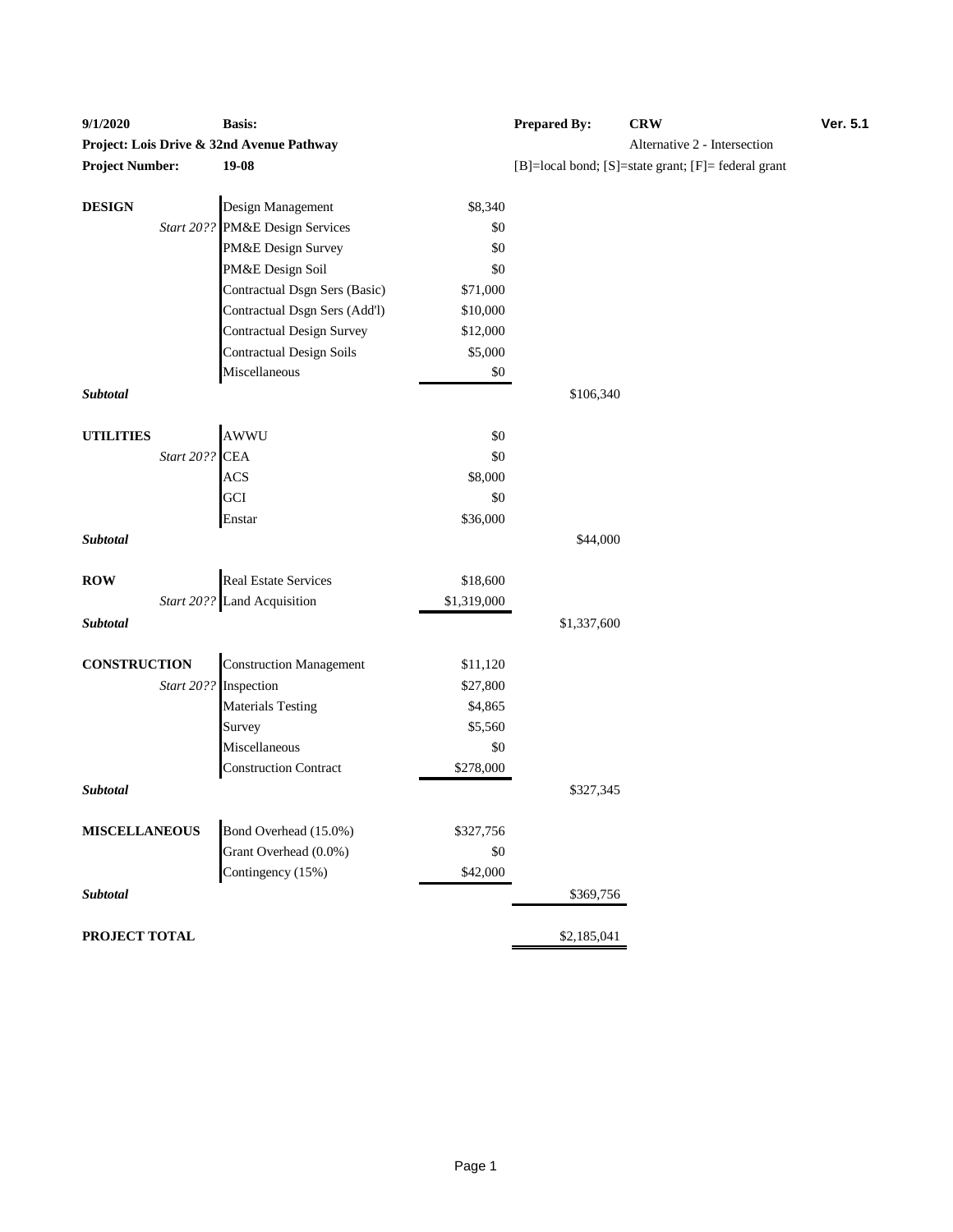# **ENGINEER'S ESTIMATE - DRAFT DSR - ALTERNATIVE 2 - INTERSECTION**

| <b>ITEM</b> | <b>MASS</b><br>No. | <b>ITEM DESCRIPTION</b>                                                  | <b>UNIT</b>    | CALC.<br>QUANT          | CONT.<br><b>FACTOR</b> | <b>ROUND</b><br><b>FACTOR</b> |                         | EST QUANT UNIT PRICE | TOTAL COST |
|-------------|--------------------|--------------------------------------------------------------------------|----------------|-------------------------|------------------------|-------------------------------|-------------------------|----------------------|------------|
| No.         |                    | Schedule A - Roadway Improvements                                        |                |                         |                        |                               |                         |                      |            |
| $A-1$       |                    | 20.02 Storm Water Pollution Prevention Plan (Type 3)                     | LS             | $\mathbf{1}$            | 1.00                   | $\mathbf 0$                   | $\mathbf{1}$            | \$1,000              | \$1,000    |
| $A-2$       |                    | 20.03 Test Pit for Utility Locate                                        | Hour           | $\overline{8}$          | 1.00                   | $\overline{0}$                | 8                       | \$800                | \$6,400    |
| $A-3$       |                    | 20.04 Clearing and Grubbing                                              | LS             | $\overline{1}$          | 1.00                   | $\overline{0}$                | $\mathbf{1}$            | \$2,000              | \$2,000    |
| $A-4$       | 20.09              | Remove Pavement                                                          | SY             | 824                     | 1.00                   | $\overline{0}$                | 824                     | \$4                  | \$3,296    |
| $A-5$       | 20.10              | Unusable Excavation                                                      | CY             | 868                     | 1.25                   | $-2$                          | 1,100                   | \$15                 | \$16,500   |
| $A-6$       | 20.21              | Classified Fill and Backfill (Type II)                                   | Ton            | 260                     | 1.25                   | $-2$                          | 300                     | \$18                 | \$5,400    |
| $A-7$       | 20.21              | Classified Fill and Backfill (Type II-A)                                 | Ton            | 753                     | 1.25                   | $-2$                          | 900                     | \$18                 | \$16,200   |
| $A-8$       |                    | 20.22 Leveling Course                                                    | Ton            | 67                      | 1.08                   | $-1$                          | 70                      | \$35                 | \$2,450    |
| $A-9$       |                    | 20.25 Geotextile (Type A)                                                | SY             | 919                     | 1.00                   | $-1$                          | 920                     | \$2                  | \$1,840    |
| $A-10$      | 20.26              | Insulation Board (R-9)                                                   | S <sub>F</sub> | 5,395                   | 1.01                   | $-1$                          | 5,450                   | \$3                  | \$16,350   |
| $A-11$      | 20.26              | Insulation Board (R-4.5)                                                 | SF             | 719                     | 1.01                   | $-1$                          | 730                     | \$2                  | \$1,460    |
| $A-12$      |                    | 30.02 P.C.C. Curb and Gutter (All Types)                                 | LF             | 188                     | 1.00                   | $\pmb{0}$                     | 188                     | \$27                 | \$5,076    |
| $A-13$      |                    | 30.02 Curb Nose                                                          | EA             | 3                       | 1.00                   | $\pmb{0}$                     | 3                       | \$1,500              | \$4,500    |
| $A-14$      |                    | 30.03 P.C.C. Sidewalk                                                    | SY             | 91                      | 1.00                   | $\pmb{0}$                     | 91                      | \$60                 | \$5,460    |
| $A-15$      |                    | 30.04 P.C.C. Curb Ramp (6" Thick)                                        | EA             | $\overline{4}$          | 1.00                   | $\mathbf 0$                   | $\overline{\mathbf{4}}$ | \$2,000              | \$8,000    |
| $A-16$      |                    | 30.10 Colored Concrete                                                   | SY             | 5                       | 1.00                   | $\overline{0}$                | $\overline{5}$          | \$160                | \$800      |
| $A-17$      |                    | 40.06 A.C. Pavement (Class D)                                            | Ton            | 68                      | 1.06                   | $-1$                          | 70                      | \$105                | \$7,350    |
| $A-18$      |                    | 40.06 A.C. Pavement (Class E)                                            | Ton            | 68                      | 1.06                   | $-1$                          | 70                      | \$110                | \$7,700    |
| $A-19$      |                    | 60.03 Remove and Replace Valve Box Top Section                           | EA             | 3                       | 1.00                   | $\mathbf 0$                   | 3                       | \$500                | \$1,500    |
| $A-20$      |                    | 65.02 Construction Survey Measurement                                    | <b>LS</b>      | $\overline{1}$          | 1.00                   | $\mathbf 0$                   | $\mathbf{1}$            | \$2,300              | \$2,300    |
| $A-21$      |                    | 65.02 Two-Person Survey Crew                                             | Hour           | 5                       | 1.00                   | $\mathbf 0$                   | 5                       | \$225                | \$1,125    |
| $A-22$      |                    | 70.08 Remove and Reset Fence                                             | LF             | 82                      | 1.10                   | $\pmb{0}$                     | 90                      | \$40                 | \$3,600    |
| $A-23$      |                    | 70.10 Inlaid Traffic Markings (Methyl Methacrylate) (24" White) (90 Mil) | LF             | 29                      | 1.00                   | $\pmb{0}$                     | 29                      | \$30                 | \$870      |
| $A-24$      | 70.11              | <b>Standard Sign</b>                                                     | <b>SF</b>      | 18                      | 1.00                   | $\mathbf 0$                   | 18                      | \$100                | \$1,800    |
| $A-25$      |                    | 70.12 Traffic Maintenance                                                | LS             | $\mathbf{1}$            | 1.00                   | $\pmb{0}$                     | $\mathbf{1}$            | \$10,000             | \$10,000   |
| $A-26$      |                    | 70.13 Bollard (Concrete Pipe, Yellow)                                    | EA             | $\overline{\mathbf{4}}$ | 1.00                   | $\mathbf 0$                   | 4                       | \$1,250              | \$5,000    |
| $A-27$      |                    | 70.23 Temporary Fencing                                                  | LF             | 82                      | 1.10                   | $\mathbf 0$                   | 90                      | \$10                 | \$900      |
| $A-28$      |                    | 75.02 Trees (type to be determined)                                      | EA             | $\sqrt{2}$              | 1.00                   | $\mathbf 0$                   | 2                       | \$500                | \$1,000    |
| $A-29$      |                    | 75.02 Shrubs (type to be determined)                                     | EA             | $\overline{4}$          | 1.00                   | $\mathbf 0$                   | $\overline{4}$          | \$75                 | \$300      |
| $A-30$      |                    | 75.03 Topsoil (4-inch Depth)                                             | <b>MSF</b>     | 5.2                     | 1.30                   | $\overline{0}$                | $\overline{7}$          | \$550                | \$3,850    |
| $A-31$      |                    | 75.04 Seeding (Schedule A)                                               | <b>MSF</b>     | 5.2                     | 1.30                   | $\mathbf 0$                   | $\overline{7}$          | \$450                | \$3,150    |
| $A-32$      |                    | 75.12 Temporary Tree Protection Fence                                    | LF             | 100                     | 1.00                   | $\mathbf 0$                   | 100                     | \$7                  | \$700      |
| $A-33$      |                    | 75.13 Root Pruning                                                       | LF             | 10                      | 1.00                   | $\mathbf 0$                   | 10                      | \$25                 | \$250      |
|             |                    |                                                                          |                |                         |                        |                               |                         | <b>TOTAL</b>         | \$148,127  |
|             |                    | <b>Schedule B - Drainage Improvements</b>                                |                |                         |                        |                               |                         |                      |            |
| $B-1$       |                    | 20.13 Trench Dewatering                                                  | LS             | $\mathbf{1}$            | 1.00                   | $\mathbf 0$                   | $\mathbf{1}$            | \$3,000              | \$3,000    |
| $B-2$       |                    | 20.13 Trench Excavation and Backfill (Various Depths)                    | LF             | 320                     | 1.00                   | $\mathbf 0$                   | 320                     | \$25                 | \$8,000    |
| $B-3$       |                    | 20.15 Furnish Trench Backfill (Type II)                                  | Ton            | 200                     | 1.30                   | $\overline{0}$                | 260                     | \$17                 | \$4,420    |
| $B-4$       |                    | 20.16 Bedding Material (Class D)                                         | LF             | 320                     | 1.00                   | $\mathbf 0$                   | 320                     | \$30                 | \$9,600    |
| $B-5$       |                    | 20.26 Insulation Board (R-20)                                            | SF             | 128                     | 1.00                   | $\mathbf 0$                   | 128                     | \$5                  | \$640      |
| $B-6$       | 20.27              | Disposal of Unusable or Surplus Material                                 | CY             | 210                     | 1.30                   | $\mathbf 0$                   | 273                     | \$20                 | \$5,460    |
| $B-7$       |                    | 55.02 Furnish, Install, and Televise Pipe (12-Inch, Type S, CPEP)        | LF             | 132                     | 1.00                   | $\mathbf 0$                   | 132                     | \$60                 | \$7,920    |
| $B-8$       |                    | 55.02 Furnish, Install, and Televise Pipe (18-Inch, Type S, CPEP)        | LF             | 189                     | 1.00                   | $\mathbf 0$                   | 189                     | \$70                 | \$13,230   |
| $B-9$       |                    | 55.05 Construct (Type I) Manhole                                         | EA             | $\mathbf{1}$            | 1.00                   | $\overline{0}$                | $\mathbf{1}$            | \$5,500              | \$5,500    |
| $B-10$      | 55.05              | Construct (Type II) Catch Basin Manhole                                  | EA             | $\overline{2}$          | 1.00                   | $\overline{0}$                | $\overline{2}$          | \$10,000             | \$20,000   |
| $B-11$      |                    | 55.09 Construct Catch Basin                                              | EA             | $\overline{4}$          | 1.00                   | $\mathbf 0$                   | $\overline{4}$          | \$4,500              | \$18,000   |
|             |                    |                                                                          |                |                         |                        |                               |                         | <b>TOTAL</b>         | \$95,770   |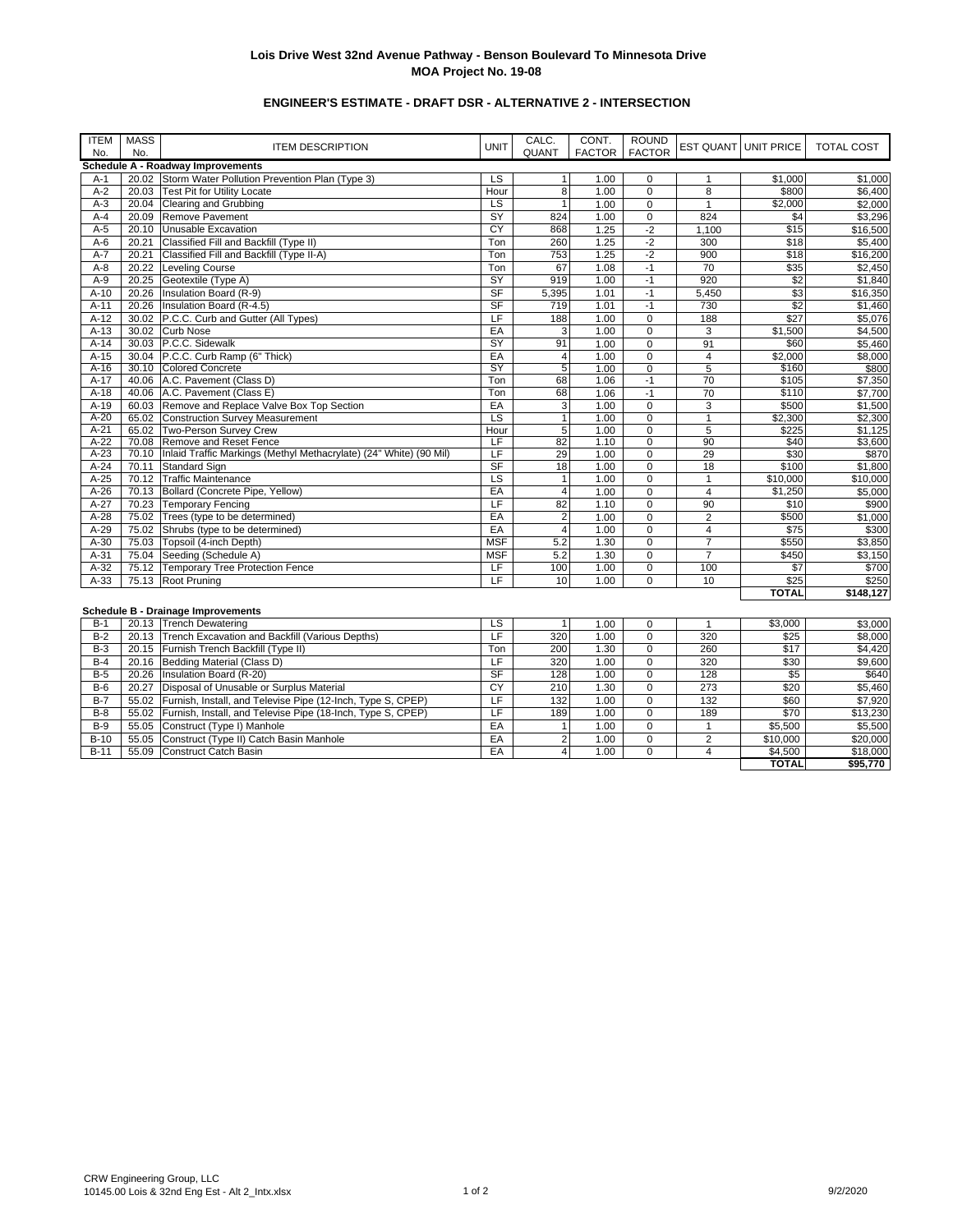# **ENGINEER'S ESTIMATE - DRAFT DSR - ALTERNATIVE 2 - INTERSECTION**

| <b>ITEM</b><br>No. | <b>MASS</b><br>No. | <b>ITEM DESCRIPTION</b>                                                 | <b>UNIT</b> | CALC.<br><b>QUANT</b> | CONT.<br><b>FACTOR</b> | <b>ROUND</b><br><b>FACTOR</b> |    | <b>EST QUANT UNIT PRICE</b> | <b>TOTAL COST</b> |
|--------------------|--------------------|-------------------------------------------------------------------------|-------------|-----------------------|------------------------|-------------------------------|----|-----------------------------|-------------------|
|                    |                    | <b>Schedule C - Illumination Improvements</b>                           |             |                       |                        |                               |    |                             |                   |
| $C-1$              |                    | 80.02 Trench and Backfill (2'W x 3.5'D)                                 | LF          | 5                     | 1.10                   | $-1$                          | 10 | \$24                        | \$244             |
| $C-2$              |                    | 80.04 Driven Pile Luminaire Pole Foundations                            | EA          |                       | 1.00                   | $\mathbf 0$                   |    | \$2,778                     | \$2,778           |
| $C-3$              |                    | 80.04 Load Center Foundation (Type 1A)                                  | EA          |                       | 1.00                   | $\mathbf 0$                   |    | \$4,900                     | \$4,900           |
| $C-4$              |                    | 80.04 Cast-In-Place Light Column Foundation                             | EA          |                       | 1.00                   | $\mathbf 0$                   |    | \$3,233                     | \$3,233           |
| $C-5$              |                    | 80.05 Fixed Base Luminaire Pole                                         | EA          |                       | 1.00                   | $\mathbf 0$                   |    | \$3,940                     | \$3,940           |
| $C-6$              |                    | 80.06 Luminaire Arm                                                     | EA          | $\sim$                | 1.00                   | $\mathbf 0$                   | 2  | \$775                       | \$1,550           |
| $C-7$              |                    | 80.07 Steel Conduit (2 inch)                                            | <b>FT</b>   |                       | 1.10                   | $-1$                          | 10 | \$39                        | \$390             |
| $C-8$              |                    | 80.08 Junction Box (Type IA)                                            | EA          |                       | 1.00                   | $\mathbf 0$                   |    | \$1,263                     | \$1,263           |
| $C-9$              |                    | 80.08 Junction Box (Type II)                                            | EA          |                       | 1.00                   | $\mathbf 0$                   |    | \$2,990                     | \$2,990           |
| $C-10$             |                    | 80.10 3 Conductor 8 AWG Type XHHW-2 Cable                               | <b>FT</b>   | 5                     | 1.10                   | $-1$                          | 10 | \$7                         | \$70              |
| $C-11$             |                    | 80.14 Single-Meter Pad-Mount Load Center, Type 1A with Lighting Control | EA          |                       | 1.00                   | $\mathbf 0$                   |    | \$8,612                     | \$8,612           |
| $C-12$             |                    | 80.23 Luminaire (6,000 Lm, Medium, Type 3)                              | EA          |                       | 1.00                   | $\mathbf 0$                   |    | \$1,150                     | \$1,150           |
| $C-13$             |                    | 80.23 Luminaire (10,000 Lm, Medium, Type 3)                             | EA          |                       | 1.00                   | $\mathbf 0$                   |    | \$1,200                     | \$1,200           |
| $C-14$             |                    | 80.23 Spare Luminaire (6,000 Lm, Medium, Type 3)                        | EA          |                       | 1.00                   | 0                             |    | \$1,000                     | \$1,000           |
| $C-15$             |                    | 80.23 Spare Luminaire (10,000 Lm, Medium, Type 3)                       | EA          |                       | 1.00                   | $\mathbf 0$                   |    | \$1,050                     | \$1,050           |
|                    |                    |                                                                         |             |                       |                        |                               |    | <b>TOTAL</b>                | \$34,370          |

#### **SUMMARY**

| Schedule A - Roadway Improvements      | \$148.127 |
|----------------------------------------|-----------|
| Schedule B - Drainage Improvements     | \$95,770  |
| Schedule C - Illumination Improvements | \$34,370  |
| Subtotal                               | \$278.267 |
|                                        |           |

**Total Estimated Construction Cost: \$278,000**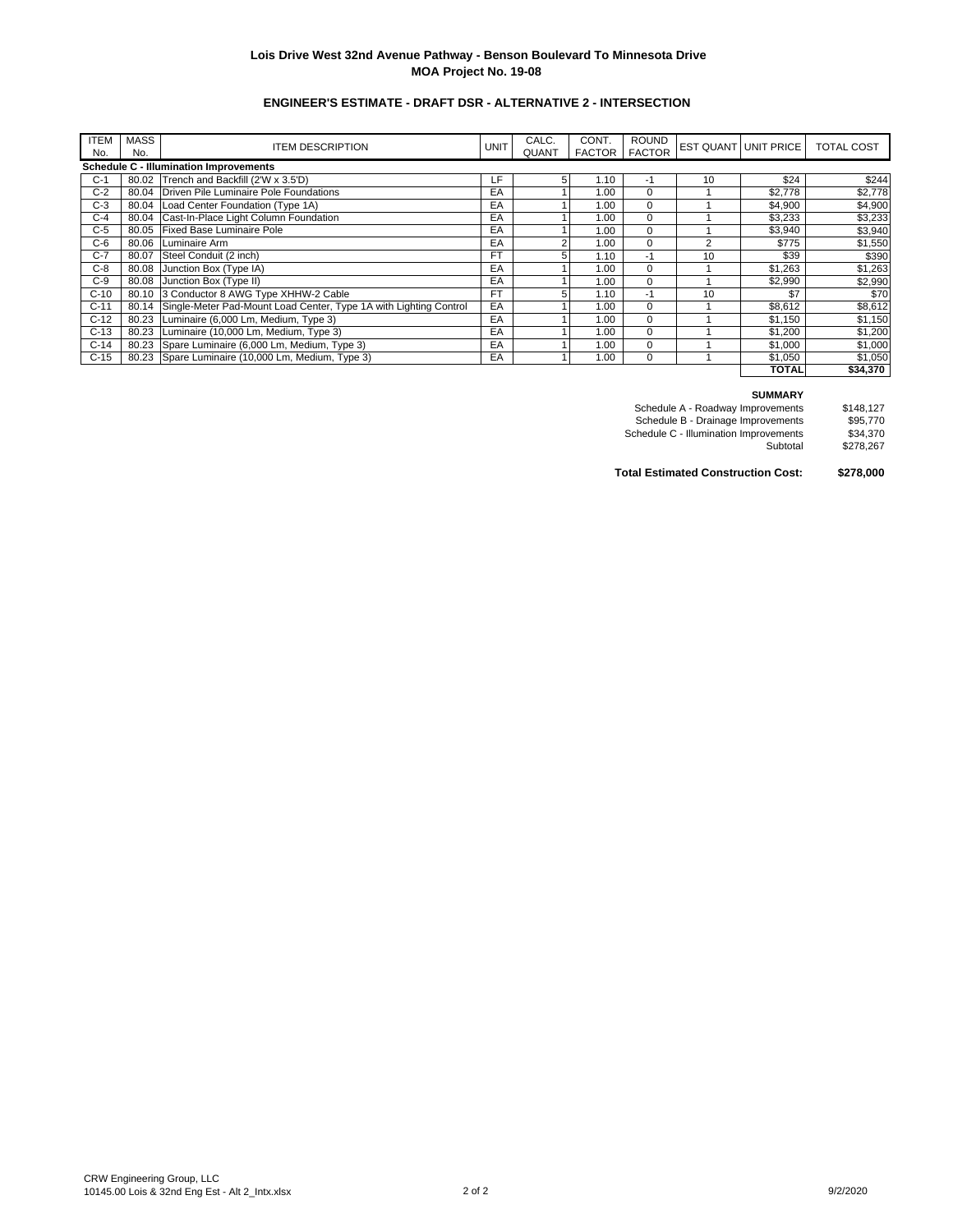| <b>Utility Relocation Summary</b>            |          |  |  |  |  |  |
|----------------------------------------------|----------|--|--|--|--|--|
| Lois/32nd Avenue Intersection: Alternative 2 |          |  |  |  |  |  |
| Electric (CEA)                               | \$0      |  |  |  |  |  |
| Telecommunications (ACS)                     | \$7,540  |  |  |  |  |  |
| Cable Television (GCI)                       | \$0      |  |  |  |  |  |
| Natural Gas (Enstar)                         | \$32,695 |  |  |  |  |  |
| Subtotal:                                    | \$40,235 |  |  |  |  |  |
| <b>Construction Contingency (10%)</b>        | \$4,024  |  |  |  |  |  |
| <b>Total Utility Relocation Cost:</b>        | \$44,259 |  |  |  |  |  |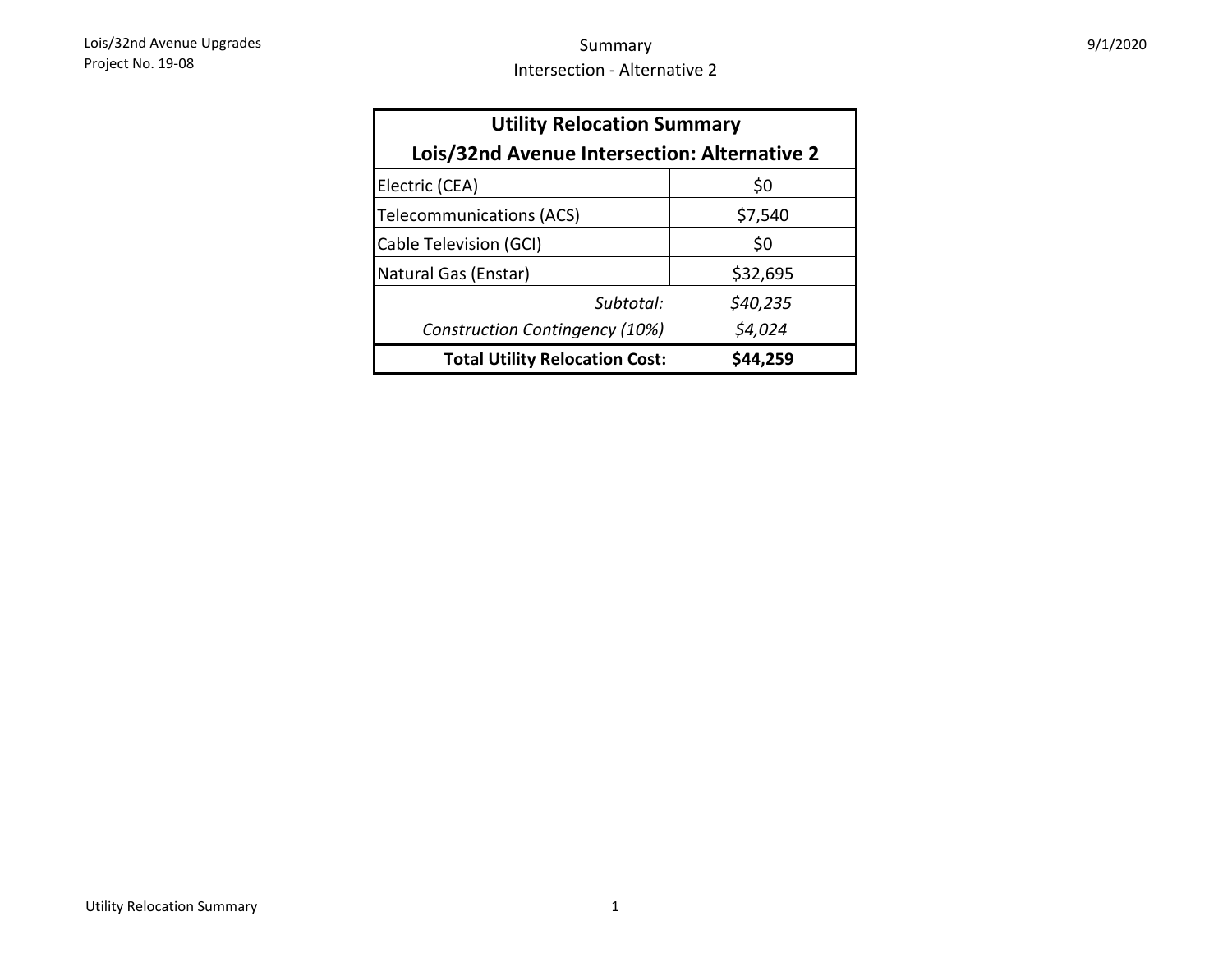ACSIntersection - Alternative 2

| Id No.                                                             | <b>APPROX.</b><br><b>STATION</b> | <b>OFFSET</b> | <b>UTILITY CONFLICT</b> | <b>DESCRIPTION OF CONFLICT</b> | <b>RECOMMENDED</b><br><b>ACTION</b> |    |                   | AMOUNT UNIT UNIT PRICE | <b>COST</b> | <b>COMMENTS</b> |
|--------------------------------------------------------------------|----------------------------------|---------------|-------------------------|--------------------------------|-------------------------------------|----|-------------------|------------------------|-------------|-----------------|
| $ACS-1$                                                            | $11+49-$<br>$12+00$              | <b>RT</b>     | underground T line      | within proposed improvements   | Relocate as needed                  | 50 | LF                | \$80                   | \$4,000     |                 |
| ACS-2                                                              | $30+87 -$<br>$31 + 36$           | LT            | OH 100 pair telephone   | within proposed improvements   | protect in place                    | 50 | LF                | \$0                    | \$0         |                 |
| $ACS-3$                                                            | $32+00 -$<br>$32 + 20$           | LT            | underground T line      | within proposed improvements   | Relocate as needed                  | 20 |                   | \$90                   | \$1,800     |                 |
| <b>Construction Costs:</b><br>Enainoorina/Administribution (200/). |                                  |               |                         |                                |                                     |    | \$5,800<br>61.710 |                        |             |                 |

Engineering/Administration (30%): \$1,740<br>Total: \$7,540 **Total: \$7,540**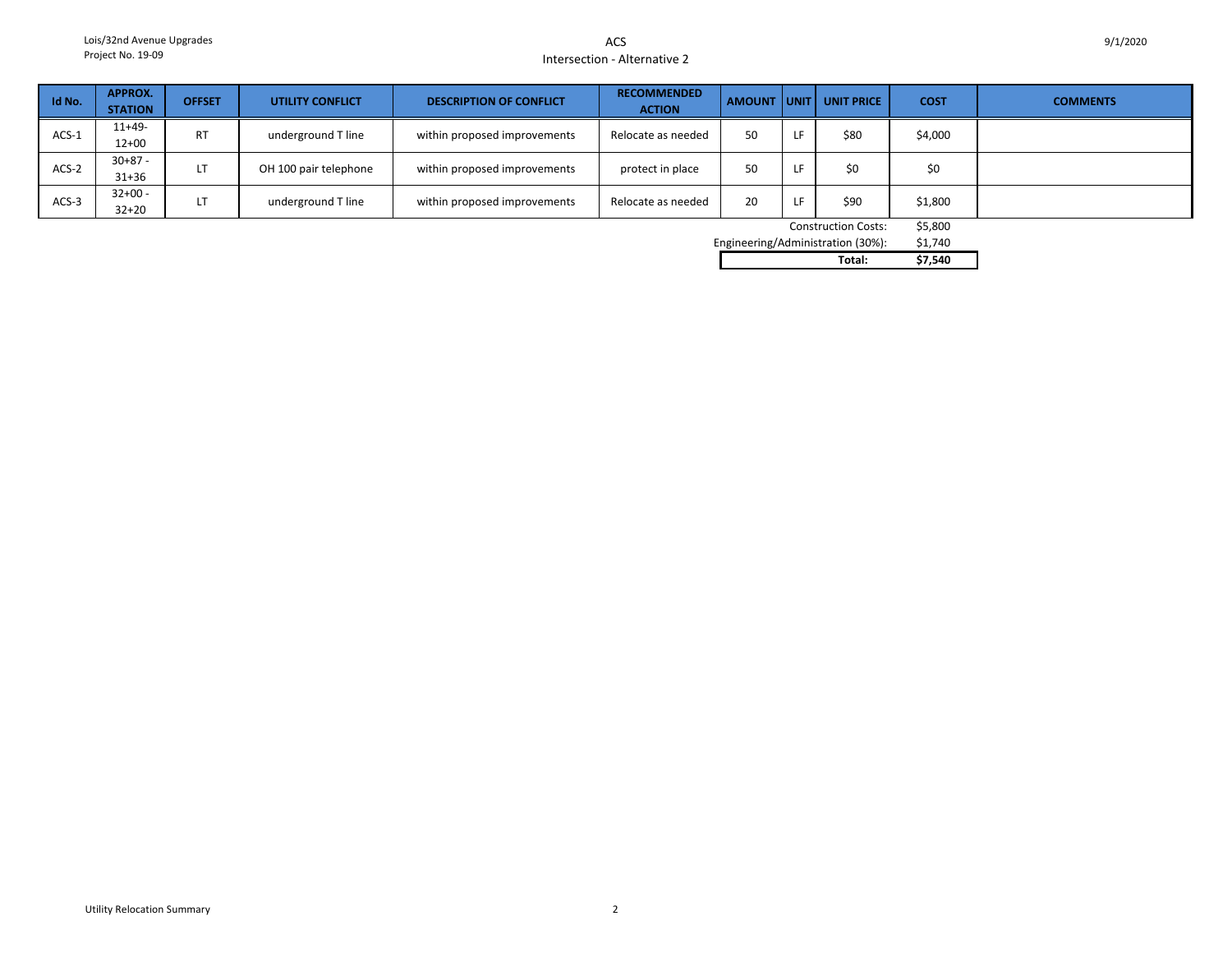#### EnstarIntersection - Alternative 2

| Id No.   | APPROX.<br><b>STATION</b> | <b>OFFSET</b> | <b>UTILITY CONFLICT</b> | <b>DESCRIPTION OF CONFLICT</b> | <b>RECOMMENDED</b><br><b>ACTION</b> | <b>AMOUNT</b> | <b>UNIT</b> | <b>UNIT PRICE</b> | <b>COST</b> | <b>COMMENTS</b> |
|----------|---------------------------|---------------|-------------------------|--------------------------------|-------------------------------------|---------------|-------------|-------------------|-------------|-----------------|
| Enstar-1 | $30+40 -$<br>$31+40$      |               | 1-1/4-Inch Steel        | within proposed improvemnts    | adjust                              | 100           |             | \$108             | \$10,800    |                 |
| Enstar-2 | $31 + 40$                 | Crossing      | 2-Inch Steel            | within proposed improvemnts    | adjust                              | 50            |             | \$125             | \$6,250     |                 |
| Enstar-3 | $31+43 -$<br>$32 + 00$    |               | 3-Inch Steel            | within proposed improvemnts    | adjust                              | 60            |             | \$135             | \$8,100     |                 |

Construction Costs: \$25,150

\$7.545 Engineering/Administration (30%)

|        | <b>7.10.00</b> |
|--------|----------------|
| Total: | \$32.695       |
|        |                |

9/1/2020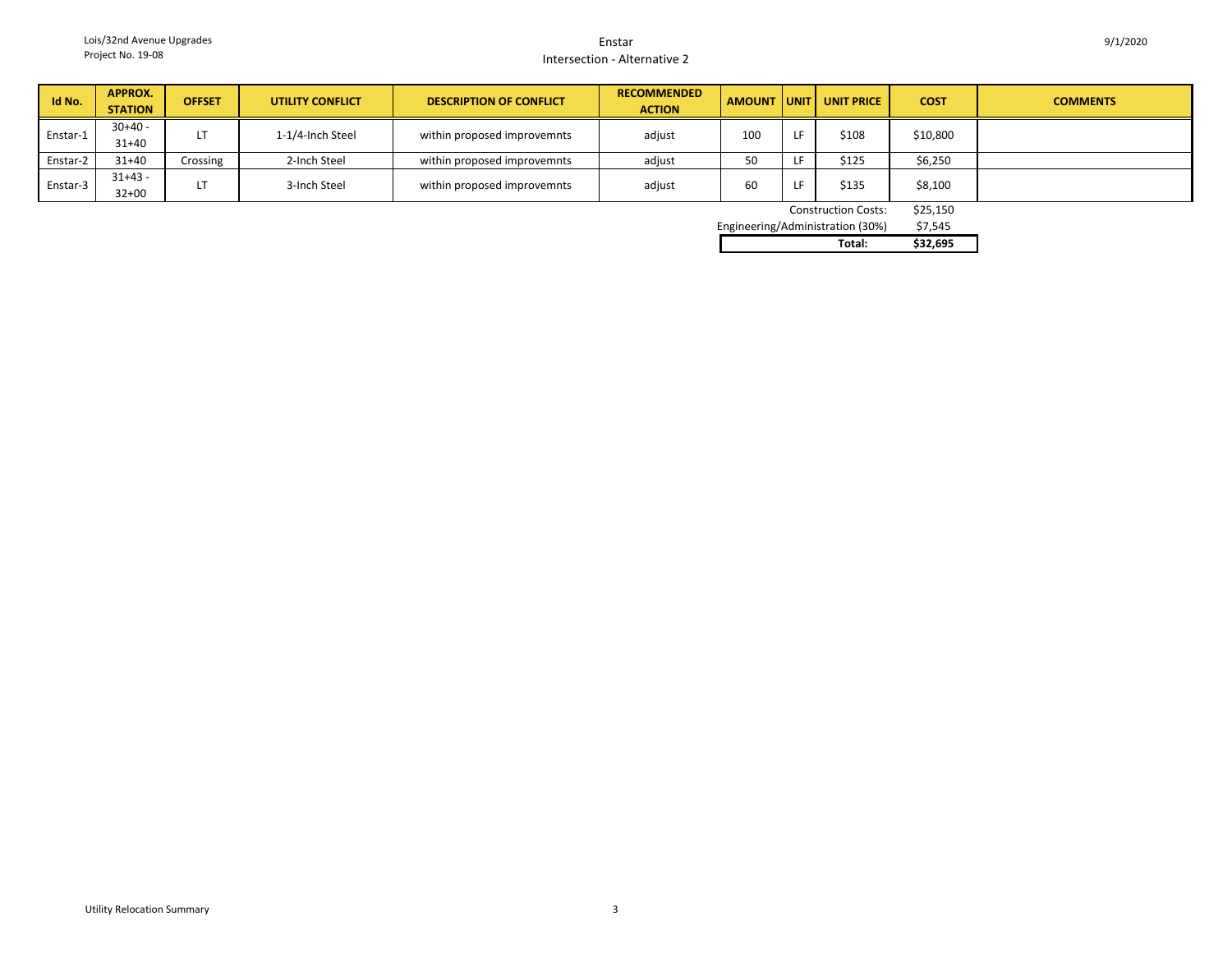|  | ROW REQUIREMENTS ESTIMATE - DRAFT DSR - ALTERNATIVE 2 - INTERSECTION |
|--|----------------------------------------------------------------------|
|  |                                                                      |

| Lois & 32nd Ave Upgrade - Alternative 2 - Intersection |                                    |            |           |            |            |  |  |  |  |
|--------------------------------------------------------|------------------------------------|------------|-----------|------------|------------|--|--|--|--|
| <b>PARCEL</b>                                          | <b>Purchase Entire</b><br>Property | <b>PUE</b> | <b>SE</b> | <b>TCE</b> | # Of TCP's |  |  |  |  |
| 112                                                    |                                    |            |           |            |            |  |  |  |  |
| 113                                                    |                                    |            |           |            |            |  |  |  |  |
| 114                                                    | v                                  |            |           |            |            |  |  |  |  |
| 123                                                    |                                    | v          |           |            |            |  |  |  |  |
| <b>TOTAL</b>                                           |                                    |            |           |            |            |  |  |  |  |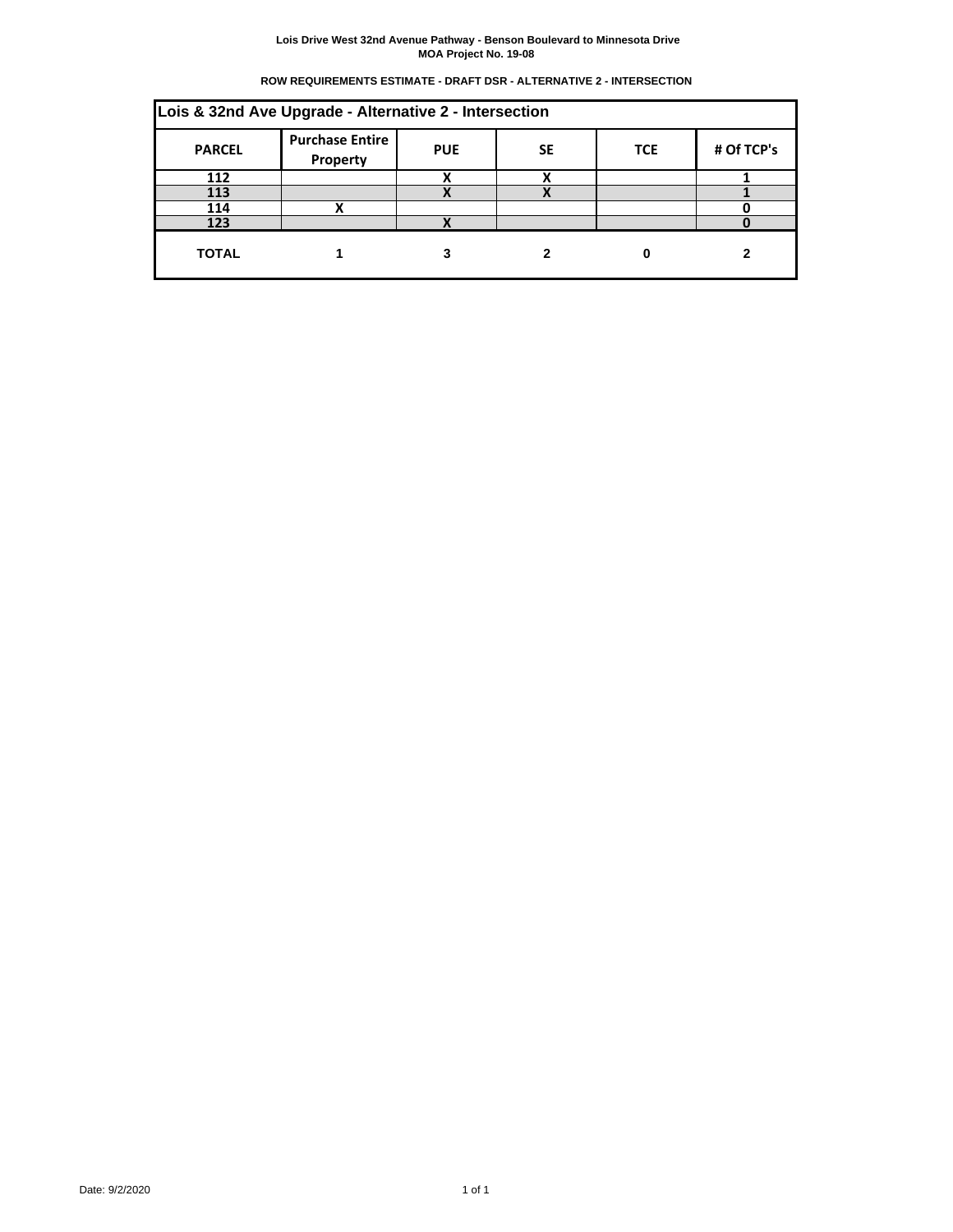| Date: 9/1/2020                            | Dasis:                                              |             | rrepared by:             | ĆВ  |
|-------------------------------------------|-----------------------------------------------------|-------------|--------------------------|-----|
| Project: Lois Drive & 32nd Avenue Pathway |                                                     |             |                          | Alt |
| <b>Project Number:</b>                    | 19-08                                               |             | [B]=local bond; [S]=stat |     |
| <b>DESIGN</b>                             | Design Management                                   | \$21,525    |                          |     |
|                                           | Start 20?? PM&E Design Services                     | \$0         |                          |     |
|                                           | PM&E Design Survey                                  | \$0         |                          |     |
|                                           | PM&E Design Soil                                    | \$0         |                          |     |
|                                           | Contractual Dsgn Sers (Basic)                       | \$213,000   |                          |     |
|                                           | Contractual Dsgn Sers (Add'l)                       | \$27,500    |                          |     |
|                                           | <b>Contractual Design Survey</b>                    | \$41,000    |                          |     |
|                                           | <b>Contractual Design Soils</b>                     | \$20,000    |                          |     |
|                                           | Miscellaneous                                       | \$0         |                          |     |
| Subtotal                                  |                                                     |             | \$323,025                |     |
| <b>UTILITIES</b>                          |                                                     | \$0         |                          |     |
| AWWU<br>Start 20?? CEA<br>ACS<br>GCI      |                                                     | \$0         |                          |     |
|                                           |                                                     | \$53,000    |                          |     |
|                                           |                                                     | \$0         |                          |     |
|                                           | Enstar                                              | \$30,000    |                          |     |
| Subtotal                                  |                                                     |             | \$83,000                 |     |
| <b>ROW</b>                                |                                                     | \$10,960    |                          |     |
|                                           | Real Estate Services<br>Start 20?? Land Acquisition | \$2,000     |                          |     |
| Subtotal                                  |                                                     |             | \$12,960                 |     |
| <b>CONSTRUCTION</b>                       | <b>Construction Management</b>                      | \$35,875    |                          |     |
|                                           | Start 20?? Inspection                               | \$96,145    |                          |     |
|                                           | <b>Materials Testing</b>                            | \$14,350    |                          |     |
|                                           | Survey                                              | \$14,350    |                          |     |
|                                           | Miscellaneous                                       | \$0         |                          |     |
|                                           | <b>Construction Contract</b>                        | \$1,435,000 |                          |     |
| Subtotal                                  |                                                     |             | \$1,595,720              |     |
| <b>MISCELLANEOUS</b>                      | Bond Overhead (15.0%)                               | \$393,477   |                          |     |
|                                           | Grant Overhead (0.0%)                               | \$0         |                          |     |
|                                           | Contingency (15%)                                   | \$215,000   |                          |     |
| Subtotal                                  |                                                     |             | \$608,477                |     |
| PROJECT TOTAL                             |                                                     |             | \$2,623,182              |     |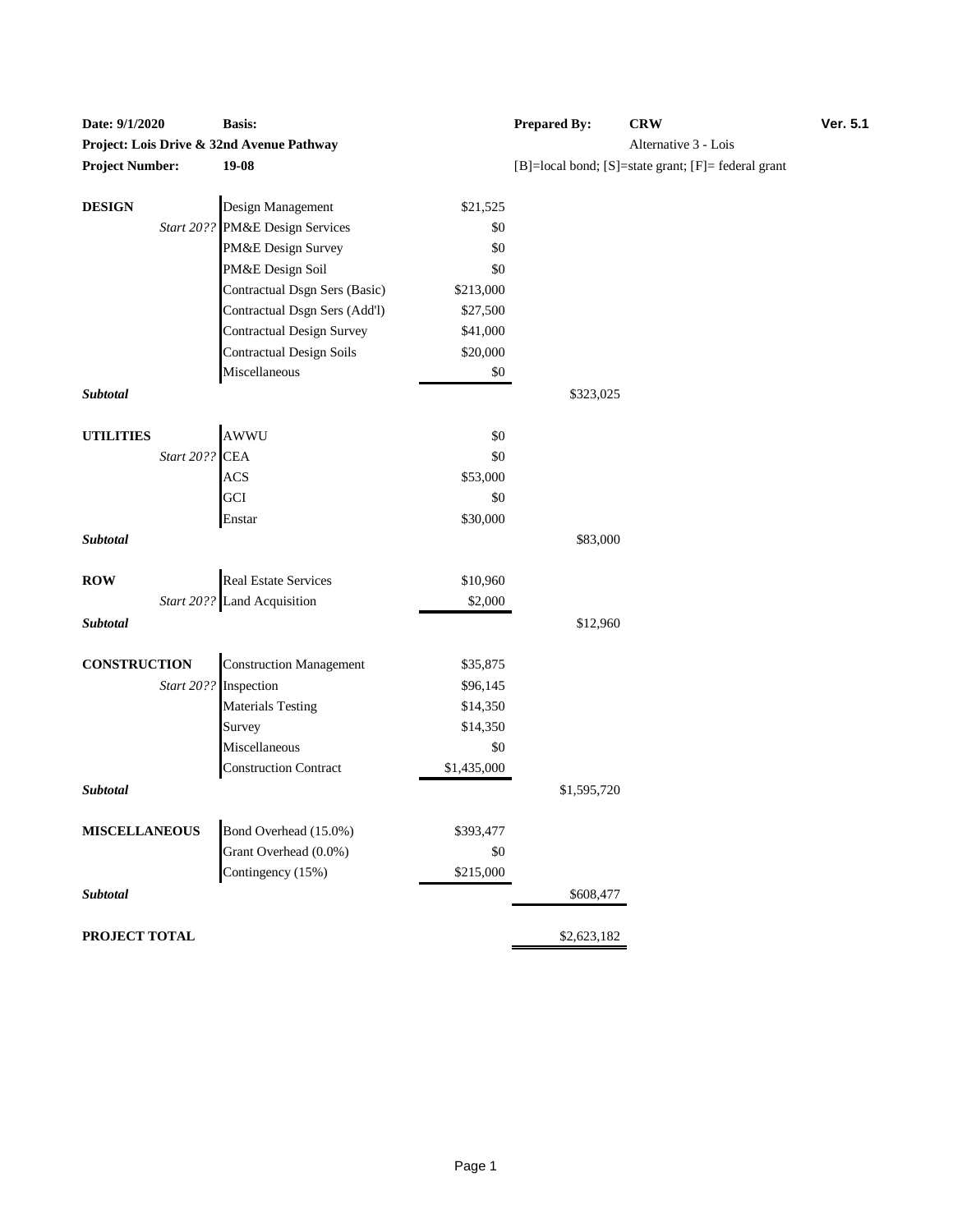# **ENGINEER'S ESTIMATE - DRAFT DSR - ALTERNATIVE 3 - LOIS DRIVE**

| <b>ITEM</b><br>No. | <b>MASS</b><br>No. | <b>ITEM DESCRIPTION</b>                                                    | <b>UNIT</b>              | CALC.<br>QUANT  | CONT.<br><b>FACTOR</b> | <b>ROUND</b><br><b>FACTOR</b> |                 | <b>EST QUANT UNIT PRICE</b> | <b>TOTAL COST</b>   |
|--------------------|--------------------|----------------------------------------------------------------------------|--------------------------|-----------------|------------------------|-------------------------------|-----------------|-----------------------------|---------------------|
|                    |                    | Schedule A - Roadway Improvements                                          |                          |                 |                        |                               |                 |                             |                     |
| $A-1$              |                    | 20.02 Storm Water Pollution Prevention Plan (Type 3)                       | LS                       | $\mathbf{1}$    | 1.00                   | $\mathbf 0$                   | $\mathbf{1}$    | \$9,000                     | \$9,000             |
| $A-2$              | 20.03              | <b>Test Pit for Utility Locate</b>                                         | Hour                     | 8               | 1.00                   | $\mathbf 0$                   | 8               | \$800                       | \$6,400             |
| $A-3$              | 20.04              | Clearing and Grubbing                                                      | $\overline{\mathsf{LS}}$ | $\mathbf{1}$    | 1.00                   | $\mathbf 0$                   | $\mathbf{1}$    | \$11,000                    | \$11,000            |
| $A-4$              | 20.08              | Remove Curb and Gutter                                                     | LF                       | 230             | 1.00                   | $\Omega$                      | 230             | $\sqrt{57}$                 | \$1,610             |
| $A-5$              | 20.09              | Remove Pavement                                                            | SY                       | 3,836           | 1.00                   | $\pmb{0}$                     | 3,836           | \$4                         | \$15,344            |
| $A-6$              | 20.10              | Unusable Excavation                                                        | CY                       | 6.874           | 1.25                   | $-2$                          | 8,600           | \$15                        | \$129,000           |
| $A-7$              | 20.21              | Classified Fill and Backfill (Type II)                                     | Ton                      | 2,040           | 1.25                   | $-2$                          | 2,500           | \$18                        | \$45,000            |
| $A-8$              | 20.21              | Classified Fill and Backfill (Type II-A)                                   | Ton                      | 6,156           | 1.25                   | $-2$                          | 7,700           | \$18                        | \$138,600           |
| $A-9$              | 20.22              | Leveling Course                                                            | Ton                      | 497             | 1.08                   | $-1$                          | 540             | \$35                        | \$18,900            |
| $A-10$             | 20.25              | Geotextile (Type A)                                                        | $\overline{SY}$          | 7,218           | 1.00                   | $-1$                          | 7,220           | \$2                         | \$14,440            |
| $A-11$             | 20.26              | Insulation Board (R-9)                                                     | S <sub>F</sub>           | 42,367          | 1.01                   | $-1$                          | 42.790          | \$3                         | \$128.370           |
| $A-12$             | 20.26              | Insulation Board (R-4.5)                                                   | SF                       | 6,849           | 1.01                   | $-1$                          | 6,920           | $\overline{32}$             | \$13,840            |
| $A-13$             | 20.28              | <b>Reconstruct Driveway</b>                                                | EA                       | 12              | 1.00                   | $\mathbf 0$                   | 12              | \$3,250                     | \$39,000            |
| $A-14$             | 30.02              | P.C.C. Curb and Gutter (All Types)                                         | LF                       | 1.948           | 1.00                   | $\mathbf 0$                   | 1,948           | \$27                        | \$52,596            |
| $A-15$             |                    | 30.03 P.C.C. Sidewalk                                                      | $\overline{SY}$          | 371             | 1.00                   | $\mathbf 0$                   | 371             | \$60                        | \$22,260            |
| $A-16$             |                    | 30.04 P.C.C. Curb Ramp (6" Thick)                                          | EA                       | 13              | 1.00                   | $\mathbf 0$                   | 13              | \$2,000                     | \$26,000            |
| $A-17$             | 40.06              | A.C. Pavement (Class D)                                                    | Ton                      | 515             | 1.06                   | $-1$                          | 550             | \$105                       | \$57,750            |
| $A-18$             | 40.06              | A.C. Pavement (Class E)                                                    | Ton                      | 424             | 1.06                   | $-1$                          | 450             | \$110                       | \$49,500            |
| $A-19$             | 50.06              | Remove and Replace Manhole Cone Section                                    | EA                       | $\mathbf{1}$    | 1.00                   | $\mathbf 0$                   | $\mathbf{1}$    | \$1,800                     | \$1,800             |
| $A-20$             | 50.06              | Remove and Replace Manhole Cover and Frame                                 | EA                       | $\mathbf{1}$    | 1.00                   | $\mathbf 0$                   | $\mathbf{1}$    | \$700                       | \$700               |
| $A-21$             |                    | 60.03 Remove and Replace Valve Box Top Section                             | EA                       | 6               | 1.00                   | $\overline{0}$                | 6               | \$500                       | \$3,000             |
| $A-22$             | 60.04              | Furnish and Install Fire Hydrant Assembly Single Pumper                    | EA                       | $\mathbf{1}$    | 1.00                   | $\overline{0}$                | $\mathbf{1}$    | $\overline{$}9,000$         | \$9.000             |
| $A-23$             |                    | 60.05 Adjust Key Box                                                       | EA                       | 10              | 1.00                   | $\overline{0}$                | 10              | \$450                       | \$4,500             |
| $A-24$             | 60.08              | Decommission Fire Hydrant Assembly                                         | EA                       | $\mathbf{1}$    | 1.00                   | $\mathbf 0$                   | $\mathbf{1}$    | \$3,000                     | \$3,000             |
| $A-25$             | 65.02              | Construction Survey Measurement                                            | $\overline{\mathsf{LS}}$ | $\mathbf{1}$    | 1.00                   | $\Omega$                      | $\mathbf{1}$    | \$20,000                    | \$20,000            |
| $A-26$             | 65.02              | Two-Person Survey Crew                                                     | Hour                     | 10              | 1.00                   | $\Omega$                      | 10              | \$225                       | \$2,250             |
| $A-27$             | 70.08              | Remove and Reset Fence                                                     | LF                       | 22              | 1.10                   | $\overline{0}$                | $\overline{24}$ | \$40                        | \$960               |
| $A-28$             |                    | 70.10 Inlaid Traffic Markings (Methyl Methacrylate) (4" Yellow) (90 Mil)   | LF                       | 1,791           | 1.00                   | $\mathbf 0$                   | 1,791           | \$6                         | \$10,746            |
| $A-29$             | 70.10              | Inlaid Traffic Markings (Methyl Methacrylate) (4" White) (90 Mil)          | LF                       | 1,578           | 1.00                   | $\mathbf 0$                   | 1,578           | \$6                         | $\overline{$9,468}$ |
| $A-30$             |                    | 70.10   Inlaid Traffic Markings (Methyl Methacrylate) (24" White) (90 Mil) | LF                       | 116             | 1.00                   | $\mathbf 0$                   | 116             | \$30                        | \$3,480             |
| $A-31$             | 70.11              | <b>Standard Sign</b>                                                       | <b>SF</b>                | 99              | 1.00                   | $\mathbf 0$                   | 99              | \$100                       | \$9,900             |
| $A-32$             | 70.12              | <b>Traffic Maintenance</b>                                                 | LS                       | $\mathbf{1}$    | 1.00                   | $\mathbf 0$                   | $\mathbf{1}$    | \$90,000                    | \$90,000            |
| $A-33$             | 70.16              | <b>Temporary Group Mailboxes</b>                                           | <b>LS</b>                | $\overline{1}$  | 1.00                   | $\mathbf 0$                   | $\mathbf{1}$    | \$10,000                    | \$10,000            |
| $A-34$             | 70.17              | Relocate Mailbox                                                           | EA                       | $\overline{7}$  | 1.00                   | $\mathbf 0$                   | $\overline{7}$  | \$500                       | \$3,500             |
| $A-35$             | 70.23              | <b>Temporary Fencing</b>                                                   | LF                       | $\overline{22}$ | 1.10                   | $\mathbf 0$                   | 24              | \$10                        | \$240               |
| $A-36$             | 75.02              | Trees (type to be determined)                                              | EA                       | $\overline{9}$  | 1.00                   | $\mathbf 0$                   | 9               | \$500                       | \$4,500             |
| $A-37$             | 75.02              | Shrubs (type to be determined)                                             | EA                       | 18              | 1.00                   | $\mathbf 0$                   | 18              | $\overline{$75}$            | \$1,350             |
| $A-38$             | 75.03              | Topsoil (4-inch Depth)                                                     | <b>MSF</b>               | 23.1            | 1.30                   | $\overline{0}$                | 30              | \$550                       | \$16,500            |
| $A-39$             | 75.04              | Seeding (Schedule A)                                                       | <b>MSF</b>               | 23.1            | 1.30                   | $\mathbf 0$                   | 30              | \$450                       | \$13,500            |
| $A-40$             | 75.12              | <b>Temporary Tree Protection Fence</b>                                     | LF                       | 100             | 1.00                   | $\Omega$                      | 100             | \$7                         | \$700               |
| $A-41$             | 75.13              | Root Pruning                                                               | LF                       | 10              | 1.00                   | $\pmb{0}$                     | 10              | \$25                        | \$250               |
| $A-42$             | 80.18              | Install Loop Detector - New Work                                           | $\overline{\mathsf{LS}}$ | $\mathbf{1}$    | 1.00                   | $\Omega$                      | $\mathbf{1}$    | \$20.000                    | \$20,000            |
|                    |                    |                                                                            |                          |                 |                        |                               |                 | <b>TOTAL</b>                | \$1,017,954         |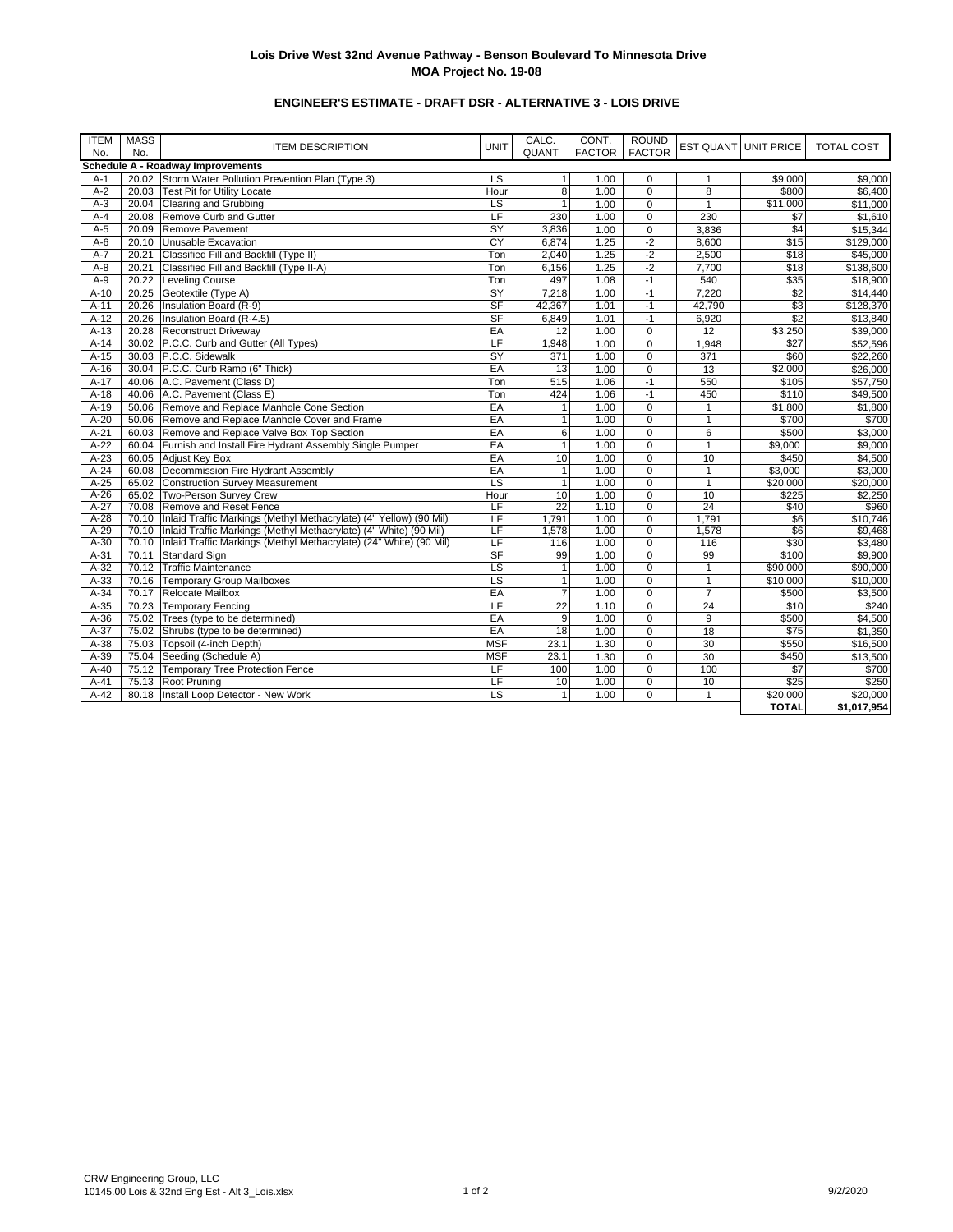# **ENGINEER'S ESTIMATE - DRAFT DSR - ALTERNATIVE 3 - LOIS DRIVE**

| <b>ITEM</b> | <b>MASS</b> |                                                             | <b>UNIT</b>              | CALC.          | CONT.         | <b>ROUND</b>   |                | <b>EST QUANT UNIT PRICE</b> | <b>TOTAL COST</b> |
|-------------|-------------|-------------------------------------------------------------|--------------------------|----------------|---------------|----------------|----------------|-----------------------------|-------------------|
| No.         | No.         | <b>ITEM DESCRIPTION</b>                                     |                          | QUANT          | <b>FACTOR</b> | <b>FACTOR</b>  |                |                             |                   |
|             |             | <b>Schedule B - Drainage Improvements</b>                   |                          |                |               |                |                |                             |                   |
| $B-1$       |             | 20.13 Trench Dewatering                                     | LS                       |                | 1.00          | 0              | $\overline{1}$ | \$5,000                     | \$5,000           |
| $B-2$       | 20.13       | Trench Excavation and Backfill (Various Depths)             | LF                       | 877            | 1.00          | $\mathbf 0$    | 877            | \$25                        | \$21,925          |
| $B-3$       | 20.15       | Furnish Trench Backfill (Type II)                           | Ton                      | 590            | 1.30          | $\Omega$       | 767            | \$17                        | \$13,039          |
| $B-4$       | 20.16       | Bedding Material (Class D)                                  | LF                       | 877            | 1.00          | $\mathbf 0$    | 877            | \$30                        | \$26,310          |
| $B-5$       | 20.26       | Insulation Board (R-20)                                     | <b>SF</b>                | 128            | 1.00          | $\mathbf 0$    | 128            | \$5                         | \$640             |
| $B-6$       | 20.27       | Disposal of Unusable or Surplus Material                    | CY                       | 610            | 1.30          | $\mathbf 0$    | 793            | \$20                        | \$15,860          |
| $B-7$       | 55.02       | Furnish, Install, and Televise Pipe (12-Inch, Type S, CPEP) | LF                       | 189            | 1.00          | $\mathbf 0$    | 189            | \$60                        | \$11,340          |
| $B-8$       | 55.02       | Furnish, Install, and Televise Pipe (18-Inch, Type S, CPEP) | LF                       | 688            | 1.00          | $\mathbf 0$    | 688            | \$70                        | \$48,160          |
| $B-9$       | 55.04       | Connect to Existing Storm Drain System                      | EA                       |                | 1.00          | $\mathbf 0$    | 1              | \$2,500                     | \$2,500           |
| $B-10$      | 55.05       | Construct (Type II) Catch Basin Manhole                     | EA                       | $\overline{4}$ | 1.00          | $\mathbf 0$    | 4              | \$10,000                    | \$40,000          |
| $B-11$      | 55.05       | Construct (Type II) Bypass Manhole                          | EA                       | 1              | 1.00          | $\mathbf 0$    | $\mathbf{1}$   | \$25,000                    | \$25,000          |
| $B-12$      | 55.09       | Construct Catch Basin                                       | EA                       | 5              | 1.00          | $\mathbf 0$    | 5              | \$4,500                     | \$22,500          |
| $B-13$      | 55.11       | Remove Manhole                                              | EA                       | $\overline{5}$ | 1.00          | $\mathbf 0$    | $\overline{5}$ | \$1.000                     | \$5,000           |
| $B-14$      | 55.11       | Remove Catch Basin                                          | EA                       | $\overline{4}$ | 1.00          | $\mathbf 0$    | 4              | \$900                       | \$3,600           |
| $B-15$      | 55.22       | Oil and Grit Separator                                      | EA                       | $\mathbf{1}$   | 1.00          | $\mathbf 0$    | $\mathbf{1}$   | \$25,000                    | \$25,000          |
| $B-16$      | 55.27       | Storm Drain Bypass System                                   | $\overline{\mathsf{LS}}$ | $\mathbf{1}$   | 1.00          | $\mathbf 0$    | $\mathbf{1}$   | \$10,000                    | \$10,000          |
| $B-17$      |             | 70.07 Remove Pipe                                           | LF                       | 840            | 1.00          | $\Omega$       | 840            | \$13                        | \$10,920          |
|             |             |                                                             |                          |                |               |                |                | <b>TOTAL</b>                | \$286,794         |
|             |             | <b>Schedule C - Illumination Improvements</b>               |                          |                |               |                |                |                             |                   |
| $C-1$       |             | 80.02 Trench and Backfill (2'W x 3.5'D)                     | LF                       | 875            | 1.10          | $-1$           | 960            | \$24                        | \$23,424          |
| $C-2$       | 80.04       | Driven Pile Luminaire Pole Foundations                      | EA                       | 6              | 1.00          | $\mathbf 0$    | 6              | \$2,778                     | \$16,668          |
| $C-3$       | 80.05       | <b>Fixed Base Luminaire Pole</b>                            | EA                       | 6              | 1.00          | $\mathbf 0$    | 6              | \$3,940                     | \$23,640          |
| $C-4$       | 80.06       | Luminaire Arm                                               | EA                       | 6              | 1.00          | $\mathbf 0$    | 6              | \$775                       | \$4,650           |
| $C-5$       | 80.07       | Steel Conduit (2 inch)                                      | <b>FT</b>                | 875            | 1.10          | $-1$           | 960            | \$39                        | \$37,440          |
| $C-6$       | 80.08       | Junction Box (Type IA)                                      | EA                       | 6              | 1.00          | $\mathbf 0$    | 6              | \$1,263                     | \$7,578           |
| $C-7$       | 80.10       | 3 Conductor 8 AWG Type XHHW-2 Cable                         | <b>FT</b>                | 875            | 1.10          | $-1$           | 960            | \$7                         | \$6,720           |
| $C-8$       | 80.23       | Luminaire (6,000 Lm, Medium, Type 2)                        | EA                       | 3              | 1.00          | $\mathbf 0$    | 3              | \$1,000                     | \$3,000           |
| $C-9$       | 80.23       | Luminaire (6,000 Lm, Medium, Type 3)                        | EA                       | 1              | 1.00          | $\mathbf 0$    | 1              | \$1,000                     | \$1,000           |
| $C-10$      | 80.23       | Luminaire (10,000 Lm, Medium, Type 2)                       | EA                       | 1              | 1.00          | $\mathbf 0$    | 1              | \$1,150                     | \$1,150           |
| $C-11$      | 80.23       | Luminaire (13,000 Lm, Medium, Type 3)                       | EA                       |                | 1.00          | $\mathbf 0$    | 1              | \$1,250                     | \$1,250           |
| $C-12$      | 80.23       | Spare Luminaire (6,000 Lm, Medium, Type 3)                  | EA                       |                | 1.00          | $\mathbf 0$    |                | \$850                       | \$850             |
| $C-13$      | 80.23       | Spare Luminaire (6,000 Lm, Medium, Type 3)                  | EA                       | 1              | 1.00          | $\overline{0}$ | 1              | \$850                       | \$850             |
| $C-14$      | 80.23       | Spare Luminaire (10,000 Lm, Medium, Type 2)                 | EA                       |                | 1.00          | $\overline{0}$ | 1              | \$1,000                     | \$1,000           |
| $C-15$      | 80.23       | Spare Luminaire (13,000 Lm, Medium, Type 3)                 | EA                       | $\overline{1}$ | 1.00          | $\Omega$       | $\mathbf{1}$   | \$1,100                     | \$1,100           |
|             |             |                                                             |                          |                |               |                |                | <b>TOTAL</b>                | \$130,320         |

**SUMMARY**

Schedule A - Roadway Improvements \$1,017,954<br>Schedule B - Drainage Improvements \$286,794 Schedule B - Drainage Improvements Schedule C - Illumination Improvements<br>Subtotal  $$130,320$ <br> $$1,435,068$ 

**Total Estimated Construction Cost: \$1,435,000**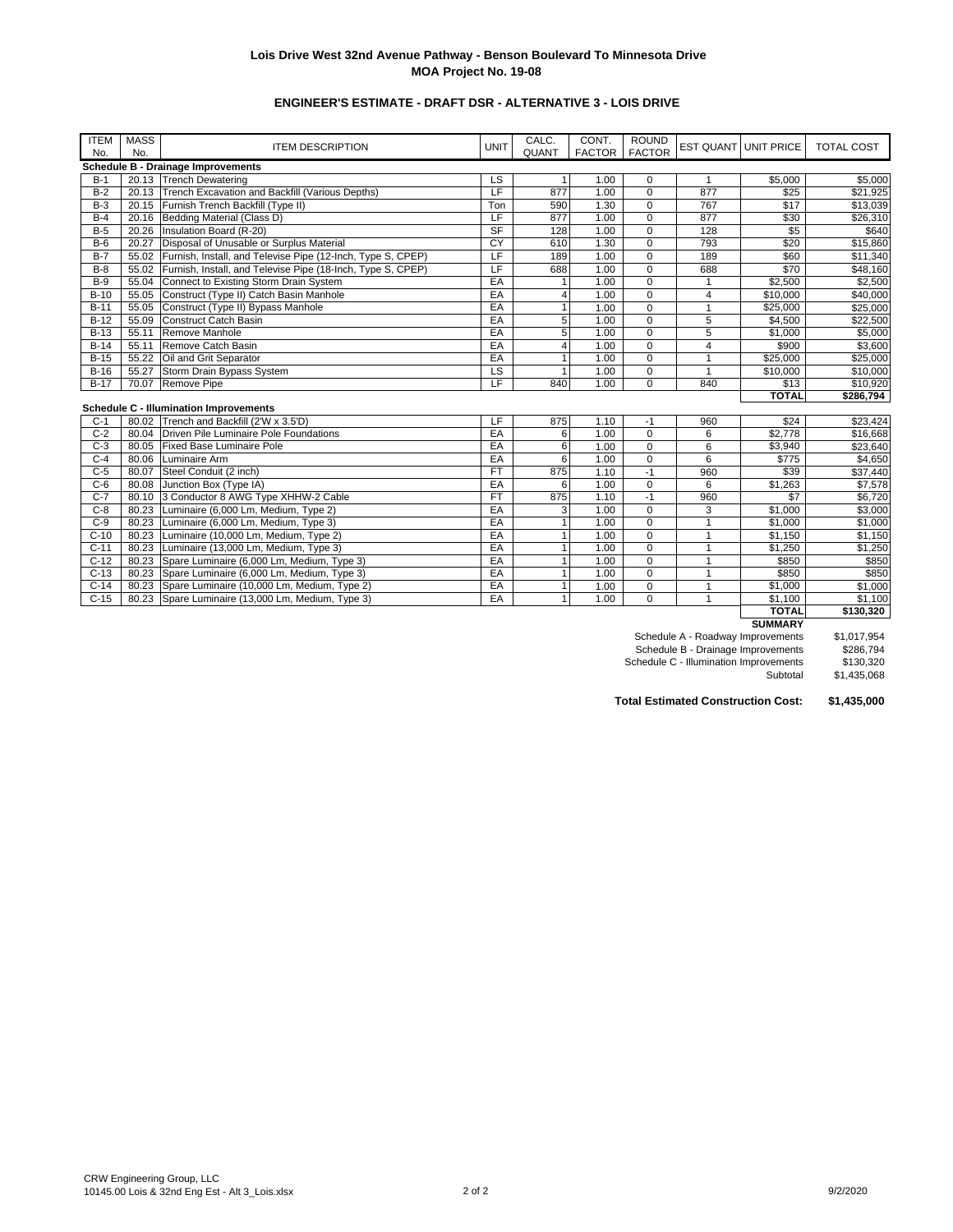| 9/1/2020 |  |
|----------|--|
|----------|--|

| <b>Utility Relocation Summary</b>        |          |  |  |  |  |  |  |  |
|------------------------------------------|----------|--|--|--|--|--|--|--|
| Lois/32nd Avenue Upgrades: Alternative 3 |          |  |  |  |  |  |  |  |
| Electric (CEA)                           | \$0      |  |  |  |  |  |  |  |
| <b>Telecommunications (ACS)</b>          | \$48,230 |  |  |  |  |  |  |  |
| Cable Television (GCI)                   | \$0      |  |  |  |  |  |  |  |
| Natural Gas (Enstar)                     | \$27,300 |  |  |  |  |  |  |  |
| Subtotal:                                | \$75,530 |  |  |  |  |  |  |  |
| Construction Contingency (10%)           | \$7,553  |  |  |  |  |  |  |  |
| <b>Total Utility Relocation Cost:</b>    | \$83,083 |  |  |  |  |  |  |  |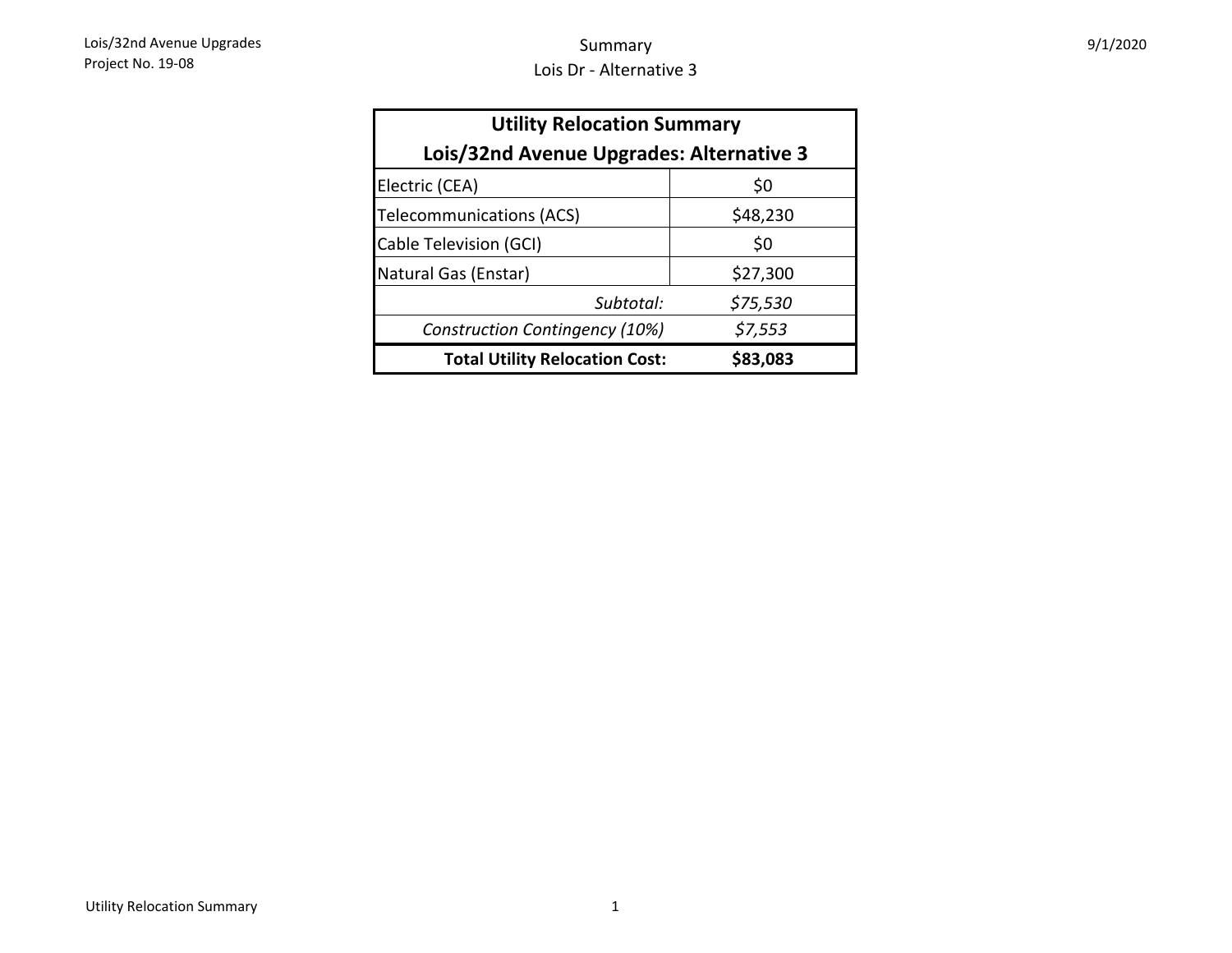#### ACSLois Dr - Alternative 3

| Id No.   | <b>APPROX.</b><br><b>STATION</b> | <b>OFFSET</b> | <b>UTILITY CONFLICT</b> | <b>DESCRIPTION OF CONFLICT</b> | <b>RECOMMENDED</b><br><b>ACTION</b> | <b>AMOUNT</b> | UNIT <sub>I</sub> | <b>UNIT PRICE</b> | <b>COST</b> | <b>COMMENTS</b> |
|----------|----------------------------------|---------------|-------------------------|--------------------------------|-------------------------------------|---------------|-------------------|-------------------|-------------|-----------------|
| $ACS-1$  | $12+99-$<br>$13 + 28$            | <b>RT</b>     | underground T line      | within proposed improvements   | adjust                              | 35            | LF.               | \$80              | \$2,800     |                 |
| $ACS-2$  | $15+71 -$<br>$18 + 52$           | <b>RT</b>     | underground T line      | within proposed improvements   | adjust                              | 155           | LF.               | \$80              | \$12,400    |                 |
| $ACS-3$  | $18 + 50$                        | <b>RT</b>     | telephone pedestal      | within proposed improvements   | Relocate                            | $\mathbf{1}$  | EA                | \$4,300           | \$4,300     |                 |
| ACS-4    | $18 + 83 -$<br>$19+03$           | <b>LT</b>     | underground T line      | within proposed improvements   | adjust                              | 20            | LF                | \$80              | \$1,600     |                 |
| $ACS-5$  | $19+26 -$<br>$19+49$             | <b>RT</b>     | underground T line      | within proposed improvements   | adjust                              | 25            | LF                | \$80              | \$2,000     |                 |
| ACS-6    | $19 + 31 -$<br>$19 + 51$         | LT            | underground T line      | within proposed improvements   | adjust                              | 20            | LF.               | \$80              | \$1,600     |                 |
| ACS-7    | $19+70 -$<br>$19 + 88$           | LT            | underground T line      | within proposed improvements   | adjust                              | 20            | LF.               | \$80              | \$1,600     |                 |
| ACS-8    | $19+86 -$<br>$20+20$             | <b>RT</b>     | underground T line      | within proposed improvements   | adjust                              | 35            | LF                | \$80              | \$2,800     |                 |
| ACS-9    | $20+17 -$<br>$20 + 66$           | LT            | underground T line      | within proposed improvements   | adjust                              | 50            | LF                | \$80              | \$4,000     |                 |
| $ACS-10$ | $20+86 -$<br>$21 + 36$           | <b>RT</b>     | underground T line      | within proposed improvements   | adjust                              | 50            | LF.               | \$80              | \$4,000     |                 |
| ACS-11   | $21 + 44$                        | Crossing      | underground T line      | within proposed improvements   | Verify Depth. Relocate<br>as needed | 40            | LF.               | \$0               | \$0         |                 |
| $ACS-12$ | $21 + 90 -$<br>$21+97$           | <b>RT</b>     | underground T line      | within proposed improvements   | Verify Depth. Relocate<br>as needed | 8             | LF.               | \$0               | \$0         |                 |

Construction Costs: \$37,100

\$11,130 Engineering/Administration (30%):

**Total: \$48,230**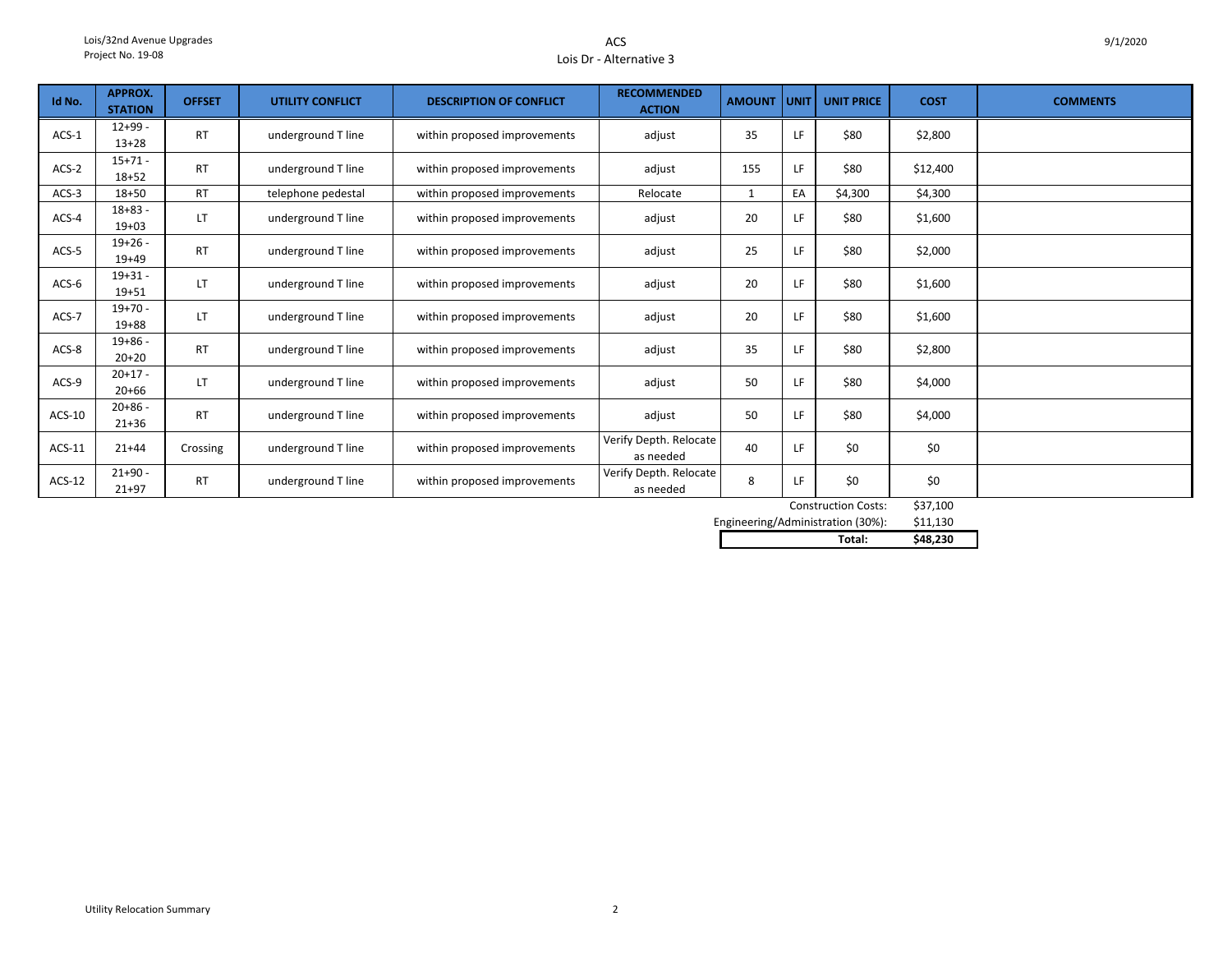#### EnstarLois Dr - Alternative 3

| Id No.    | <b>APPROX.</b><br><b>STATION</b> | <b>OFFSET</b> | <b>UTILITY CONFLICT</b> | <b>DESCRIPTION OF CONFLICT</b> | <b>RECOMMENDED</b><br><b>ACTION</b> | <b>AMOUNT</b> | <b>UNIT</b> | <b>UNIT PRICE</b>         | <b>COST</b>    | <b>COMMENTS</b> |
|-----------|----------------------------------|---------------|-------------------------|--------------------------------|-------------------------------------|---------------|-------------|---------------------------|----------------|-----------------|
| Enstar-1  | $14 + 30 -$<br>$14 + 66$         | LT            | 2-Inch Steel            | within proposed improvemnts    | adjust                              | 30            | LF          | \$125                     | \$3,750        |                 |
| Enstar-2  | $15+78$                          | Crossing      | 2-Inch Steel            | within proposed improvemnts    | adjust                              | 75            | LF          | \$125                     | \$9,375        |                 |
| Enstar-3  | $16+70 -$<br>$16 + 88$           | LT            | 2-Inch Steel            | Within Driveway Limits         | Locate and protect                  | 20            | LF          | \$0                       | \$0            |                 |
| Enstar-4  | $17+04 -$<br>$17 + 18$           | LT            | 2-Inch Steel            | Within Driveway Limits         | Locate and protect                  | 20            | LF          | \$0                       | \$0            |                 |
| Enstar-5  | $17 + 86 -$<br>$18 + 02$         | LT            | 2-Inch Steel            | Within Driveway Limits         | Locate and protect                  | 20            | LF          | \$0                       | \$0            |                 |
| Enstar-6  | $18 + 32 -$<br>$18 + 52$         | LT            | 2-Inch Steel            | Within Driveway Limits         | Locate and protect                  | 20            | LF.         | \$0                       | \$0            |                 |
| Enstar-7  | $18 + 83 -$<br>$19+03$           | LT            | 2-Inch Steel            | Within Driveway Limits         | Locate and protect                  | 20            | LF          | \$0                       | \$0            |                 |
| Enstar-8  | $19 + 31 -$<br>$19 + 51$         | LT            | 2-Inch Steel            | Within Driveway Limits         | Locate and protect                  | 20            | LF          | \$0                       | \$0            |                 |
| Enstar-9  | $19+70 -$<br>$19 + 88$           | LT            | 2-Inch Steel            | Within Driveway Limits         | Locate and protect                  | 20            | LF          | \$0                       | \$0            |                 |
| Enstar-10 | $20+03 -$<br>$20 + 13$           | Crossing      | 5/8"-Plastic Service    | within proposed improvemnts    | adjust                              | 1             | EA          | \$2,250                   | \$2,250        |                 |
| Enstar-11 | $20+40 -$<br>$20+62$             | <b>LT</b>     | 2-Inch Steel            | within proposed improvemnts    | adjust                              | 45            | LF          | \$125                     | \$5,625        |                 |
| Enstar-12 | $21+60$                          | Crossing      | 3-Inch Steel            | within proposed improvemnts    | protect as needed                   | 30            | LF.         | \$0                       | \$0            |                 |
| Enstar-13 | $21+95 -$<br>$21 + 99$           | ЦT            | 2-Inch Steel            | within proposed improvemnts    | protect as needed                   | 5             | LF          | \$0<br>Construction Costs | \$0<br>621.000 |                 |

Construction Costs: \$21,000\$6,300 Engineering/Administration (30%) **Total: \$27,300**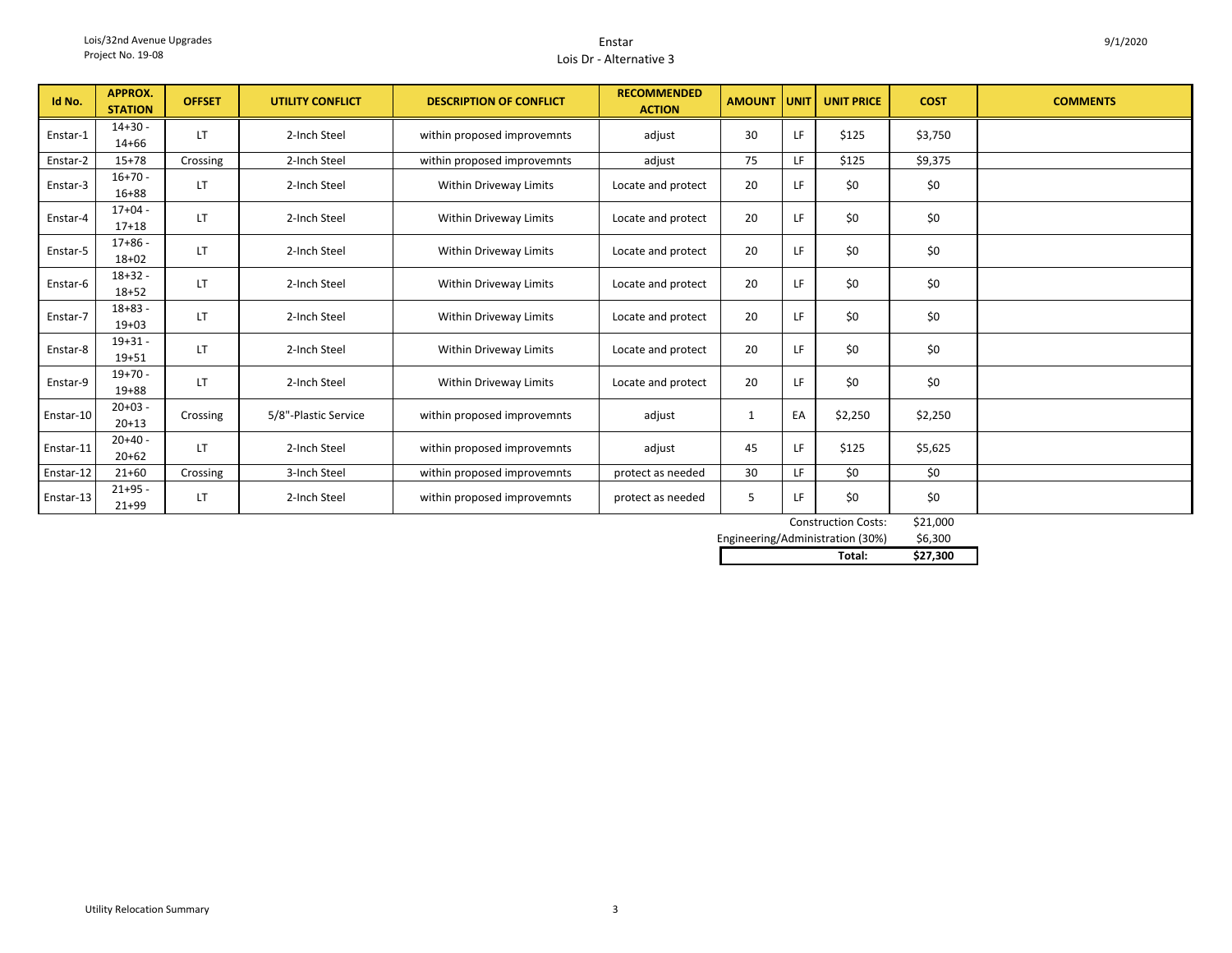# **ROW REQUIREMENTS ESTIMATE - DRAFT DSR - ALTERNATIVE 3 - LOIS DRIVE**

| Lois & 32nd Ave Upgrade - Alternative 3 - Lois |                                    |            |              |            |                         |  |  |  |
|------------------------------------------------|------------------------------------|------------|--------------|------------|-------------------------|--|--|--|
| <b>PARCEL</b>                                  | <b>Purchase Entire</b><br>Property | <b>PUE</b> | <b>SE</b>    | <b>TCE</b> | # Of TCP's              |  |  |  |
| 100                                            |                                    |            |              |            | 0                       |  |  |  |
| 101                                            |                                    |            |              |            |                         |  |  |  |
| 102                                            |                                    |            |              |            | 1                       |  |  |  |
| 103                                            |                                    |            |              |            | 1                       |  |  |  |
| 104                                            |                                    |            |              |            |                         |  |  |  |
| 105                                            |                                    |            |              |            |                         |  |  |  |
| 106                                            |                                    |            |              |            |                         |  |  |  |
| 107                                            |                                    |            |              |            |                         |  |  |  |
| 108                                            |                                    |            |              |            | 0                       |  |  |  |
| 109                                            |                                    |            |              |            |                         |  |  |  |
| 110                                            |                                    |            |              |            | $\mathbf 0$             |  |  |  |
| 111                                            |                                    |            | X            |            | $\bf{0}$                |  |  |  |
| 123                                            |                                    |            | X            |            | 0                       |  |  |  |
| 124                                            |                                    |            |              |            | $\overline{\mathbf{3}}$ |  |  |  |
| 125                                            |                                    |            |              |            |                         |  |  |  |
| <b>TOTAL</b>                                   | $\bf{0}$                           | 0          | $\mathbf{2}$ | 0          | 12                      |  |  |  |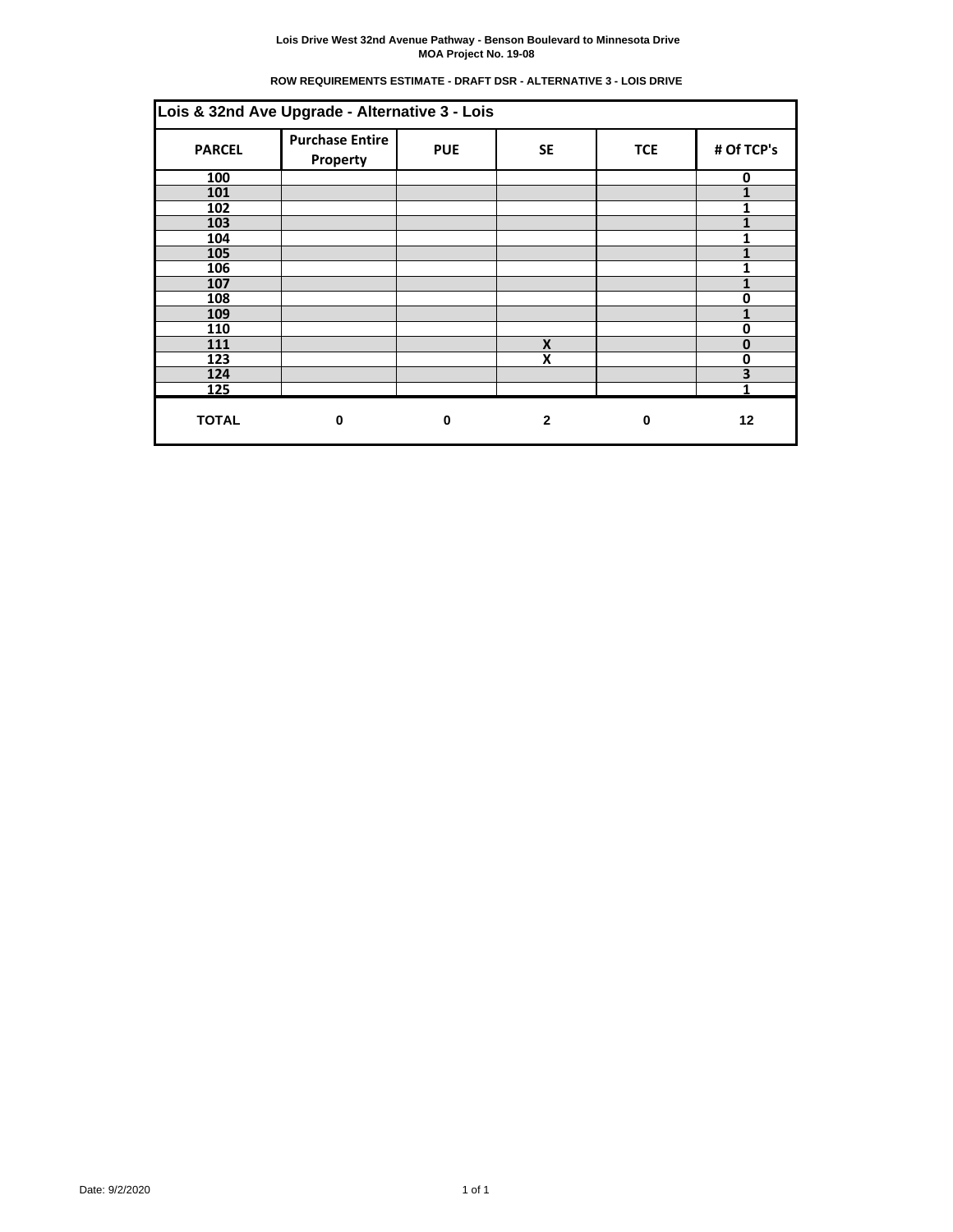| Daw. 3/1/2020          |            | рамм.                                                |             | 1 repared by. | <b>UNIV</b>                                         |  |
|------------------------|------------|------------------------------------------------------|-------------|---------------|-----------------------------------------------------|--|
|                        |            | Project: Lois Drive & 32nd Avenue Pathway            |             |               | Alternative 3 - 32nd Avenue                         |  |
| <b>Project Number:</b> |            | 19-08                                                |             |               | [B]=local bond; [S]=state grant; [F]= federal grant |  |
|                        |            |                                                      |             |               |                                                     |  |
| <b>DESIGN</b>          |            | Design Management<br>Start 20?? PM&E Design Services | \$26,295    |               |                                                     |  |
|                        |            |                                                      | \$0         |               |                                                     |  |
|                        |            | PM&E Design Survey                                   | \$0         |               |                                                     |  |
|                        |            | PM&E Design Soil                                     | \$0         |               |                                                     |  |
|                        |            | Contractual Dsgn Sers (Basic)                        | \$283,000   |               |                                                     |  |
|                        |            | Contractual Dsgn Sers (Add'l)                        | \$37,500    |               |                                                     |  |
|                        |            | Contractual Design Survey                            | \$55,000    |               |                                                     |  |
|                        |            | <b>Contractual Design Soils</b>                      | \$25,000    |               |                                                     |  |
|                        |            | Miscellaneous                                        | \$0         |               |                                                     |  |
| Subtotal               |            |                                                      |             | \$426,795     |                                                     |  |
| <b>UTILITIES</b>       |            | AWWU                                                 | \$0         |               |                                                     |  |
|                        | Start 20?? | <b>CEA</b>                                           | \$71,000    |               |                                                     |  |
|                        |            | <b>ACS</b>                                           | \$97,000    |               |                                                     |  |
|                        |            | GCI                                                  | \$205,000   |               |                                                     |  |
|                        |            | Enstar                                               | \$178,000   |               |                                                     |  |
| Subtotal               |            |                                                      |             | \$551,000     |                                                     |  |
| <b>ROW</b>             |            | <b>Real Estate Services</b>                          | \$47,340    |               |                                                     |  |
|                        |            | Start 20?? Land Acquisition                          | \$569,000   |               |                                                     |  |
| Subtotal               |            |                                                      |             | \$616,340     |                                                     |  |
|                        |            |                                                      |             |               |                                                     |  |
| <b>CONSTRUCTION</b>    |            | <b>Construction Management</b>                       | \$43,825    |               |                                                     |  |
|                        | Start 20?? | Inspection                                           | \$117,451   |               |                                                     |  |
|                        |            | <b>Materials Testing</b>                             | \$17,530    |               |                                                     |  |
|                        |            | Survey                                               | \$17,530    |               |                                                     |  |
|                        |            | Miscellaneous                                        | \$0         |               |                                                     |  |
|                        |            | <b>Construction Contract</b>                         | \$1,753,000 |               |                                                     |  |
| Subtotal               |            |                                                      |             | \$1,949,336   |                                                     |  |
| <b>MISCELLANEOUS</b>   |            | Bond Overhead (15.0%)                                | \$671,730   |               |                                                     |  |
|                        |            | Grant Overhead (0.0%)                                | \$0         |               |                                                     |  |
|                        |            | Contingency (15%)                                    | \$263,000   |               |                                                     |  |
| Subtotal               |            |                                                      |             | \$934,730     |                                                     |  |
|                        |            |                                                      |             |               |                                                     |  |
| PROJECT TOTAL          |            |                                                      |             | \$4,478,201   |                                                     |  |

| <b>Date: 9/1/2020</b>  | <b>Basis:</b>                             | <b>Prepared By:</b>                                              | <b>CRW</b> | <b>Ver. 5.1</b> |  |  |  |
|------------------------|-------------------------------------------|------------------------------------------------------------------|------------|-----------------|--|--|--|
|                        | Project: Lois Drive & 32nd Avenue Pathway | Alternative 3 - 32nd Avenue                                      |            |                 |  |  |  |
| <b>Project Number:</b> | 19-08                                     | $[B] = local bond$ ; $[S] = state grant$ ; $[F] = federal grant$ |            |                 |  |  |  |
|                        |                                           |                                                                  |            |                 |  |  |  |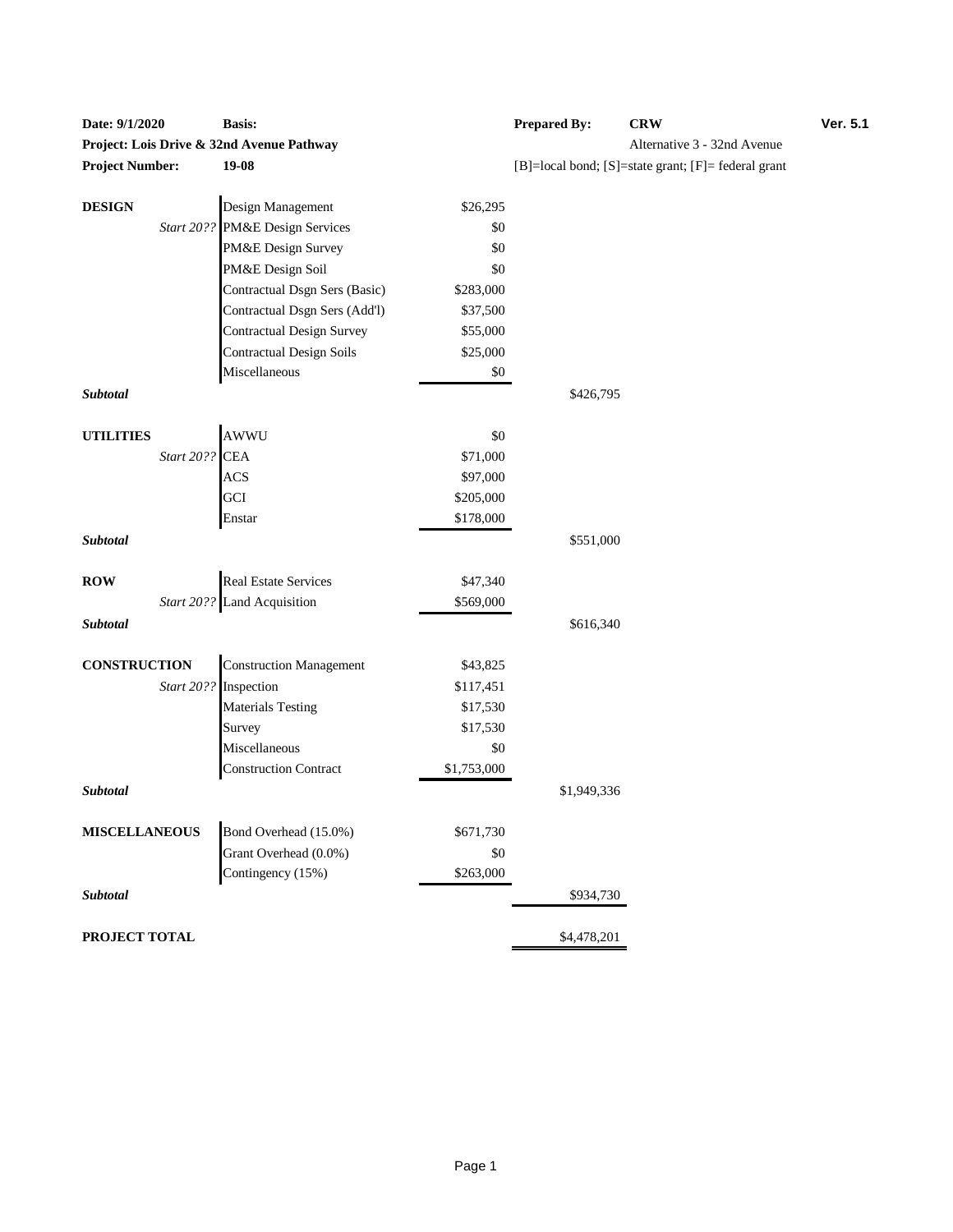# **ENGINEER'S ESTIMATE - DRAFT DSR - ALTERNATIVE 3 - 32ND AVENUE**

| <b>ITEM</b><br>No. | <b>MASS</b><br>No. | <b>ITEM DESCRIPTION</b>                                            | <b>UNIT</b>              | CALC.<br>QUANT  | CONT.<br><b>FACTOR</b> | <b>ROUND</b><br><b>FACTOR</b> |                 | EST QUANT UNIT PRICE | <b>TOTAL COST</b>   |
|--------------------|--------------------|--------------------------------------------------------------------|--------------------------|-----------------|------------------------|-------------------------------|-----------------|----------------------|---------------------|
|                    |                    | Schedule A - Roadway Improvements                                  |                          |                 |                        |                               |                 |                      |                     |
| $A-1$              |                    | 20.02 Storm Water Pollution Prevention Plan (Type 3)               | <b>LS</b>                | $\mathbf{1}$    | 1.00                   | $\mathbf 0$                   | $\mathbf{1}$    | \$10,000             | \$10,000            |
| $A-2$              |                    | 20.03 Test Pit for Utility Locate                                  | Hour                     | $\overline{8}$  | 1.00                   | $\mathbf 0$                   | 8               | \$800                | \$6,400             |
| $A-3$              |                    | 20.04 Clearing and Grubbing                                        | $\overline{\mathsf{LS}}$ | $\overline{1}$  | 1.00                   | $\mathbf 0$                   | $\mathbf{1}$    | \$12,000             | \$12,000            |
| $A-4$              |                    | 20.07 Remove Sidewalk or Concrete Apron                            | SY                       | 514             | 1.00                   | $\pmb{0}$                     | 514             | \$15                 | \$7,710             |
| $A-5$              | 20.08              | Remove Curb and Gutter                                             | LF                       | 223             | 1.00                   | $\mathbf 0$                   | 223             | \$7                  | \$1,561             |
| $A-6$              | 20.09              | Remove Pavement                                                    | SY                       | 3.855           | 1.00                   | $\mathbf 0$                   | 3,855           | \$4                  | \$15,420            |
| $A-7$              |                    | 20.10 Unusable Excavation                                          | CY                       | 7,120           | 1.25                   | $-2$                          | 8,900           | \$15                 | \$133,500           |
| $A-8$              | 20.21              | Classified Fill and Backfill (Type II)                             | Ton                      | 2,323           | 1.25                   | $-2$                          | 2,900           | \$18                 | \$52,200            |
| $A-9$              |                    | 20.21 Classified Fill and Backfill (Type II-A)                     | Ton                      | 7,183           | 1.25                   | $-2$                          | 9,000           | \$18                 | \$162,000           |
| $A-10$             | 20.22              | Leveling Course                                                    | Ton                      | 560             | 1.08                   | $-1$                          | 600             | \$35                 | \$21,000            |
| $A-11$             | 20.25              | Geotextile (Type A)                                                | SY                       | 8,220           | 1.00                   | $-1$                          | 8,220           | \$2                  | \$16,440            |
| $A-12$             | 20.26              | Insulation Board (R-9)                                             | S <sub>F</sub>           | 54,681          | 1.01                   | $-1$                          | 55,230          | \$3                  | \$165,690           |
| $A-13$             | 20.26              | Insulation Board (R-4.5)                                           | SF                       | 7,233           | 1.01                   | $-1$                          | 7,310           | \$2                  | \$14,620            |
| $A-14$             | 20.28              | <b>Reconstruct Driveway</b>                                        | EA                       | 8               | 1.00                   | $\Omega$                      | 8               | $\overline{$3,250}$  | \$26,000            |
| $A-15$             |                    | 30.02 P.C.C. Curb and Gutter (All Types)                           | LF                       | 2,750           | 1.00                   | $\pmb{0}$                     | 2,750           | \$27                 | \$74,250            |
| $A-16$             |                    | 30.03 P.C.C. Sidewalk                                              | SY                       | $\overline{37}$ | 1.00                   | $\mathbf 0$                   | $\overline{37}$ | \$60                 | \$2,220             |
| $A-17$             |                    | 30.04 P.C.C. Curb Ramp (6" Thick)                                  | EA                       | 12              | 1.00                   | $\mathbf 0$                   | 12              | \$2,000              | \$24,000            |
| $A-18$             |                    | 30.05 P.C.C. Retaining Wall                                        | $\overline{CY}$          | $\overline{5}$  | 1.00                   | $\mathbf 0$                   | $\overline{5}$  | \$2,000              | \$10,000            |
| $A-19$             |                    | 40.06 A.C. Pavement (Class D)                                      | Ton                      | 579             | 1.06                   | $-1$                          | 610             | \$105                | \$64,050            |
| $A-20$             |                    | 40.06 A.C. Pavement (Class E)                                      | Ton                      | 455             | 1.06                   | $-1$                          | 480             | \$110                | \$52,800            |
| $A-21$             |                    | 50.06 Remove and Replace Manhole Cone Section                      | EA                       | $\overline{4}$  | 1.00                   | $\overline{0}$                | $\overline{4}$  | \$1,800              | \$7,200             |
| $A-22$             | 55.08              | Adjust Storm Drain Manhole Ring                                    | EA                       | $\mathbf{1}$    | 1.00                   | $\mathbf 0$                   | $\mathbf{1}$    | \$1,400              | \$1,400             |
| $A-23$             |                    | 60.03 Remove and Replace Valve Box Top Section                     | EA                       | $\overline{5}$  | 1.00                   | $\pmb{0}$                     | 5               | \$500                | \$2,500             |
| $A-24$             |                    | 60.05 Adjust Key Box                                               | EA                       | $\overline{1}$  | 1.00                   | $\mathbf 0$                   | $\mathbf{1}$    | \$450                | \$450               |
| $A-25$             |                    | 65.02 Construction Survey Measurement                              | <b>LS</b>                | $\mathbf{1}$    | 1.00                   | $\overline{0}$                | $\mathbf{1}$    | \$20,000             | \$20,000            |
| $A-26$             |                    | 65.02 Two-Person Survey Crew                                       | Hour                     | 20              | 1.00                   | $\mathbf 0$                   | $\overline{20}$ | \$225                | \$4,500             |
| $A-27$             |                    | 70.08 Remove Fence                                                 | LF                       | 202             | 1.00                   | $\overline{0}$                | 202             | \$10                 | \$2,020             |
| $A-28$             |                    | 70.08 Remove and Reset Fence                                       | LF                       | 865             | 1.10                   | $\overline{0}$                | 952             | \$40                 | \$38,080            |
| $A-29$             | 70.10              | Inlaid Traffic Markings (Methyl Methacrylate) (24" White) (90 Mil) | LF                       | 160             | 1.00                   | $\overline{0}$                | 160             | \$30                 | \$4,800             |
| $A-30$             | 70.11              | <b>Standard Sign</b>                                               | <b>SF</b>                | 144             | 1.00                   | $\mathbf 0$                   | 144             | \$100                | \$14,400            |
| $A-31$             | 70.12              | <b>Traffic Maintenance</b>                                         | LS                       | $\mathbf{1}$    | 1.00                   | $\overline{0}$                | $\overline{1}$  | \$100,000            | \$100,000           |
| $A-32$             |                    | 70.13 Bollard (Concrete Pipe, Yellow)                              | EA                       | 12              | 1.00                   | $\mathbf 0$                   | 12              | \$1,250              | \$15,000            |
| $A-33$             |                    | 70.13 Remove Bollard                                               | EA                       | 3               | 1.00                   | $\mathbf 0$                   | 3               | \$200                | \$600               |
| $A-34$             | 70.16              | <b>Temporary Group Mailboxes</b>                                   | $\overline{\mathsf{LS}}$ | $\overline{1}$  | 1.00                   | $\mathbf 0$                   | $\overline{1}$  | $\overline{$10,000}$ | \$10,000            |
| $A-35$             |                    | 70.17 Relocate Mailbox                                             | EA                       | $\mathbf{1}$    | 1.00                   | $\pmb{0}$                     | $\mathbf{1}$    | \$500                | \$500               |
| $A-36$             | 70.23              | <b>Temporary Fencing</b>                                           | LF                       | 865             | 1.10                   | $\overline{0}$                | 952             | \$10                 | \$9,520             |
| $A-37$             |                    | 75.02 Trees (type to be determined)                                | EA                       | 9               | 1.00                   | $\mathbf 0$                   | 9               | \$500                | \$4,500             |
| $A-38$             |                    | 75.02 Shrubs (type to be determined)                               | EA                       | 18              | 1.00                   | $\mathbf 0$                   | 18              | \$75                 | \$1,350             |
| $A-39$             |                    | 75.03 Topsoil (4-inch Depth)                                       | <b>MSF</b>               | 28.2            | 1.30                   | $\mathbf 0$                   | 37              | \$550                | \$20,350            |
| $A-40$             |                    | 75.04 Seeding (Schedule A)                                         | <b>MSF</b>               | 28.2            | 1.30                   | $\overline{0}$                | $\overline{37}$ | \$450                | \$16,650            |
| $A-41$             |                    | 75.12 Temporary Tree Protection Fence                              | LF                       | 200             | 1.00                   | $\pmb{0}$                     | 200             | $\overline{\$7}$     | \$1,400             |
| $A-42$             |                    | 75.13 Root Pruning                                                 | LF                       | 70              | 1.00                   | $\Omega$                      | 70              | \$25                 | $\overline{$1,750}$ |
|                    |                    |                                                                    |                          |                 |                        |                               |                 | <b>TOTAL</b>         | \$1,148,831         |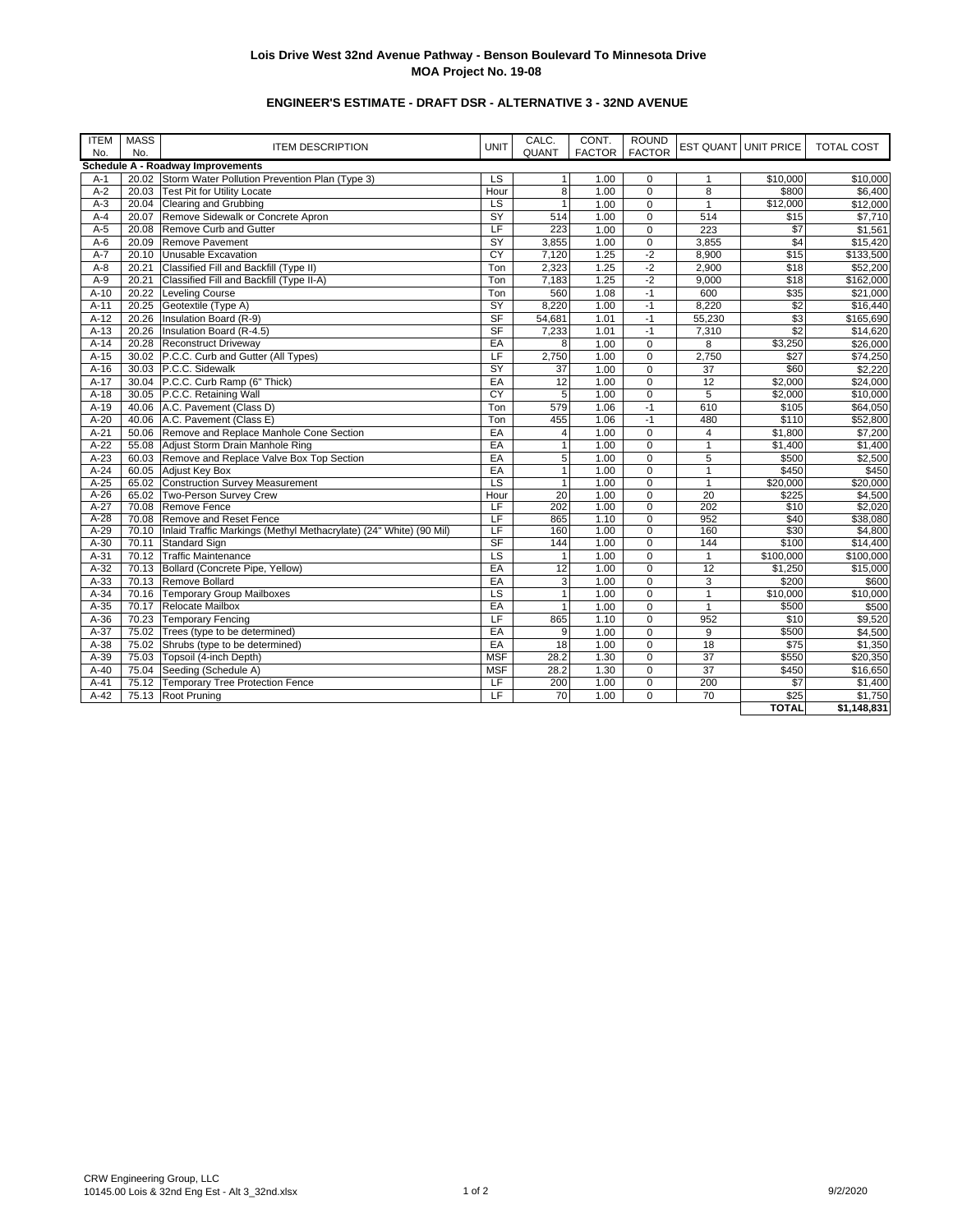# **ENGINEER'S ESTIMATE - DRAFT DSR - ALTERNATIVE 3 - 32ND AVENUE**

| <b>ITEM</b> | <b>MASS</b> | <b>ITEM DESCRIPTION</b>                                           | UNIT      | CALC.          | CONT.         | <b>ROUND</b>  | <b>EST QUANT UNIT PRICE</b> |              | <b>TOTAL COST</b> |
|-------------|-------------|-------------------------------------------------------------------|-----------|----------------|---------------|---------------|-----------------------------|--------------|-------------------|
| No.         | No.         |                                                                   |           | <b>QUANT</b>   | <b>FACTOR</b> | <b>FACTOR</b> |                             |              |                   |
|             |             | <b>Schedule B - Drainage Improvements</b>                         |           |                |               |               |                             |              |                   |
| $B-1$       |             | 20.13 Trench Dewatering                                           | LS        |                | 1.00          | $\mathbf 0$   |                             | \$5,000      | \$5,000           |
| $B-2$       |             | 20.13 Trench Excavation and Backfill (Various Depths)             | LF        | 1.081          | 1.00          | $\mathbf 0$   | 1,081                       | \$25         | \$27,025          |
| $B-3$       |             | 20.15 Furnish Trench Backfill (Type II)                           | Ton       | 290            | 1.30          | $\mathbf 0$   | 377                         | \$17         | \$6,409           |
| $B-4$       |             | 20.16 Bedding Material (Class D)                                  | LF        | 1.081          | 1.00          | $\mathbf 0$   | 1,081                       | \$30         | \$32,430          |
| $B-5$       | 20.26       | Insulation Board (R-20)                                           | <b>SF</b> | 64             | 1.00          | $\mathbf 0$   | 64                          | \$5          | \$320             |
| $B-6$       | 20.27       | Disposal of Unusable or Surplus Material                          | CY        | 580            | 1.30          | $\mathbf 0$   | 754                         | \$20         | \$15,080          |
| $B-7$       |             | 55.02 Furnish, Install, and Televise Pipe (12-Inch, Type S, CPEP) | LF        | 135            | 1.00          | $\mathbf 0$   | 135                         | \$60         | \$8,100           |
| $B-8$       |             | 55.02 Furnish, Install, and Televise Pipe (18-Inch, Type S, CPEP) | LF        | 502            | 1.00          | $\mathbf 0$   | 502                         | \$70         | \$35,140          |
| $B-9$       | 55.02       | Furnish, Install, and Televise Pipe (24-Inch, Type S, CPEP)       | LF        | 444            | 1.00          | $\mathbf 0$   | 444                         | \$80         | \$35,520          |
| $B-10$      |             | 55.04 Connect to Existing Storm Drain System                      | EA        | $\overline{2}$ | 1.00          | $\mathbf 0$   | 2                           | \$2,500      | \$5,000           |
| $B-11$      | 55.05       | Construct (Type II) Catch Basin Manhole                           | EA        | 6              | 1.00          | $\mathbf 0$   | 6                           | \$10,000     | \$60,000          |
| $B-12$      | 55.05       | Construct (Type II) Bypass Manhole                                | EA        | 1              | 1.00          | $\mathbf 0$   |                             | \$25,000     | \$25,000          |
| $B-13$      | 55.09       | Construct Catch Basin                                             | EA        | 6              | 1.00          | $\mathbf 0$   | 6                           | \$4,500      | \$27,000          |
| $B-14$      | 55.11       | Remove Manhole                                                    | EA        | 1              | 1.00          | $\mathbf 0$   |                             | \$1,000      | \$1,000           |
| $B-15$      | 55.11       | Remove Catch Basin                                                | EA        | $\overline{2}$ | 1.00          | $\mathbf 0$   | $\overline{2}$              | \$900        | \$1,800           |
| $B-16$      | 55.22       | Oil and Grit Separator                                            | EA        | 1              | 1.00          | $\mathbf 0$   | $\overline{1}$              | \$25,000     | \$25,000          |
| $B-17$      | 55.27       | Storm Drain Bypass System                                         | LS        | 1              | 1.00          | $\mathbf 0$   | $\overline{1}$              | \$5.000      | \$5,000           |
| $B-18$      | 70.07       | Remove Pipe                                                       | LF        | 509            | 1.00          | $\mathbf 0$   | 509                         | \$13         | \$6,617           |
| $B-19$      | 80.29       | <b>Heat Trace System</b>                                          | LS        |                | 1.00          | $\mathbf 0$   |                             | \$96,952     | \$96,952          |
|             |             |                                                                   |           |                |               |               |                             | <b>TOTAL</b> | \$418,393         |
|             |             | <b>Schedule C - Illumination Improvements</b>                     |           |                |               |               |                             |              |                   |
| $C-1$       | 80.02       | Trench and Backfill (2'W x 3.5'D)                                 | LF        | .246           | 1.10          | $-1$          | 1,370                       | \$24         | \$33,428          |
| $C-2$       | 80.04       | Driven Pile Luminaire Pole Foundations                            | EA        | $\overline{7}$ | 1.00          | $\mathbf 0$   |                             | \$2,778      | \$19,446          |
| $C-3$       |             | 80.04 Cast-In-Place Light Column Foundation                       | EA        | $\overline{2}$ | 1.00          | $\pmb{0}$     | $\overline{2}$              | \$2,500      | \$5,000           |
| $C-4$       | 80.05       | Fixed Base Luminaire Pole                                         | EA        | $\overline{7}$ | 1.00          | $\mathbf 0$   | $\overline{7}$              | \$3,940      | \$27,580          |
| $C-5$       | 80.06       | Luminaire Arm                                                     | EA        | 8              | 1.00          | $\mathbf 0$   | 8                           | \$775        | \$6,200           |
| $C-6$       | 80.07       | Steel Conduit (2 inch)                                            | FT        | 1,293          | 1.10          | $-1$          | 1,420                       | \$39         | \$55,380          |
| $C-7$       | 80.08       | Junction Box (Type IA)                                            | EA        | 11             | 1.00          | $\mathbf 0$   | 11                          | \$1,263      | \$13,893          |
| $C-8$       |             | 80.10 3 Conductor 8 AWG Type XHHW-2 Cable                         | <b>FT</b> | 1.891          | 1.10          | $-1$          | 2.080                       | \$7          | \$14,560          |

C-9 80.29 Pedestrian Light Column EA 2 1.00 0 2 \$3,900 \$7,800<br>
C-10 80.29 Spare Pedestrian Light Column EA 1 1.00 0 1 \$2,900 \$2,900

#### **SUMMARY**

Schedule A - Roadway Improvements \$1,148,831<br>Schedule B - Drainage Improvements \$418,393<br>Chedule C - Illumination Improvements \$186,187 Schedule B - Drainage Improvements \$418,393 Schedule C - Illumination Improvements \$186,187

Subtotal \$1,753,411

**TOTAL \$186,187**

**Total Estimated Construction Cost: \$1,753,000**

Spare Pedestrian Light Column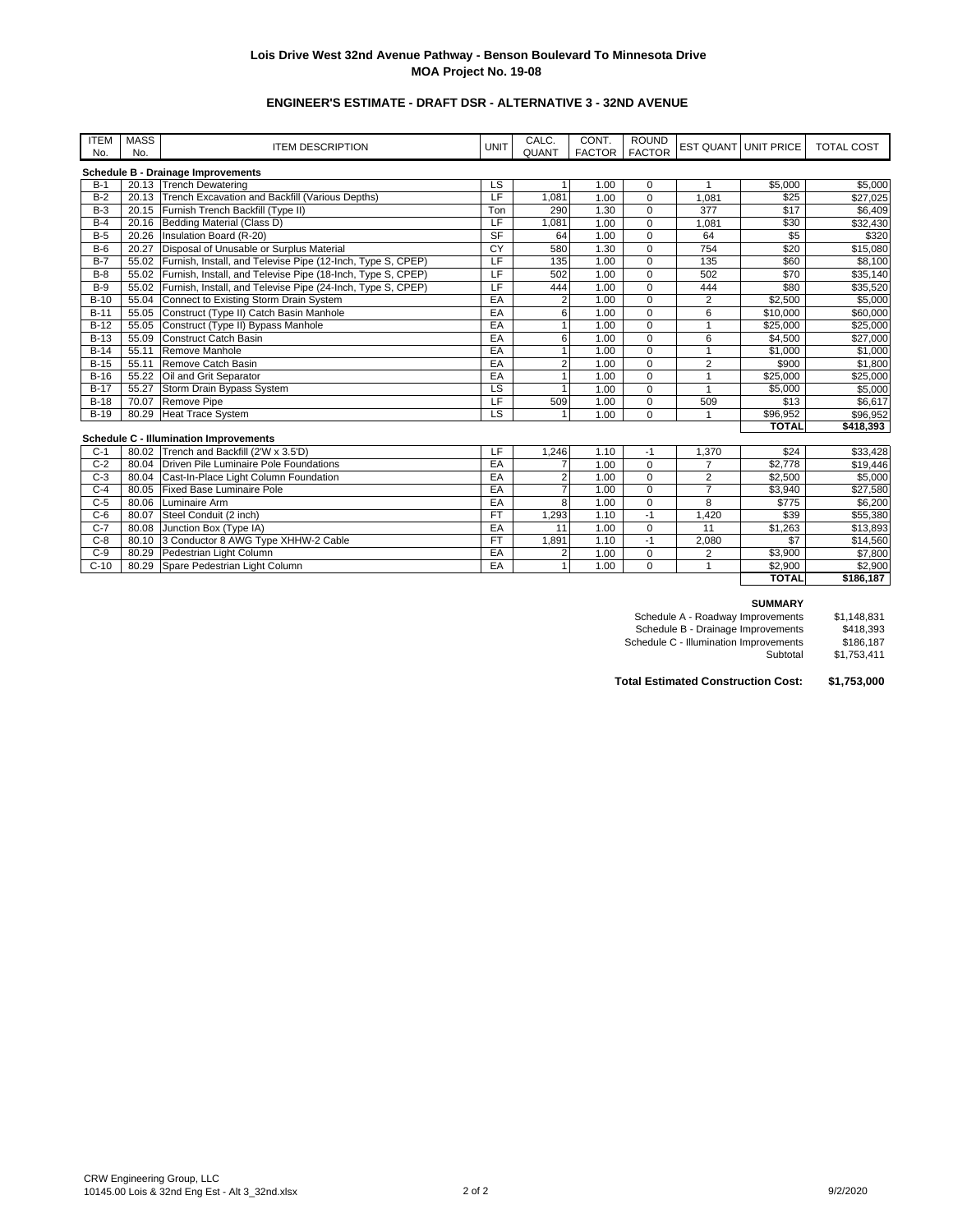| <b>Utility Relocation Summary</b>     |           |  |  |  |  |  |  |  |
|---------------------------------------|-----------|--|--|--|--|--|--|--|
| 32nd Avenue Upgrades: Alternative 3   |           |  |  |  |  |  |  |  |
| Electric (CEA)                        | \$64,545  |  |  |  |  |  |  |  |
| <b>Telecommunications (ACS)</b>       | \$88,010  |  |  |  |  |  |  |  |
| Cable Television (GCI)                | \$186,160 |  |  |  |  |  |  |  |
| Natural Gas (Enstar)                  | \$161,389 |  |  |  |  |  |  |  |
| Subtotal:                             | \$500,104 |  |  |  |  |  |  |  |
| Construction Contingency (10%)        | \$50,010  |  |  |  |  |  |  |  |
| <b>Total Utility Relocation Cost:</b> | \$550,114 |  |  |  |  |  |  |  |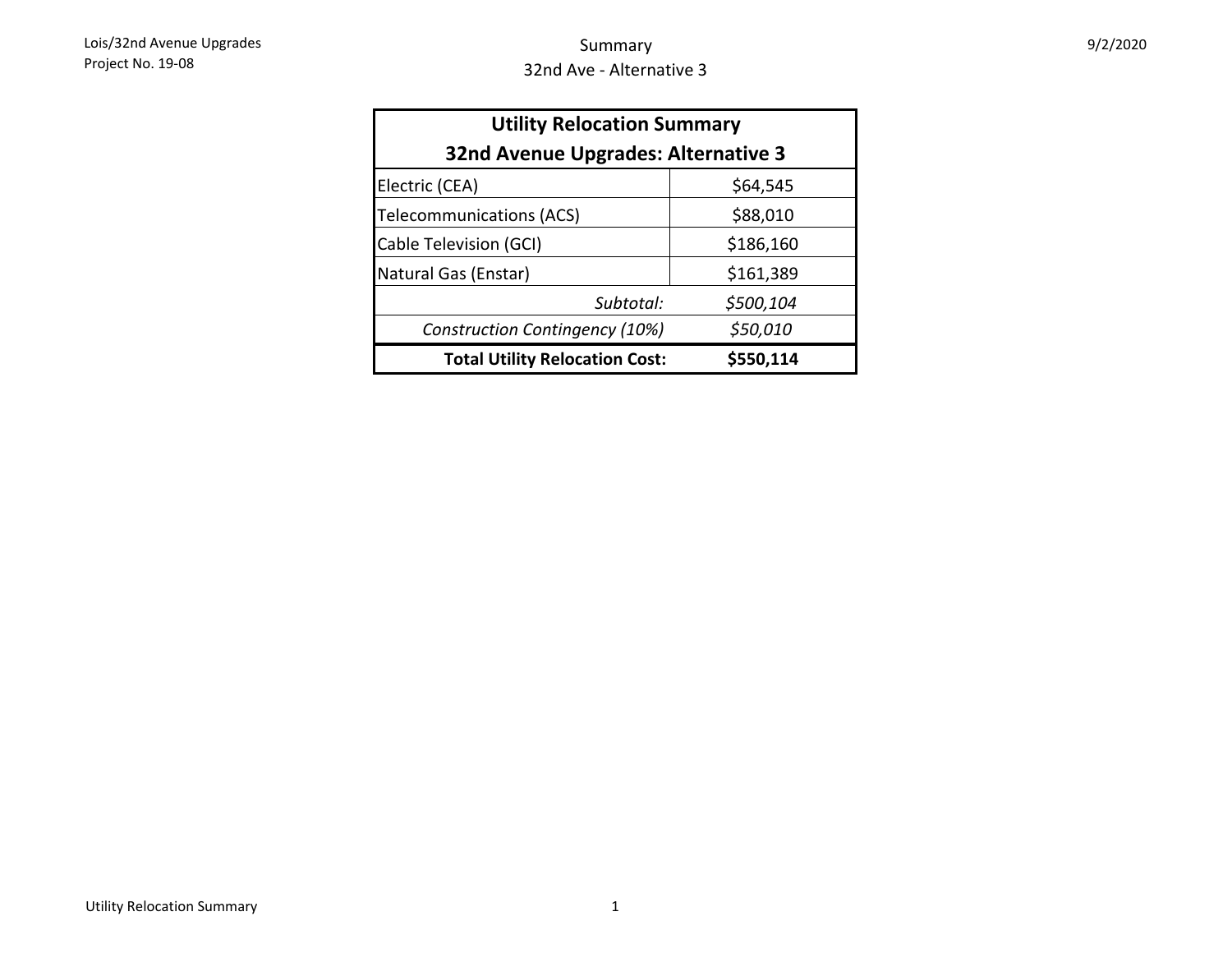## CEA32nd Ave - Alternative 3

|               | <b>APPROX.</b>           |               |                                 |                                | <b>RECOMMENDED</b>               |                |    |                            |             |                                   |
|---------------|--------------------------|---------------|---------------------------------|--------------------------------|----------------------------------|----------------|----|----------------------------|-------------|-----------------------------------|
| Id No.        | <b>STATION</b>           | <b>OFFSET</b> | UTILITY CONFLICT                | <b>DESCRIPTION OF CONFLICT</b> | <b>ACTION</b>                    |                |    | AMOUNT UNIT UNIT PRICE     | <b>COST</b> | <b>COMMENTS</b>                   |
| CEA-1         | $32+00 -$<br>$43 + 06$   | LT.           | OH 3 Phase - distribution       | construction clearance         | provide cable watch              | 1200           | LF | \$5                        | \$6,000     |                                   |
| CEA-2         | $36+27$                  | <b>RT</b>     | <b>Distribution Pole</b>        | within proposed improvements   | <b>Relocate Pole</b>             | $\mathbf{1}$   | EA | \$15,000                   | \$15,000    | undergrounding costs are separate |
| CEA-3         | $36+29$                  | <b>RT</b>     | OH 3 Phase - distribution       | within proposed improvements   | Relocate with pole               | $\overline{1}$ | EA | \$1,500                    | \$1,500     |                                   |
| CEA-4         | $37+78 -$<br>$37 + 84$   | <b>RT</b>     | OH 1 Phase - distribution       | construction clearance         | provide cable watch              | 40             | LF | \$5                        | \$200       |                                   |
| CEA-5         | $37 + 74$                | <b>RT</b>     | <b>Distribution Pole</b>        | within proposed improvements   | Protect in place                 | $\overline{1}$ | EA | \$1,500                    | \$1,500     | undergrounding costs are separate |
| CEA-6         | $39+74 -$<br>$39 + 79$   | Crossing      | OH 3 Phase - distribution       | within proposed improvements   | Relocate Overhead to<br>new pole |                | EA | \$1,500                    | \$1,500     |                                   |
| CEA-7         | $37+78 -$<br>$37 + 83$   | <b>RT</b>     | OH 1 Phase - distribution       | within proposed improvements   | provide cable watch              | 30             | LF | \$5                        | \$150       |                                   |
| CEA-8         | $39+79 -$<br>$39 + 83$   | <b>RT</b>     | OH 3 Phase - distribution       | within proposed improvements   | Relocate Overhead to<br>new pole | 1              | EA | \$1,500                    | \$1,500     |                                   |
| CEA-9         | $39 + 81$                | <b>RT</b>     | Service to Parcel 118           | within proposed improvements   | Relocate Overhead to<br>new pole |                | EA | \$1,000                    | \$1,000     |                                   |
| <b>CEA-10</b> | $39 + 81$                | <b>RT</b>     | Distribution Pole               | within proposed improvements   | Relocate Pole                    |                | EA | \$15,000                   | \$15,000    | undergrounding costs are separate |
| <b>CEA-11</b> | $39 + 83 -$<br>$40 + 32$ | <b>RT</b>     | OH 1 Phase - distribution       | within proposed improvements   | Relocate Overhead to<br>new pole |                | EA | \$1,500                    | \$1,500     |                                   |
| <b>CEA-12</b> | $40 + 88$                | <b>RT</b>     | <b>Distribution Pole</b>        | within proposed improvements   | Protect in Place                 | $\mathbf{1}$   | EA | \$1,500                    | \$1,500     | undergrounding costs are separate |
| $CEA-13$      | $43 + 06$                | <b>RT</b>     | Service to Parcel 121 (2 total) | construction clearance         | provide cable watch              | $\overline{2}$ | EA | \$400                      | \$800       |                                   |
| <b>CEA-14</b> | $43 + 06$                | <b>RT</b>     | <b>Distribution Pole</b>        | within proposed improvements   | Protect in place                 | $\mathbf{1}$   | EA | \$1,500                    | \$1,500     | undergrounding costs are separate |
| <b>CEA-15</b> | $43 + 06$                | <b>RT</b>     | OH 1 Phase - distribution       | construction clearance         | provide cable watch              | 200            | LF | \$5                        | \$1,000     |                                   |
|               |                          |               |                                 |                                |                                  |                |    | <b>Construction Costs:</b> | \$49,650    |                                   |

יכס, 149 \$14,895 Engineering/Administration (30%):<br>Total: **Total: \$64,545**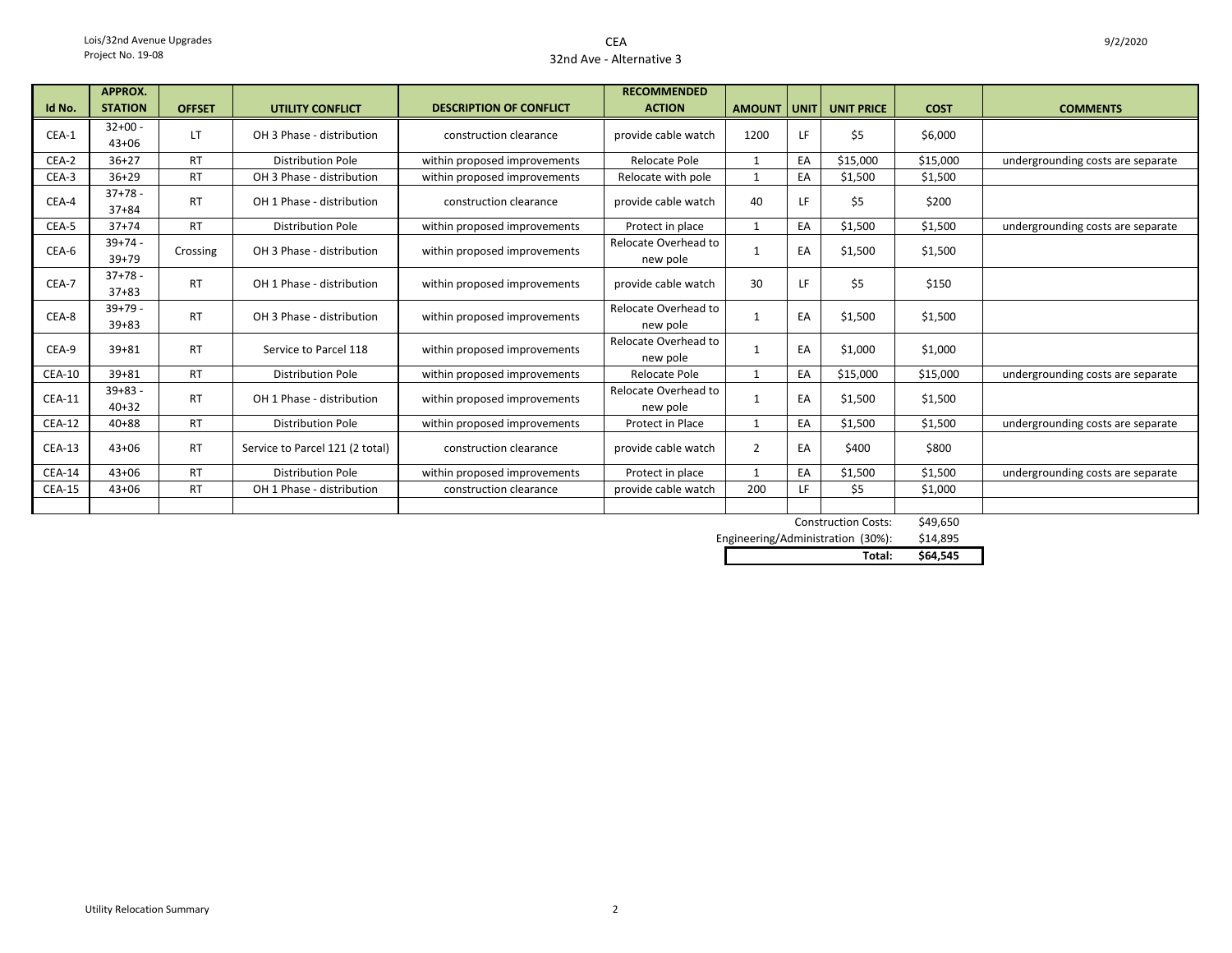## ACS32nd Ave - Alternative 3

| Id No.  | <b>APPROX.</b><br><b>STATION</b> | <b>OFFSET</b> | UTILITY CONFLICT      | <b>DESCRIPTION OF CONFLICT</b> | <b>RECOMMENDED</b><br><b>ACTION</b> | <b>AMOUNT</b> | UNIT I | <b>UNIT PRICE</b>   | <b>COST</b> | <b>COMMENTS</b> |
|---------|----------------------------------|---------------|-----------------------|--------------------------------|-------------------------------------|---------------|--------|---------------------|-------------|-----------------|
|         |                                  |               |                       |                                |                                     |               |        |                     |             |                 |
| $ACS-1$ | $33+15 -$                        | Crossing      | OH 100 pair telephone | within proposed improvements   | underground                         | 60            | LF     | \$80                | \$4,800     |                 |
|         | $33+19$                          |               |                       |                                |                                     |               |        |                     |             |                 |
|         | $33+18$ -                        |               |                       |                                |                                     |               |        |                     |             |                 |
| $ACS-2$ | $36+29$                          | <b>RT</b>     | OH 200 pair telephone | within proposed improvements   | underground                         | 315           | LF     | \$85                | \$26,775    |                 |
|         | $35+99-$                         |               |                       |                                |                                     |               |        |                     |             |                 |
| $ACS-3$ | $36 + 26$                        | <b>RT</b>     | OH 600 pair telephone | within proposed improvements   | underground                         | 30            | LF     | \$100               | \$3,000     |                 |
| ACS-4   | $36 + 29$                        | <b>RT</b>     | OH 100 pair telephone | within proposed improvements   | underground                         | 60            | LF.    | \$80                | \$4,800     |                 |
| ACS-5   | $38 + 00$                        | LT.           | Vault                 | within proposed improvements   | adjust                              | 1             | EA     | \$4,300             | \$4,300     |                 |
|         | $38 + 06 -$                      |               |                       |                                |                                     |               |        |                     |             |                 |
| $ACS-6$ | $39 + 83$                        | <b>RT</b>     | OH 100 pair telephone | within proposed improvements   | underground                         | 195           | LF     | \$80                | \$15,600    |                 |
|         | $39 + 61 -$                      |               |                       |                                |                                     |               |        |                     |             |                 |
| ACS-7   | $39 + 83$                        | LT            | OH 600 pair telephone | within proposed improvements   | underground                         | 40            | LF     | \$100               | \$4,000     |                 |
| ACS-8   | $39 + 83$                        | <b>RT</b>     | OH 100 pair telephone | within proposed improvements   | underground                         | 35            | LF.    | \$80                | \$2,800     |                 |
|         | $39 + 83 -$                      |               |                       |                                |                                     |               |        |                     |             |                 |
| ACS-9   | $40 + 09$                        | <b>RT</b>     | OH 50 pair telephone  | within proposed improvements   | underground                         | 25            | LF     | \$65                | \$1,625     |                 |
|         |                                  |               |                       |                                |                                     |               |        | Construction Costs: | \$67,700    |                 |

 $567,700$ \$20,310 Engineering/Administration (30%):

| ۰tal:<br>. | 3.010<br>588 |  |
|------------|--------------|--|
|            |              |  |
|            |              |  |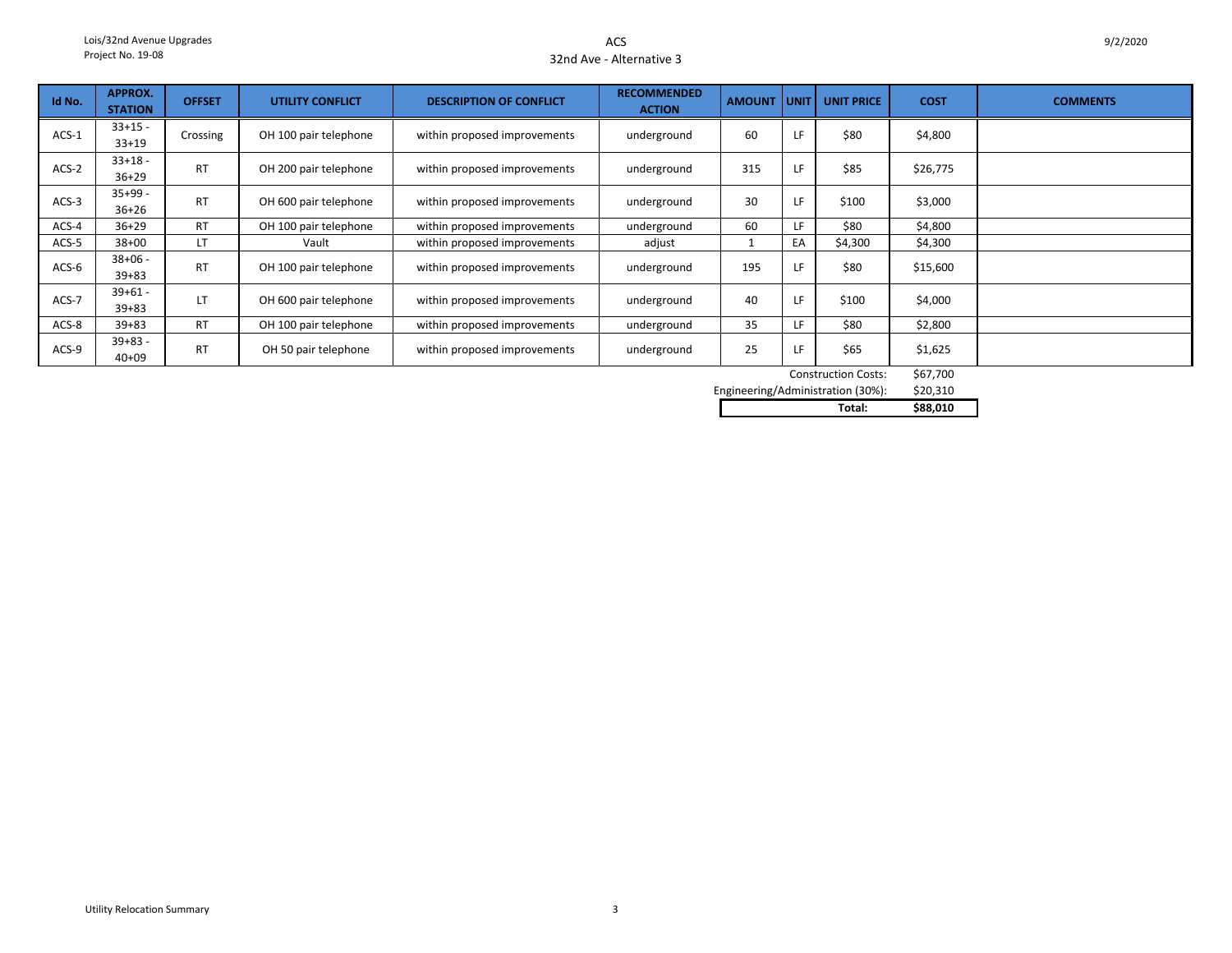GCI32nd Ave - Alternative 3

| Id No.   | <b>APPROX.</b><br><b>STATION</b> | <b>OFFSET</b> | <b>UTILITY CONFLICT</b> | <b>DESCRIPTION OF CONFLICT</b> | <b>RECOMMENDED</b><br><b>ACTION</b> | <b>AMOUNT</b> | <b>UNIT</b> | <b>UNIT PRICE</b> | <b>COST</b> | <b>COMMENTS</b>                   |
|----------|----------------------------------|---------------|-------------------------|--------------------------------|-------------------------------------|---------------|-------------|-------------------|-------------|-----------------------------------|
| $GCI-1$  | $33+00 -$<br>$40 + 09$           | <b>RT</b>     | overhead C line         | within proposed improvements   | underground                         | 700           | I F         | \$20              | \$14,000    | Joint trench with FO              |
| $GCI-2$  | $33+00 -$<br>$39 + 83$           | <b>RT</b>     | overhead FO line        | within proposed improvements   | underground                         | 670           | LF          | \$120             | \$80,400    |                                   |
| $GCI-3$  | $33+16 -$<br>$33+18$             | <b>RT</b>     | underground C line      | within proposed improvements   | adjust                              | 60            | LF          | \$80              | \$4,800     |                                   |
| GCI-4    | $36 + 29$                        | <b>RT</b>     | overhead C line         | within proposed improvements   | underground                         | 100           | LF.         | \$20              | \$2,000     | Joint trench with FO              |
| GCI-5    | $36+29$                          | <b>RT</b>     | overhead FO line        | within proposed improvements   | underground                         | 100           | LF          | \$120             | \$12,000    |                                   |
| GCI-6    | $39+77-$<br>$39 + 83$            | <b>RT</b>     | underground C line      | within proposed improvements   | adjust                              | 70            | LF          | \$80              | \$5,600     |                                   |
| GCI-7    | $39+80 -$<br>$39 + 83$           | Crossing      | underground C line      | within proposed improvements   | adjust                              | 45            | I F         | \$80              | \$3,600     |                                   |
| GCI-8    | $39 + 81 -$<br>$39 + 83$         | Crossing      | underground FO line     | within proposed improvements   | adjust                              | 40            | LF          | \$120             | \$4,800     |                                   |
| GCI-9    | 43+06                            | <b>RT</b>     | overhead C line         | within proposed improvements   | underground                         | 100           | LF          | \$80              | \$8,000     | underground to next northern pole |
| $GCI-10$ | $44+02 -$<br>$44 + 22$           | LT            | overhead C line         | within proposed improvements   | underground                         | 100           | I F         | \$80              | \$8,000     | underground to next northern pole |

Construction Costs: \$143,200

\$42,960 Engineering/Administration (30%)

**Total: \$186,160**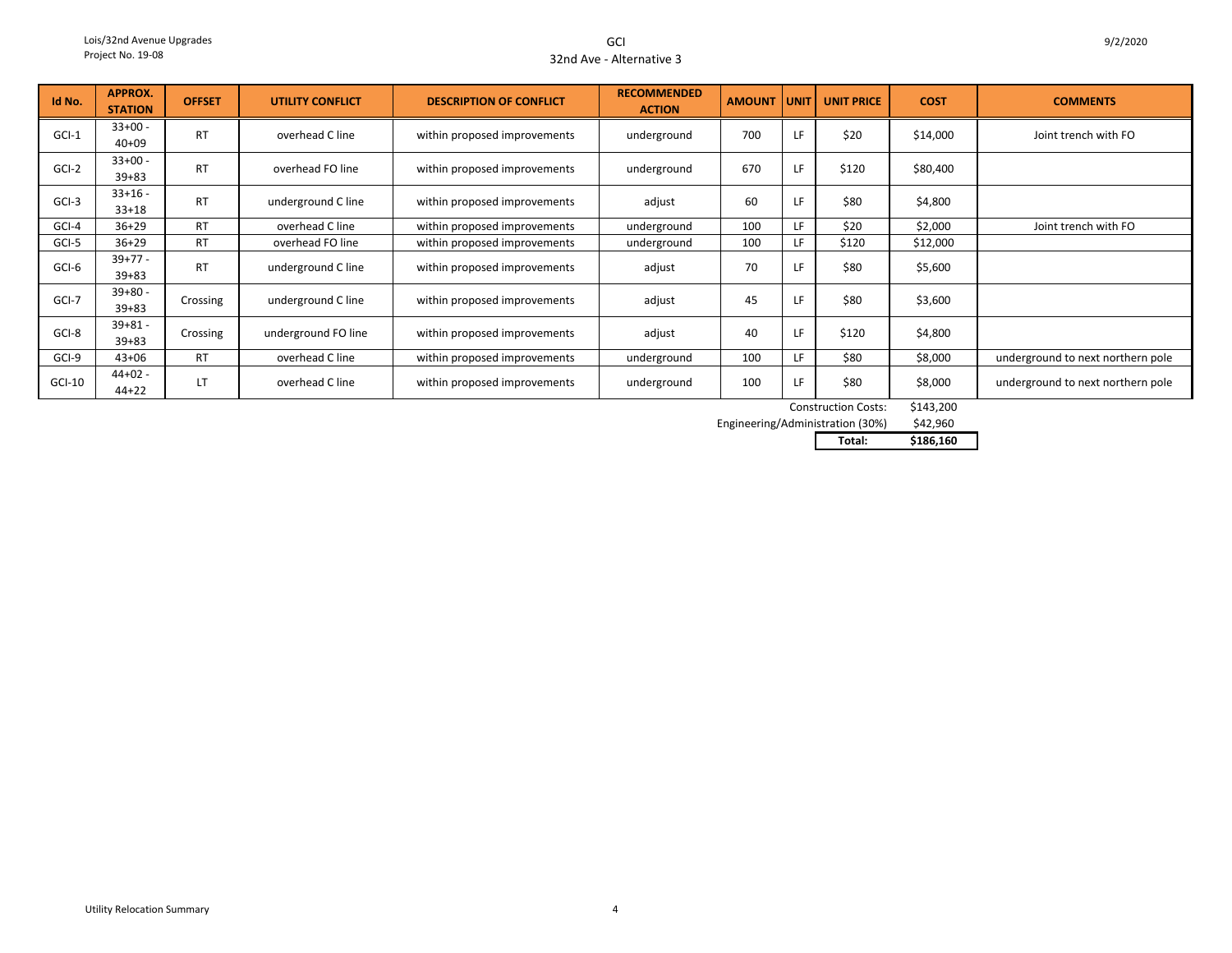#### Enstar32nd Ave - Alternative 3

| Id No.   | <b>APPROX.</b><br><b>STATION</b> | <b>OFFSET</b> | <b>UTILITY CONFLICT</b> | <b>DESCRIPTION OF CONFLICT</b> | <b>RECOMMENDED</b><br><b>ACTION</b> |     |     | AMOUNT UNIT UNIT PRICE | <b>COST</b> | <b>COMMENTS</b> |
|----------|----------------------------------|---------------|-------------------------|--------------------------------|-------------------------------------|-----|-----|------------------------|-------------|-----------------|
| Enstar-1 | $33+00 -$<br>$39 + 29$           | LT            | 3-Inch Steel            | within proposed improvemnts    | Relocate as needed                  | 635 | LF  | \$135                  | \$85,725    |                 |
| Enstar-2 | $34 + 45$                        | Crossing      | 1-1/4"-Inch Steel       | within proposed improvemnts    | Relocate as needed                  | 50  | ίF. | \$108                  | \$5,400     |                 |
| Enstar-3 | $37 + 82$                        | Crossing      | 1-1/4-Inch Steel        | within proposed improvemnts    | Relocate as needed                  | 50  | LF  | \$108                  | \$5,400     |                 |
| Enstar-4 | $38 + 31$                        | Crossing      | 1-1/4-Inch Steel        | within proposed improvemnts    | Relocate as needed                  | 50  | ΙF  | \$108                  | \$5,400     |                 |
| Enstar-5 | $39+59 -$<br>$39 + 95$           | LT            | 3-Inch Steel            | within proposed improvemnts    | Relocate as needed                  | 40  | LF. | \$135                  | \$5,400     |                 |
| Enstar-6 | $39 + 88$                        | Crossing      | 2-Inch Steel            | within proposed improvemnts    | Relocate as needed                  | 50  | LF  | \$125                  | \$6,250     |                 |
| Enstar-7 | $39 + 97$                        | Crossing      | 2-Inch Steel            | within proposed improvemnts    | Relocate as needed                  | 50  | ίF. | \$125                  | \$6,250     |                 |
| Enstar-8 | $41 + 24$                        | Crossing      | 1-1/4-Inch Steel        | within proposed improvemnts    | Relocate as needed                  | 40  |     | \$108                  | \$4,320     |                 |

\$124,145 Construction Costs:

\$37,244 Engineering/Administration (30%)

|  | n,<br>___ |
|--|-----------|
|  |           |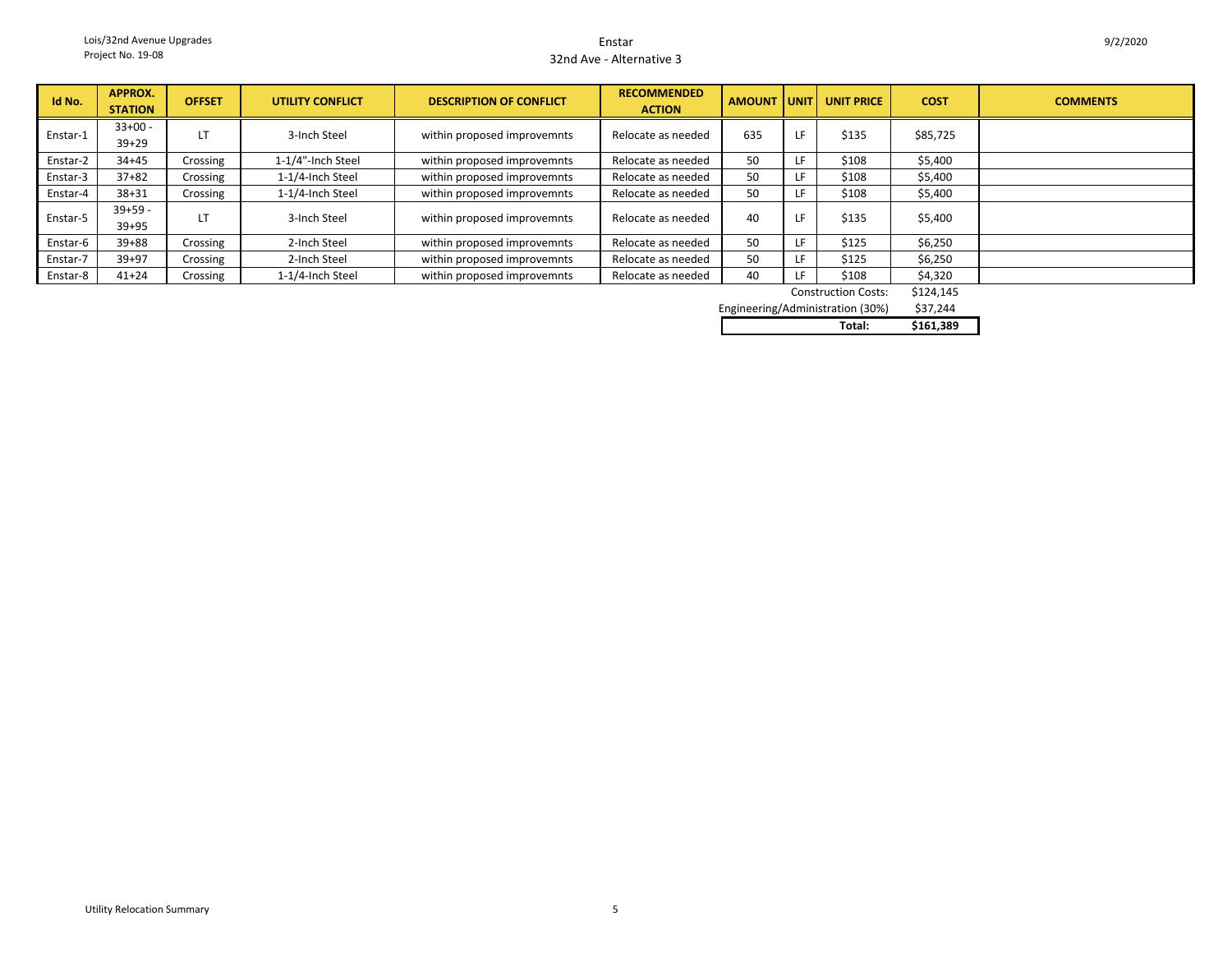| ROW REQUIREMENTS ESTIMATE - DRAFT DSR - ALTERNATIVE 3 - 32ND AVENUE |  |  |
|---------------------------------------------------------------------|--|--|
|                                                                     |  |  |

| <b>PARCEL</b> | Lois & 32nd Ave Upgrade - Alternative 3 - 32nd<br><b>Purchase Entire</b><br>Property | <b>PUE</b> | <b>SE</b> | <b>TCE</b> | # Of TCP's               |
|---------------|--------------------------------------------------------------------------------------|------------|-----------|------------|--------------------------|
| 115           |                                                                                      | X          | X         |            | $\overline{\phantom{a}}$ |
| 116           |                                                                                      | X          | X         | v          |                          |
| 117           |                                                                                      | X          |           | v          |                          |
| 118           |                                                                                      | Χ          | χ         | v          |                          |
| 119           |                                                                                      | X          | v         | v          |                          |
| 120           |                                                                                      | X          | X         |            |                          |
| 121           | χ                                                                                    |            |           |            |                          |
| 122           |                                                                                      | X          | X         |            | 3                        |
| 123           |                                                                                      |            |           |            | ำ                        |
| <b>TOTAL</b>  |                                                                                      |            | 6         | 4          | 13                       |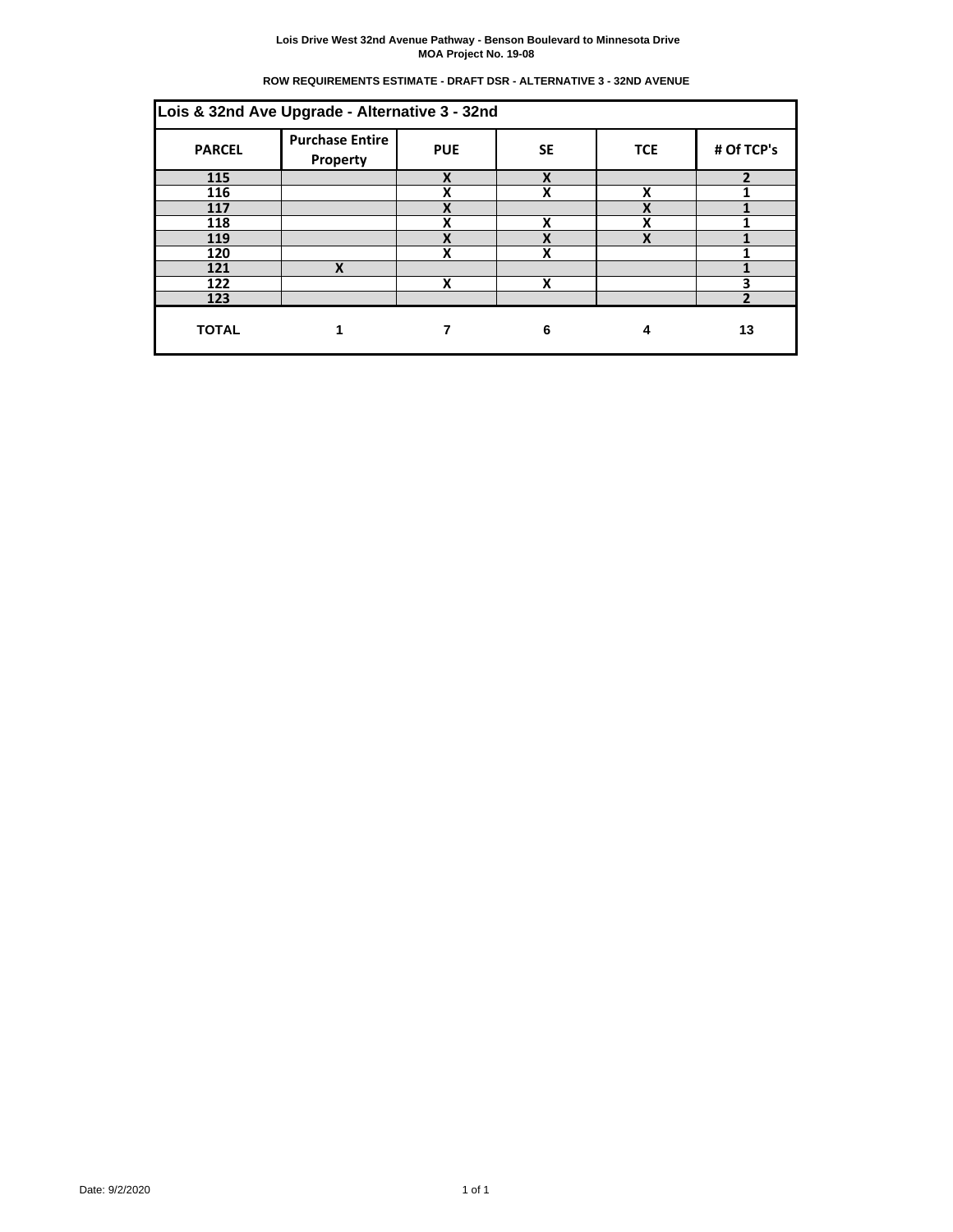| Date: $9/1/2020$       |                | Dasis.                                         |                 | r repared by: | <b>UR</b> W                                         |
|------------------------|----------------|------------------------------------------------|-----------------|---------------|-----------------------------------------------------|
|                        |                | Project: Lois Drive & 32nd Avenue Pathway      |                 |               | Alternative 3 - Intersection                        |
| <b>Project Number:</b> |                | 19-08                                          |                 |               | [B]=local bond; [S]=state grant; [F]= federal grant |
|                        |                | Design Management                              |                 |               |                                                     |
| <b>DESIGN</b>          |                | Start 20?? PM&E Design Services                | \$13,530<br>\$0 |               |                                                     |
|                        |                | PM&E Design Survey                             | \$0             |               |                                                     |
|                        |                | PM&E Design Soil                               | \$0             |               |                                                     |
|                        |                |                                                |                 |               |                                                     |
|                        |                | Contractual Dsgn Sers (Basic)                  | \$71,000        |               |                                                     |
|                        |                | Contractual Dsgn Sers (Add'l)                  | \$10,000        |               |                                                     |
|                        |                | Contractual Design Survey                      | \$12,000        |               |                                                     |
|                        |                | <b>Contractual Design Soils</b>                | \$5,000         |               |                                                     |
|                        |                | Miscellaneous                                  | \$0             |               |                                                     |
| Subtotal               |                |                                                |                 | \$111,530     |                                                     |
| <b>UTILITIES</b>       |                | AWWU                                           | \$0             |               |                                                     |
|                        | Start 20?? CEA |                                                | \$58,000        |               |                                                     |
|                        |                | <b>ACS</b>                                     | \$53,000        |               |                                                     |
|                        |                | GCI                                            | \$29,000        |               |                                                     |
|                        |                | Enstar                                         | \$55,000        |               |                                                     |
| Subtotal               |                |                                                |                 | \$195,000     |                                                     |
| <b>ROW</b>             |                | Real Estate Services                           | \$11,800        |               |                                                     |
|                        |                | Start 20?? Land Acquisition                    | \$41,000        |               |                                                     |
| Subtotal               |                |                                                |                 | \$52,800      |                                                     |
|                        |                |                                                |                 |               |                                                     |
| <b>CONSTRUCTION</b>    |                | <b>Construction Management</b>                 | \$18,040        |               |                                                     |
|                        | Start 20??     | Inspection                                     | \$45,100        |               |                                                     |
|                        |                | <b>Materials Testing</b>                       | \$7,893         |               |                                                     |
|                        |                | Survey                                         | \$9,020         |               |                                                     |
|                        |                | Miscellaneous                                  | \$0             |               |                                                     |
|                        |                | <b>Construction Contract</b>                   | \$451,000       |               |                                                     |
| Subtotal               |                |                                                |                 | \$531,053     |                                                     |
| <b>MISCELLANEOUS</b>   |                |                                                | \$169,126       |               |                                                     |
|                        |                | Bond Overhead (15.0%)<br>Grant Overhead (0.0%) | \$0             |               |                                                     |
|                        |                |                                                | \$68,000        |               |                                                     |
|                        |                | Contingency (15%)                              |                 |               |                                                     |
| Subtotal               |                |                                                |                 | \$237,126     |                                                     |
| PROJECT TOTAL          |                |                                                |                 | \$1,127,509   |                                                     |

| Date: 9/1/2020         | <b>Basis:</b>                                                             | <b>Prepared By:</b> | <b>CRW</b>                   | <b>Ver. 5.1</b> |  |  |
|------------------------|---------------------------------------------------------------------------|---------------------|------------------------------|-----------------|--|--|
|                        | Project: Lois Drive & 32nd Avenue Pathway                                 |                     | Alternative 3 - Intersection |                 |  |  |
| <b>Project Number:</b> | 19-08<br>$[B] = local bond$ ; $[S] = state grant$ ; $[F] = federal grant$ |                     |                              |                 |  |  |
| DESIGN                 | Design Management                                                         | \$13,530            |                              |                 |  |  |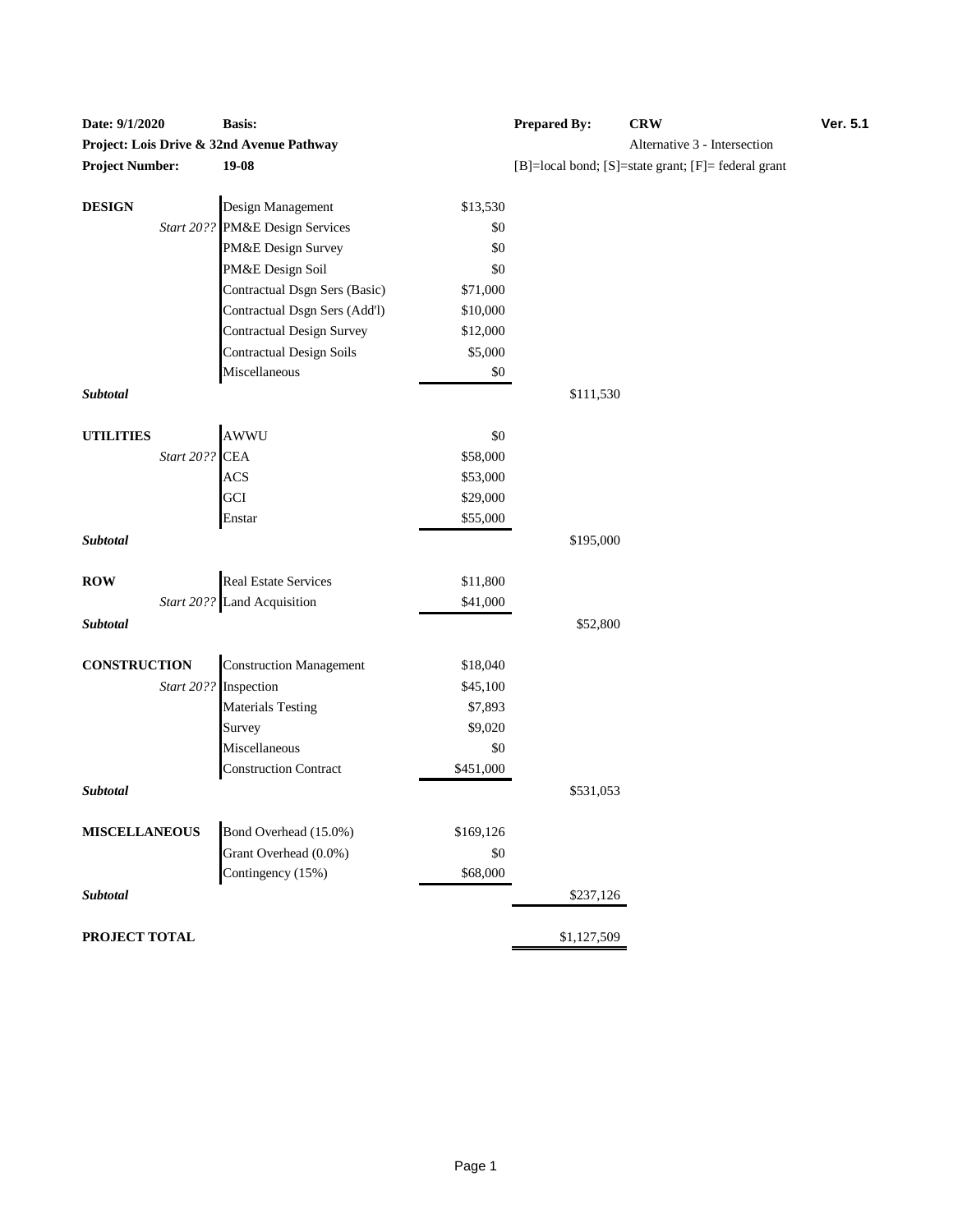# **ENGINEER'S ESTIMATE - DRAFT DSR - ALTERNATIVE 3 - INTERSECTION**

| <b>ITEM</b> | <b>MASS</b> |                                                                            |                          | CALC.          | CONT.         | <b>ROUND</b>   |                |                             |                   |
|-------------|-------------|----------------------------------------------------------------------------|--------------------------|----------------|---------------|----------------|----------------|-----------------------------|-------------------|
| No.         | No.         | <b>ITEM DESCRIPTION</b>                                                    | <b>UNIT</b>              | QUANT          | <b>FACTOR</b> | <b>FACTOR</b>  |                | <b>EST QUANT UNIT PRICE</b> | <b>TOTAL COST</b> |
|             |             | Schedule A - Roadway Improvements                                          |                          |                |               |                |                |                             |                   |
| $A-1$       |             | 20.02 Storm Water Pollution Prevention Plan (Type 3)                       | LS                       | 1              | 1.00          | $\Omega$       | $\mathbf{1}$   | \$2,000                     | \$2,000           |
| $A-2$       | 20.03       | <b>Test Pit for Utility Locate</b>                                         | Hour                     | 8              | 1.00          | $\mathbf 0$    | 8              | \$800                       | \$6,400           |
| $A-3$       | 20.04       | Clearing and Grubbing                                                      | LS                       |                | 1.00          | $\mathbf 0$    | $\overline{1}$ | \$2,000                     | \$2,000           |
| $A - 4$     | 20.09       | Remove Pavement                                                            | $\overline{\mathsf{SY}}$ | 682            | 1.00          | $\mathbf 0$    | 682            | \$4                         | \$2,728           |
| $A-5$       | 20.10       | Unusable Excavation                                                        | CY                       | 1,480          | 1.25          | $-2$           | 1,900          | \$15                        | \$28,500          |
| $A-6$       |             | 20.21 Classified Fill and Backfill (Type II)                               | Ton                      | 424            | 1.25          | $-2$           | 500            | \$18                        | \$9,000           |
| $A-7$       |             | 20.21 Classified Fill and Backfill (Type II-A)                             | Ton                      | ,269           | 1.25          | $-2$           | 1,600          | \$18                        | \$28,800          |
| $A - 8$     |             | 20.22 Leveling Course                                                      | Ton                      | 116            | 1.08          | $-1$           | 130            | \$35                        | \$4,550           |
| $A-9$       |             | 20.25 Geotextile (Type A)                                                  | $\overline{\mathsf{SY}}$ | 1,502          | 1.00          | $-1$           | 1.500          | \$2                         | \$3,000           |
| $A-10$      | 20.26       | Insulation Board (R-9)                                                     | SF                       | 8,816          | 1.01          | $-1$           | 8,900          | \$3                         | \$26,700          |
| $A-11$      | 20.26       | Insulation Board (R-4.5)                                                   | $S$ F                    | 1,176          | 1.01          | $-1$           | 1,190          | \$2                         | \$2,380           |
| $A-12$      |             | 30.02 P.C.C. Curb and Gutter (All Types)                                   | LF                       | 398            | 1.00          | $\mathbf 0$    | 398            | \$27                        | \$10,746          |
| $A-13$      |             | 30.03 P.C.C. Sidewalk                                                      | SY                       | 54             | 1.00          | 0              | 54             | \$60                        | \$3,240           |
| $A-14$      |             | 30.04 P.C.C. Curb Ramp (6" Thick)                                          | EA                       | 3              | 1.00          | 0              | 3              | \$2.000                     | \$6,000           |
| $A-15$      |             | 30.10 Colored Concrete                                                     | <b>SY</b>                | 39             | 1.00          | $\mathbf 0$    | 39             | \$160                       | \$6,240           |
| $A-16$      |             | 40.06 A.C. Pavement (Class D)                                              | Ton                      | 109            | 1.06          | $-1$           | 120            | \$105                       | \$12,600          |
| $A-17$      |             | 40.06 A.C. Pavement (Class E)                                              | Ton                      | 94             | 1.06          |                | 100            | \$110                       | \$11,000          |
| $A-18$      |             | 60.03 Remove and Replace Valve Box Top Section                             | EA                       | 3              | 1.00          |                | 3              | \$500                       | \$1,500           |
| $A-19$      |             | 65.02 Construction Survey Measurement                                      | LS                       | 1              | 1.00          | $\mathbf 0$    | $\mathbf{1}$   | \$3,700                     | \$3,700           |
| $A-20$      |             | 65.02 Two-Person Survey Crew                                               | Hour                     | 10             | 1.00          | $\overline{0}$ | 10             | \$225                       | \$2,250           |
| $A-21$      |             | 70.08 Remove and Reset Fence                                               | LF                       | 225            | 1.10          | $\mathbf 0$    | 248            | \$40                        | \$9,920           |
| $A-22$      |             | 70.10   Inlaid Traffic Markings (Methyl Methacrylate) (4" Yellow) (250 Mil | LF                       | 259            | 1.00          | $\mathbf 0$    | 259            | \$12                        | \$3,108           |
| $A-23$      |             | 70.10 Inlaid Traffic Markings (Methyl Methacrylate, 18" White, 250 Mil     | LF                       | 41             | 1.00          | $\mathbf 0$    | 41             | \$110                       | \$4,510           |
| $A-24$      |             | 70.10 Inlaid Traffic Markings (Methyl Methacrylate) (24" White) (90 Mil    | LF                       | 61             | 1.00          | $\mathbf 0$    | 61             | \$30                        | \$1,830           |
| $A-25$      | 70.10       | Inlaid Traffic Markings (Methyl Methacrylate) (Words & Symbols) (250 Mil   | EA                       | 3              | 1.00          | $\Omega$       | 3              | \$1,200                     | \$3,600           |
| $A-26$      | 70.11       | Standard Sign                                                              | <b>SF</b>                | 63             | 1.00          | $\Omega$       | 63             | \$100                       | \$6,300           |
| $A-27$      |             | 70.12 Traffic Maintenance                                                  | LS                       | $\mathbf{1}$   | 1.00          | $\mathbf 0$    | $\mathbf{1}$   | \$20,000                    | \$20,000          |
| $A-28$      | 70.13       | Bollard (Concrete Pipe, Yellow)                                            | EA                       | $\overline{2}$ | 1.00          | $\mathbf 0$    | $\overline{2}$ | \$1,250                     | \$2,500           |
| $A-29$      | 70.23       | <b>Temporary Fencing</b>                                                   | LF                       | 225            | 1.10          | $\mathbf 0$    | 248            | \$10                        | \$2,480           |
| $A-30$      | 75.02       | Trees (type to be determined)                                              | EA                       | 5              | 1.00          | $\Omega$       | 5              | \$500                       | \$2,500           |
| $A-31$      | 75.02       | Shrubs (type to be determined)                                             | EA                       | 1.00<br>10     |               | $\mathbf 0$    | 10             | \$75                        | \$750             |
| $A-32$      |             | 75.03 Topsoil (4-inch Depth)                                               | <b>MSF</b>               | 5.4            | 1.30          |                | $\overline{7}$ | \$550                       | \$3,850           |
| $A-33$      |             | 75.04 Seeding (Schedule A)                                                 | <b>MSF</b>               | 5.4            | 1.30          |                | $\overline{7}$ | \$450                       | \$3,150           |
| $A-34$      |             | 75.12 Temporary Tree Protection Fence                                      | LF                       | 150            | 1.00          | $\mathbf 0$    | 150            | \$7                         | \$1,050           |
| $A-35$      | 75.13       | Root Pruning                                                               | LF                       | 30             | 1.00          | $\Omega$       | 30             | \$25                        | \$750             |
|             |             |                                                                            |                          |                |               |                |                | <b>TOTAL</b>                | \$239,632         |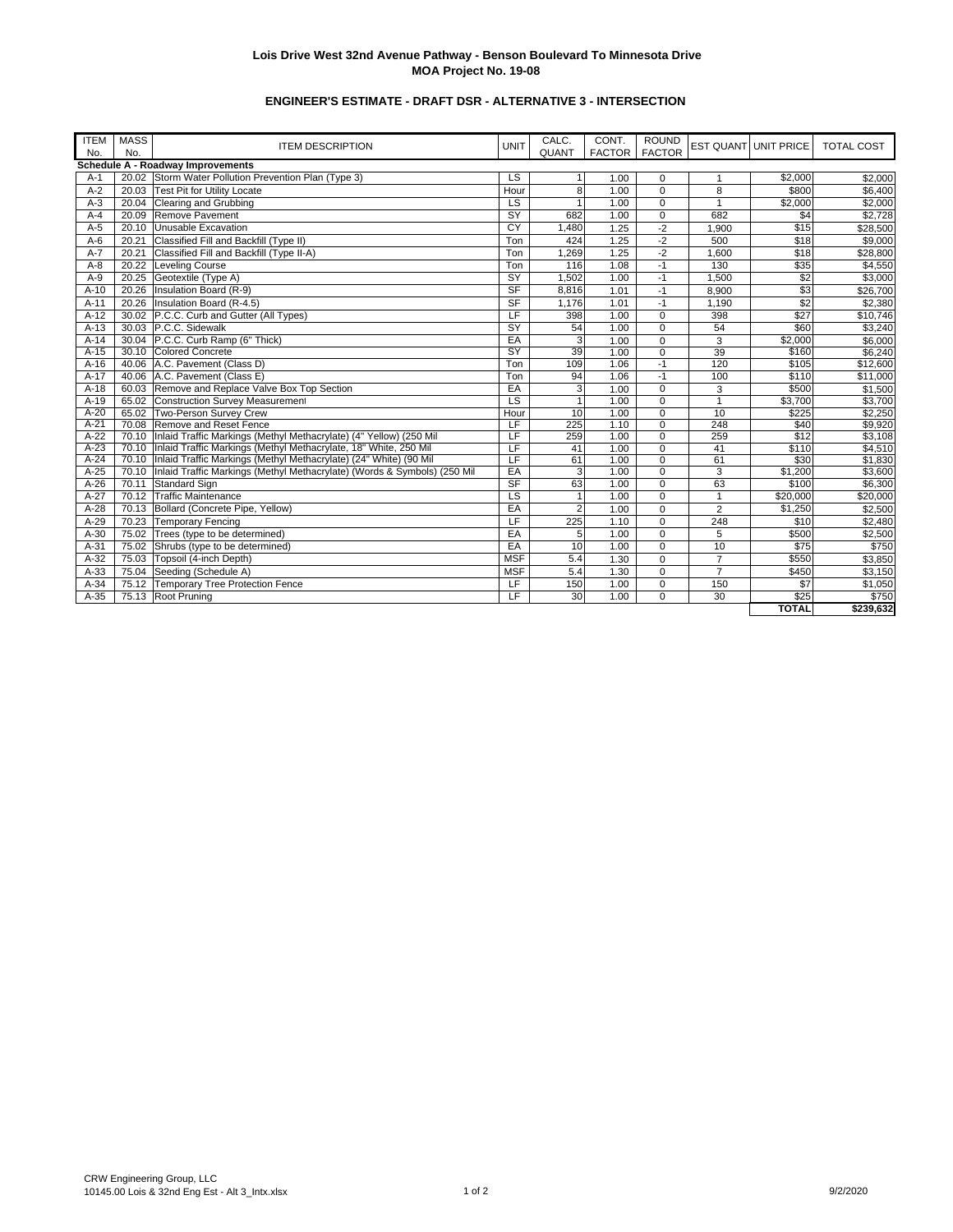# **ENGINEER'S ESTIMATE - DRAFT DSR - ALTERNATIVE 3 - INTERSECTION**

| <b>ITEM</b> | <b>MASS</b> | <b>ITEM DESCRIPTION</b>                                                 | <b>UNIT</b>    | CALC.          | CONT.         | <b>ROUND</b> |                | EST QUANT UNIT PRICE | <b>TOTAL COST</b> |
|-------------|-------------|-------------------------------------------------------------------------|----------------|----------------|---------------|--------------|----------------|----------------------|-------------------|
| No.         | No.         |                                                                         |                | QUANT          | FACTOR FACTOR |              |                |                      |                   |
|             |             | <b>Schedule B - Drainage Improvements</b>                               |                |                |               |              |                |                      |                   |
| $B-1$       |             | 20.13 Trench Dewatering                                                 | LS             |                | 1.00          | 0            | 1              | \$3,000              | \$3.000           |
| $B-2$       | 20.13       | Trench Excavation and Backfill (Various Depths)                         | $\overline{F}$ | 320            | 1.00          | $\Omega$     | 320            | \$25                 | \$8,000           |
| $B-3$       | 20.15       | Furnish Trench Backfill (Type II)                                       | Ton            | 200            | 1.30          | $\Omega$     | 260            | \$17                 | \$4,420           |
| $B-4$       |             | 20.16 Bedding Material (Class D)                                        | LF             | 320            | 1.00          | $\mathbf 0$  | 320            | \$30                 | \$9,600           |
| $B-5$       | 20.26       | Insulation Board (R-20)                                                 | <b>SF</b>      | 128            | 1.00          | $\Omega$     | 128            | \$5                  | \$640             |
| $B-6$       | 20.27       | Disposal of Unusable or Surplus Material                                | CY             | 210            | 1.30          | $\Omega$     | 273            | \$20                 | \$5,460           |
| $B-7$       |             | 55.02 Furnish, Install, and Televise Pipe (12-Inch, Type S, CPEP)       | LF             | 132            | 1.00          | $\Omega$     | 132            | \$60                 | \$7,920           |
| $B-8$       |             | 55.02 Furnish, Install, and Televise Pipe (18-Inch, Type S, CPEP)       | LF             | 189            | 1.00          | $\mathbf 0$  | 189            | \$70                 | \$13,230          |
| $B-9$       | 55.05       | Construct (Type I) Manhole                                              | EA             |                | 1.00          | $\Omega$     | 1              | \$5,500              | \$5,500           |
| $B-10$      |             | 55.05 Construct (Type II) Catch Basin Manhole                           | EA             | $\overline{2}$ | 1.00          | $\mathbf 0$  | $\overline{2}$ | \$10,000             | \$20,000          |
| $B-11$      |             | 55.09 Construct Catch Basin                                             | EA             | $\overline{4}$ | 1.00          | $\Omega$     | 4              | \$4,500              | \$18,000          |
|             |             |                                                                         |                |                |               |              |                | <b>TOTAL</b>         | \$95,770          |
|             |             | <b>Schedule C - Illumination Improvements</b>                           |                |                |               |              |                |                      |                   |
| $C-1$       |             | 80.02 Trench and Backfill (2'W x 3.5'D)                                 | LF             | 393            | 1.10          | $-1$         | 430            | \$24                 | \$10,492          |
| $C-2$       |             | 80.04 Load Center Foundation (Type 1A)                                  | EA             |                | 1.00          | $\Omega$     |                | \$4,900              | \$4,900           |
| $C-3$       |             | 80.04 Driven Pile Luminaire Pole Foundations                            | EA             | $\overline{4}$ | 1.00          | $\mathbf 0$  | 4              | \$2,778              | \$11,112          |
| $C-4$       |             | 80.04 Cast-In-Place Light Column Foundation                             | EA             | $\overline{2}$ | 1.00          | $\mathbf 0$  | $\overline{2}$ | \$2.500              | \$5,000           |
| $C-5$       |             | 80.05 Fixed Base Luminaire Pole                                         | EA             | $\overline{4}$ | 1.00          | $\mathbf 0$  | 4              | \$3,940              | \$15,760          |
| $C-6$       | 80.06       | Luminaire Arm                                                           | EA             | 5              | 1.00          | $\mathbf 0$  | 5              | \$775                | \$3.875           |
| $C-7$       | 80.07       | Steel Conduit (2 inch)                                                  | <b>FT</b>      | 507            | 1.10          | $-1$         | 560            | \$39                 | \$21,840          |
| $C-8$       | 80.08       | Junction Box (Type IA)                                                  | EA             | 8              | 1.00          | $\Omega$     | 8              | \$1.263              | \$10,104          |
| $C-9$       |             | 80.08 Junction Box (Type II)                                            | EA             | $\mathbf{1}$   | 1.00          | $\Omega$     | 1              | \$2.990              | \$2,990           |
| $C-10$      |             | 80.10 3 Conductor 8 AWG Type XHHW-2 Cable                               | <b>FT</b>      | 429            | 1.10          | $-1$         | 470            | \$7                  | \$3,290           |
| $C-11$      |             | 80.14 Single-Meter Pad-Mount Load Center, Type 1A with Lighting Control | EA             |                | 1.00          | $\Omega$     | 1              | \$8,612              | \$8,612           |
| $C-12$      |             | 80.23 Luminaire (5,000 Lm, Medium, Type 2)                              | EA             |                | 1.00          | $\mathbf 0$  | 1              | \$850                | \$850             |
| $C-13$      |             | 80.23 Luminaire (6,000 Lm, Medium, Type 2)                              | EA             | $\overline{3}$ | 1.00          | $\Omega$     | 3              | \$1,000              | \$3,000           |
| $C-14$      |             | 80.23 Luminaire (6,000 Lm, Medium, Type 3)                              | EA             |                | 1.00          | $\mathbf 0$  | $\overline{1}$ | \$1,000              | \$1,000           |
| $C-15$      | 80.23       | Spare Luminaire (5,000 Lm, Medium, Type 2)                              | EA             |                | 1.00          | $\Omega$     | 1              | \$700                | \$700             |
| $C-16$      | 80.23       | Spare Luminaire (6,000 Lm, Medium, Type 2)                              | EA             |                | 1.00          | $\mathbf 0$  | 1              | \$850                | \$850             |
| $C-17$      |             | 80.23 Spare Luminaire (6,000 Lm, Medium, Type 3)                        | EA             |                | 1.00          | $\mathbf 0$  | 1              | \$850                | \$850             |
| $C-18$      |             | 80.29 Pedestrian Light Column                                           | EA             | $\overline{2}$ | 1.00          | $\mathbf 0$  | $\overline{2}$ | \$3,900              | \$7,800           |
| $C-19$      | 80.29       | Spare Pedestrian Light Column                                           | EA             | $\mathbf{1}$   | 1.00          | $\Omega$     | 1              | \$2.900              | \$2.900           |
|             |             |                                                                         |                |                |               |              |                | <b>TOTAL</b>         | \$115,925         |

#### **SUMMARY**

Schedule A - Roadway Improvements \$239,632 Schedule B - Drainage Improvements \$95,770 Schedule C - Illumination Improvements \$115,925

Subtotal \$451,327

**Total Estimated Construction Cost: \$451,000**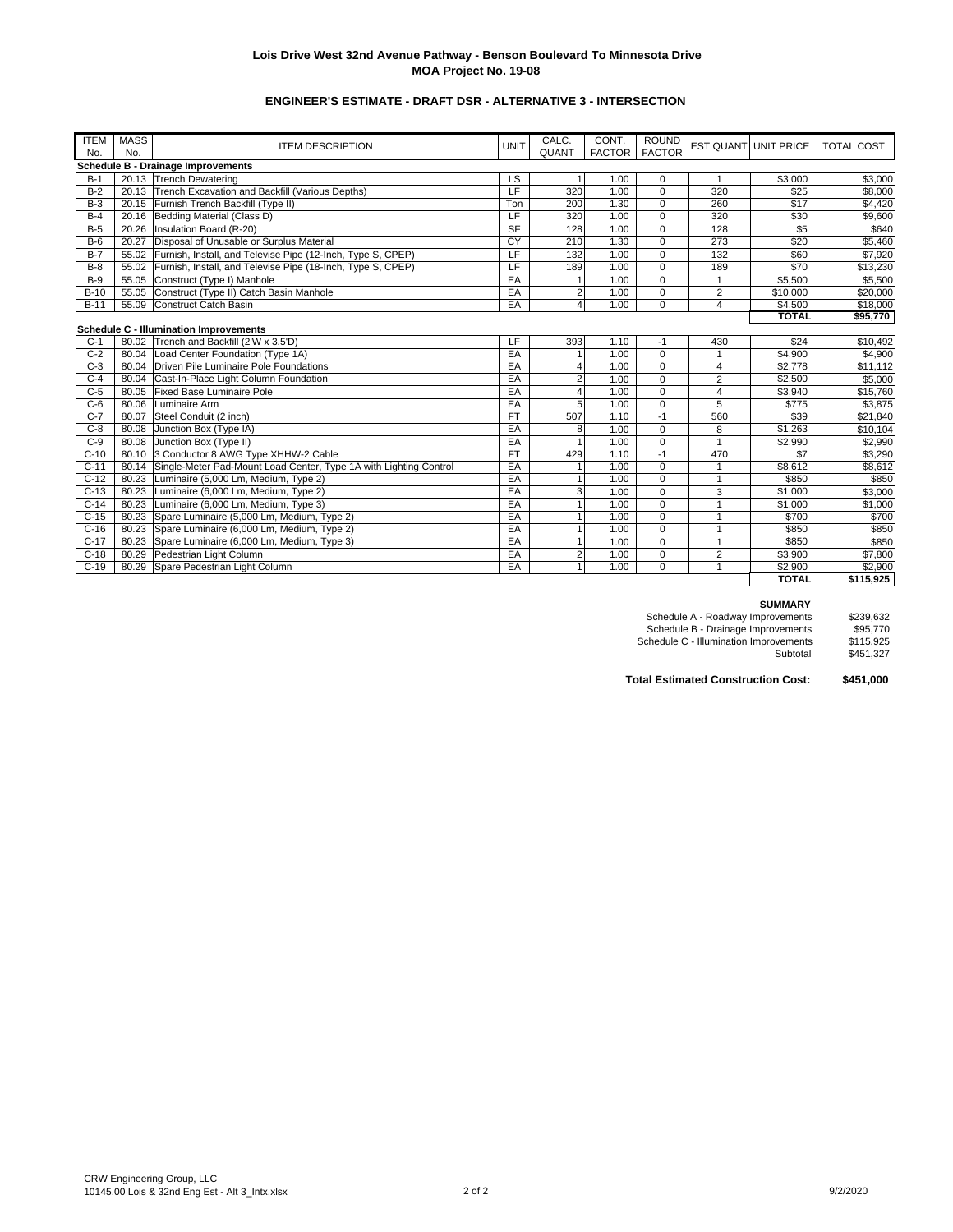| <b>Utility Relocation Summary</b>              |           |  |  |  |  |  |  |
|------------------------------------------------|-----------|--|--|--|--|--|--|
| Lois/32nd Intersection Upgrades: Alternative 3 |           |  |  |  |  |  |  |
| Electric (CEA)                                 | \$53,040  |  |  |  |  |  |  |
| Telecommunications (ACS)                       | \$48,360  |  |  |  |  |  |  |
| Cable Television (GCI)                         | \$26,000  |  |  |  |  |  |  |
| Natural Gas (Enstar)                           | \$50,180  |  |  |  |  |  |  |
| Subtotal:                                      | \$177,580 |  |  |  |  |  |  |
| Construction Contingency (10%)                 | \$17,758  |  |  |  |  |  |  |
| <b>Total Utility Relocation Cost:</b>          | \$195,338 |  |  |  |  |  |  |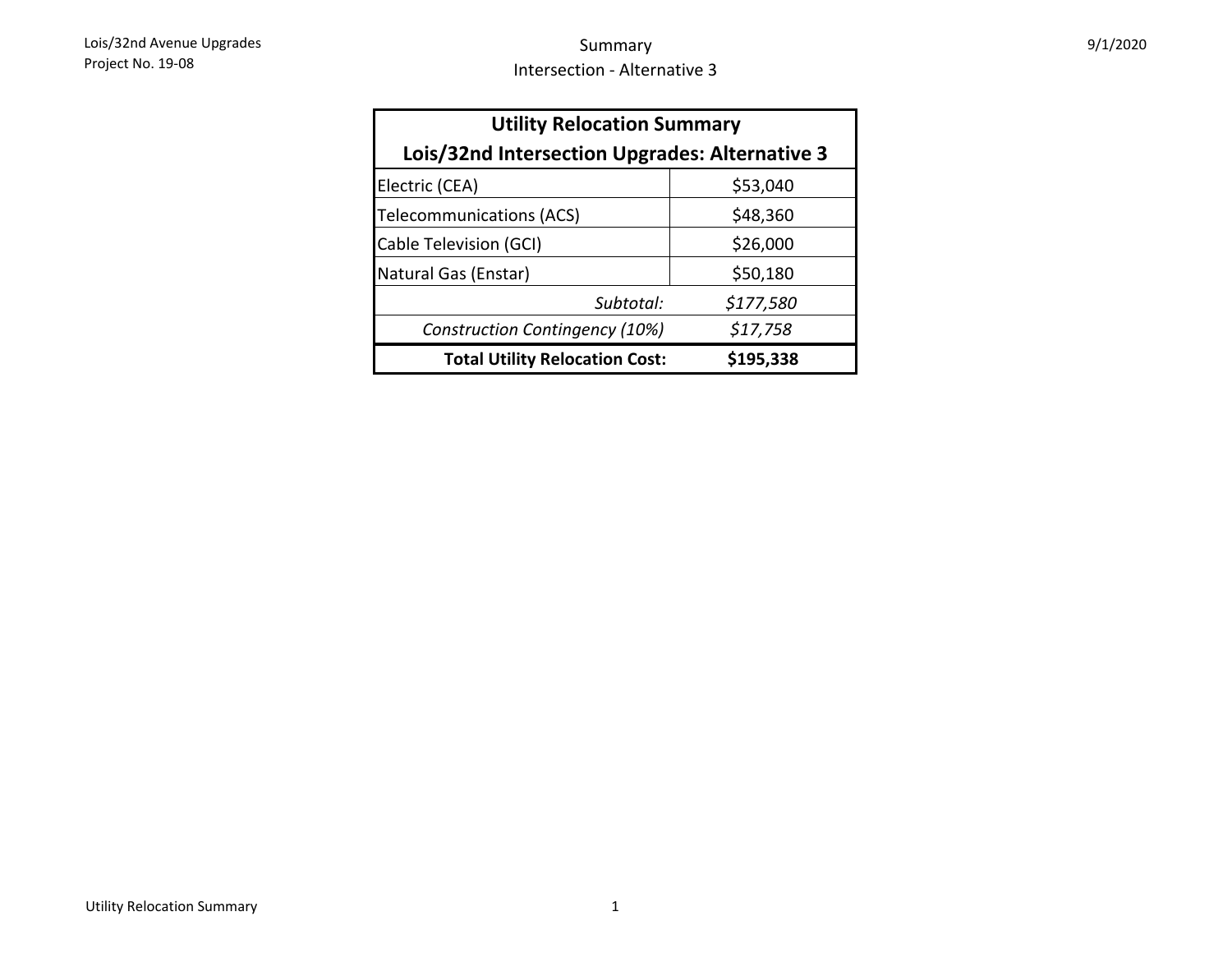## CEAIntersection - Alternative 3

|        | APPROX.                |               |                           |                                | <b>RECOMMENDED</b> |               |             |                   |             |                                   |
|--------|------------------------|---------------|---------------------------|--------------------------------|--------------------|---------------|-------------|-------------------|-------------|-----------------------------------|
| Id No. | <b>STATION</b>         | <b>OFFSET</b> | <b>UTILITY CONFLICT</b>   | <b>DESCRIPTION OF CONFLICT</b> | <b>ACTION</b>      | <b>AMOUNT</b> | <b>UNIT</b> | <b>UNIT PRICE</b> | <b>COST</b> | <b>COMMENTS</b>                   |
| CEA-1  | $31+35 -$<br>$32+07$   |               | OH 3-phase electric line  | within proposed improvements   | underground        | 100           |             | \$90              | \$9,000     | service to school                 |
| CEA-2  | $31+35 -$<br>$33+18$   | <b>RT</b>     | OH 3-phase electric line  | within proposed improvements   | underground        | 200           |             | \$90              | \$18,000    |                                   |
| CEA-3  | $33+18$                | <b>RT</b>     | <b>Distribution Pole</b>  | within proposed improvements   | Remove             |               | EA          | \$2,500           | \$2,500     | undergrounding costs are separate |
| CEA-4  | $33+18 -$<br>$33+19$   | <b>RT</b>     | OH 3 Phase - distribution | within proposed improvemnts    | underground        | 50            |             | \$95              | \$4,750     |                                   |
| CEA-5  | $33+18$                | <b>RT</b>     | Service to Parcel 115     | within proposed improvements   | underground        |               | EA          | \$2,500           | \$2,500     |                                   |
| CEA-6  | $32 + 55 -$<br>$33+00$ | <b>RT</b>     | OH 3-phase electric line  | within proposed improvements   | underground        | 45            |             | \$90              | \$4,050     |                                   |

Construction Costs: \$40,800

\$12,240

Engineering/Administration (30%):<br> **12,2400 Total: Total: \$53,040**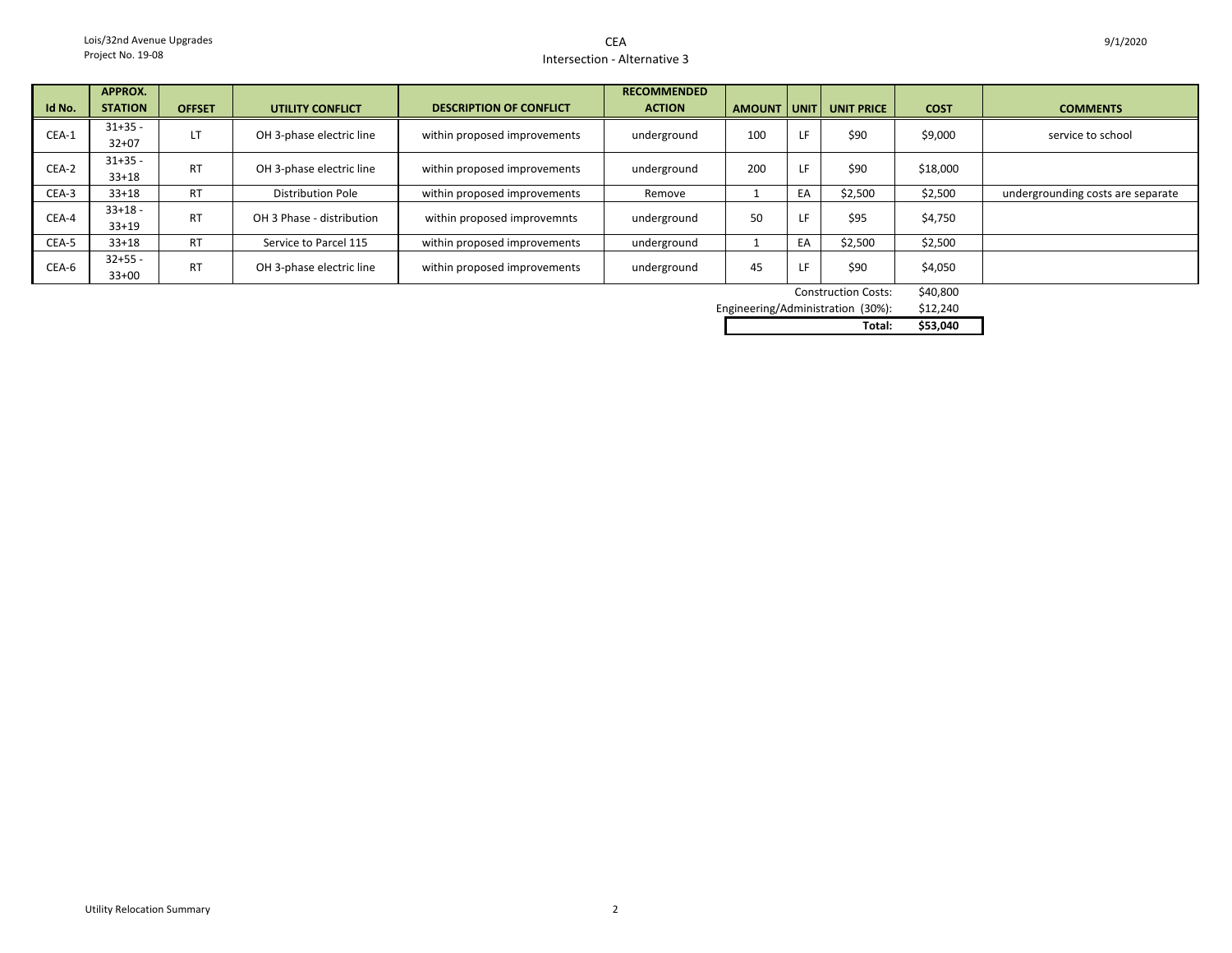## ACSIntersection - Alternative 3

| Id No.  | APPROX.<br><b>STATION</b> | <b>OFFSET</b>     | UTILITY CONFLICT   | <b>DESCRIPTION OF CONFLICT</b> | <b>RECOMMENDED</b><br><b>ACTION</b> | <b>AMOUNT</b> |     | UNIT   UNIT PRICE | <b>COST</b> | <b>COMMENTS</b> |
|---------|---------------------------|-------------------|--------------------|--------------------------------|-------------------------------------|---------------|-----|-------------------|-------------|-----------------|
| $ACS-1$ | $32+06 -$<br>$32 + 10$    | LT                | underground T line | within proposed improvements   | adjust                              | 165           | LF  | \$80              | \$13,200    |                 |
| ACS-2   | $32+10-$<br>$32 + 12$     | LT                | underground T line | within proposed improvements   | adjust                              | 155           | LF. | \$80              | \$12,400    |                 |
| $ACS-3$ | $32+27 -$<br>$32 + 95$    | LT                | underground T line | within proposed improvements   | adjust                              | 70            | LF. | \$80              | \$5,600     |                 |
| ACS-4   | $32+33-$<br>$33+05$       | $\mathbf{r}$<br>Ш | underground T line | within proposed improvements   | adjust                              | 75            | LF. | \$80              | \$6,000     |                 |

Construction Costs: \$37,200

\$11,160 Engineering/Administration (30%): **Total: \$48,360**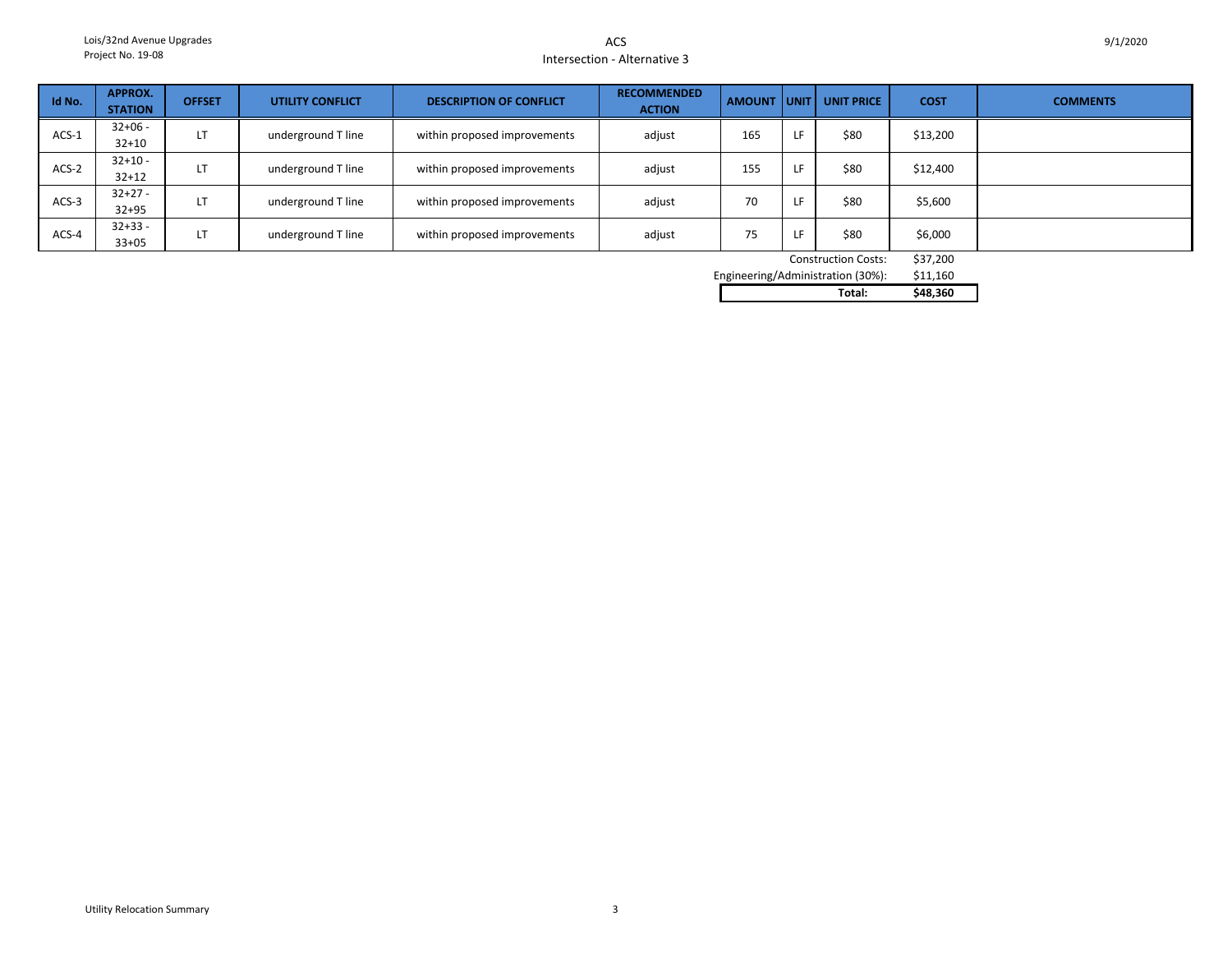GCIIntersection - Alternative 3

| Id No.  | APPROX.<br><b>STATION</b> | <b>OFFSET</b> | UTILITY CONFLICT | <b>DESCRIPTION OF CONFLICT</b> | <b>RECOMMENDED</b><br><b>ACTION</b> | <b>AMOUNT</b> | l unit l | <b>UNIT PRICE</b> | <b>COST</b> | <b>COMMENTS</b> |
|---------|---------------------------|---------------|------------------|--------------------------------|-------------------------------------|---------------|----------|-------------------|-------------|-----------------|
| $GCI-1$ | $31+35 -$<br>$31 + 95$    | <b>RT</b>     | overhead C line  | within proposed improvements   | underground                         | 55            |          | \$80              | \$4,400     |                 |
| $GCI-2$ | $32+55 -$<br>$33+00$      | <b>RT</b>     | overhead C Line  | within proposed improvements   | underground                         | 45            | ΙF       | \$80              | \$3,600     |                 |
| $GCI-3$ | $31+35 -$<br>$31 + 95$    | <b>RT</b>     | overhead F line  | within proposed improvements   | underground                         | 55            | ١F       | \$120             | \$6,600     |                 |
| GCI-4   | $32+55 -$<br>$33+00$      | <b>RT</b>     | overhead F line  | within proposed improvements   | underground                         | 45            |          | \$120             | \$5,400     |                 |

Construction Costs: \$20,000

\$6,000 Engineering/Administration (30%)

**Total: \$26,000**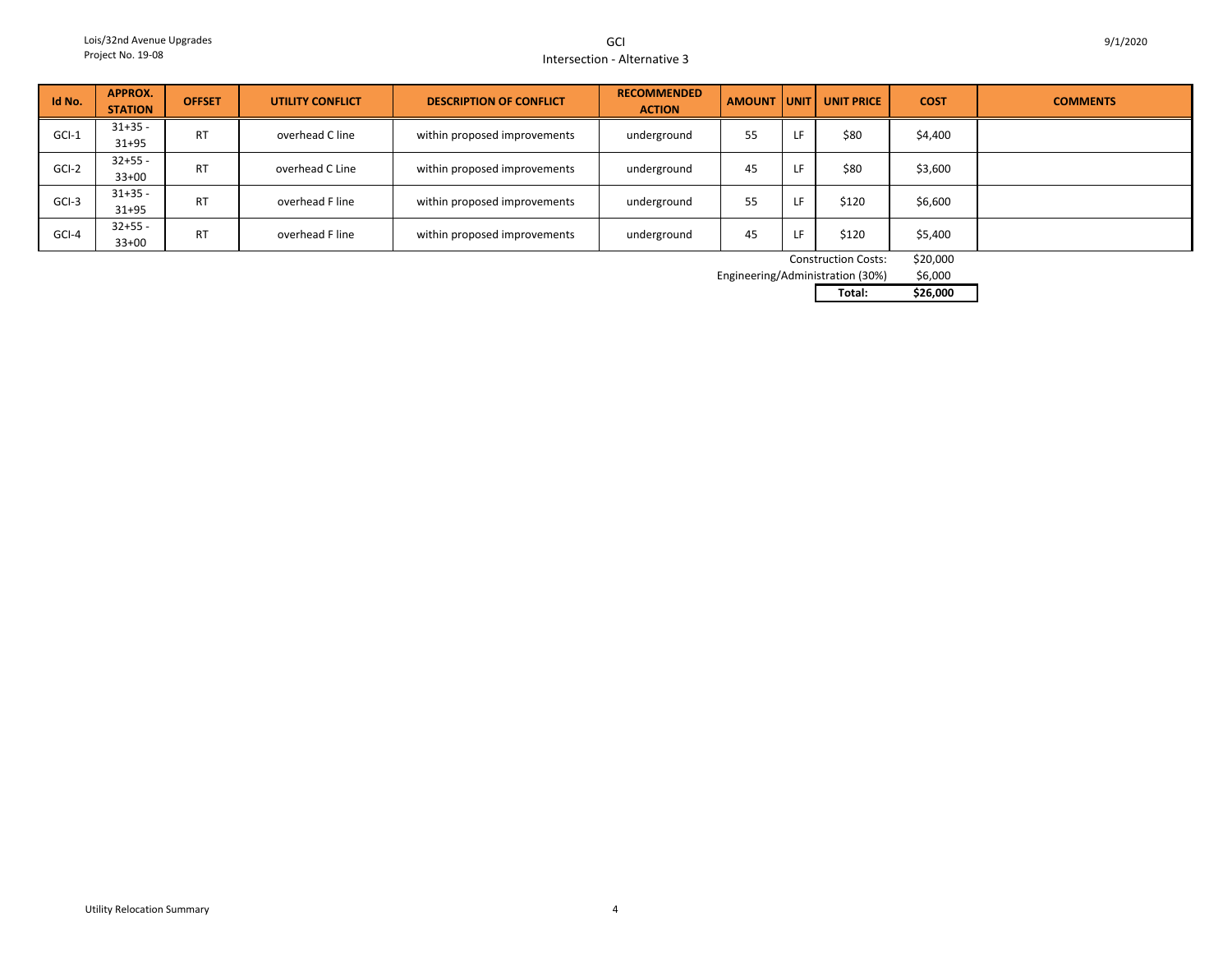#### EnstarIntersection - Alternative 3

| Id No.   | APPROX.<br><b>STATION</b> | <b>OFFSET</b> | <b>UTILITY CONFLICT</b> | <b>DESCRIPTION OF CONFLICT</b> | <b>RECOMMENDED</b><br><b>ACTION</b> |                 | AMOUNT UNIT UNIT PRICE | <b>COST</b> | <b>COMMENTS</b> |
|----------|---------------------------|---------------|-------------------------|--------------------------------|-------------------------------------|-----------------|------------------------|-------------|-----------------|
| Enstar-1 | $30+48 -$<br>$31+40$      |               | 1-1/4-Inch Steel        | within proposed improvemnts    | adjust                              | 10 <sub>C</sub> | \$108                  | \$10,800    |                 |
| Enstar-2 | $31 + 40$                 | Crossing      | 2-Inch Steel            | within proposed improvemnts    | adjust                              | 55              | \$125                  | \$6,875     |                 |
| Enstar-3 | $31+43 -$<br>$33+00$      |               | 3-Inch Steel            | within proposed improvemnts    | adjust                              | 155             | \$135                  | \$20,925    |                 |

Construction Costs: \$38,600

Engineering/Administration (30

| Total:                 | \$50.180 |
|------------------------|----------|
| g/Administration (30%) | \$11.580 |
|                        | -------  |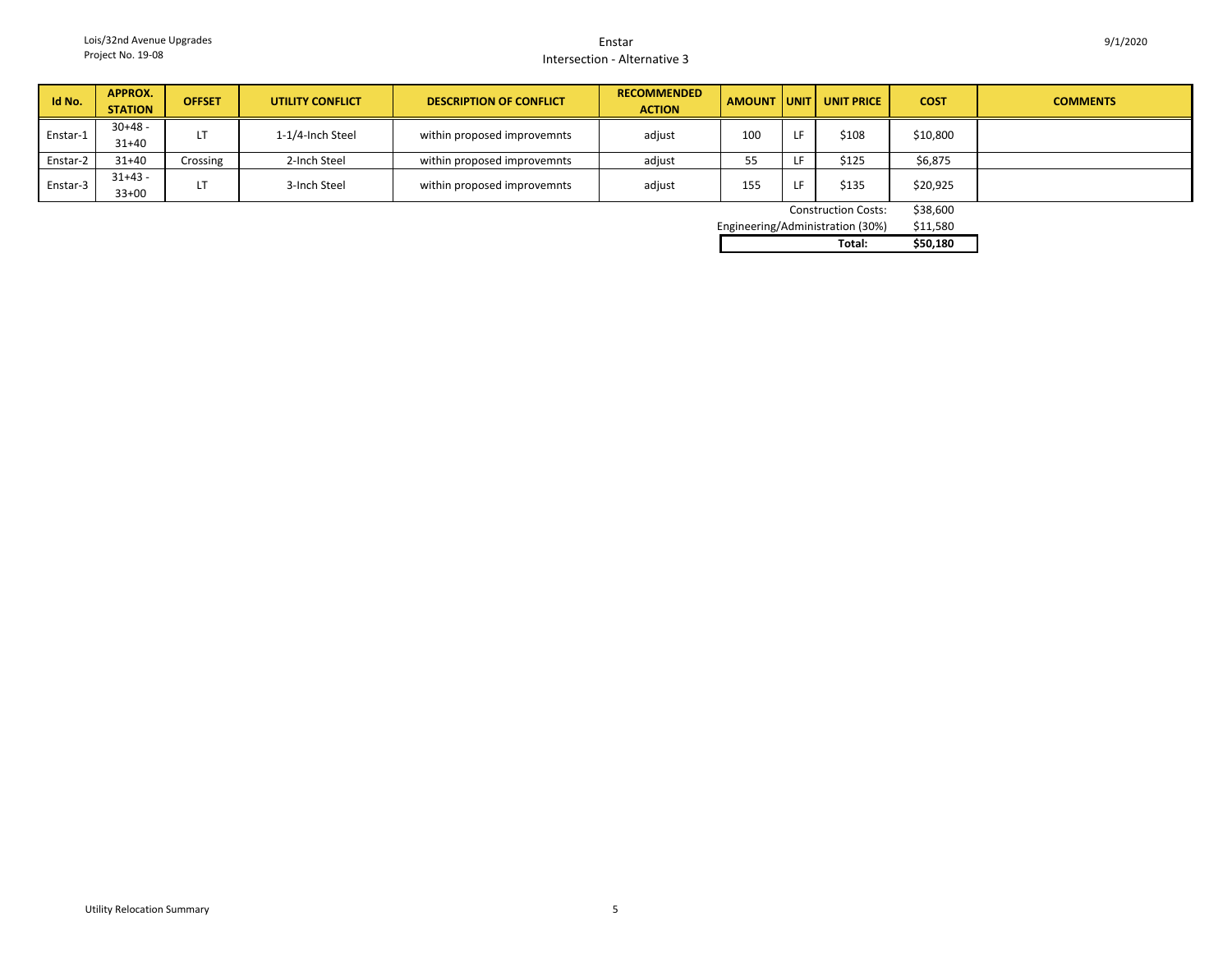#### **Lois Drive West 32nd Avenue Pathway - Benson Boulevard to Minnesota Drive MOA Project No. 19-08**

# **ROW REQUIREMENTS ESTIMATE - DRAFT DSR - ALTERNATIVE 3 - INTERSECTION**

| Lois & 32nd Ave Upgrade - Alternative 3 - Intersection |                                    |            |           |            |            |  |  |  |
|--------------------------------------------------------|------------------------------------|------------|-----------|------------|------------|--|--|--|
| <b>PARCEL</b>                                          | <b>Purchase Entire</b><br>Property | <b>PUE</b> | <b>SE</b> | <b>TCE</b> | # Of TCP's |  |  |  |
| 112                                                    |                                    |            |           |            |            |  |  |  |
| 113                                                    |                                    |            |           |            |            |  |  |  |
| 114                                                    |                                    | v          |           | x          |            |  |  |  |
| 123                                                    |                                    |            |           |            |            |  |  |  |
| <b>TOTAL</b>                                           |                                    |            |           |            |            |  |  |  |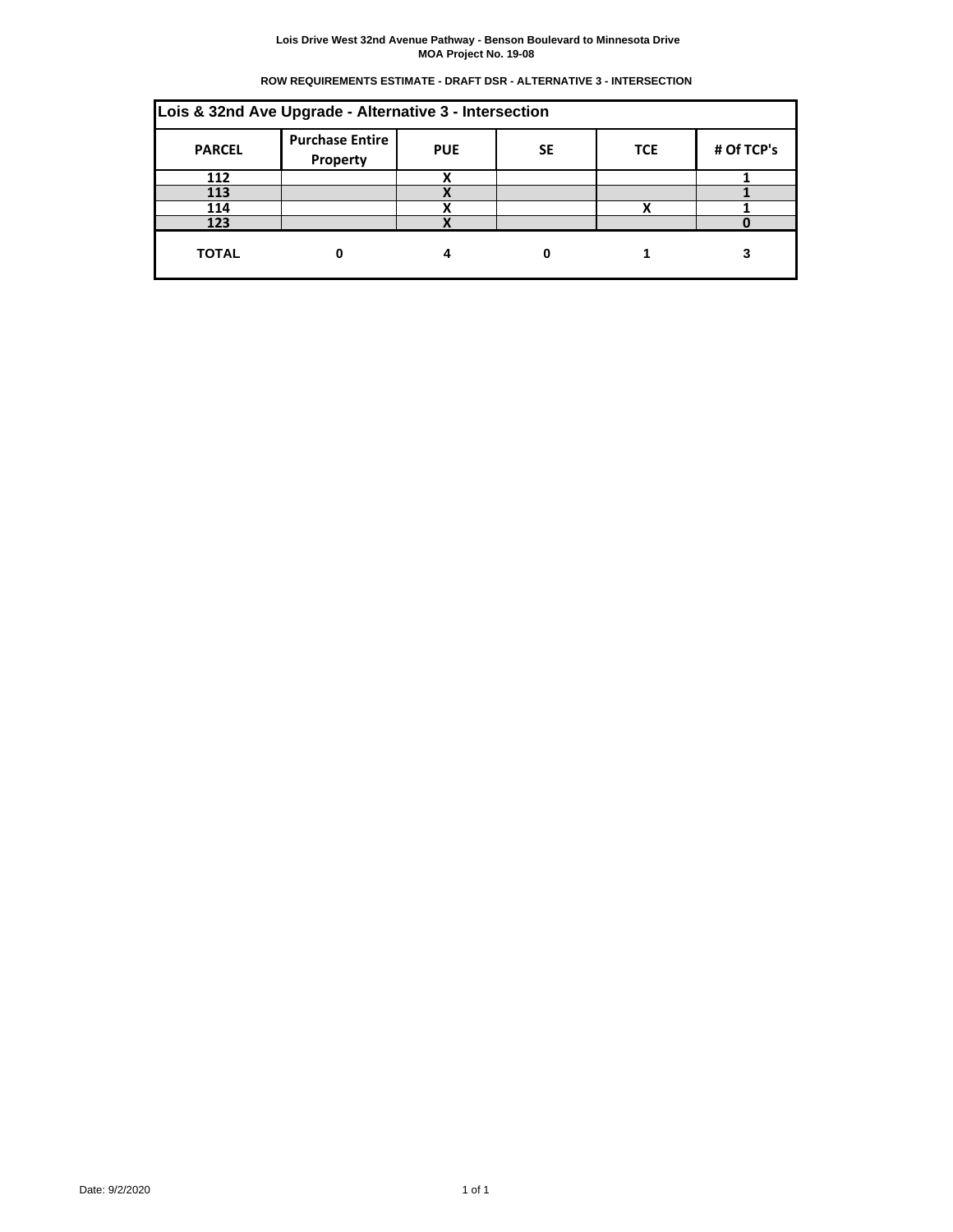| Date: 9/1/2020                            | <b>Basis:</b>                                       |           | Prepared By:                   | ÇК |
|-------------------------------------------|-----------------------------------------------------|-----------|--------------------------------|----|
| Project: Lois Drive & 32nd Avenue Pathway |                                                     | Alt       |                                |    |
| <b>Project Number:</b>                    | 19-08                                               |           | $[B] = local bond; [S] = stat$ |    |
| <b>DESIGN</b>                             | Design Management                                   | \$10,320  |                                |    |
|                                           | Start 20?? PM&E Design Services                     | \$0       |                                |    |
|                                           | PM&E Design Survey                                  | \$0       |                                |    |
|                                           | PM&E Design Soil                                    | \$0       |                                |    |
|                                           | Contractual Dsgn Sers (Basic)                       | \$70,500  |                                |    |
|                                           | Contractual Dsgn Sers (Add'l)                       | \$9,750   |                                |    |
|                                           | <b>Contractual Design Survey</b>                    | \$13,500  |                                |    |
|                                           | <b>Contractual Design Soils</b>                     | \$6,250   |                                |    |
|                                           | Miscellaneous                                       | \$0       |                                |    |
| <b>Subtotal</b>                           |                                                     |           | \$110,320                      |    |
| <b>UTILITIES</b>                          | AWWU<br>Start 20??<br>CEA<br>ACS<br>GCI             | \$0       |                                |    |
|                                           |                                                     | \$0       |                                |    |
|                                           |                                                     | \$0       |                                |    |
|                                           |                                                     | \$0       |                                |    |
|                                           | Enstar                                              | \$0       |                                |    |
| Subtotal                                  |                                                     |           | \$0                            |    |
| <b>ROW</b>                                |                                                     | \$6,100   |                                |    |
|                                           | Real Estate Services<br>Start 20?? Land Acquisition | \$4,000   |                                |    |
| <b>Subtotal</b>                           |                                                     |           | \$10,100                       |    |
| <b>CONSTRUCTION</b>                       | <b>Construction Management</b>                      | \$13,760  |                                |    |
|                                           | Start 20?? Inspection                               | \$34,400  |                                |    |
|                                           | <b>Materials Testing</b>                            | \$6,020   |                                |    |
|                                           | Survey                                              | \$6,880   |                                |    |
|                                           | Miscellaneous                                       | \$0       |                                |    |
|                                           | <b>Construction Contract</b>                        | \$344,000 |                                |    |
| <b>Subtotal</b>                           |                                                     |           | \$405,060                      |    |
| <b>MISCELLANEOUS</b>                      | Bond Overhead (15.0%)                               | \$101,908 |                                |    |
|                                           | Grant Overhead (0.0%)                               | \$0       |                                |    |
|                                           | Contingency (15%)                                   | \$52,000  |                                |    |
| Subtotal                                  |                                                     |           | \$153,908                      |    |
| PROJECT TOTAL                             |                                                     |           | \$679,388                      |    |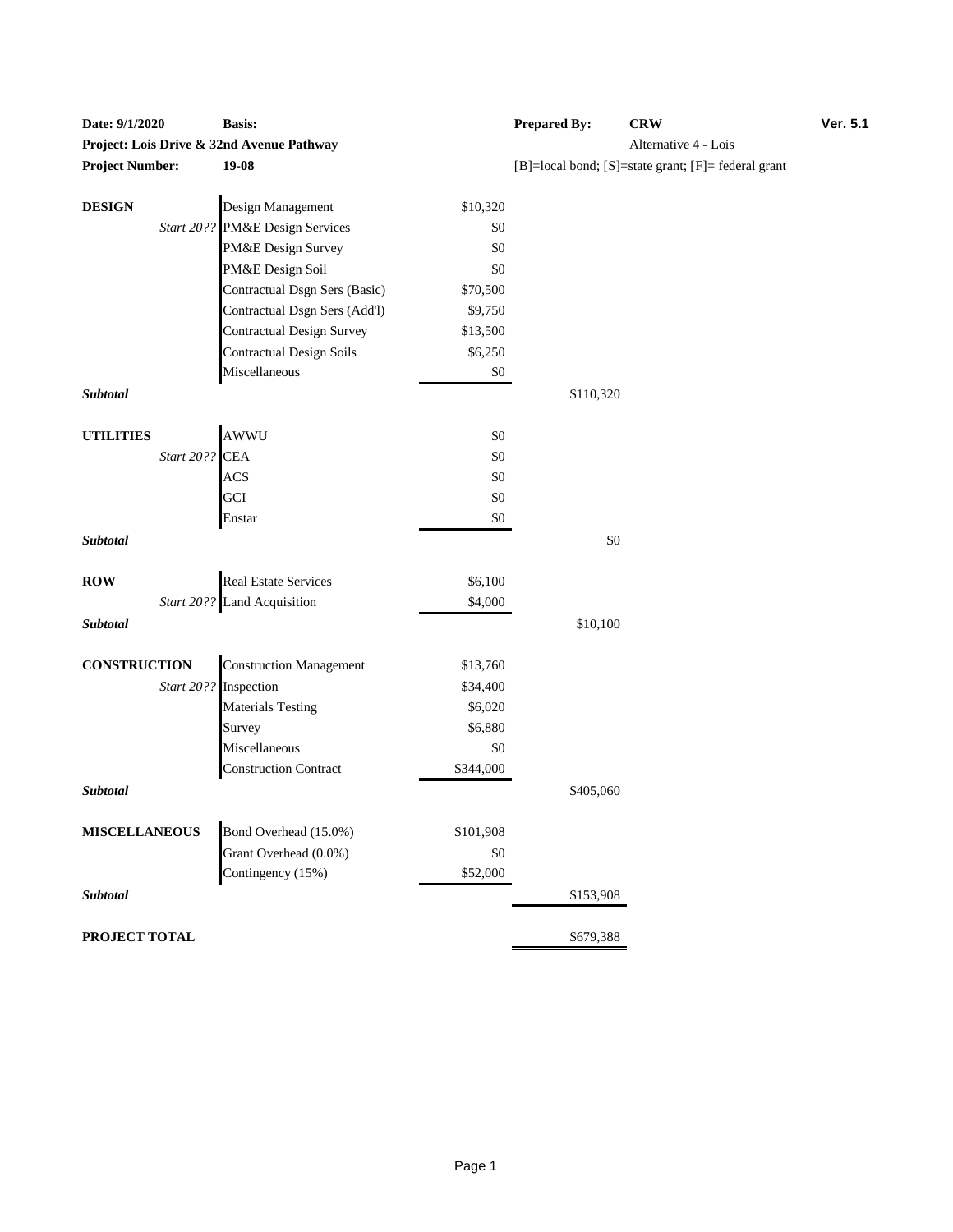## **Lois Drive West 32nd Avenue Pathway - Benson Boulevard To Minnesota Drive MOA Project No. 19-08**

# **ENGINEER'S ESTIMATE - DRAFT DSR - ALTERNATIVE 4 - LOIS DRIVE**

| <b>ITEM</b> | <b>MASS</b>                              | <b>ITEM DESCRIPTION</b>                                                 | <b>UNIT</b>              | CALC.          | CONT.         | <b>ROUND</b>   |                | <b>EST QUANT UNIT PRICE</b> | <b>TOTAL COST</b>   |  |
|-------------|------------------------------------------|-------------------------------------------------------------------------|--------------------------|----------------|---------------|----------------|----------------|-----------------------------|---------------------|--|
| No.         | No.                                      |                                                                         |                          | QUANT          | <b>FACTOR</b> | <b>FACTOR</b>  |                |                             |                     |  |
|             | <b>Schedule A - Roadway Improvements</b> |                                                                         |                          |                |               |                |                |                             |                     |  |
| $A-1$       |                                          | 20.02 Storm Water Pollution Prevention Plan (Type 3)                    | LS                       | $\mathbf{1}$   | 1.00          | $\mathbf 0$    | $\mathbf{1}$   | \$1,000                     | \$1,000             |  |
| $A-2$       | 20.03                                    | <b>Test Pit for Utility Locate</b>                                      | Hour                     | 8              | 1.00          | $\mathbf 0$    | 8              | \$800                       | \$6,400             |  |
| $A-3$       | 20.04                                    | Clearing and Grubbing                                                   | $\overline{\mathsf{LS}}$ | $\mathbf{1}$   | 1.00          | $\mathbf 0$    | $\mathbf{1}$   | \$1,000                     | \$1,000             |  |
| $A - 4$     | 20.09                                    | Remove Pavement                                                         | <b>SY</b>                | 412            | 1.00          | $\mathbf 0$    | 412            | \$4                         | $\overline{$1,648}$ |  |
| $A-5$       | 20.10                                    | Unusable Excavation                                                     | CY                       | 1,184          | 1.25          | $-2$           | 1,500          | \$15                        | \$22,500            |  |
| $A-6$       | 20.21                                    | Classified Fill and Backfill (Type II-A)                                | Ton                      | 2,095          | 1.25          | $-2$           | 2,600          | \$18                        | \$46,800            |  |
| $A-7$       | 20.22                                    | Leveling Course                                                         | Ton                      | 119            | 1.08          | $-1$           | 130            | \$35                        | \$4,550             |  |
| $A-8$       | 20.25                                    | Geotextile (Type A)                                                     | <b>SY</b>                | 1,483          | 1.00          | $-1$           | 1,480          | \$2                         | \$2,960             |  |
| $A-9$       | 20.28                                    | <b>Reconstruct Driveway</b>                                             | EA                       | $\overline{2}$ | 1.00          | $\mathbf 0$    | $\overline{2}$ | \$3,250                     | \$6,500             |  |
| $A-10$      |                                          | 30.04 P.C.C. Curb Ramp (6" Thick)                                       | EA                       | $\overline{1}$ | 1.00          | $\mathbf 0$    | $\mathbf{1}$   | \$2,000                     | \$2,000             |  |
| $A-11$      |                                          | 40.06 A.C. Pavement (Class D)                                           | Ton                      | 123            | 1.06          | $-1$           | 130            | \$105                       | \$13,650            |  |
| $A-12$      | 50.06                                    | Remove and Replace Manhole Cover and Frame                              | EA                       | $\mathbf{1}$   | 1.00          | $\mathbf 0$    | $\mathbf{1}$   | \$700                       | \$700               |  |
| $A-13$      | 65.02                                    | <b>Construction Survey Measurement</b>                                  | $\overline{\mathsf{LS}}$ | $\mathbf{1}$   | 1.00          | $\mathbf 0$    | $\mathbf{1}$   | \$2,000                     | \$2,000             |  |
| $A-14$      |                                          | 65.02 Two-Person Survey Crew                                            | Hour                     | 10             | 1.00          | $\pmb{0}$      | 10             | \$225                       | \$2,250             |  |
| $A-15$      | 70.08                                    | Remove and Reset Fence                                                  | LF                       | 90             | 1.10          | $\mathbf 0$    | 99             | \$40                        | \$3,960             |  |
| $A-16$      | 70.11                                    | Standard Sign                                                           | $S$ F                    | 63             | 1.00          | $\pmb{0}$      | 63             | \$100                       | \$6,300             |  |
| $A-17$      |                                          | 70.12 Traffic Maintenance                                               | $\overline{\mathsf{LS}}$ | $\mathbf{1}$   | 1.00          | $\mathbf 0$    | $\mathbf{1}$   | $\overline{$10,000}$        | \$10,000            |  |
| $A-18$      | 70.23                                    | <b>Temporary Fencing</b>                                                | LF                       | 90             | 1.10          | $\mathbf 0$    | 99             | \$10                        | \$990               |  |
| $A-19$      | 75.03                                    | Topsoil (4-inch Depth)                                                  | <b>MSF</b>               | 5.0            | 1.30          | $\mathbf 0$    | $\overline{7}$ | \$550                       | \$3,850             |  |
| $A-20$      | 75.04                                    | Seeding (Schedule A)                                                    | <b>MSF</b>               | 5.0            | 1.30          | $\mathbf 0$    | $\overline{7}$ | \$450                       | \$3,150             |  |
| $A-21$      | 75.12                                    | <b>Temporary Tree Protection Fence</b>                                  | LF                       | 100            | 1.00          | $\overline{0}$ | 100            | $\overline{\$7}$            | \$700               |  |
| $A-22$      |                                          | 75.13 Root Pruning                                                      | LF                       | 50             | 1.00          | $\mathbf 0$    | 50             | \$25                        | \$1,250             |  |
|             |                                          |                                                                         |                          |                |               |                |                | <b>TOTAL</b>                | \$144,158           |  |
|             |                                          | <b>Schedule B - Illumination Improvements</b>                           |                          |                |               |                |                |                             |                     |  |
| $B-1$       |                                          | 80.02 Trench and Backfill (2'W x 3.5'D)                                 | LF                       | 913            | 1.10          | $-1$           | 1,000          | \$24                        | \$24,400            |  |
| $B-2$       |                                          | 80.04   Load Center Foundation (Type 1A)                                | EA                       | $\mathbf{1}$   | 1.00          | $\mathbf 0$    |                | \$4,900                     | \$4,900             |  |
| $B-3$       | 80.04                                    | Cast-In-Place Light Column Foundation                                   | EA                       | 14             | 1.00          | $\mathbf 0$    | 14             | \$2,500                     | \$35,000            |  |
| $B-4$       | 80.07                                    | Steel Conduit (2 inch)                                                  | FT                       | 913            | 1.10          | $-1$           | 1,000          | \$39                        | \$39,000            |  |
| $B-5$       | 80.08                                    | Junction Box (Type IA)                                                  | EA                       | 14             | 1.00          | $\mathbf 0$    | 14             | \$1,263                     | \$17,682            |  |
| $B-6$       | 80.08                                    | Junction Box (Type II)                                                  | EA                       | $\overline{1}$ | 1.00          | $\mathbf 0$    |                | \$2,990                     | \$2,990             |  |
| $B-7$       | 80.10                                    | 3 Conductor 8 AWG Type XHHW-2 Cable                                     | <b>FT</b>                | 913            | 1.10          | $-1$           | 1,000          | \$7                         | \$7,000             |  |
| $B-8$       |                                          | 80.14 Single-Meter Pad-Mount Load Center, Type 1A with Lighting Control | EA                       | $\mathbf{1}$   | 1.00          | $\mathbf 0$    | 1              | \$8,612                     | \$8,612             |  |
| $B-9$       | 80.29                                    | Pedestrian Light Column (35W)                                           | EA                       | 14             | 1.00          | $\mathbf 0$    | 14             | \$3,900                     | \$54,600            |  |
| $B-10$      | 80.29                                    | Spare Pedestrian Light Column (35W)                                     | EA                       | $\overline{2}$ | 1.00          | $\Omega$       | 2              | \$2,900                     | \$5,800             |  |
|             |                                          |                                                                         |                          |                |               |                |                | <b>TOTAL</b>                | \$199,984           |  |

### **SUMMARY**

Schedule A - Roadway Improvements \$144,158 Schedule B - Illumination Improvements \$199,984 \$144,158<br>\$199,984<br>\$344,142

**Total Estimated Construction Cost: \$344,000**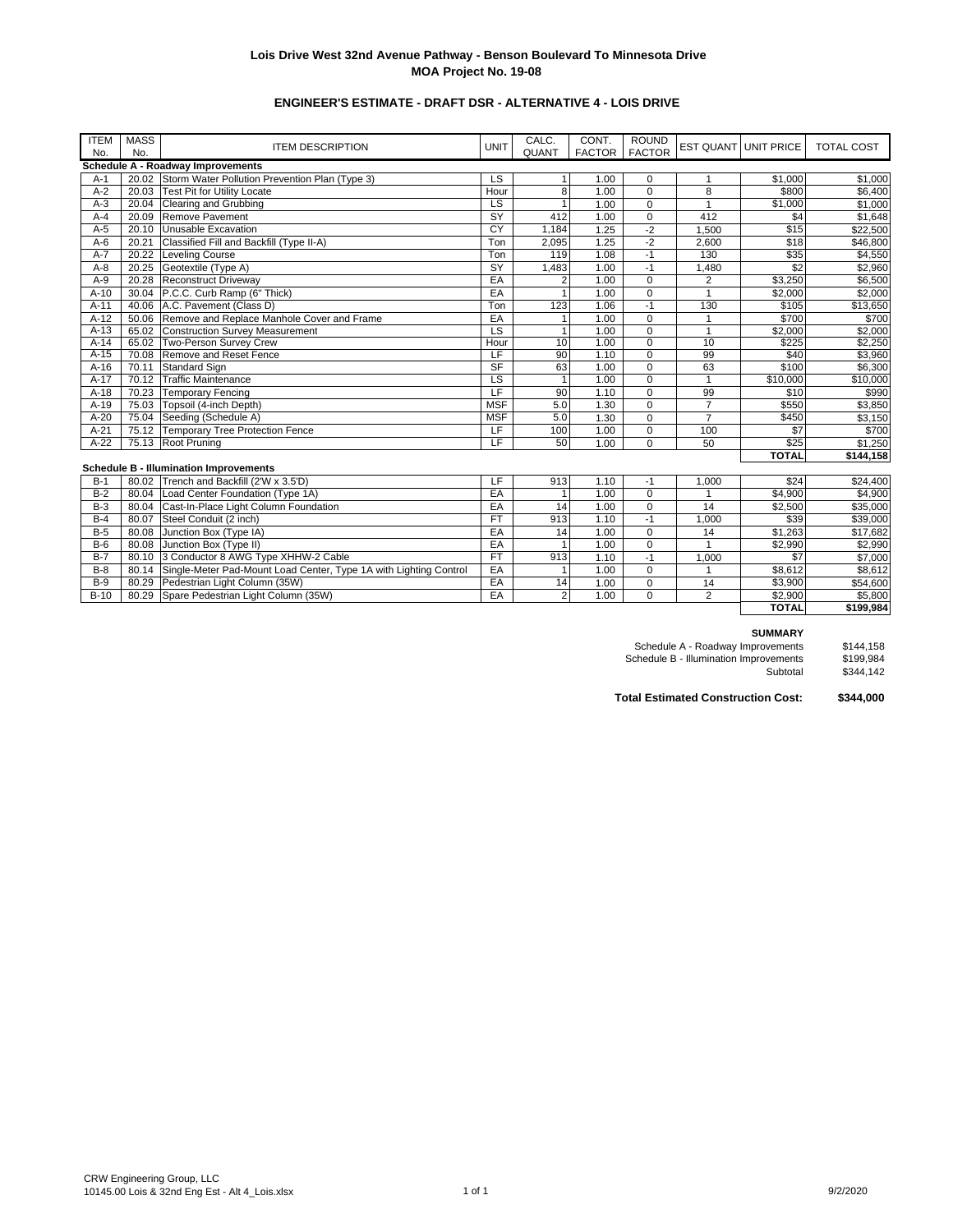#### **Lois Drive West 32nd Avenue Pathway - Benson Boulevard to Minnesota Drive MOA Project No. 19-08**

| ROW REQUIREMENTS ESTIMATE - DRAFT DSR - ALTERNATIVE 4 - LOIS DRIVE |  |  |
|--------------------------------------------------------------------|--|--|
|                                                                    |  |  |

| Lois & 32nd Ave Upgrade - Alternative 4 - Lois Drive                                                       |  |  |              |  |  |  |  |  |
|------------------------------------------------------------------------------------------------------------|--|--|--------------|--|--|--|--|--|
| <b>Purchase Entire</b><br># Of TCP's<br><b>SE</b><br><b>PARCEL</b><br><b>PUE</b><br><b>TCE</b><br>Property |  |  |              |  |  |  |  |  |
| 123                                                                                                        |  |  | $\mathbf{v}$ |  |  |  |  |  |
| 124                                                                                                        |  |  |              |  |  |  |  |  |
| 125                                                                                                        |  |  |              |  |  |  |  |  |
| <b>TOTAL</b>                                                                                               |  |  |              |  |  |  |  |  |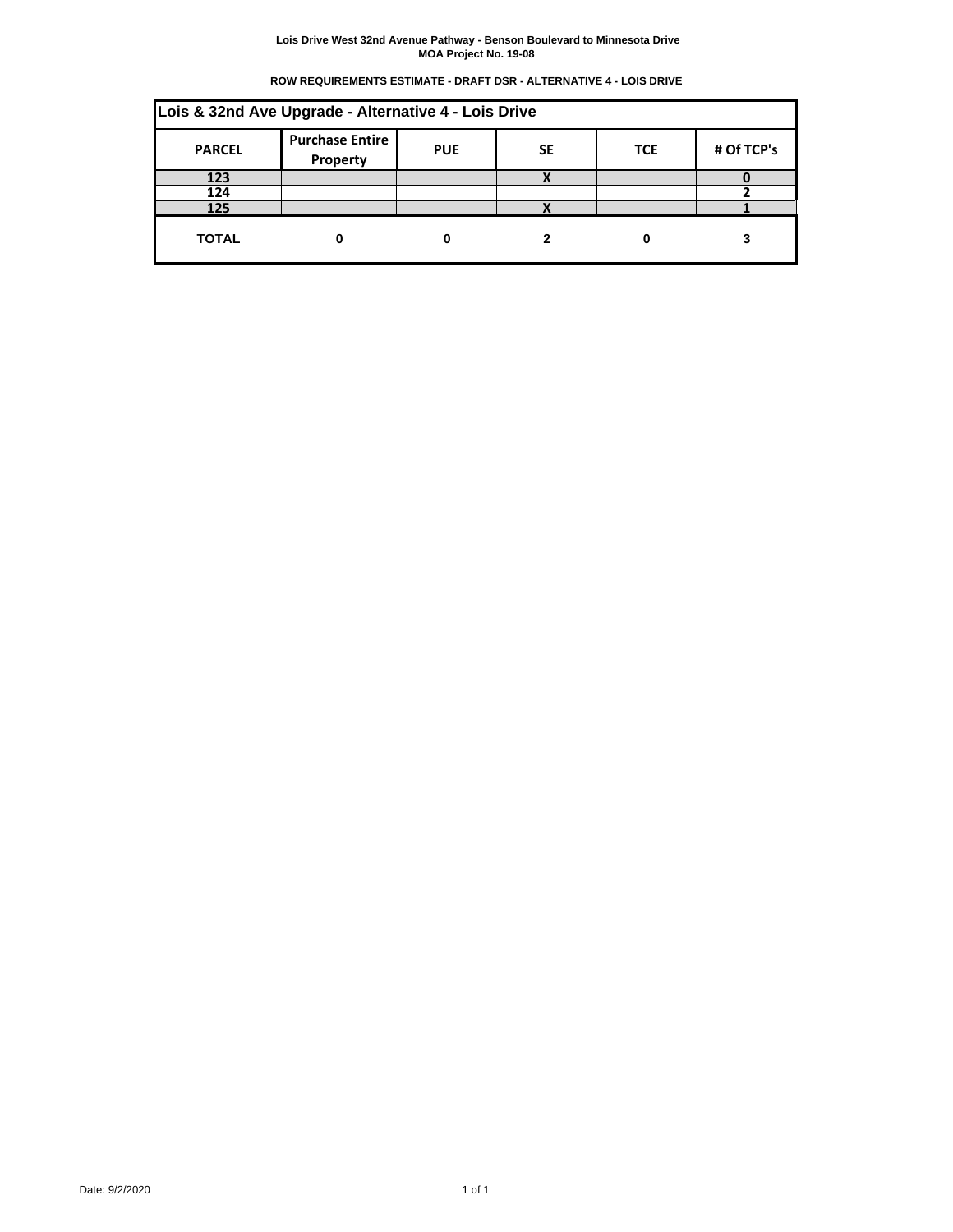| Date: $9/1/2020$       |                | Dasis.                                               |                       | r repared by: | <b>UR</b> W                                         |
|------------------------|----------------|------------------------------------------------------|-----------------------|---------------|-----------------------------------------------------|
|                        |                | Project: Lois Drive & 32nd Avenue Pathway            |                       |               | Alternative 4 - 32nd Avenue                         |
| <b>Project Number:</b> |                | 19-08                                                |                       |               | [B]=local bond; [S]=state grant; [F]= federal grant |
|                        |                |                                                      |                       |               |                                                     |
| <b>DESIGN</b>          |                | Design Management<br>Start 20?? PM&E Design Services | \$10,020              |               |                                                     |
|                        |                |                                                      | \$0                   |               |                                                     |
|                        |                | PM&E Design Survey<br>PM&E Design Soil               | \$0                   |               |                                                     |
|                        |                |                                                      | \$0                   |               |                                                     |
|                        |                | Contractual Dsgn Sers (Basic)                        | \$70,500              |               |                                                     |
|                        |                | Contractual Dsgn Sers (Add'l)                        | \$9,750               |               |                                                     |
|                        |                | <b>Contractual Design Survey</b>                     | \$13,500              |               |                                                     |
|                        |                | <b>Contractual Design Soils</b>                      | \$6,250               |               |                                                     |
|                        |                | Miscellaneous                                        | \$0                   |               |                                                     |
| Subtotal               |                |                                                      |                       | \$110,020     |                                                     |
| <b>UTILITIES</b>       |                | AWWU                                                 | \$0                   |               |                                                     |
|                        | Start 20?? CEA |                                                      | \$0                   |               |                                                     |
|                        |                | <b>ACS</b>                                           | \$0                   |               |                                                     |
|                        |                | GCI                                                  | \$7,000               |               |                                                     |
|                        |                | Enstar                                               | $\$0$                 |               |                                                     |
| Subtotal               |                |                                                      |                       | \$7,000       |                                                     |
|                        |                | <b>Real Estate Services</b>                          |                       |               |                                                     |
| <b>ROW</b>             |                | Start 20?? Land Acquisition                          | \$27,680<br>\$498,000 |               |                                                     |
|                        |                |                                                      |                       |               |                                                     |
| Subtotal               |                |                                                      |                       | \$525,680     |                                                     |
| <b>CONSTRUCTION</b>    |                | <b>Construction Management</b>                       | \$15,030              |               |                                                     |
|                        |                | Start 20?? Inspection                                | \$40,080              |               |                                                     |
|                        |                | <b>Materials Testing</b>                             | \$7,515               |               |                                                     |
|                        |                | Survey                                               | \$7,515               |               |                                                     |
|                        |                | Miscellaneous                                        | \$0                   |               |                                                     |
|                        |                | <b>Construction Contract</b>                         | \$501,000             |               |                                                     |
| Subtotal               |                |                                                      |                       | \$571,140     |                                                     |
| <b>MISCELLANEOUS</b>   |                | Bond Overhead (15.0%)                                |                       |               |                                                     |
|                        |                | Grant Overhead (0.0%)                                | \$227,442<br>\$0      |               |                                                     |
|                        |                | Contingency (15%)                                    | \$75,000              |               |                                                     |
| Subtotal               |                |                                                      |                       |               |                                                     |
|                        |                |                                                      |                       | \$302,442     |                                                     |
| PROJECT TOTAL          |                |                                                      |                       | \$1,516,282   |                                                     |

| <b>Date: 9/1/2020</b>                     | <b>Basis:</b> | <b>Prepared By:</b>                                              | <b>CRW</b> | <b>Ver. 5.1</b> |  |  |
|-------------------------------------------|---------------|------------------------------------------------------------------|------------|-----------------|--|--|
| Project: Lois Drive & 32nd Avenue Pathwav |               | Alternative 4 - 32nd Avenue                                      |            |                 |  |  |
| <b>Project Number:</b>                    | 19-08         | $[B] = local bond$ ; $[S] = state grant$ ; $[F] = federal grant$ |            |                 |  |  |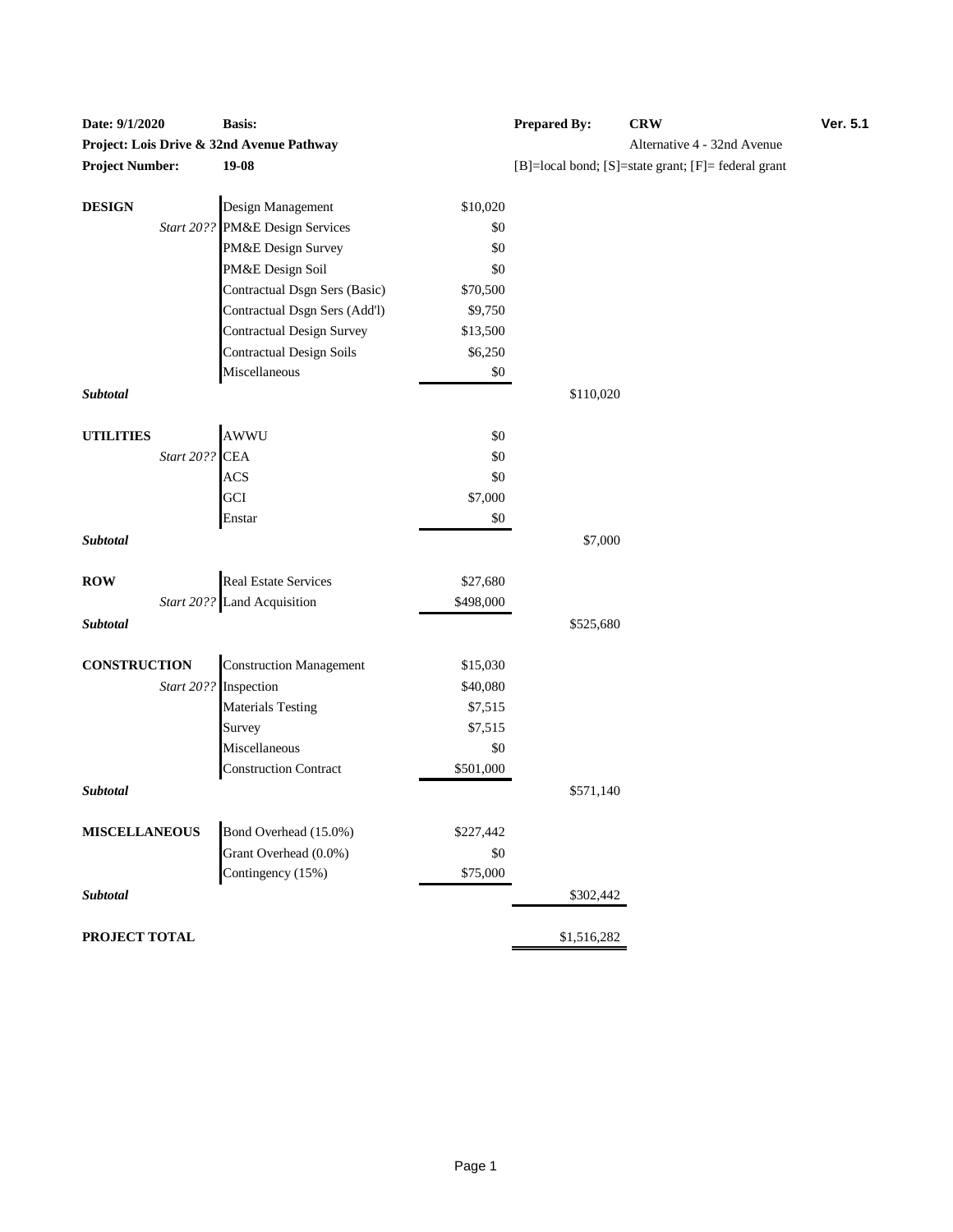## **Lois Drive West 32nd Avenue Pathway - Benson Boulevard To Minnesota Drive MOA Project No. 19-08**

# **ENGINEER'S ESTIMATE - DRAFT DSR - ALTERNATIVE 4 - 32ND AVENUE**

| <b>ITEM</b>                              | <b>MASS</b> |                                                                    | <b>UNIT</b>              | CALC.          | CONT.         | <b>ROUND</b>   |                |                             |                     |
|------------------------------------------|-------------|--------------------------------------------------------------------|--------------------------|----------------|---------------|----------------|----------------|-----------------------------|---------------------|
| No.                                      | No.         | <b>ITEM DESCRIPTION</b>                                            |                          | QUANT          | <b>FACTOR</b> | <b>FACTOR</b>  |                | <b>EST QUANT UNIT PRICE</b> | <b>TOTAL COST</b>   |
| <b>Schedule A - Roadway Improvements</b> |             |                                                                    |                          |                |               |                |                |                             |                     |
| $A-1$                                    |             | 20.02 Storm Water Pollution Prevention Plan (Type 3)               | LS                       | 1              | 1.00          | $\mathbf 0$    | $\mathbf{1}$   | \$2,000                     | \$2,000             |
| $A-2$                                    | 20.03       | <b>Test Pit for Utility Locate</b>                                 | Hour                     | 8              | 1.00          | $\mathbf 0$    | 8              | \$800                       | \$6,400             |
| $A-3$                                    | 20.04       | <b>Clearing and Grubbing</b>                                       | $\overline{\mathsf{LS}}$ | $\overline{1}$ | 1.00          | $\mathbf 0$    | $\mathbf{1}$   | \$2,000                     | \$2,000             |
| $A-4$                                    | 20.09       | Remove Pavement                                                    | $\overline{\mathsf{SY}}$ | 641            | 1.00          | $\overline{0}$ | 641            | \$4                         | \$2,564             |
| $A-5$                                    | 20.10       | Unusable Excavation                                                | CY                       | 1,506          | 1.25          | $-2$           | 1,900          | \$15                        | \$28,500            |
| $A-6$                                    | 20.21       | Classified Fill and Backfill (Type II-A)                           | Ton                      | 2,544          | 1.25          | $-2$           | 3,200          | \$18                        | \$57,600            |
| $A-7$                                    | 20.22       | <b>Leveling Course</b>                                             | Ton                      | 194            | 1.08          | $-1$           | 210            | \$35                        | \$7,350             |
| $A-8$                                    | 20.25       | Geotextile (Type A)                                                | SY                       | 2,296          | 1.00          | $-1$           | 2,300          | \$2                         | \$4,600             |
| $A-9$                                    | 20.28       | <b>Reconstruct Driveway</b>                                        | EA                       | 3              | 1.00          | $\mathbf 0$    | 3              | \$3,250                     | \$9,750             |
| $A-10$                                   | 30.02       | P.C.C. Curb and Gutter (All Types)                                 | LF                       | 488            | 1.00          | $\mathbf 0$    | 488            | \$27                        | \$13,176            |
| $A-11$                                   |             | 30.04 P.C.C. Curb Ramp (6" Thick)                                  | EA                       | 6              | 1.00          | $\mathbf 0$    | 6              | $\overline{$2,000}$         | \$12,000            |
| $A-12$                                   |             | 40.06 A.C. Pavement (Class D)                                      | Ton                      | 200            | 1.06          | $-1$           | 210            | \$105                       | \$22,050            |
| $A-13$                                   | 40.06       | A.C. Pavement (Class E)                                            | Ton                      | 58             | 1.06          | $-1$           | 60             | \$105                       | \$6,300             |
| $A-14$                                   | 60.05       | <b>Adjust Key Box</b>                                              | EA                       | $\mathbf{1}$   | 1.00          | $\Omega$       | $\mathbf{1}$   | \$450                       | \$450               |
| $A-15$                                   |             | 65.02 Construction Survey Measurement                              | $\overline{\mathsf{LS}}$ | $\mathbf{1}$   | 1.00          | $\mathbf 0$    | $\mathbf{1}$   | \$4,000                     | \$4,000             |
| $A-16$                                   | 65.02       | Two-Person Survey Crew                                             | Hour                     | 10             | 1.00          | $\overline{0}$ | 10             | \$225                       | \$2,250             |
| $A-17$                                   | 70.08       | Remove and Reset Fence                                             | LF                       | 308            | 1.10          | $\mathbf 0$    | 339            | \$40                        | \$13,560            |
| $A-18$                                   | 70.10       | Inlaid Traffic Markings (Methyl Methacrylate) (24" White) (90 Mil) | LF                       | 68             | 1.00          | $\mathbf 0$    | 68             | \$30                        | \$2,040             |
| $A-19$                                   | 70.11       | <b>Standard Sign</b>                                               | S <sub>F</sub>           | 27             | 1.00          | $\mathbf 0$    | 27             | \$100                       | \$2,700             |
| $A-20$                                   | 70.12       | <b>Traffic Maintenance</b>                                         | LS                       | $\mathbf{1}$   | 1.00          | $\pmb{0}$      | $\mathbf{1}$   | \$20,000                    | \$20,000            |
| $A-21$                                   | 70.23       | <b>Temporary Fencing</b>                                           | LF                       | 308            | 1.10          | $\mathbf 0$    | 339            | \$10                        | $\overline{$}3,390$ |
| $A-22$                                   | 75.03       | Topsoil (4-inch Depth)                                             | <b>MSF</b>               | 5.0            | 1.30          | $\mathbf 0$    | $\overline{7}$ | \$550                       | \$3,850             |
| $A-23$                                   | 75.04       | Seeding (Schedule A)                                               | <b>MSF</b>               | 5.0            | 1.30          | $\mathbf 0$    | $\overline{7}$ | \$450                       | \$3,150             |
| $A-24$                                   |             | 75.12 Temporary Tree Protection Fence                              | LF                       | 100            | 1.00          | $\pmb{0}$      | 100            | $\sqrt{57}$                 | \$700               |
| $A-25$                                   |             | 75.13 Root Pruning                                                 | LF                       | 50             | 1.00          | $\mathbf 0$    | 50             | $\overline{$25}$            | \$1,250             |
|                                          |             |                                                                    |                          |                |               |                |                | <b>TOTAL</b>                | \$231,630           |
|                                          |             | <b>Schedule B - Illumination Improvements</b>                      |                          |                |               |                |                |                             |                     |
| $B-1$                                    |             | 80.02 Trench and Backfill (2'W x 3.5'D)                            | LF                       | 1,422          | 1.10          | $-1$           | 1,560          | \$24                        | \$38,064            |
| $B-2$                                    |             | 80.04 Load Center Foundation (Type 1A)                             | EA                       | $\mathbf{1}$   | 1.00          | $\mathbf 0$    |                | \$4,900                     | \$4,900             |
| $B-3$                                    |             | 80.04 Cast-In-Place Light Column Foundation                        | EA                       | 18             | 1.00          | $\mathsf 0$    | 18             | \$2,500                     | \$45,000            |
| $B-4$                                    | 80.07       | Steel Conduit (2 inch)                                             | FT                       | 1,328          | 1.10          | $-1$           | 1,460          | \$39                        | \$56,940            |
| $B-5$                                    | 80.08       | Junction Box (Type IA)                                             | EA                       | 19             | 1.00          | $\mathbf 0$    | 19             | \$1,263                     | \$23,997            |
| $B-6$                                    | 80.08       | Junction Box (Type II)                                             | EA                       | $\mathbf{1}$   | 1.00          | $\mathbf 0$    | $\mathbf{1}$   | \$2,990                     | \$2,990             |
| $B-7$                                    | 80.10       | 3 Conductor 8 AWG Type XHHW-2 Cable                                | <b>FT</b>                | 1,328          | 1.10          | $-1$           | 1,460          | \$7                         | \$10,220            |
| $B-8$                                    | 80.14       | Single-Meter Pad-Mount Load Center, Type 1A with Lighting Control  | EA                       | $\mathbf{1}$   | 1.00          | $\mathbf 0$    | $\mathbf{1}$   | $\overline{$8,612}$         | \$8,612             |
| $B-9$                                    |             | 80.29 Pedestrian Light Column (35W)                                | EA                       | 15             | 1.00          | $\mathbf 0$    | 15             | \$3,900                     | \$58,500            |
| $B-10$                                   | 80.29       | Pedestrian Light Column (55W)                                      | EA                       | 3              | 1.00          | $\mathbf 0$    | 3              | \$3,900                     | \$11,700            |
| $B-11$                                   | 80.29       | Spare Pedestrian Light Column (35W)                                | EA                       | $\overline{2}$ | 1.00          | $\pmb{0}$      | $\overline{2}$ | \$2,900                     | \$5,800             |
| $B-12$                                   | 80.29       | Spare Pedestrian Light Column (55W)                                | EA                       | $\mathbf{1}$   | 1.00          | $\Omega$       | $\mathbf{1}$   | \$2,900                     | \$2,900             |
|                                          |             |                                                                    |                          |                |               |                |                | <b>TOTAL</b>                | \$269,623           |

### **SUMMARY**

| \$231,630 |
|-----------|
| \$269.623 |
| \$501,253 |
|           |

**Total Estimated Construction Cost: \$501,000**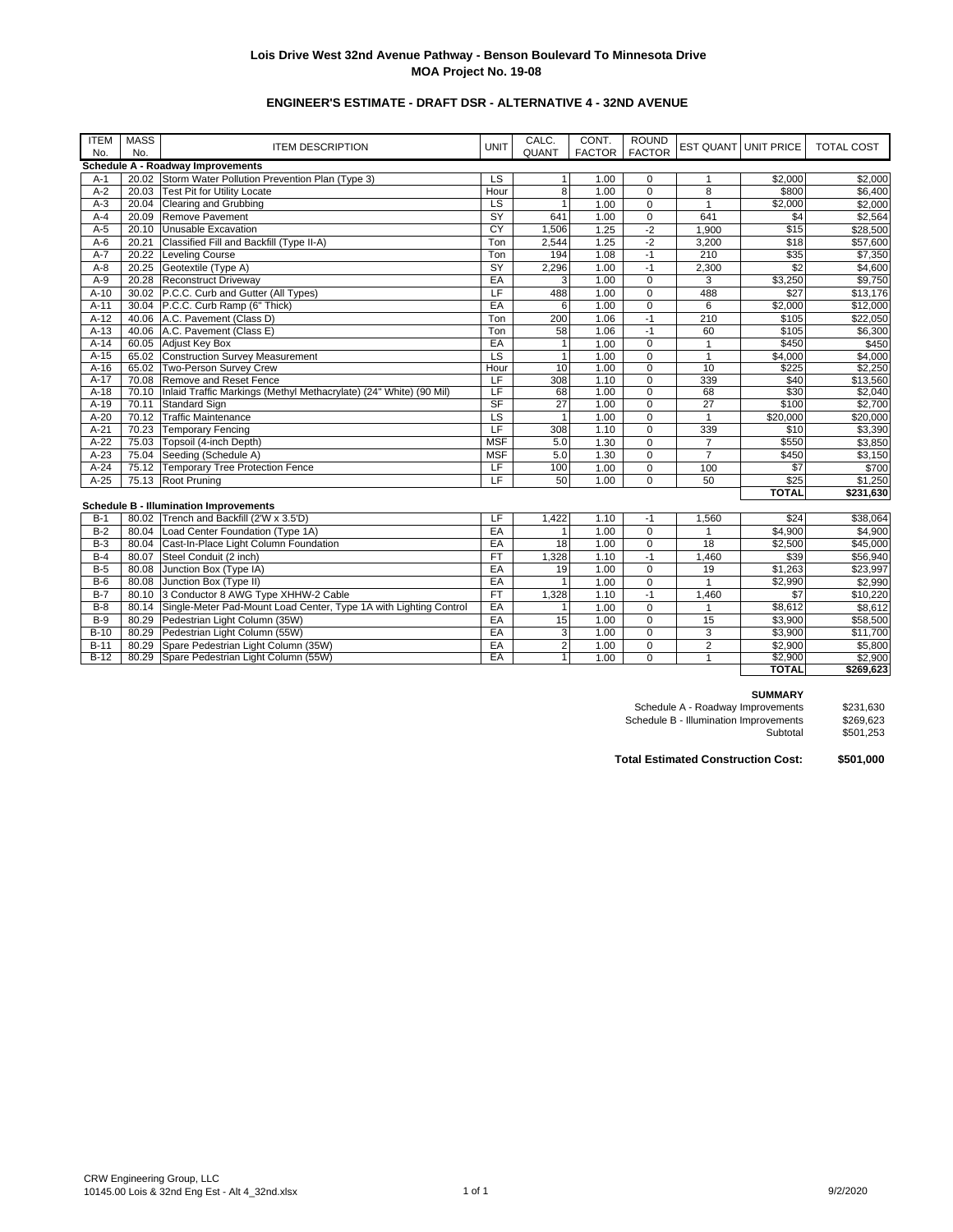| <b>Utility Relocation Summary</b><br>32nd Avenue Upgrade: Alternative 4 |         |  |  |  |  |  |
|-------------------------------------------------------------------------|---------|--|--|--|--|--|
| \$0<br>Electric (CEA)                                                   |         |  |  |  |  |  |
| <b>Telecommunications (ACS)</b>                                         | \$0     |  |  |  |  |  |
| Cable Television (GCI)                                                  | \$6,500 |  |  |  |  |  |
| Natural Gas (Enstar)                                                    | \$0     |  |  |  |  |  |
| Subtotal:                                                               | \$6,500 |  |  |  |  |  |
| Construction Contingency (10%)                                          | \$650   |  |  |  |  |  |
| <b>Total Utility Relocation Cost:</b>                                   | \$7,150 |  |  |  |  |  |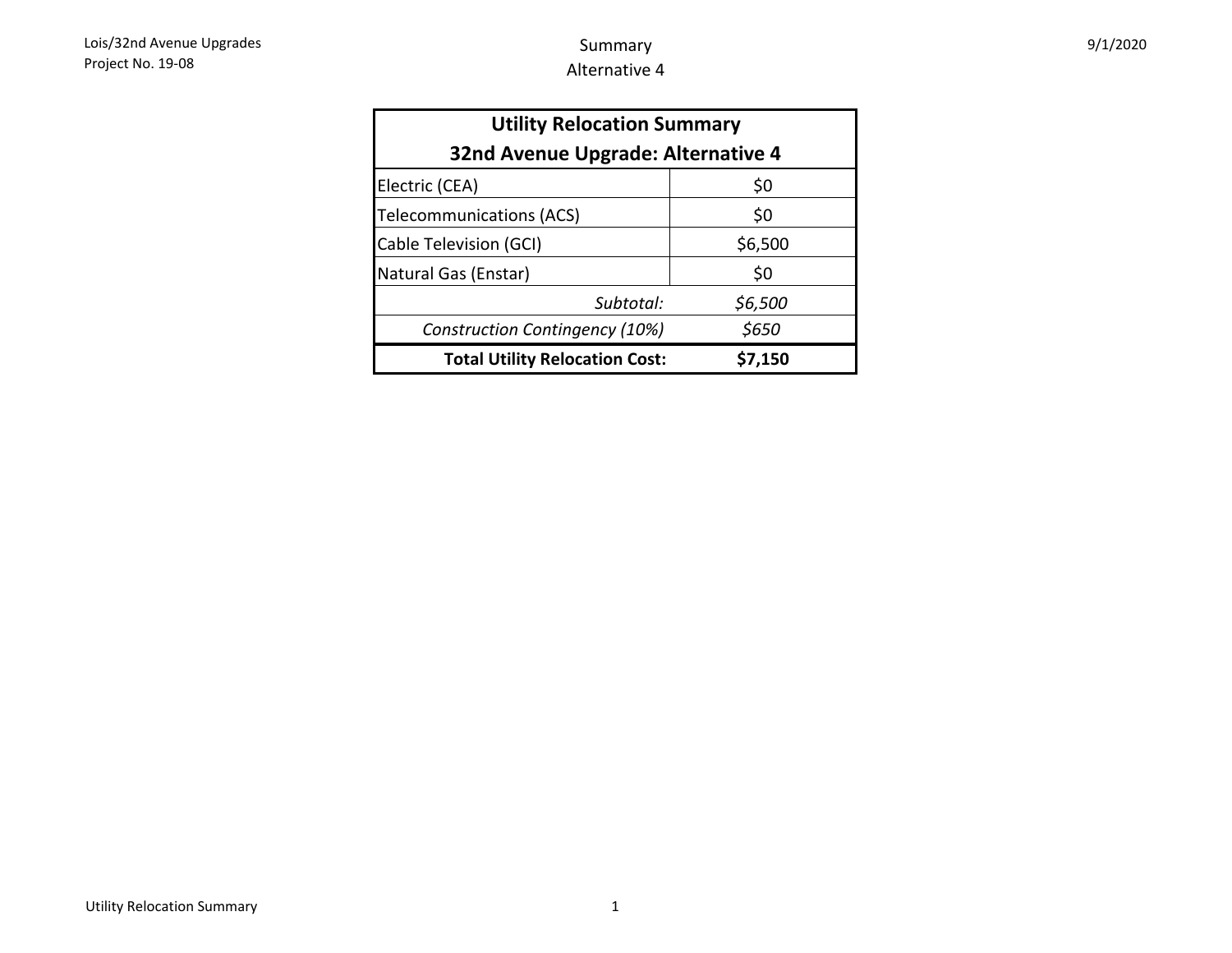## GCIAlternative 4

| Id No.  | APPROX.        | <b>OFFSET</b> | <b>UTILITY CONFLICT</b> | <b>DESCRIPTION OF CONFLICT</b> | <b>RECOMMENDED</b> | <b>AMOUNT</b> | UNIT | <b>UNIT PRICE</b>          | <b>COST</b> | <b>COMMENTS</b> |
|---------|----------------|---------------|-------------------------|--------------------------------|--------------------|---------------|------|----------------------------|-------------|-----------------|
|         | <b>STATION</b> |               |                         |                                | <b>ACTION</b>      |               |      |                            |             |                 |
| $GCI-1$ | $23+60 -$      |               |                         |                                |                    |               |      | \$0                        |             |                 |
|         | $25 + 50$      | LI.           | underground FO line     | within proposed improvements   | protect in place   | 180           |      |                            | \$0         |                 |
| GCI-2   | $25 + 50$      | ᄔ             | FO manhole              | within proposed improvements   | adjust as needed   |               | EA   | \$5,000                    | \$5,000     |                 |
| GCI-3   | $27+60$        | LT            | overhead FO line        | within proposed improvements   | protect in place   | 10            |      | \$0                        | \$0         |                 |
|         | $27+60 -$      |               |                         |                                |                    |               |      |                            |             |                 |
| GCI-4   | $31+00$        | LТ            | overhead C line         | within proposed improvements   | protect in place   | 10            |      | \$0                        | \$0         |                 |
| GCI-5   | $30+90$        | <b>CL</b>     | overhead C line         | within proposed improvements   | protect in place   | b             |      | \$0                        | \$0         |                 |
|         |                |               |                         |                                |                    |               |      | <b>Construction Costs:</b> | \$5,000     |                 |

Construction Costs:

\$1,500 Engineering/Administration (30%)

**Total: \$6,500**